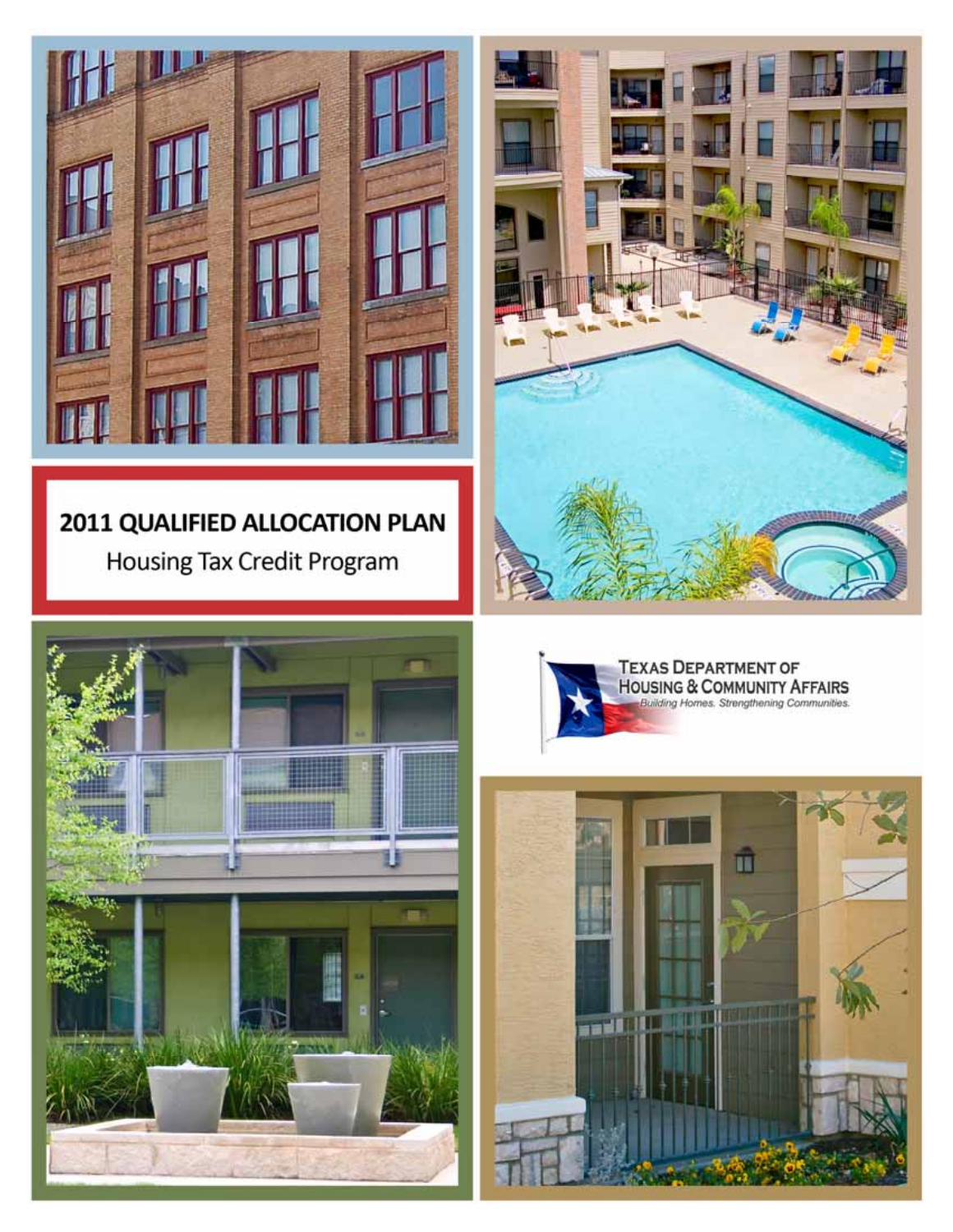## Housing Tax Credit Program 2011 Qualified Allocation Plan Table of Contents

**TEXAS DEPARTMENT OF HOUSING AND COMMUNITY AFFAIRS** 

 Street Address: 221 East 11th Street, Austin, TX 78701 Mailing Address: PO Box 13941, Austin, TX 78711 Main Number: 512-475-3800 Toll Free: 1-800-525-0657 Email: info@tdhca.state.tx.us Web: www.tdhca.state.tx.us

![](_page_1_Picture_5.jpeg)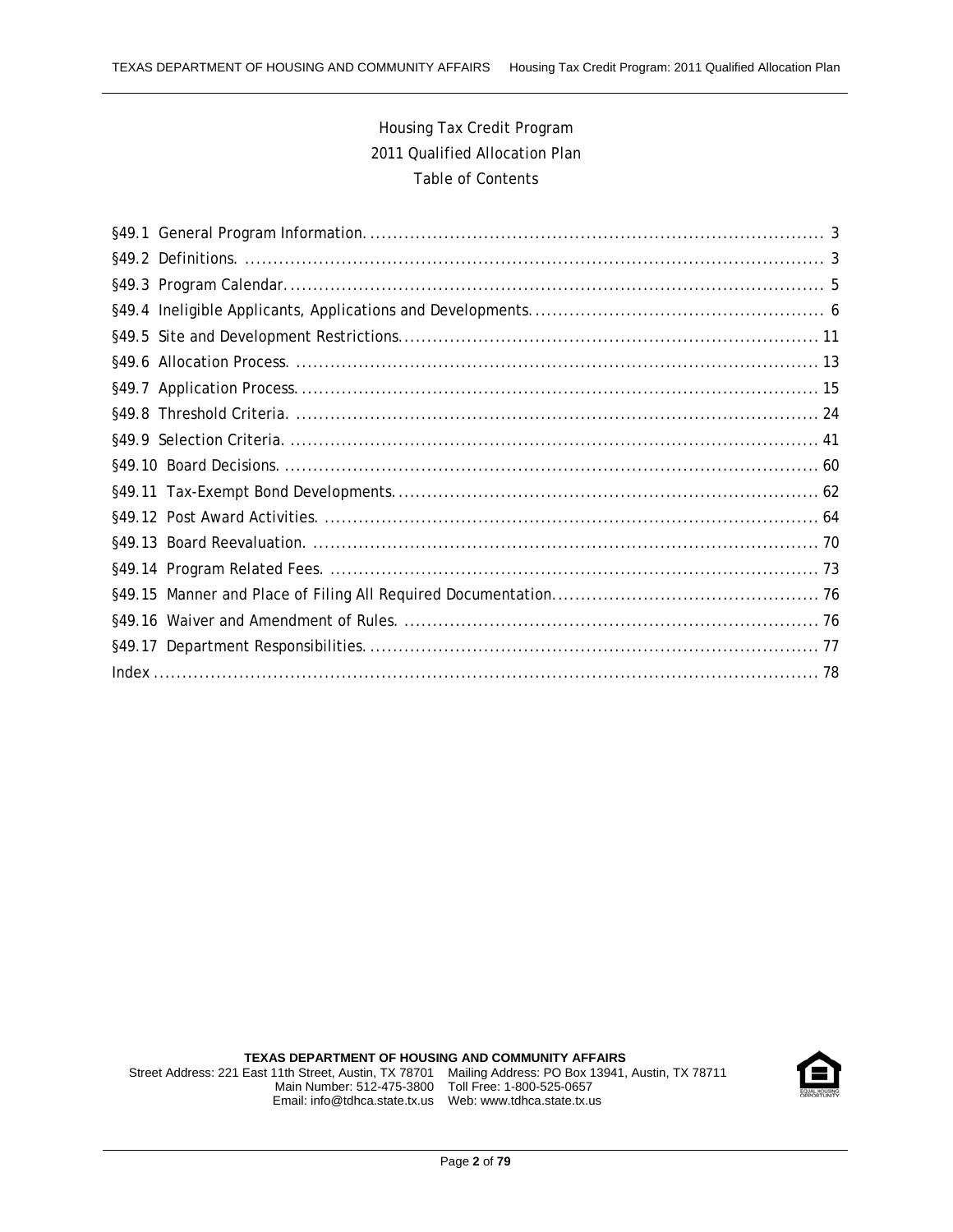#### <span id="page-2-0"></span>**§49.1. General Program Information.**

- (a) Purpose and Authority. The rules in this chapter apply to the allocation by the Texas Department of Housing and Community Affairs (the "Department") of Housing Tax Credits authorized by applicable federal income tax laws. Pursuant to Chapter 2306, Subchapter DD, of the Texas Government Code, the Department is authorized to make Housing Tax Credit Allocations for the State of Texas. As required by §42(m)(1) of the Code, the Department developed this Qualified Allocation Plan (QAP) which is set forth in §§49.1 - 49.17 of this chapter. Sections in this chapter establish procedures for applying for and obtaining an allocation of Housing Tax Credits, along with ensuring that the proper Threshold Criteria, Selection Criteria, priorities and preferences are followed in making such allocations.
- (b) Allocation Goals. It is the policy of this Department and the Board, as expressed through these provisions, to encourage diversity through broad geographic allocation of tax credits within the state, and in accordance with the regional allocation formula to promote maximum utilization of the available tax credit amount and to allocate credits among as many different entities as practicable without diminishing the quality of the housing that is being built.

#### **§49.2. Definitions.**

The following words and terms, when used in this chapter, shall have the following meanings, unless the context clearly indicates otherwise. Any capitalized terms not specifically mentioned in this section shall have the meaning as defined in Texas Government Code, Chapter 2306, §42 of the Internal Revenue Code, §1.1 of this title (relating to Definitions), and repeated in the Tax Credit (Procedures) Manual.

- (1) **Applicable Percentage**--The percentage used to determine the amount of the Housing Tax Credit for any Development (New Construction, Reconstruction, and/or Rehabilitation), as described in §42(b) of the Code. However, where the property has not placed in service or an Agreement and Election Statement has not been executed the Applicable Percentage must be estimated as of the date of the Application submission. For purposes of the Application, the Applicable Percentage must be projected at:
	- (A) not less than 9% through December 31, 2013 for 70% present value credits unless extended by Congress; or
	- (B) fifteen (15) basis points over the current Applicable Percentage for 30% present value credits associated with acquisition and with qualified Tax-Exempt Bond Developments, pursuant to §42(b) of the Code for the month in which the Application is submitted to the Department.
- (2) **Application Acceptance Period**--That period of time during which Applications may be submitted to the Department.
- (3) **Area Median Gross Income (AMGI)**--Area median gross household income, as determined for all purposes under and in accordance with the requirements of §42 of the Code.
- (4) **Carryover Allocation**--An allocation of current year tax credit authority by the Department pursuant to the provisions of §42(h)(1)(C) of the Code and Treasury Regulations, §1.42-6.
- (5) **Carryover Allocation Document**--A document issued by the Department, and executed by the Development Owner, pursuant to §49.12(e) of this chapter (relating to Carryover).
- (6) **Code**--The Internal Revenue Code of 1986, as amended from time to time, together with any applicable regulations, rules, rulings, revenue procedures, information statements or other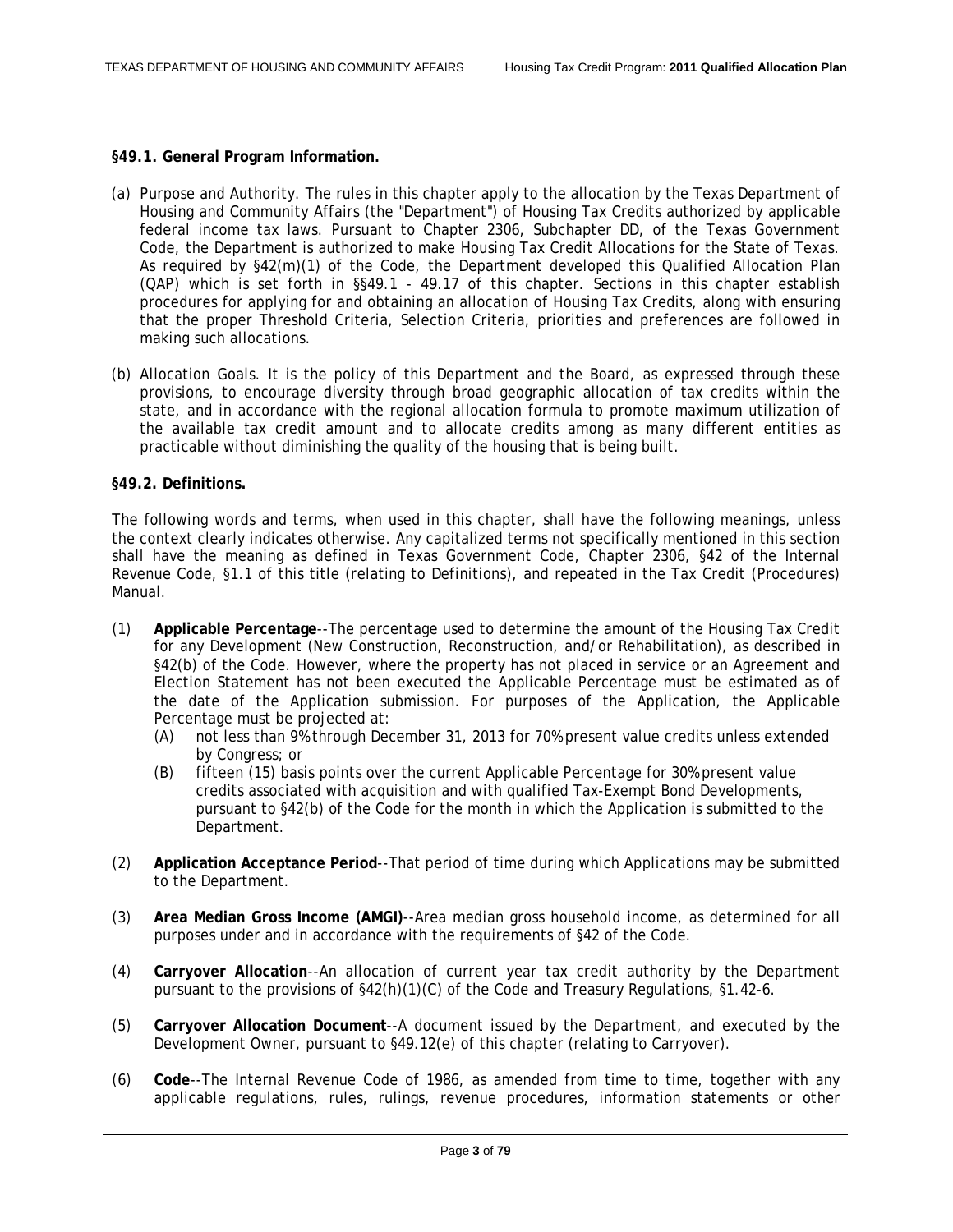official pronouncements issued thereunder by the U.S. Department of the Treasury or the Internal Revenue Service (IRS).

- (7) **Certificate of Reservation**--The notice given by the Texas Bond Review Board (TBRB) to an issuer reserving a specific amount of the state ceiling for a specific issue of bonds.
- (8) **Community Revitalization Plan**--A published document under any name, approved and adopted by the local Governing Body or, if the Governing Body has lawfully assigned responsibility for oversight of communication or activities to a body created or sponsored by that Governing Body, the vote of the Governing Body so designated, by ordinance, resolution, or vote that targets specific geographic areas for revitalization and development of residential developments.
- (9) **Competitive Housing Tax Credits**--Tax credits available from the State Housing Credit Ceiling.
- (10) **Determination Notice**--A notice issued by the Department to the Development Owner of a Tax-Exempt Bond Development which specifies the Department's determination as to the amount of tax credits that the Development may be eligible to claim pursuant to §42(m)(1)(D) of the Code.
- (11) **Development Site**--The area, or if scattered site, areas, on which the Development is proposed to be located.
- (12) **Economically Distressed Area**--A county that contains an area that meets the criteria for an economically distressed area under §17.92(1), Texas Water Code, and has adopted and enforces the model rules under §16.343, Texas Water Code.
- (13) **Eligible Basis**--With respect to a building within a Development, the building's Eligible Basis pursuant to §42(d) of the Code.
- (14) **Existing Residential Development**--Any Development Site which contains existing residential Units at the time the Application is submitted to the Department.
- (15) **Housing Credit Allocation**--An allocation by the Department to a Development Owner for a specific Application of Housing Tax Credits in accordance with the provisions of this chapter.
- (16) **Housing Credit Allocation Amount**--With respect to a Development or a building within a Development, the amount the Department determines to be necessary for the financial feasibility of the Development and its viability as a Development throughout the affordability period which the Board allocates to the Development.
- (17) **Qualified Nonprofit Organization**--An organization that meets the requirements of Texas Government Code §2306.6706 and §2306.6729.
- (18) **Qualified Nonprofit Development**--A Development in which a Qualified Nonprofit Organization is to own an interest in the Development directly or through a partnership and materially participates (within the meaning of §469(h) of the Code) in the development and operation of the development throughout the Compliance Period.
- (19) **State Housing Credit Ceiling**--The aggregate amount of Housing Credit Allocations that may be made by the Department during any calendar year, as determined from time to time by the Department in accordance with applicable federal law, including §42(h)(3)(C) of the Code.
- (20) **Supportive Housing**--Residential rental developments intended for occupancy by individuals or households in need of specialized and specific non-medical services in order to maintain independent living.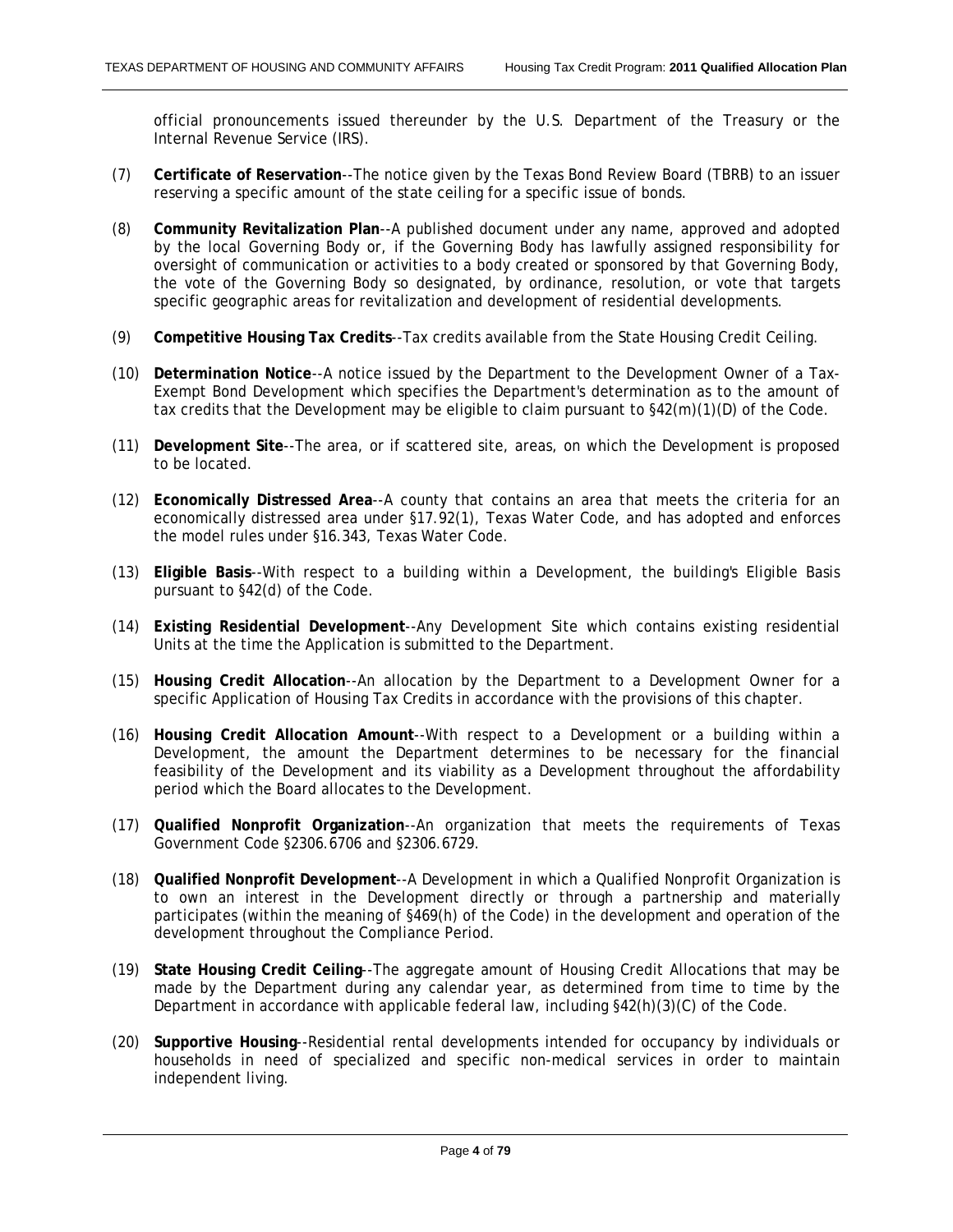- <span id="page-4-0"></span>(21) **Tax Credit (Procedures) Manual**--The manual produced and amended from time to time by the Department which reiterates the rules and provides guidance for the filing of tax credit related documents.
- (22) **Tax-Exempt Bond Development**--A Development requesting or having been awarded Housing Tax Credits and which receives a portion of its financing from the proceeds of tax-exempt bonds which are subject to the state volume cap as described in  $\S42(h)(4)$  of the Code, such that the Development does not receive an allocation of tax credit authority from the State Housing Credit Ceiling.
- (23) **Transit Oriented District**--A mixed-use residential and commercial area, located within a radius of one-quarter mile from an existing or proposed transit stop, designed to encourage pedestrian activities and maximize access to public transportation.

#### **§49.3. Program Calendar.**

All documentation noted in this section must be submitted to the Department offices located at 221 E. 11th Street, Austin, TX 78701, by 5:00 p.m. (CST) by the date indicated.

| Due Date   | <b>Documentation Required</b>                                                                                                                                                                                                                                                                                                                                                               |
|------------|---------------------------------------------------------------------------------------------------------------------------------------------------------------------------------------------------------------------------------------------------------------------------------------------------------------------------------------------------------------------------------------------|
| 12/20/2010 | Application Acceptance Period Begins (Competitive HTC Only).                                                                                                                                                                                                                                                                                                                                |
| 12/20/2010 | Pre-application Neighborhood Organization Request Date (Competitive HTC<br>Only).                                                                                                                                                                                                                                                                                                           |
| 12/31/2010 | Pre-application Response to Neighborhood Organization Request Date<br>(Competitive HTC Only).                                                                                                                                                                                                                                                                                               |
| 01/07/2011 | Pre-Application Final Delivery Date (Competitive HTC Only).                                                                                                                                                                                                                                                                                                                                 |
| 01/21/2011 | Full Application Neighborhood Organization Request Date (Competitive HTC<br>Only). For Tax-Exempt Bond, Rural Rescue, HOME or HTF Applications the<br>request must be sent no later than fourteen (14) days prior to the submission of<br>the Threshold Documentation.                                                                                                                      |
| 02/15/2011 | Experience Certification Delivery Date (For Tax-Exempt Bond Applications the<br>Experience Certification Documentation must be submitted with the<br>Application).                                                                                                                                                                                                                          |
| 02/22/2011 | Full Application Response to Neighborhood Organization Request Date<br>(Competitive HTC Only). For Tax-Exempt Bond, HOME or HTF Applications the<br>response should be received no later than seven (7) days prior to the Application<br>submission.                                                                                                                                        |
| 03/01/2011 | Full Application Delivery Date (Competitive HTC Only).                                                                                                                                                                                                                                                                                                                                      |
| 03/01/2011 | Quantifiable Community Participation (QCP) Delivery Date (Competitive HTC<br>Only).                                                                                                                                                                                                                                                                                                         |
| 03/01/2011 | Unit of General Local Government Resolutions for Applications applying for<br>TDHCA HOME funds and selecting §49.9(a)(5) points (must be submitted with<br>Application).                                                                                                                                                                                                                    |
| 03/01/2011 | Third Party Report Delivery Date (Environmental Site Assessment (ESA),<br>Property Condition Assessment (PCA), Appraisal (if applicable). For Tax-Exempt<br>Bond Developments the Third Party Reports must be submitted no later than 60<br>days prior to the Board meeting at which the tax credits will be considered.<br>The 60 day deadlines are available on the Department's website. |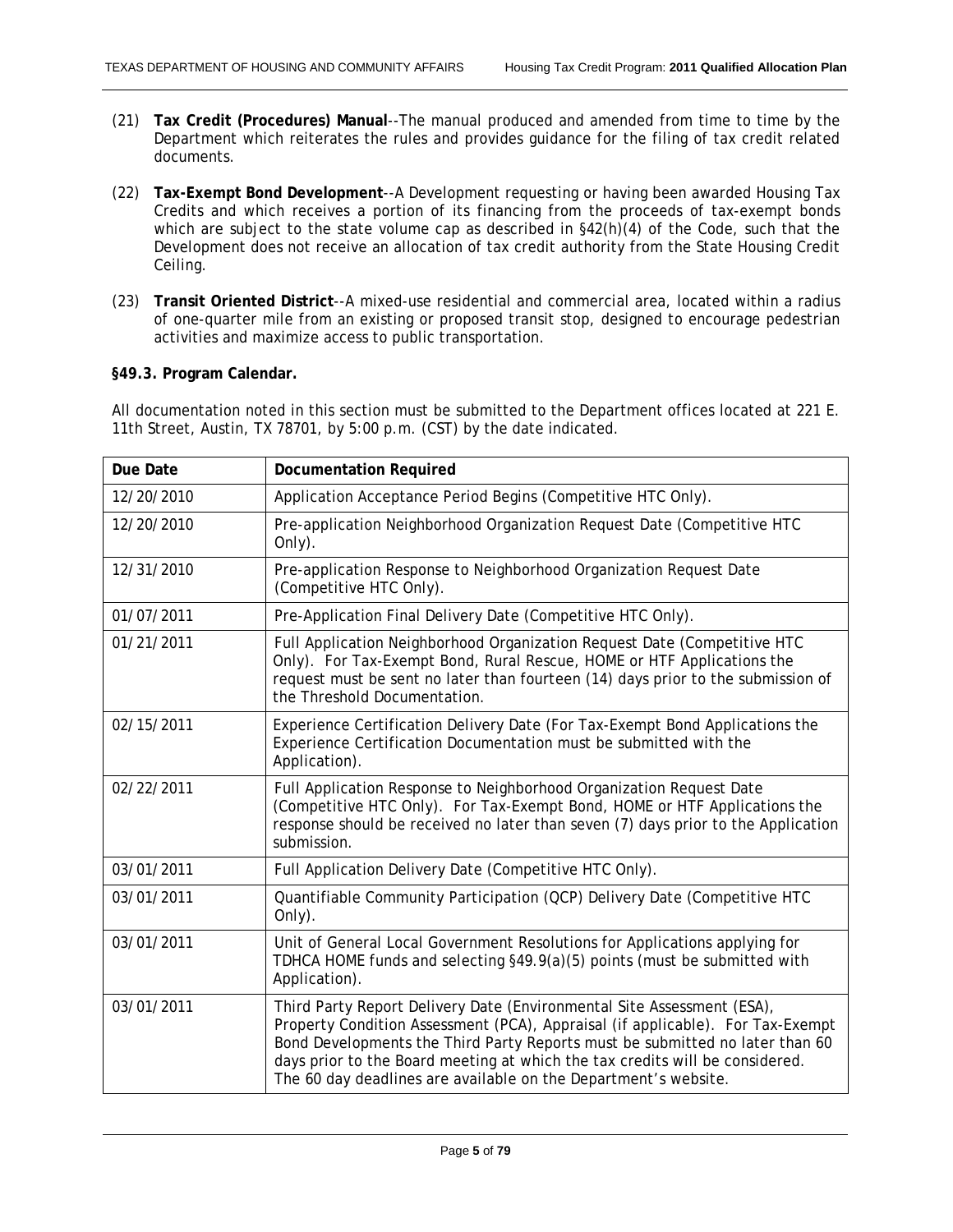<span id="page-5-0"></span>

| Due Date                                                | <b>Documentation Required</b>                                                                                                                                                             |
|---------------------------------------------------------|-------------------------------------------------------------------------------------------------------------------------------------------------------------------------------------------|
| 03/02/2011                                              | Rural Rescue Application Submission Period (Ends 11/15/2011).                                                                                                                             |
| 04/01/2011                                              | Input from State Senator or Representative Delivery Date (Competitive HTC<br>Only).                                                                                                       |
| 04/01/2011                                              | Market Analysis Delivery Date (Competitive HTC Only).                                                                                                                                     |
| 04/01/2011                                              | Resolutions Delivery Date. (For Tax-Exempt Bond Developments all resolutions<br>are due no later than 14 days prior to the Board meeting at which the tax<br>credits will be considered). |
| Mid-May                                                 | Final Scoring Notices Issued (Competitive HTC Only).                                                                                                                                      |
| 06/01/2011                                              | Withdraw Deadline for State Senator or Representative Letters (Competitive<br>HTC Only).                                                                                                  |
| 06/15/2011                                              | Application Challenges Deadline (Competitive HTC Only).                                                                                                                                   |
| Late June                                               | Release of Eligible Applications for Consideration for Award in July (Competitive<br>HTC Only).                                                                                           |
| Late July                                               | Final Awards (Competitive HTC Only).                                                                                                                                                      |
| Mid-August                                              | Commitments are Issued (Competitive HTC Only).                                                                                                                                            |
| 11/01/2011                                              | Carryover Documentation Delivery Date (Competitive HTC Only).                                                                                                                             |
| 07/01/2012                                              | 10% Test Documentation Delivery Date (Competitive HTC Only).                                                                                                                              |
| 07/01/2012                                              | Documentation of Commencement of Substantial Construction Delivery Date<br>(Competitive HTC Only).                                                                                        |
| 12/31/2013                                              | Placement in Service Deadline (Competitive HTC Only).                                                                                                                                     |
| Forty-five (45) days<br>prior to Board<br>meeting       | Amendment Requests.                                                                                                                                                                       |
| Fifteen (15)<br>business days prior<br>to Board meeting | <b>Extension Requests.</b>                                                                                                                                                                |

#### **§49.4. Ineligible Applicants, Applications and Developments.**

- (a) **Ineligible Applicants.** An Applicant is ineligible if any Applicant, Development Owner, Developer or Guarantor involved with the Application:
	- (1) has been or is barred, suspended, or terminated from procurement in a state or Federal program or listed in the List of Parties Excluded from Federal Procurement or Non-Procurement Programs; or (§2306.6721(c)(2))
	- (2) has been convicted of a state or federal felony crime involving fraud, bribery, theft, misrepresentation of material fact, misappropriation of funds, or other similar criminal offenses within fifteen (15) years preceding the Application deadline; or
	- (3) at the time of Application is subject to an enforcement or disciplinary action under state or federal securities law or by the NASD; is subject to a federal tax lien; or is the subject of an enforcement proceeding with any Governmental Entity; or
	- (4) has any past due audits and has not submitted those past due audits to the Department in a satisfactory format. A Person is not eligible to receive a Commitment of Housing Tax Credits from the Department if any audit finding or questioned or disallowed cost is unresolved as of June 1 of each year, or for Tax-Exempt Bond Developments or other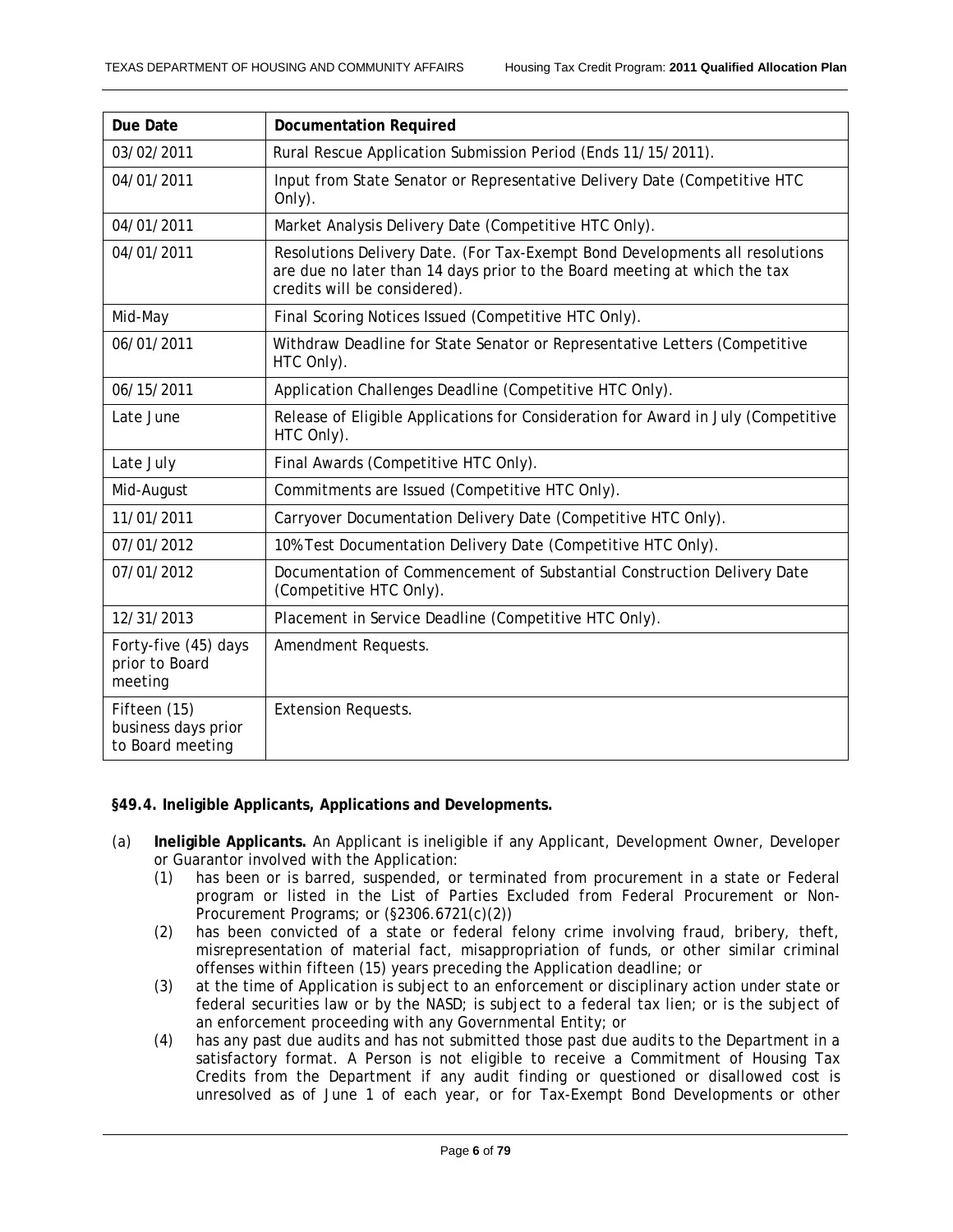Applications applying only under other Multifamily Programs (HOME, Housing Trust Fund, etc.) no later than thirty (30) days after Volume III of the Application is submitted; or (§2306.6703(a)(1))

- (5) at the time of Application or at any time during the two-year period preceding the date the Application Round begins (or for Tax-Exempt Bond Developments any time during the twoyear period preceding the date the Application is submitted to the Department), the Applicant or a Related Party is or has been:
	- (A) A member of the Board; or
	- (B) The Executive Director, a Deputy Executive Director, the Director of Multifamily Finance Production, the Director of Portfolio Management and Compliance, the Director of Real Estate Analysis, or a manager over Housing Tax Credits employed by the Department; (§2306.6703(a)(2))
- (6) The Applicant proposes to replace in less than fifteen (15) years any private activity bond financing of the Development described by the Application, unless:
	- (A) The Applicant proposes to maintain for a period of thirty (30) years or more 100% of the Development Units supported by Housing Tax Credits as rent-restricted and exclusively for occupancy by individuals and families earning not more than 50% of the Area Median Gross Income, adjusted for family size; and
	- (B) At least one-third of all the Units in the Development are public housing units or Section 8 Development-based Units; or
	- (C) The applicable private activity bonds will be redeemed only in an amount consistent with their proportionate amortization; or
	- (D) If the redemption of the applicable private activity bonds will occur in the first five years of the operation of the Development and complies with §429(h)(4), Internal Revenue Code of 1986:
		- (i) on the date the Certificate of Reservation is issued, the Texas Bond Review Board determines that there is not a waiting list for private activity bonds in the same priority level established under §1372.0321 of the Texas Government Code or, if applicable, in the same uniform state service region, as referenced in §1372.0231, Texas Government Code, that is served by the proposed Development; and
		- (ii) the applicable private activity bonds will be redeemed according to underwriting, if any, established by the Department; (§2306.6703)
- (7) The Development Owner has contracted, or will contract for the proposed Development with, a Developer that:
	- (A) Is on the Department's debarred list, including any parts of that list that are derived from the debarred list of the United States Department of Housing and Urban Development;
	- (B) Has breached a contract with a public agency and failed to cure that breach; or
	- (C) Misrepresented to a subcontractor the extent to which the Developer has benefited from contracts or financial assistance that has been awarded by a public agency, including the scope of the Developer's participation in contracts with the agency and the amount of financial assistance awarded to the Developer by the agency;
- (8) There is, involving the Application or Applicant, a violation of §2306.6733 of the Texas Government Code;
- (9) Has been voluntarily or involuntarily removed from a rent or income restricted multifamily Development by a lender, equity provider, or any other owners or investors as a Principal during the previous ten (10) years, however designated, or any combination thereof or if any litigation to effectuate such removal has been instituted, and is continuing at the time of Application the Department shall be promptly notified by the Applicant. The Applicant will provide the Department staff with such information as it may reasonably request to evaluate the facts and circumstances surrounding such actual or threatened removal and prepare a report to the Executive Director. The information considered and addressed in the report will include, but not be limited to those identified in subparagraphs (A) - (D) of this paragraph. The Executive Director will make a determination, based on the report,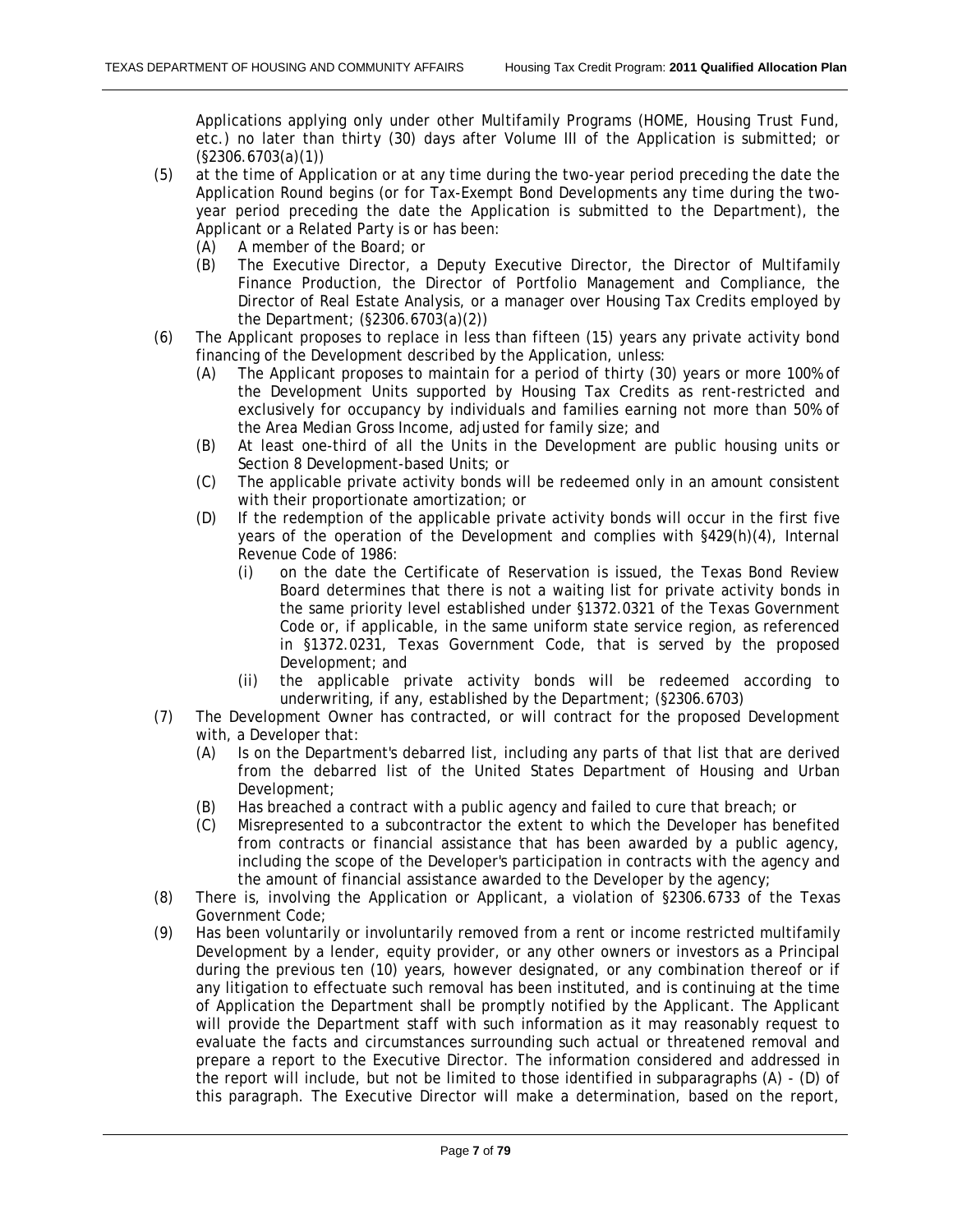whether facts and circumstances are present that would support the institution of formal debarment proceedings. Any debarment under this provision shall be for a period that will not exceed five (5) years. No person shall be debarred except by formal action taken by the Department's Governing Board.

- (A) Whether the Developer or Principal has invested more of its financial resources in the Development than it has received from or in connection with the Development;
- (B) Whether such Developer or Principal had the ability to address the facts and circumstances that ultimately led to actual or threatened removal by other means or whether uncooperative parties or other facts and circumstances beyond its control prevented any other such resolution;
- (C) The contributing or causative effect of circumstances beyond such Applicant's, Development Owner's, Developer's or Guarantor's control, such as significant changes in market conditions or a natural disaster; and
- (D) The compliance history of the Development during the time of the Applicant's, Development Owner's, Developer's or Guarantor's involvement.
- (b) **Ineligible Applications.** The Department will terminate an Application for those issues identified in paragraphs (1) - (11) of this subsection. In addition to termination, the Department may debar a Person for one (1) year from the date of debarment, or until the violation causing the debarment has been remedied, whichever term is longer, if the Department determines those issues identified in paragraphs (1) – (8) of this subsection exist and the facts warrant debarment:
	- (1) The provision of fraudulent information, knowingly falsified documentation, or other intentional or negligent material misrepresentation in the Application or other information submitted to the Department at any stage of the evaluation or approval process; or
	- (2) The Applicant, Development Owner, Developer or Guarantor or anyone that has Controlling ownership interest in the Development Owner, Developer, or Guarantor, or any Affiliate that Controls one or more other rent restricted rental housing properties in the state of Texas administered by the Department is in Material Noncompliance with the LURA or if such Material Noncompliance is identified during the Application review or the program rules in effect for such property as further described in Chapter 60 of this title (relating to Compliance Administration); or (§2306.6721(c)(3))
	- (3) The Applicant, Development Owner, Developer, or any Guarantor, anyone that has Controlling ownership interest in the Development Owner, Developer or Guarantor, or any Affiliate of such entity that is active in the ownership or Control has been a Principal of any entity that failed to make all loan payments to the Department in accordance with the terms of the loan, as amended, or was otherwise in default with any provisions of any loans from the Department; or
	- (4) The Applicant or the Development Owner that is active in the ownership or Control of one or more tax credit properties in the state of Texas has failed to cure any fees described in §49.14 of this chapter (relating to Program Related Fees) seven (7) days prior to the Board meeting at which the decision for the Application is to be made; or
	- (5) An Applicant or a Related Party and any Person who is active in the construction, Rehabilitation, ownership, or Control of the proposed Development, including a General Partner or contractor, and a Principal or Affiliate of a General Partner or contractor, or an individual employed as a consultant, lobbyist or attorney by an Applicant or a Related Party, violates §2306.1113 relating to Ex Parte Communication as further described in §49.7 of this chapter (relating to Application Process); or
	- (6) It is determined by the Department's Executive Director that there is evidence that establishes probable cause to believe that an Applicant, Development Owner, Developer, or any of their employees or agents has violated a state revolving door or other standard of conduct or conflict of interest statute, including §2306.6733, Texas Government Code, or a section of Chapter 572, Texas Government Code, in making, advancing, or supporting the Application; or
	- (7) The Applicant, Development Owner, Developer, Guarantor, or any Affiliate of such entity whose previous funding contracts or commitments have been partially or fully deobligated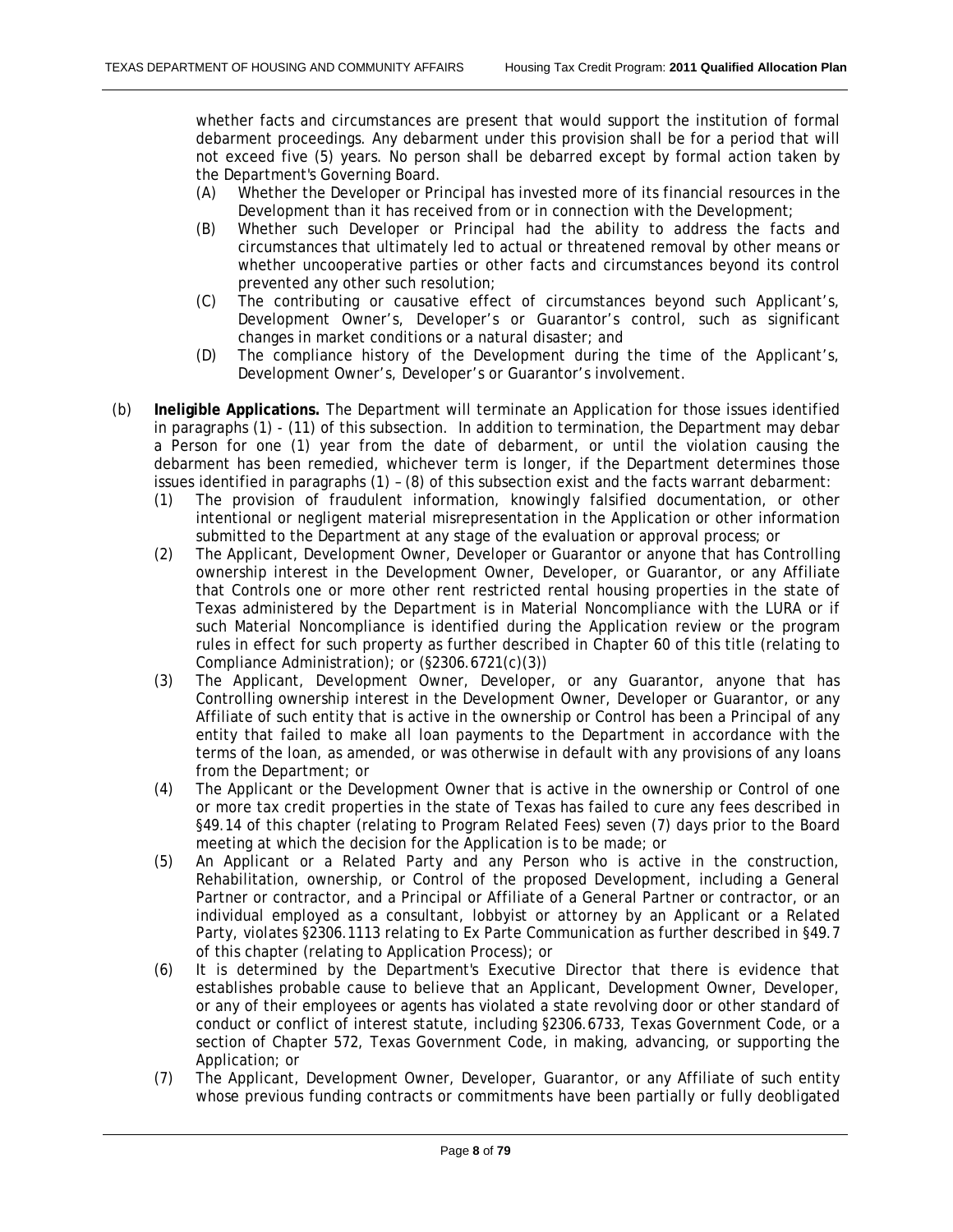during the twelve (12) months prior to the submission of the Application and through the date of final allocation due to a failure to meet contractual obligations; or

- (8) The Applicant, Development Owner, Developer, Guarantor, or any Affiliate of such entity whose pre-development award of non-tax credit funds from the Department has not been repaid for the Development at the time of Carryover Allocation or Bond closing; or
- (9) The Application is submitted after the Application submission deadline (time or date); includes an electronic submission that is unreadable by the Department's computer system; has an entire Volume of the Application missing; or has a Material Deficiency as defined under §1.1 of this title (relating to Definitions). If an Application is determined ineligible pursuant to this subsection, the Application will be terminated without further consideration and the Applicant will be notified of such termination. To the extent that a review was able to be performed, specific reasons for the Department's determination of ineligibility will be included in the termination letter to the Applicant; or
- (10) In exercising due diligence in considering information of possible ineligibility, possible grounds for disqualification and debarment, Applicant and Development standards, possible improper representation or compensation, or similar matters, the Department may request a sworn affidavit or affidavits from the Applicant, Development Owner, Developer, Guarantor, or other Persons addressing the matter. If an affidavit determined to be sufficient by the Department is not received by the Department within seven (7) business days of the date of the request by the Department, the Department may terminate the Application; or
- (11) If more than 50% of the Developer Fee is deferred as reflected in the Sources and Uses exhibit in the Application or the commitments from the lender or syndicator.
- (c) **Ineligible Developments.** Those Developments identified in paragraphs (1) (14) of this subsection are considered ineligible for funding under the Housing Tax Credit Program:
	- (1) Hospitals, nursing homes, trailer parks, dormitories (or other buildings that will be predominantly occupied by students) or other facilities which are usually classified as transient housing (as provided in the §42(i)(3)(B)(iii) and (iv) of the Code) are not eligible. However, structures formerly used as hospitals, nursing homes or dormitories are eligible for Housing Tax Credits if the Development involves the conversion of the building to a nontransient multifamily residential Development;
	- (2) A property that provides continual or frequent nursing, medical or psychiatric services. Refer to IRS Revenue Ruling 98-47 for clarification of assisted living;
	- (3) Any Qualified Elderly Development of two stories or more that does not include elevator service for any Units or living space above the first floor;
	- (4) Any Qualified Elderly Development with any Units having more than two bedrooms with the exception of up to three employee Units reserved for the use of the manager, maintenance, and/or security officer. These employee Units must be specifically designated as such:
	- (5) Any Development with any building(s) with four or more stories that does not include an elevator;
	- (6) Any Qualified Elderly Development proposing more than 70% two-bedroom Units;
	- (7) Any Development that violates §1.15 of this title (relating to Integrated Housing Rule);
	- (8) Any Development located in an Urban Area involving New Construction, Reconstruction or Adaptive Reuse of Units (except for a Qualified Elderly Development, a Development composed entirely of single family dwellings, and certain specific types of transitional housing for the homeless and Single Room Occupancy units, as provided in §42(i)(3)(B)(iii) and (iv) of the Code) in which any of the designs in subparagraphs (A) - (E) of this paragraph are proposed. For Applications involving a combination of single family detached dwellings and multifamily dwellings, the percentages in this subparagraph do not apply to the single family detached dwellings, but they do apply to the multifamily dwellings. An Application may reflect a total of Units for a given bedroom size greater than the percentages in subparagraphs (A) - (E) of this paragraph to the extent that the increase is only to reach the next highest number divisible by four: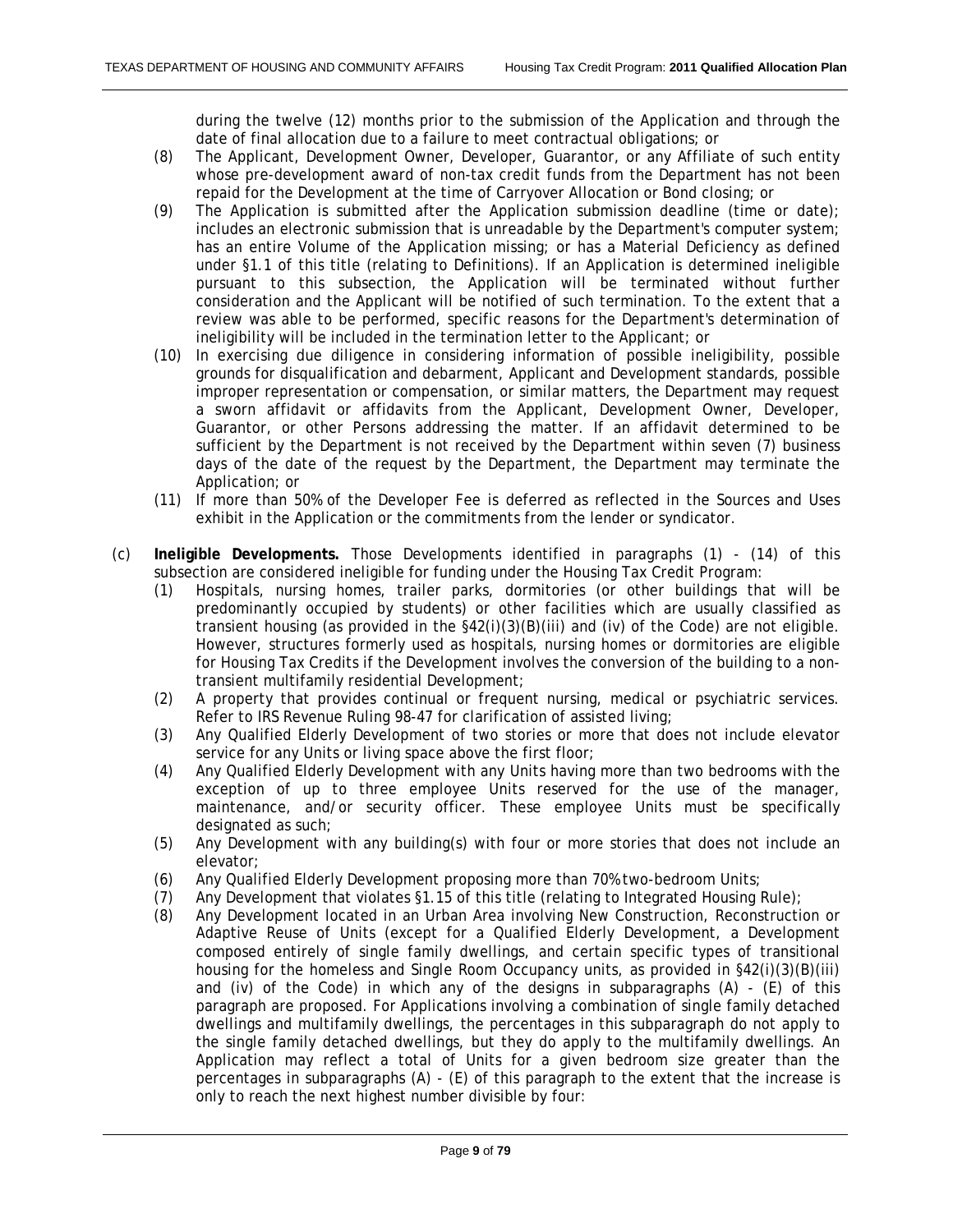- (A) More than 30% of the total Units are one bedroom and/or Efficiency Units; or
- (B) More than 55% of the total Units are two bedroom Units; or
- (C) More than 40% of the total Units are three bedroom Units; or
- (D) More than 5% of the total Units in the Development with four or more bedrooms; or
- (E) Only two and three bedroom Unit Developments;
- (9) Any Development which is intended to house seniors that is not consistent with the definition of a Qualified Elderly Development;
- (10) Any Development that contains residential Units that violates the general public use requirement under Treasury Regulation §1.42-9;
- (11) Development Sites with negative characteristics in subparagraphs (A) (G) of this paragraph will be considered ineligible. Rehabilitation (excluding Reconstruction) Developments with ongoing and existing federal assistance from HUD or TRDO-USDA are exempt. For purposes of this exhibit, the term 'adjacent' is interpreted as sharing a boundary with the Development Site. The distances are to be measured from all boundaries of the Development Site to all boundaries of the property containing the negative characteristic. If none of these negative features exist, the Applicant must sign a certification to that effect. The negative characteristics include:
	- (A) Developments located adjacent to or within 300 feet of junkyards;
	- (B) Developments located adjacent to or within 300 feet of active railroad tracks, unless the Applicant provides evidence that the city/community has adopted a Railroad Quiet Zone or the railroad in question is commuter or light rail; (Rural Developments funded through TRDO-USDA are exempt);
	- (C) Developments located adjacent to or within 300 feet of heavy industrial uses such as manufacturing plants, refinery blast zones, etc.;
	- (D) Developments located adjacent to or within 300 feet of a solid waste or sanitary landfills;
	- (E) Developments where the buildings are located within the "fall line" of high voltage transmission power lines;
	- (F) Developments where the buildings are located within the accident zones or clear zones for commercial or military airports; or
	- (G) Development is located adjacent to or within 300 feet of a sexually-oriented business. For purposes of this paragraph, a sexually-oriented business shall be defined as stated in §243.002 of the Texas Government Code.
- (12) **One Mile Same Year Rule.** Staff will not recommend an allocation in the same Application Round if the Developments are, or will be, located less than one linear mile apart as determined by the Department. If the Board forward commits credits from the following year's State Housing Credit Ceiling, the Development is considered to be in the calendar year in which the Board votes, not in the year of the State Housing Credit Ceiling. This limitation applies only to communities contained within counties with populations exceeding one million. For purposes of this chapter, any two sites not more than one linear mile apart are deemed to be "in a single community." (§2306.6711(f)) This restriction does not apply to the allocation of Housing Tax Credits to Developments financed through the Tax-Exempt Bond program, including the Tax-Exempt Bond Development Applications under review and existing Tax-Exempt Bond Developments in the Department's portfolio; and (§2306.67021)
- (13) **Unacceptable Sites.** Developments will be ineligible if the Development is located on a site that is determined to be unacceptable by the Department, based on the evaluation factors identified in the Site Evaluation form, augmented by any other inspections or other documented findings of the Department. The Department will advise the Applicant if it makes an initial finding that a proposed site is unacceptable and provide the applicant with a reasonable opportunity to address any identified concerns. If in the Department's reasonable judgment the Applicant is not able to address adequately the Department's concerns regarding the site, the Department will issue a determination that the site is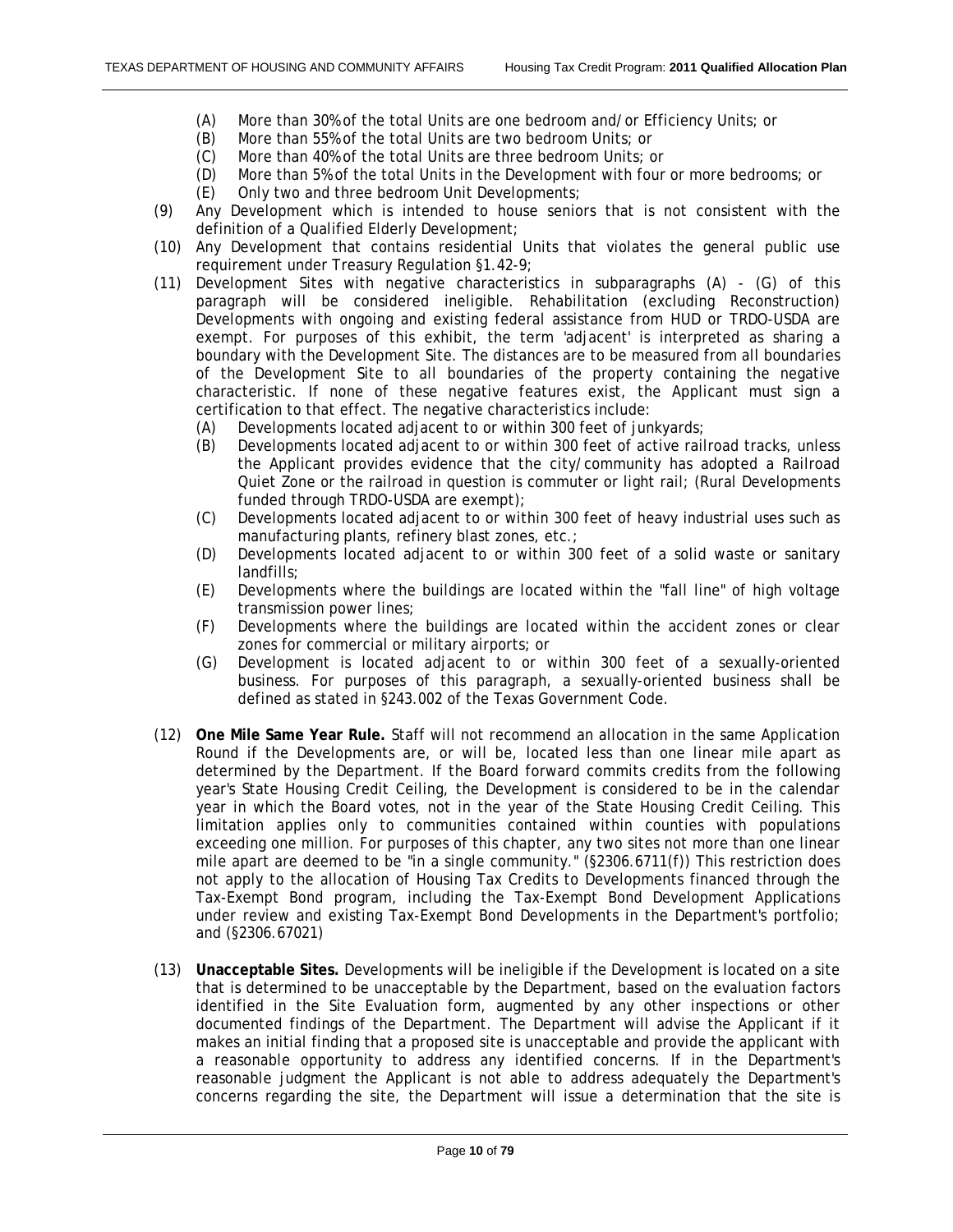<span id="page-10-0"></span>unacceptable. If not appealed in accordance with §49.10(d) of this chapter (relating to Appeals Process), this determination becomes final.

- (14) **Development Amenities.** These amenities must be at no charge to the tenants. All New Construction, Reconstruction or Adaptive Reuse Units must provide the amenities in subparagraphs (A) - (M) of this paragraph. Rehabilitation Developments must provide the amenities in subparagraphs (C) - (M) of this paragraph unless expressly identified as not required. (§2306.187) Deviations for good cause, by which one or more of the foregoing will not be provided, must be approved prior to award and the request for such deviation must be included in the Application. The Executive Director may issue such approvals. Requests not approved may be appealed to the Board in accordance with §49.10(d) of this chapter.
	- (A) All New Construction Units must be wired with RG-6 COAX or better and CAT3 phone cable or better, wired to each bedroom, dining room and living room;
	- (B) Laundry Connections;
	- (C) Blinds or window coverings for all windows;
	- (D) Screens on all operable windows;
	- (E) Disposal and Energy-Star rated dishwasher (not required for TRDO-USDA or SRO Developments; Rehabilitation Developments exempt from dishwasher if one was not originally in the unit);
	- (F) Energy-Star rated refrigerator;
	- (G) Oven/Range;
	- (H) Exhaust/vent fans (vented to the outside) in bathrooms;
	- (I) Energy-Star rated ceiling fans in living areas and bedrooms;
	- (J) Energy-Star rated lighting in all Units which may include compact florescent bulbs;
	- (K) Plumbing fixtures (toilets and faucets) must meet design standards at 30 TAC §290.252;
	- (L) All Units must be air-conditioned; and
	- (M) Fire sprinklers in all Units where required by local code.

#### **§49.5. Site and Development Restrictions.**

- (a) **Floodplain.** Any Development proposing New Construction or Reconstruction and located within the one-hundred (100) year floodplain as identified by the Federal Emergency Management Agency (FEMA) Flood Insurance Rate Maps must develop the site so that all finished ground floor elevations are at least one foot above the flood plain and parking and drive areas are no lower than six inches below the floodplain, subject to more stringent local requirements. If no FEMA Flood Insurance Rate Maps are available for the proposed Development, flood zone documentation must be provided from the local government with jurisdiction identifying the onehundred (100) year floodplain. No buildings or roads that are part of a Development proposing Rehabilitation (excluding Reconstruction) with the exception of Developments with existing and ongoing federal funding assistance from HUD or TRDO-USDA, will be permitted in the onehundred (100) year floodplain unless they already meet the requirements established in this subsection for New Construction, or if the Unit of General Local Government has undertaken mitigation efforts and can establish that the property is no longer within the one-hundred (100) year floodplain.
- (b) **Credit Amount.** (§2306.6711(b)) An Applicant may not request more than \$2 million in annual tax credits for any given Application. The Department shall not allocate more than \$2 million of tax credits in any given Application Round to any Applicant, Developer, Related Party, Affiliate or Guarantor (unless the Guarantor is also the General Contractor, and is not a Principal of the Applicant, Developer, Related Party or Affiliate of the Development Owner). Tax-Exempt Bond Development Applications are not subject to this limitation and Tax-Exempt Bond Development Applications will not count towards the total limit on tax credits per Applicant. Competitive Housing Tax Credits approved by the Board during the 2011 calendar year, including commitments from the 2011 Credit Ceiling and forward commitments from the 2012 Credit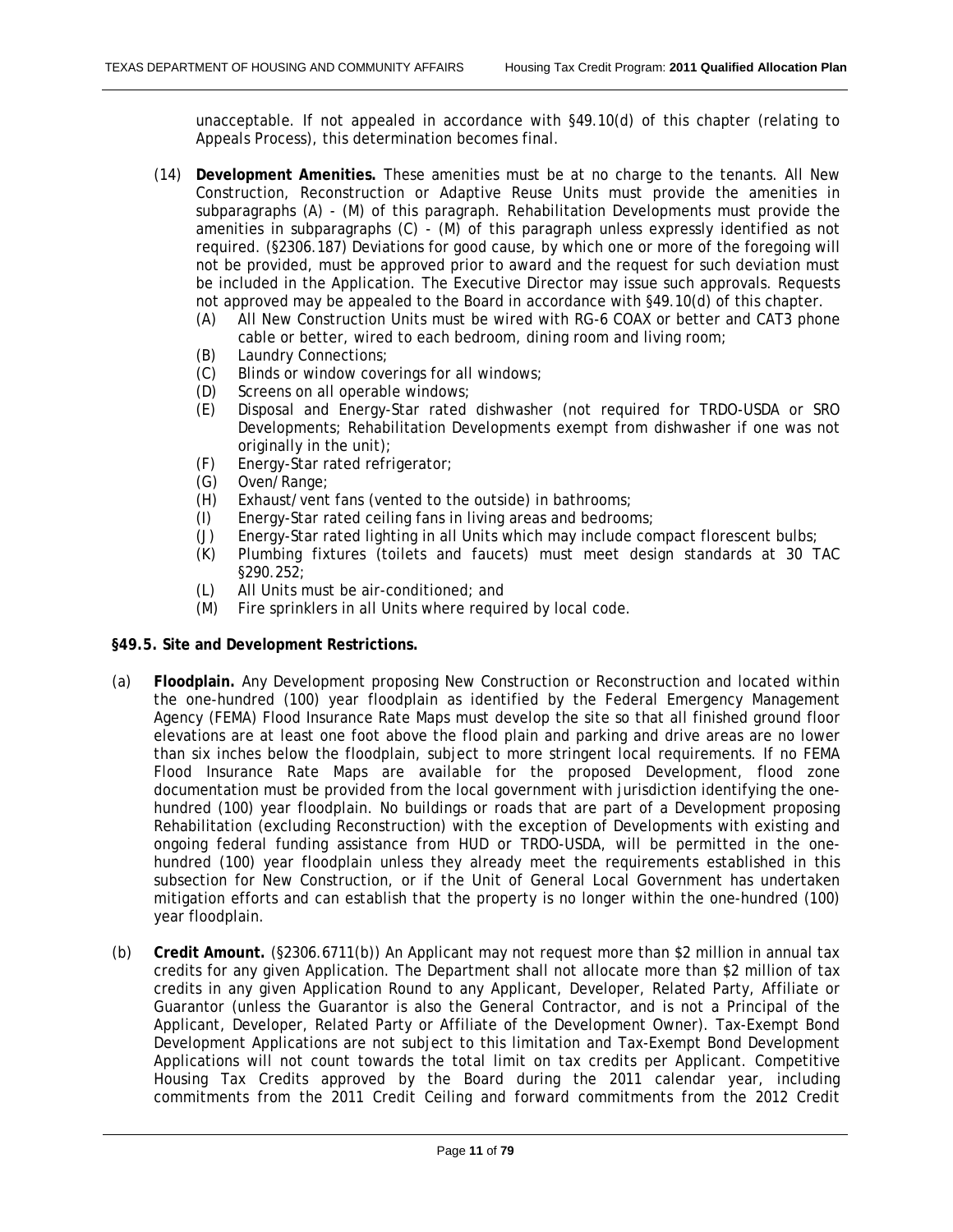Ceiling, are applied to the credit cap limitation for the 2011 Application Round. In order to evaluate this \$2 million limitation, nonprofit entities, public housing authorities, publicly traded corporations, individual board members, and executive directors must provide the documentation required in the Application with regard to this requirement. All entities that share a Principal are Affiliates. For purposes of determining the \$2 million limitation of tax credits, a Person is not deemed to be an Affiliate solely because it:

- (1) raises or provides equity;
- (2) provides "qualified commercial financing";
- (3) is a Qualified Nonprofit Organization or other not-for-profit entity that is providing solely loan funds, grant funds or social services; or
- (4) receives fees as a Development Consultant or Developer that do not exceed 10% of the Developer Fee (or 20% for Qualified Nonprofit Developments) to be paid or \$150,000, whichever is greater.
- (c) **Limitations on the Size of Developments.**
	- (1) The minimum Development size will be 16 Units.
	- (2) Developments in Rural Areas involving any New Construction or Adaptive Reuse (excluding New Construction of non-residential buildings) will be limited to 80 Units. Rehabilitation Developments (excluding Reconstruction) do not have a limitation as to the number of Units.
	- (3) Urban Developments involving any New Construction or Adaptive Reuse (excluding New Construction of non-residential buildings), in the Competitive Housing Tax Credit Application Round will be limited to 252 total Units, wherein the maximum Department administered Units will be limited to 200 Units. Tax-Exempt Bond Developments will be limited to 252 restricted and total Units. These maximum Unit limitations also apply to those Developments which involve a combination of Rehabilitation, Reconstruction, and New Construction. Only Developments that consist solely of acquisition/Rehabilitation or Rehabilitation may exceed the maximum Unit restrictions.
	- (4) For Applications that are proposing an additional phase to an existing tax credit Development; that are otherwise adjacent to an existing tax credit Development; or that are proposing a Development on a contiguous site to another Application awarded in the same program year, the combined Unit total for the existing and proposed Developments may not exceed the maximum allowable Development size set forth in this subsection unless:
		- (A) the first phase of the Development has been completed and has maintained occupancy of at least 90% for a minimum six (6) month period as reflected in the submitted rent roll; or
		- (B) a resolution from the Governing Body of the city or county, in which the proposed Development is located, dated no more than one (1) year old from the date the Application is submitted. Such resolution must state that there is a need for additional Units and that the Governing Body has reviewed a market study, the conclusion of which supports the need for additional Units. The resolution must be submitted to the Department by the Resolution Delivery Date as indicated in §49.3 of this chapter (relating to Program Calendar); or
		- (C) the proposed Development is intended to provide replacement of previously existing affordable Units on the Development Site or that were originally located within a one mile radius from the Development Site; provided, however, the combined number of Units in the proposed Development may not exceed the number of Units being replaced. Documentation of such replacement units must be provided.
- (d) **Developments Proposing to Qualify for a 30% increase in Eligible Basis.** Staff will only recommend a 30% increase in Eligible Basis if (paragraphs (2) and (3) of this subsection do not apply to Tax-Exempt Bond Applications):
	- (1) The Development is located in a Qualified Census Tract (QCT) (as determined by the Secretary of HUD) that has less than 30% Housing Tax Credit Units per households in the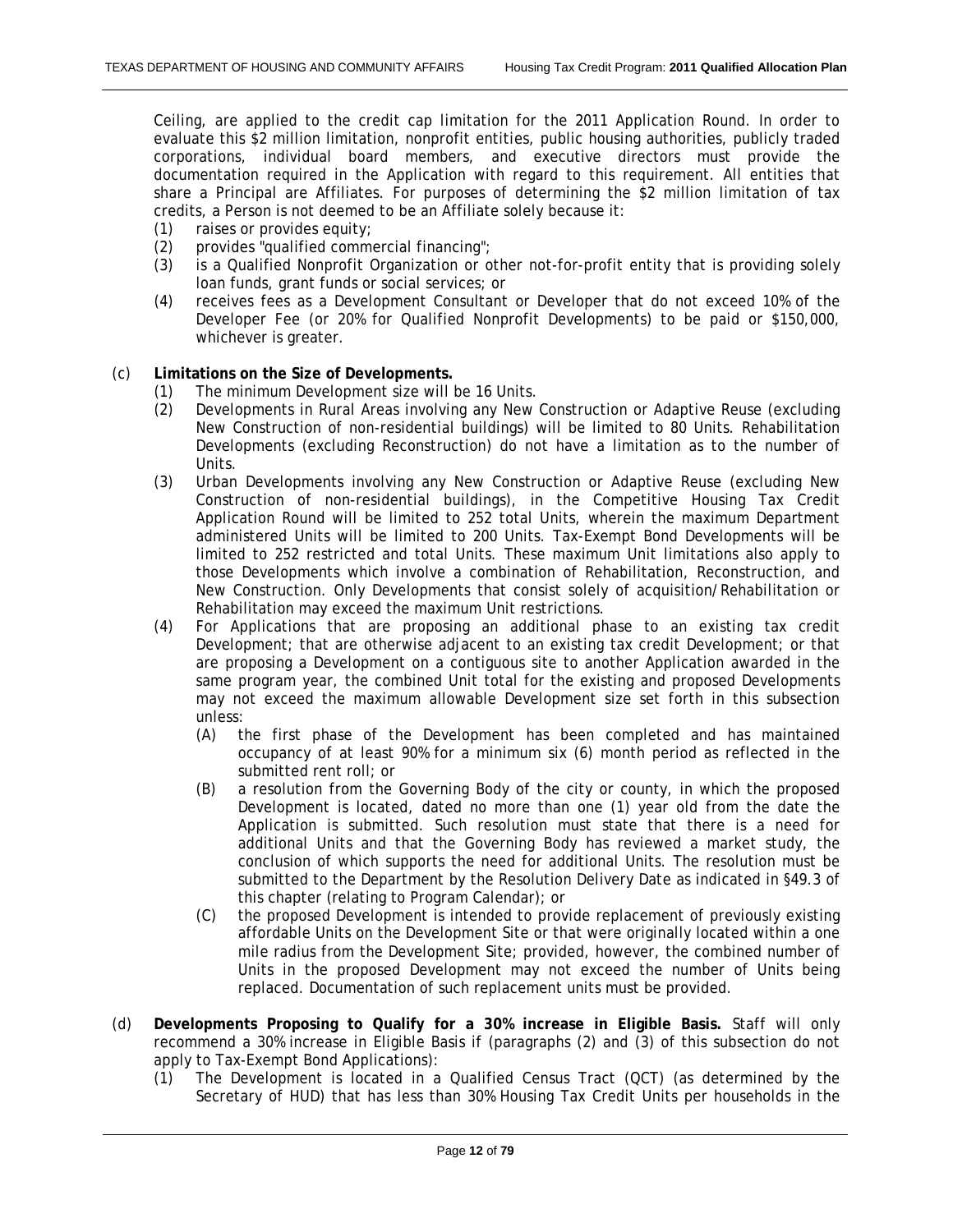<span id="page-12-0"></span>tract as established by the U.S. Census Bureau for the most recent Decennial Census. Developments located in a QCT that has in excess of 30% Housing Tax Credit Units per households in the tract are not eligible to qualify for a 30% increase in Eligible Basis, which would otherwise be available for the Development Site pursuant to §42(d)(5)(C) of the Code, unless the Development is proposing only Reconstruction or Rehabilitation (excluding New Construction of non-residential buildings). Applicants must submit a copy of the census map clearly showing that the proposed Development is located within a QCT. The eleven (11) digit census tract number must be clearly marked on the map. These ineligible Qualified Census Tracts are outlined in the 2011 Housing Tax Credit Site Demographic Characteristics Report; or

- (2) The Development qualifies for and receives Renewable Energy Tax Credits. For purposes of this paragraph, the Application will be required to include an architect's letter or signed third party contractor bid as evidence that the Applicant will be eligible to request Renewable Energy Tax Credits in its income tax filings. In addition, the architect's letter or signed third party contractor bid must include a statement that the increased cost differential of the Renewable Energy items over non Renewable Energy alternatives exceeds the value of the energy tax credits to be received. The Applicant will be required to show proof of receipt of the Renewable Energy Tax Credits at the time of Cost Certification. Any amenities as it relates to this item must benefit the entire Development; or
- (3) Pursuant to the authority granted by H.R. 3221, the Development meets one of the criteria described in subparagraphs (A) - (D) of this paragraph:
	- (A) Any Rural Development;
	- (B) Developments proposing at least 50% of the total number of Units for Supportive Housing;
	- (C) Developments proposing to provide 10% of the Low-Income Units, that will serve individuals and families at or below 30% of AMGI, in excess of those that are in §49.9(a)(3) of this chapter (relating to Selection Criteria); or
	- (D) Developments proposed in high opportunity areas as provided in clauses (i) (iii) of this subparagraph:
		- (i) A four story or greater Development with structural parking that is proposed to be located within one-quarter mile of existing major bus transfer centers, regional or local commuter rail transportation stations, and/or Transit Oriented Districts that are accessible to all residents including Persons with Disabilities; or
		- (ii) A Development that is proposed to be located in a census tract which has an AMGI that is higher than the AMGI of the county or place in which the census tract is located as of the first day of the Application Acceptance Period; or
		- (iii) A Development that is proposed in a census tract that has no greater than 10% poverty population according to the most recent census data (these census tracts are designated in the 2011 Housing Tax Credit Site Demographic Characteristics Report).
- (4) The Development proposing to build in an area impacted by a disaster for which federal legislation providing additional credits has been enacted.

#### **§49.6. Allocation Process.**

(a) **Regional Allocation Formula.** This formula, developed by the Department, establishes separate targeted tax credit amounts for Rural Areas and Urban Areas within each of the Uniform State Service Regions. Each Uniform State Service Region's targeted tax credit amount will be published on the Department's website. The regional allocation for Rural Areas is referred to as the Rural Regional Allocation and the regional allocation for Urban Areas is referred to as the Urban Regional Allocation. Developments qualifying for the Rural Regional Allocation must meet the Rural Development definition. The Regional Allocation target will reflect that at least 20% of the State Housing Credit Ceiling for each calendar year shall be allocated to Developments in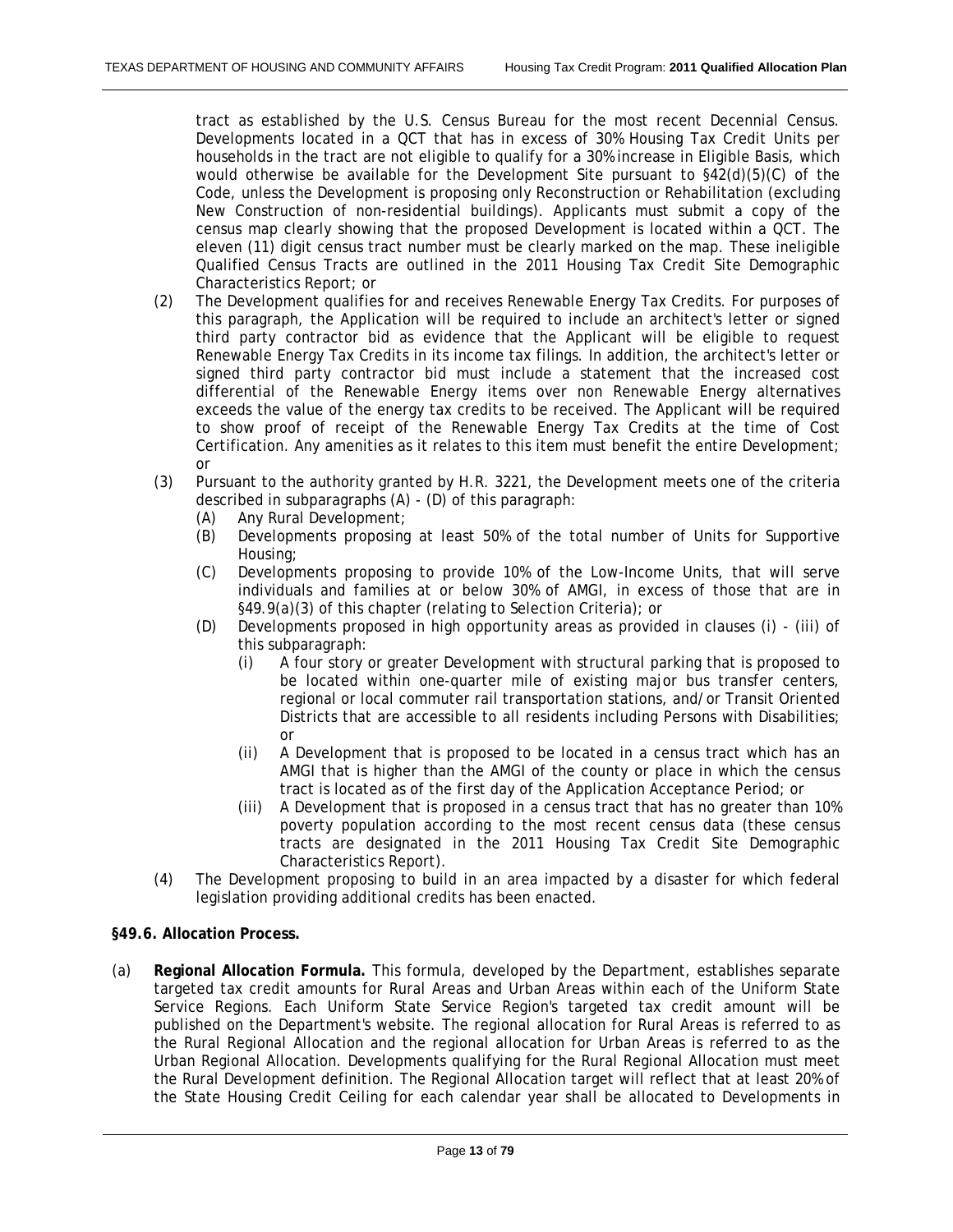Rural Areas with a minimum of \$500,000 for each Uniform State Service Region. (§2306.111(d)(3); §2306.1115)

- (b) **Allocation Set-Asides.** An Applicant may elect to compete in as many of the following Set-Asides for which the proposed Development qualifies: (§2306.111(d))
	- (1) **Nonprofit Set-Aside.** At least 10% of the State Housing Credit Ceiling for each calendar year shall be allocated to Qualified Nonprofit Developments which meet the requirements of §42(h)(5) of the Code. Qualified Nonprofit Organizations must have the Controlling interest in the Development Owner applying for this Set-Aside. If the Application is filed on behalf of a limited partnership, the Qualified Nonprofit Organization must be the Managing General Partner. If the Application is filed on behalf of a limited liability company, the Qualified Nonprofit Organization must be the controlling Managing Member. Additionally, a Qualified Nonprofit Development submitting an Application in the nonprofit Set-Aside must have the nonprofit entity or its nonprofit Affiliate or subsidiary be the Developer or a co-Developer as evidenced in the development agreement; (§2306.6729 and §2306.6706(b))
	- (2) **USDA Set-Aside.** At least 5% of the State Housing Credit Ceiling for each calendar year shall be allocated to Rural Developments which are financed through TRDO-USDA. (§2306.111(d)(2)) If an Application in this Set-Aside involves Rehabilitation it will be attributed to and come from the At-Risk Development Set-Aside; if an Application in this Set-Aside involves New Construction it will be attributed to and come from the applicable Uniform State Service Region. Developments financed through TRDO-USDA's §538 Guaranteed Rural Rental Housing Program, in whole or in part, will not be considered under this Set-Aside. Any Rehabilitation or Reconstruction of an existing §515 Development that retains the §515 loan and restrictions will be considered under the At-Risk Development and TRDO-USDA Set-Asides, unless such Development is also financed through TRDO-USDA's §538 Guaranteed Rural Rental Housing Program. Commitments of 2011 Competitive Housing Tax Credits issued by the Board in 2011 will be applied to each Set-Aside, Rural Regional Allocation, Urban Regional Allocation and/or TRDO-USDA Set-Aside for the 2011 Application Round as appropriate;
	- (3) **At-Risk Set-Aside.** At least 15% of the State Housing Credit Ceiling for each calendar year will be allocated under the At-Risk Development Set-Aside and will be deducted from the State Housing Credit Ceiling prior to the application of the regional formula required under subsection (a) of this section. Through this Set-Aside, the Department, to the extent possible, shall allocate credits to Applications involving the preservation of Developments identified as At-Risk Developments. (§2306.6714) Up to 5% of the State Credit Ceiling associated with this Set-Aside may be given priority to Rehabilitation Developments funded with TRDO. An At-Risk Development is a Development that: (§2306.6702)
		- (A) Has received the benefit of a subsidy in the form of a below-market interest rate loan, interest rate reduction, rental subsidy, Section 8 housing assistance payment, rental supplement payment, rental assistance payment, or equity incentive under at least one of the following federal laws, as applicable:
			- (i) Section 221(d)(3) and (5), National Housing Act (12 U.S.C.  $\S$ 17151);
			- (ii) Section 236, National Housing Act (12 U.S.C. §1715z-1);
			- (iii) Section 202, Housing Act of 1959 (12 U.S.C. §1701q);
			- (iv) Section 101, Housing and Urban Development Act of 1965 (12 U.S.C. §1701s);
			- (v) The Section 8 Additional Assistance Program for housing Developments with HUD-Insured and HUD-Held Mortgages administered by the United States Department of Housing and Urban Development;
			- (vi) The Section 8 Housing Assistance Program for the Disposition of HUD-Owned Projects administered by the United States Department of Housing and Urban Development;
			- (vii) Sections 514 516, Housing Act of 1949 (42 U.S.C. §§1484 1486); or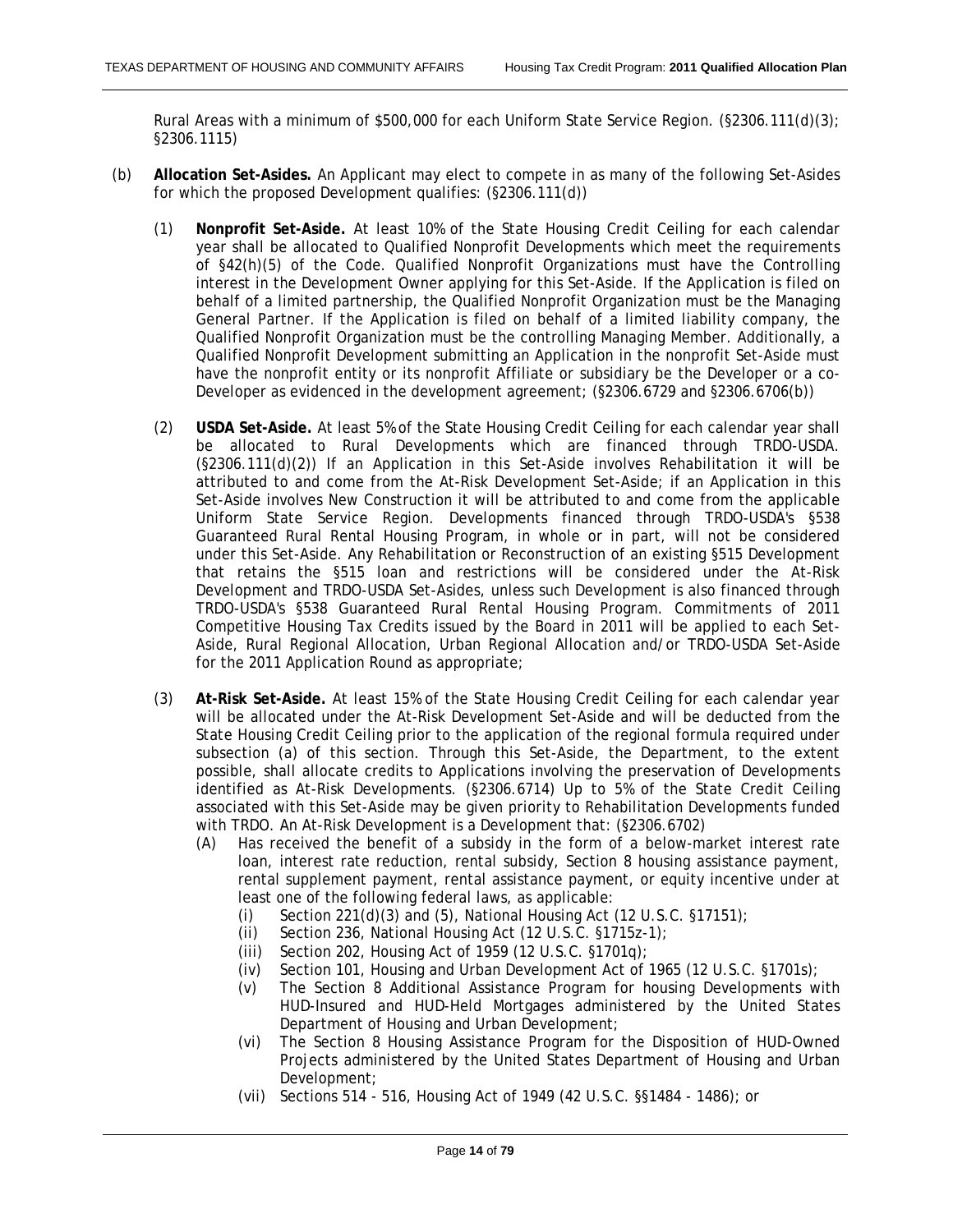(viii) Section 42, of the Internal Revenue Code of 1986 (26 U.S.C. §42); and

- <span id="page-14-0"></span>(B) Is subject to the following conditions:
	- (i) The stipulation to maintain affordability in the contract granting the subsidy is nearing expiration (expiration will occur within two (2) calendar years of July 31 of the year the Application is submitted); or
	- (ii) The federally insured mortgage on the Development is eligible for prepayment or is nearing the end of its mortgage term (the term will end within two calendar years of July 31 of the year the Application is submitted);
- (C) An Application for a Development that includes the demolition of the existing Units which have received the financial benefit described in subparagraph (A) of this paragraph will not qualify as an At-Risk Development unless the redevelopment will include the same site;
- (D) Developments must be at risk of losing affordability from the financial benefits available to the Development and must retain or renew all possible financial benefit if available, and at least maintain existing affordability to qualify as an At-Risk Development;
- (E) Nearing expiration on a requirement to maintain affordability includes Developments eligible to request a qualified contract under §42 of the Code. Evidence must be provided in the form of a copy of the recorded LURA, the first years' IRS Forms 8609 for all buildings showing Part II completed and, if applicable, documentation from the original application regarding the right of first refusal.
- (c) **Redistribution of Credits.** (§2306.111(d)) If any amount of Housing Tax Credits remain after the initial commitment of Housing Tax Credits among the Set-Asides, Rural Regional Allocation and Urban Regional Allocation, the Department may redistribute the credits amongst the different regions and Set-Asides based on the need to most closely achieve regional allocation goals and the level of demand exhibited in the Uniform State Service Regions during the Application Round. However, if there are any tax credits set aside for Developments in a Rural Area in a specific Uniform State Service Region that remain after the allocation under §49.7(g)(3) of this chapter (relating to Application Process), those tax credits shall be made available in any other Rural Area in the state, first, and then to Developments in Urban areas of any uniform state service region. ( $\S 2306.111(d)(3)$ ) As described in subsection (b)(1) and (2) of this section, no more than 90% of the State's Housing Credit Ceiling for the calendar year may go to Developments which are not Qualified Nonprofit Developments. If credits will be transferred from a Uniform State Service Region which does not have enough qualified Applications to meet its regional credit distribution amount, then those credits will be apportioned to the other Uniform State Service Regions.

#### **§49.7. Application Process.**

- (a) **General.** The application process has two parts, a pre-application which is voluntary and applies only to Applications submitted under the State Housing Credit Ceiling and an Application which is mandatory. An Applicant that does not provide an Application on or before the deadlines provided for herein is not eligible to be placed on the list of eligible Applicants to which awards of tax credits may be made. Pre-applications and Applications submitted to the Department are subject to restrictions on Ex Parte Communications as further described in paragraph (1) of this subsection and the Administrative Deficiency process as further described in paragraph (2) of this subsection.
	- (1) **Ex Parte Communications.** (§2306.1113)
		- (A) During the period beginning on the first date of the Application Acceptance Period and ending on the date the Board makes a final decision with respect to the approval of any Application in that Application Round, except for communications that actually occur in properly posted open meetings, as permitted by §2306.1113 of the Texas Government Code a member of the Board may not communicate with any other Board member or with the following Persons: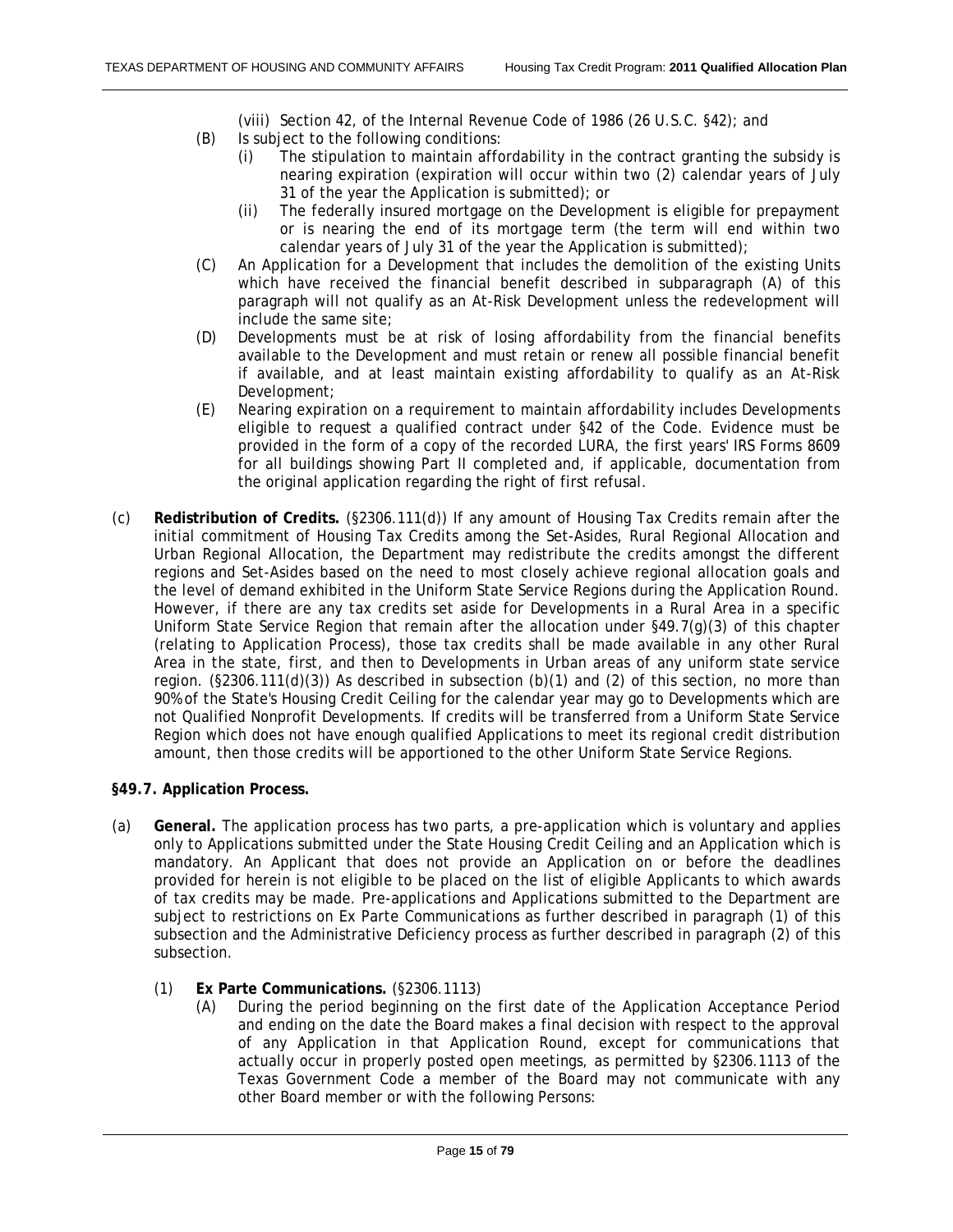- (i) an Applicant or Related Party; and<br>(ii) any Person who is:
- any Person who is:
	- (I) active in the construction, rehabilitation, ownership, or Control of the proposed Development, including:
		- (-a-) a General Contractor; and
		- (-b-) a Developer; and
		- (-c-) a General Partner, Principal or Affiliate of a General Partner or General Contractor; or
	- (II) employed as a consultant, lobbyist, or attorney by an Applicant or a Related Party.
- (B) During the period beginning on the first date of the Application Acceptance Period and ending on the date the Board makes a final decision with respect to the approval of any Application in that Application Round, an employee of the Department may communicate about any Application with the following Persons:
	- (i) the Applicant or a Related Party; and
	- (ii) any Person who is:
		- (I) active in the construction, rehabilitation, ownership, or Control of the proposed Development, including:
			- (-a-) a General Partner or General Contractor; and
			- (-b-) a Developer; and
			- (-c-) a Principal or Affiliate of a General Partner or General Contractor; or
		- (II) employed as a consultant, lobbyist or attorney by the Applicant or a Related Party.
- (C) A communication under paragraph (2) of this subsection may be oral or in any written form, including electronic communication through the Internet, and must satisfy the following conditions:
	- (i) the communication must be restricted to technical or administrative matters directly affecting the Application;
	- (ii) the communication must occur or be received on the premises of the Department during established business hours; and
	- (iii) a record of the communication must be maintained and included with the Application for purposes of Board review and must contain the following information:
		- (I) the date, time, and means of communication;
		- (II) the names and position titles of the Persons involved in the communication and, if applicable, the Person's relationship to the Applicant;
		- (III) the subject matter of the communication; and
		- (IV) a summary of any action taken as a result of the communication.
- (D) Notwithstanding subparagraph (A) or (B) of this paragraph, a Board member or Department employee may communicate without restriction with a Person listed in subparagraph (A) or (B) of this paragraph during any Board meeting or public hearing held with respect to the Application, but not during a recess or other non-record portion of the meeting or hearing.
- (E) Subparagraph (A) of this paragraph does not prohibit the Board from participating in social events at which a Person with whom communications are prohibited may, or will be present, provided that all matters related to Applications to be considered by the Board will not be discussed.
- (2) **Administrative Deficiency Process.** The purpose of the Administrative Deficiency process is to allow the Applicant an opportunity to provide clarification or correction to information originally submitted in the Application. For example, if exhibits and other information required under §49.8 of this chapter (relating to Threshold Criteria) are not originally submitted in the Application (i.e. financing commitment missing entirely from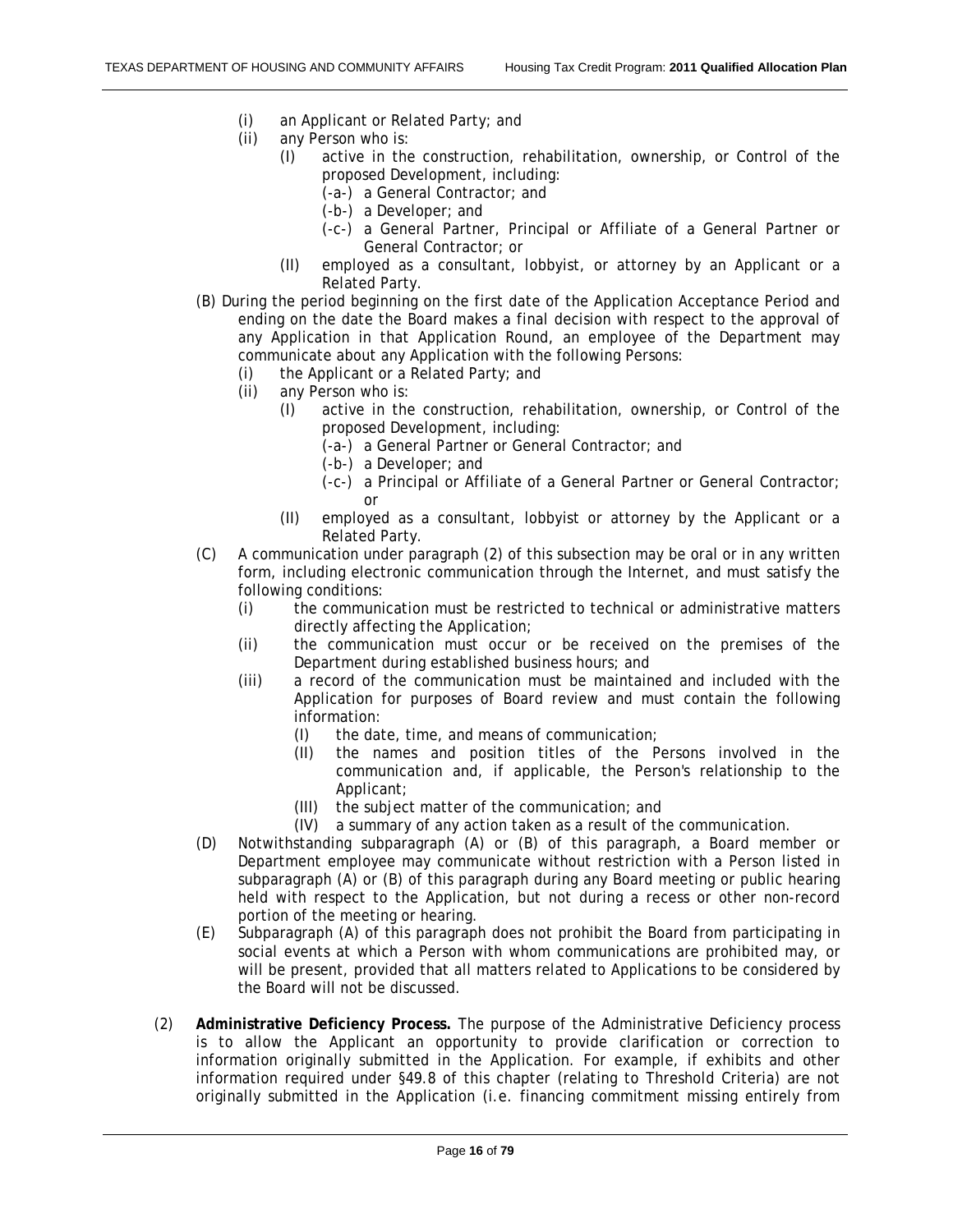the Application) staff will recommend termination of the Application. However, for information missing in part from the Application (i.e. financing commitment is submitted but it is not executed by the lender) staff will request the missing or corrected information via an Administrative Deficiency. For exhibits and other information required under §49.9 of this chapter (relating to Selection Criteria) not originally submitted in the Application (i.e. Community Revitalization Plan or letter from Appropriate Local Official missing entirely from the Application) staff will not award points for that item, even if points were requested in the Applicant's Self Scoring Form. For information missing in part from the Application (i.e. the letter from the Appropriate Local Official does not include all required information) staff will request the missing information via an Administrative Deficiency and award points provided the information submitted in response to the Administrative Deficiency is satisfactory to the Department.

- (A) **Administrative Deficiencies for Applications submitted under the State Housing Credit Ceiling and Rural Rescue Applications.** If an Application contains Administrative Deficiencies which, in the determination of the Department staff, require clarification or correction of information submitted at the time of the Application, the Department staff may request clarification or correction of such Administrative Deficiencies. Because the review for Eligibility, Selection, Threshold Criteria, Quantifiable Community Participation (QCP) and review for financial feasibility by the Department's Real Estate Analysis Division may occur separately, Administrative Deficiency requests may be made during any of these reviews. The Department staff will request clarification or correction in a deficiency notice in the form of an e-mail, or if an e-mail address is not provided in the Application, by facsimile, and a telephone call (only if there has not been confirmation of the receipt of the e-mail within twenty-four (24) hours) to the Applicant and one other party identified by the Applicant in the Application advising that such a request has been transmitted. If Administrative Deficiencies are not clarified or corrected to the satisfaction of the Department by 5:00 p.m. on the fifth business day following the date of the deficiency notice, then five (5) points shall be deducted from the Selection Criteria score for each additional day the deficiency remains unresolved. If Administrative Deficiencies are not clarified or corrected by 5:00 p.m. on the seventh business day following the date of the deficiency notice, then the Application shall be terminated. The time period for responding to a deficiency notice begins at the start of the business day following the deficiency notice date. Deficiency notices may be sent to an Applicant prior to or after the end of the Application Acceptance Period. An Applicant may not change or supplement any part of an Application in any manner after the filing deadline, and may not add any Set-Asides, increase the requested credit amount, revise the Unit mix (both income levels and bedroom mixes), or adjust their self-score except in response to a direct request from the Department as a result of an Administrative Deficiency or by approved amendment of an Application after a commitment or allocation of tax credits as further described in §49.13(b) of this chapter (relating to Board Reevaluation) (§2306.6708). This Administrative Deficiency process applies to requests for information made by the Real Estate Analysis Division during their review. To the extent that the review of Administrative Deficiency documentation during the review alters the score assigned to the Application, Applicants will be re-notified of their final score.
- (B) **Administrative Deficiencies for Tax Exempt Bond Applications.** If an Application contains deficiencies which, in the determination of the Department staff, require clarification or correction of information submitted at the time of the Application, the Department staff may request clarification or correction of such Administrative Deficiencies. Because the review for Eligibility, Threshold Criteria, and review for financial feasibility by the Department's Real Estate Analysis Division may occur separately, Administrative Deficiency requests may be made during any of these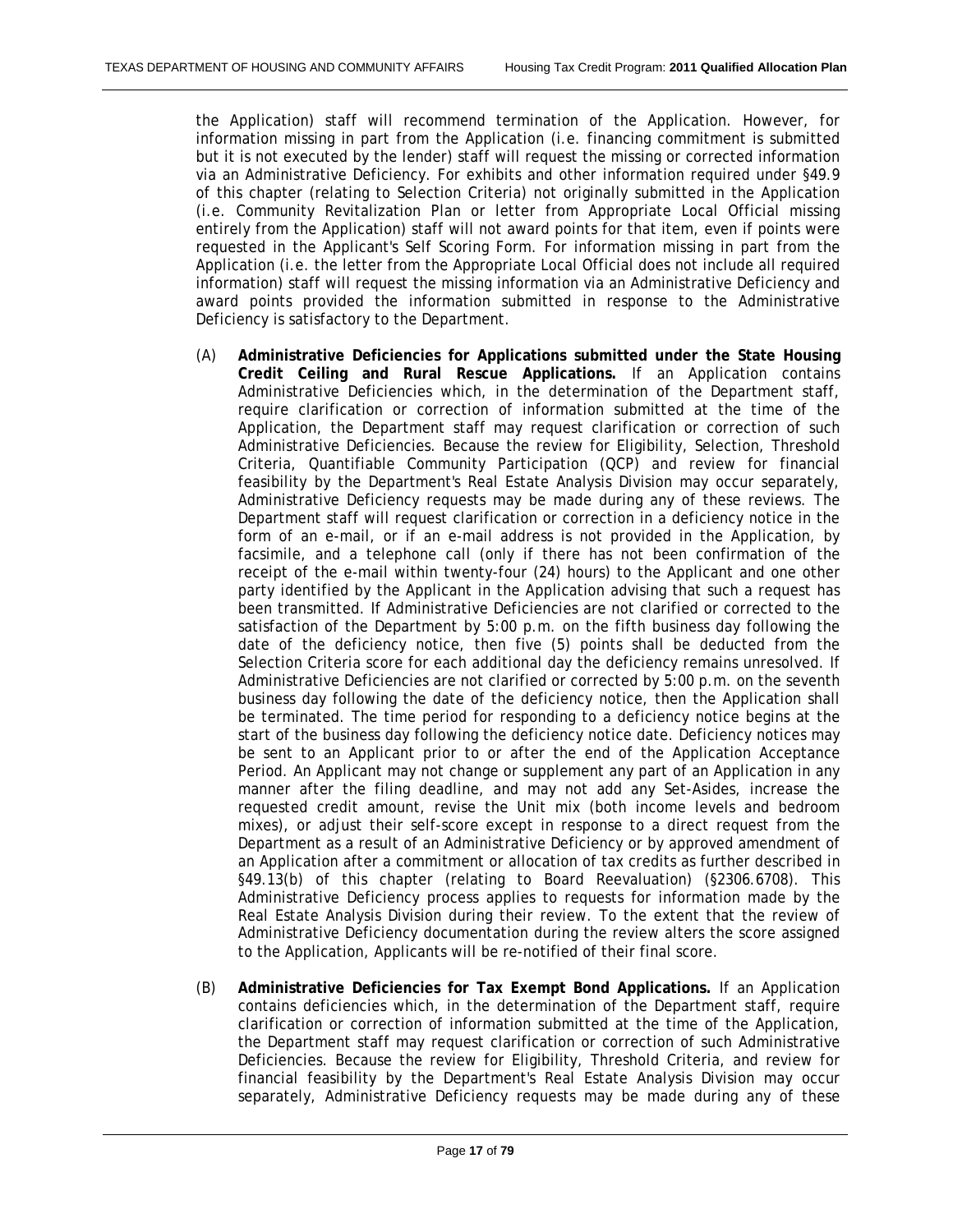reviews. The Department staff will request clarification or correction in a deficiency notice in the form of an e-mail, or if an e-mail address is not provided in the Application, by facsimile, and a telephone call (only if there has not been confirmation of the receipt of the e-mail within twenty-four (24) hours) to the Applicant and one other party identified by the Applicant in the Application advising that such a request has been transmitted. All Administrative Deficiencies shall be clarified or corrected to the satisfaction of the Department within five (5) business days. Failure to resolve all outstanding deficiencies by 5:00 p.m. on the fifth business day following the date of the deficiency notice will result in a penalty fee of \$500 for each business day the deficiency remains unresolved. Applications with unresolved deficiencies after 5:00 p.m. on the tenth day following the date of the deficiency notice will be terminated. The Applicant will be responsible for the payment of fees accrued pursuant to this paragraph regardless of any termination pursuant to §49.4 of this chapter (relating to Ineligibility). The time period for responding to a deficiency notice begins at the start of the business day following the deficiency notice date. Deficiency notices may be sent to an Applicant prior to or after the end of the Application Acceptance Period. The Application will not be presented to the Board for consideration until all outstanding fees have been paid. This Administrative Deficiency process applies equally to the Real Estate Analysis Division review and feasibility evaluation and the same penalty and termination will be assessed.

- (b) **Pre-application Submission.** The purpose of the pre-application process is to enable Applicants interested in pursuing the Application to assess generally who else is interested in submitting Applications and the nature of their proposed Development. Based on an understanding of the potential competition they can make a better and more informed decision whether they wish to proceed to prepare and submit an Application.
	- (1) As used herein a "complete pre-application" means a pre-application that meets all of the Department's criteria for an Application with all required information and exhibits provided pursuant to the application checklist provided in the Tax Credit (Procedures) Manual.
	- (2) The pre-application must be submitted in accordance with the Application Acceptance Period and Pre-application Final Delivery Date as identified in §49.3 in this chapter (relating to Program Calendar).
	- (3) To submit the complete pre-application the Applicant must deliver one (1) CD-R containing a PDF copy and Excel copy of the complete pre-application to the Department prior to the Pre-application Final Delivery Date.
	- (4) The pre-application must be accompanied by a paper certification with an original signature in the form provided in the pre-application. Furthermore, the pre-application must be a single file, individually bookmarked at each of the required volumes and exhibits presented in the order as required in the application checklist.
	- (5) If a pre-application is not submitted to the Department on or before the applicable deadline indicated in §49.3 of this chapter, the Applicant will be deemed to have not made a pre-application.
	- (6) The required pre-application fee as described in §49.14 of this chapter (relating to Program Related Fees) must be submitted with the pre-application in order for the pre-application to be accepted by the Department.
	- (7) Only one pre-application may be submitted by an Applicant for each site. Prior to the preapplication deadline Applicants may withdraw their pre-application and subsequently file a new pre-application utilizing the original pre-application fee that was paid as long as no evaluation was performed by the Department.
	- (8) Department review at this stage is limited and not all issues of eligibility and threshold are reviewed at pre-application. Acceptance by staff of a pre-application does not ensure that an Applicant satisfies all Application eligibility, Threshold or documentation requirements. The Department is not responsible for notifying an Applicant of potential areas of ineligibility or threshold deficiencies at the time of pre-application. The rejection of a pre-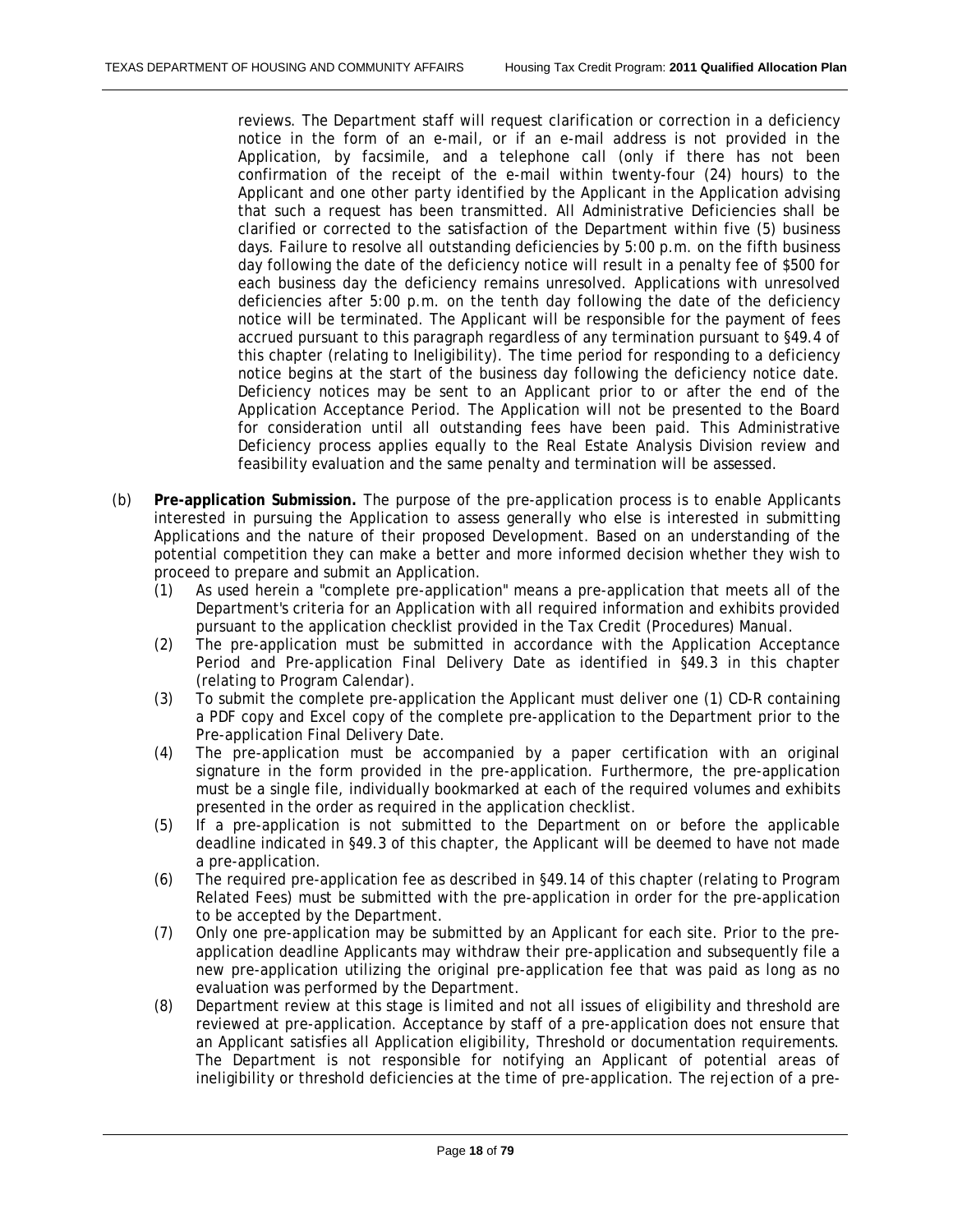application shall not preclude an Applicant from submitting an Application with respect to a particular Development or site at the appropriate time.

- (c) **Pre-application Threshold Criteria.** The Pre-application Threshold Criteria include:
	- (1) Submission of a pre-application;
	- (2) Evidence of Site Control through March 1, 2011 as evidenced by the documentation required under §49.8(8)(A) of this chapter; and
	- (3) Evidence in the form of a certification that all of the notifications required under this paragraph have been made. (§2306.6704)
		- (A) The Applicant must request a list of Neighborhood Organizations on record with the county and state whose boundaries include the proposed Development Site as follows:
			- (i) No later than the Pre-application Neighborhood Organization Request Date identified in §49.3 of this chapter, the Applicant must e-mail, fax or mail with registered receipt (email or fax to be "receipt confirmed") a completed "Neighborhood Organization Request" letter as provided in the pre-application to the local elected official for the city and county where the Development is proposed to be located. If the Development is located in an area that has district based local elected officials, or both at-large and district based local elected officials, the request must be made to the city council member or county commissioner representing that district; if the Development is located in an area that has only at-large local elected officials, the request must be made to the mayor or county judge for the jurisdiction. If the Development is not located within a city or is located in the Extra Territorial Jurisdiction (ETJ) of a city, the county local elected official must be contacted. In the event that local elected officials refer the Applicant to another source, the Applicant must request Neighborhood Organizations from that source in the same format;
			- (ii) If no reply letter is received from the local elected officials by the Preapplication Response to Neighborhood Organization Request Date, then the Applicant must certify to that fact in the pre-application;
			- (iii) The Applicant must list in the pre-application all Neighborhood Organizations on record with the county or state whose boundaries include the proposed Development Site as provided by the local elected officials, or that the Applicant has knowledge of (regardless of whether the organization is on record with the county or state) as of the pre-application submission.
		- (B) Not later than the date the pre-application is submitted, notification must be sent to all of the following individuals and entities by e-mail, fax or mail with registered receipt return or similar tracking mechanism in the format required in the "Preapplication Notification Template" provided in the pre-application. Developments located in an Extra Territorial Jurisdiction (ETJ) of a city are not required to notify city officials, however, are required to notify county officials. Evidence of notification is required in the form of a certification provided in the pre-application, although it is encouraged that Applicants retain proof of delivery of the notifications, to the persons or entities prescribed in clauses (i) - (ix) of this subparagraph, in the event that the Department requires proof of notification. Evidence of proof of delivery is demonstrated by signed receipt for mail or courier delivery and confirmation of receipt by the recipient for facsimile and electronic mail. Officials to be notified are those officials in office at the time the pre-application is submitted.
			- (i) Neighborhood Organizations on record with the state or county whose boundaries include the proposed Development Site;
			- (ii) Superintendent of the school district containing the Development;
			- (iii) Presiding officer of the board of trustees of the school district containing the Development;
			- (iv) Mayor of any municipality containing the Development;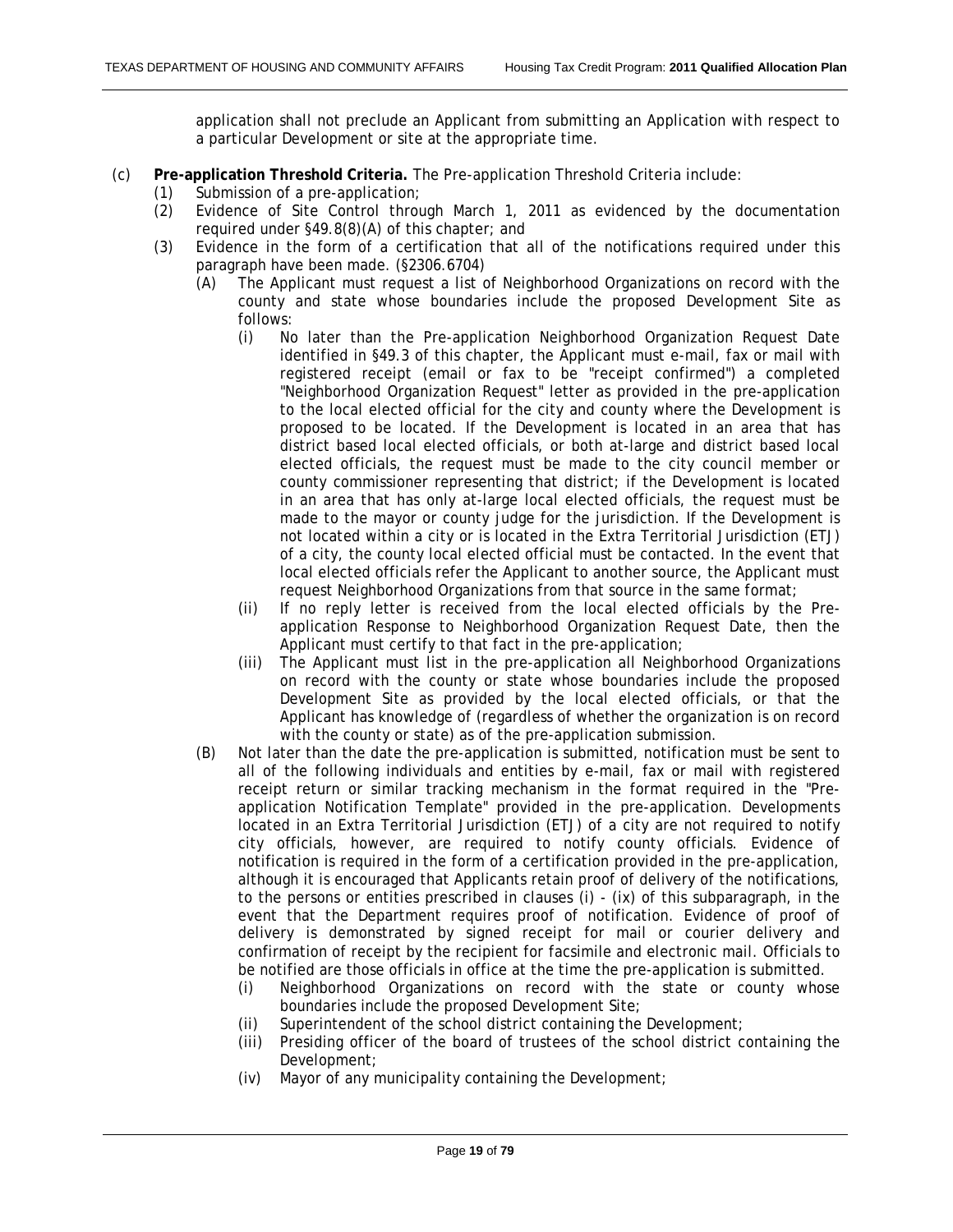- (v) All elected members of the Governing Body of any municipality containing the Development;
- (vi) Presiding officer of the Governing Body of the county containing the Development;
- (vii) All elected members of the Governing Body of the county containing the Development;
- (viii) State senator of the district containing the Development; and
- (ix) State representative of the district containing the Development.
- (C) Each such notice must include, at a minimum, all of the following:
	- (i) The Applicant's name, address, individual contact name and phone number;
	- (ii) The Development name, address, city and county;
	- A statement informing the entity or individual being notified that the Applicant is submitting a request for Housing Tax Credits with the Texas Department of Housing and Community Affairs;
	- (iv) Whether the Development proposes New Construction, Reconstruction, Adaptive Reuse, or Rehabilitation;
	- (v) The type of Development being proposed (single family homes, duplex, apartments, townhomes, high-rise etc.) and population being served (general or elderly);
	- (vi) The approximate total number of Units and approximate total number of lowincome Units;
	- (vii) The approximate percentage of Units serving each level of AMGI (e.g. 20% at 50% of AMGI, etc.) and the approximate percentage of Units that are market rate;
	- (viii) The number of Units and proposed rents (less utility allowances) for the lowincome Units and any market rate Units, if applicable. Rents to be provided are those that are effective at the time of the pre-application, which are subject to change as annual changes in the area median income occur; and
	- (ix) The expected completion date if credits are awarded.
- (D) Pre-applications not meeting the Pre-application Threshold Criteria identified in this subsection will be terminated and the Applicant will receive a written notice to that effect. The Department shall not be responsible for the Applicant's failure to meet the Pre-application Threshold Criteria and any failure of the Department's staff to notify the Applicant of such inability to satisfy the Pre-application Threshold Criteria shall not confer upon the Applicant any rights to which it would not otherwise be entitled.
- (d) **Pre-application Results.** Only pre-applications which have satisfied all of the Pre-application Threshold Criteria requirements set forth in subsection (c) of this section and §49.9(a)(14) of this chapter, will be eligible for pre-application points. The order and scores of those Developments released on the Pre-application Submission Log do not represent a Commitment on the part of the Department or the Board to allocate tax credits to any Development and the Department bears no liability for decisions made by Applicants based on the results of the Pre-application Submission Log. Inclusion of a Development on the Pre-application Submission Log does not ensure that an Applicant will receive points for a pre-application.
- (e) **Application Submission.** An Applicant requesting a Housing Credit Allocation or a Determination Notice must submit an Application in order to be considered for Housing Tax Credits.
	- (1) As used herein a "complete application" means an Application that meets all of the Department's criteria for an Application with all required information and exhibits provided pursuant to the application checklist provided in the Tax Credit (Procedures) Manual.
	- (2) For Applications submitted under the State Housing Credit Ceiling, the Application must be submitted by the Full Application Delivery Date as identified in §49.3 of this chapter. The Full Application Delivery Date for Tax-Exempt Bond Developments is triggered by the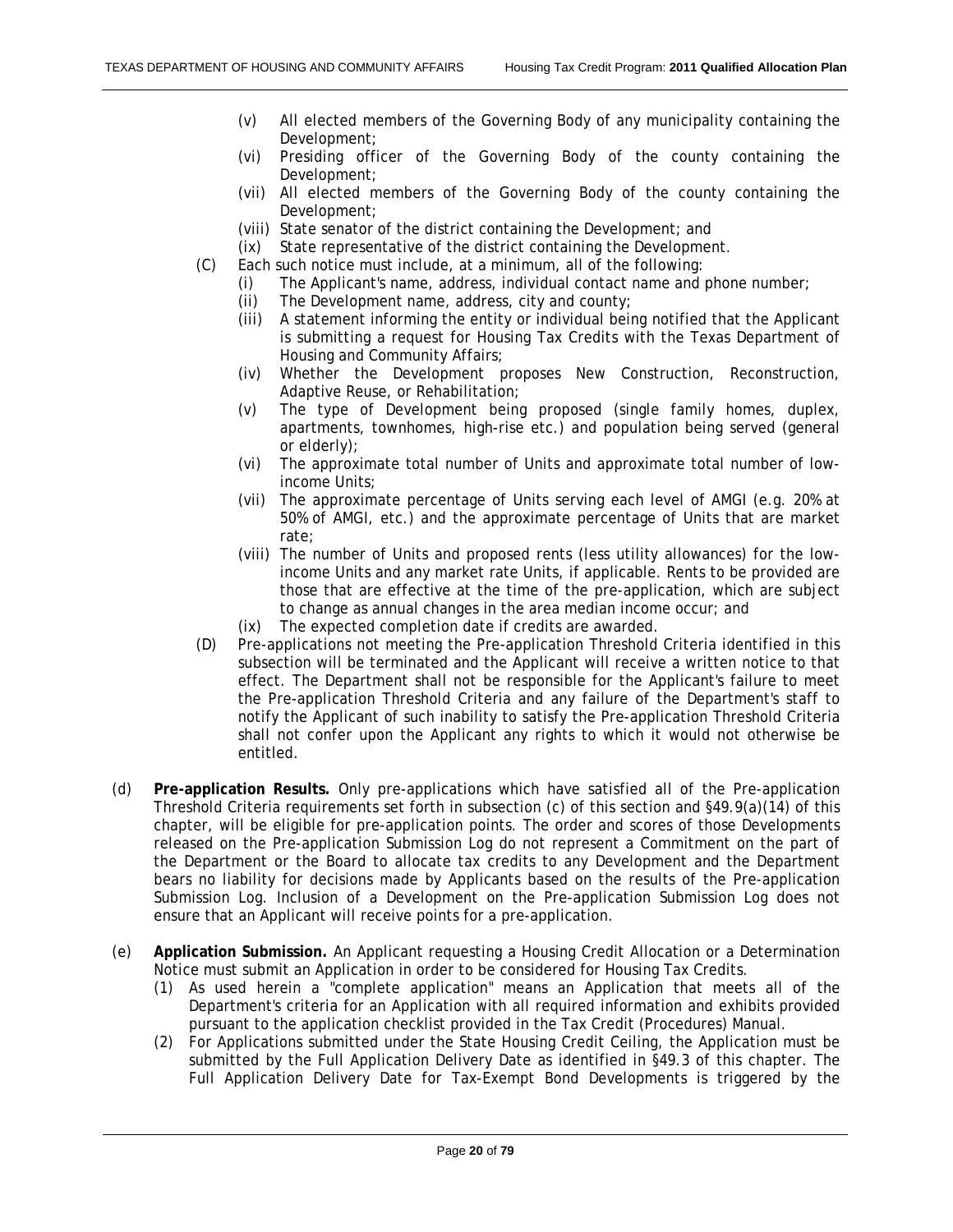Certificate of Reservation issued by the Texas Bond Review Board and is further defined in §49.11 of this chapter (relating to Tax-Exempt Bond Developments).

- (3) To submit the complete application the Applicant must deliver one (1) CD-R containing a PDF copy and Excel copy of the complete application to the Department.
- (4) The Application must be accompanied by a paper certification with an original signature in the form provided in the Application. Furthermore, the Application must be a single file, individually bookmarked at each of the required volumes and exhibits presented in the order as required by the application checklist.
- (5) If an Application is not submitted to the Department on or before the applicable deadline indicated in paragraph (1) of this subsection, the Applicant will be deemed to have not made an Application.
- (6) The required Application fee as described in §49.14 of this chapter must be submitted with the Application in order for the Application to be accepted by the Department.
- (7) Only one Application may be submitted for a site in an Application Round. While the Application Acceptance Period is open, an Applicant may withdraw an Application and subsequently file a new Application utilizing the original Pre-application Fee that was paid as long as no evaluation was performed by the Department.
- (f) **Evaluation Process.** Applications submitted for consideration (including Tax Exempt Bond Developments) will be reviewed according to the Eligibility, Threshold and for competitive applications under the State Housing Credit Ceiling, for Selection Criteria. An Application, during any of these stages of review, may be determined to be ineligible as further described in §49.4 of this chapter. Applicants will be notified in these instances.
- (g) **Subsequent Evaluation and Methodology for Award Recommendations to the Board.** The Department will assign, as herein described, Developments for review for financial feasibility by the Department's Real Estate Analysis Division. In general these will be those Applications identified as most competitive and that meet the requirements of Eligibility and Threshold. However, an Application may be reviewed by the Real Estate Analysis Division prior to the completion of the Eligibility and Threshold reviews. The procedure identified in paragraphs (1) - (6) of this subsection will also be used in making recommendations to the Board:
	- (1) Applications with the highest scores in the TRDO-USDA Allocation until the minimum requirements stated in §49.6(b)(2) of this chapter (relating to USDA Set-Aside) are attained. If an Application in this Set-Aside involves Rehabilitation it will be attributed to, and come from the, At-Risk Set-Aside; if an Application in this Set-Aside involves New Construction it will be attributed to and come from the applicable Uniform State Service Region;
	- (2) Applications with the highest scores in the At-Risk Set-Aside Statewide until the minimum requirements stated in §49.6(b)(3) of this chapter (relating to At-Risk Set-Aside) of this chapter are attained;
	- (3) Remaining funds within each Uniform State Service Region will then be selected based on the highest scoring Developments in each of the 26 sub-regions, regardless of Set-Aside, in accordance with the requirements under §49.6(a) of this chapter (relating to Regional Allocation Formula), without exceeding the credit amounts available for a Rural Regional Allocation and Urban Regional Allocation in each region. To the extent that Applications in the At-Risk and TRDO-USDA Set-Asides are not competitive enough within their respective Set-Asides, they will also be able to compete, with no Set-Aside preference, within their appropriate sub-region;
	- (4) If there are any tax credits set-aside for Developments in a Rural Area in a specific Uniform State Service Region that remain after allocation under paragraph (3) of this subsection those tax credits shall then be made available in any other Rural Area in the state to the Application in the most underserved Rural sub-region as compared to the Region's Rural Allocation. (§2306.111(d)(3)) This will be referred to as the Rural collapse;
	- (5) If there are any tax credits remaining in any sub-region after the Rural collapse, in the Rural Regional Allocation or Urban Regional Allocation, they then will be combined and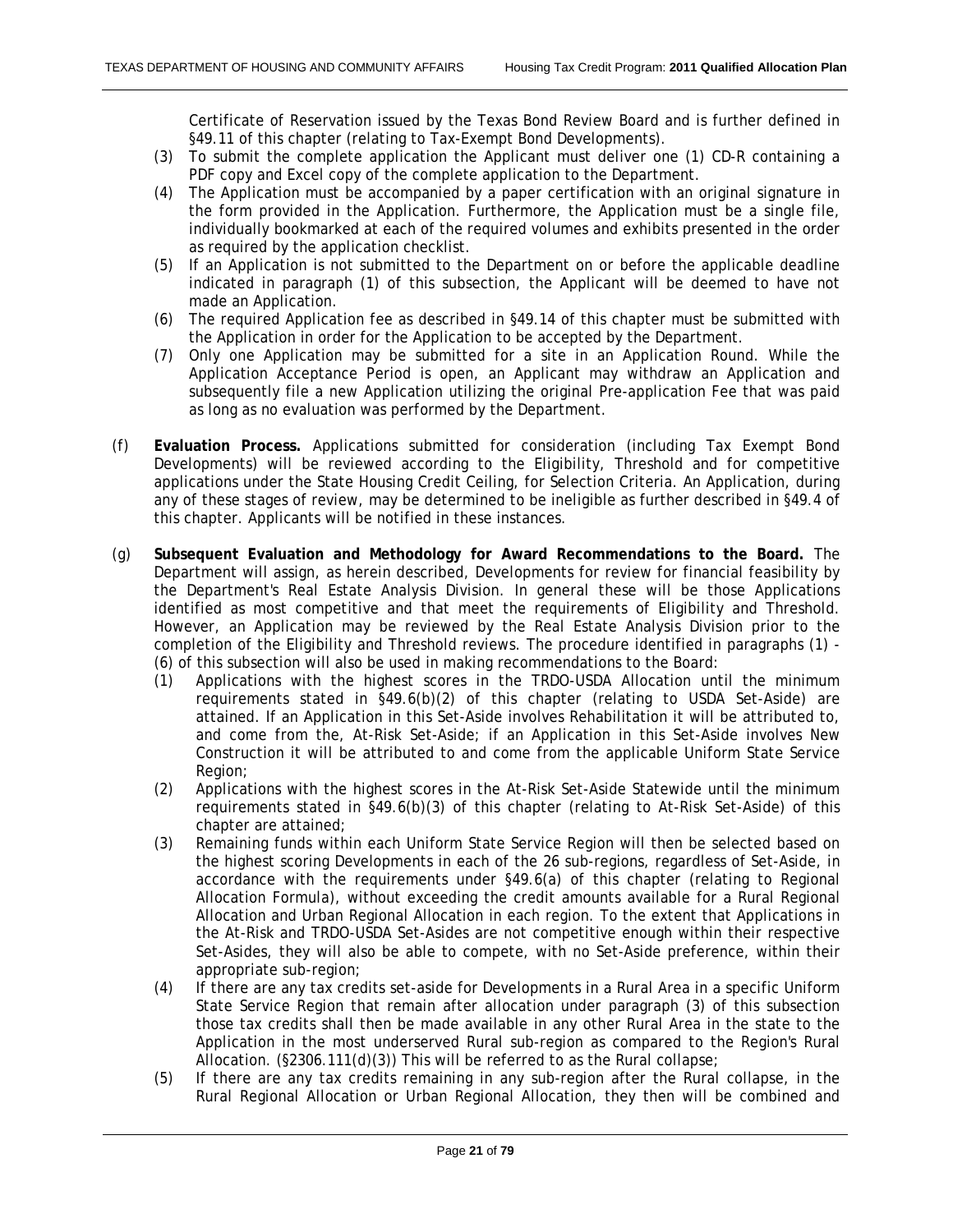made available to the Application in the most underserved sub-region as compared to the sub-region's allocation. This will be referred to as the statewide collapse;

- (6) Staff will ensure that at least 10% of the State Housing Credit Ceiling is allocated to Qualified Nonprofit Organizations to satisfy the Nonprofit Set-Aside. If 10% is not met through the existing competitive process, then the Department will add the highest scoring Application by a Qualified Nonprofit Organization statewide until the 10% Nonprofit Set-Aside is met. Staff will ensure that at least 20% of the State Housing Credit Ceiling is allocated to Rural Developments. If this 20% minimum is not met through the existing competitive process, then the Department will add the highest scoring Rural Development Application statewide until the 20% Rural Development Set-Aside is met. Selection for each of the Set-Asides will take precedence over selection for the Rural Regional Allocation and Urban Regional Allocation. Funds for the Rural Regional Allocation or Urban Regional Allocation within a region, for which there are no eligible feasible Applications, will be redistributed as provided in §49.6(c) of this chapter (relating to Redistribution of Credits). If the Department determines that an allocation recommendation would cause a violation of the \$2 million limit described in §49.5(b) of this chapter (relating to Credit Amount), the Department will make its recommendation by selecting the Development(s) that most effectively satisfy the Department's goals in meeting Set-Aside and regional allocation goals. Based on Application rankings, the Department shall continue to underwrite Applications until the Department has processed enough Applications satisfying the Department's underwriting criteria to enable the allocation of all available Housing Tax Credits according to regional allocation goals and Set-Aside categories. To enable the Board to establish a waiting list, the Department shall underwrite as many additional Applications as necessary to ensure that all available Competitive Housing Tax Credits are allocated within the period required by law. (§2306.6710(a) - (f); §2306.111)
- (h) **Underwriting Evaluation.** The Department shall underwrite an Application to determine the financial feasibility of the Development and an appropriate allocation of Housing Tax Credits. In making this determination, the Department will use the Underwriting Rules and Guidelines found in §1.32 of this title. The Department may have an external party perform the underwriting evaluation to the extent it determines appropriate. The expense of any external underwriting evaluation shall be paid by the Applicant prior to the commencement of the aforementioned evaluation.
- (i) **Compliance Evaluation.** After the Department has determined which Developments will be reviewed for financial feasibility, those same Developments will be reviewed for evaluation of the compliance status in accordance with Chapter 60 of this title (relating to Compliance Administration), and will be evaluated in detail for eligibility under §49.4 of this chapter.
- (j) **Site Evaluation.** Site conditions shall be evaluated through a physical site inspection by the Department or its assigns. Such inspection will evaluate the Development Site based upon the criteria set forth in the Site Evaluation form. The evaluations shall be based on the condition of the surrounding neighborhood, including appropriate environmental and aesthetic conditions and proximity to retail, medical, recreational, educational facilities, and employment centers. The site's appearance to prospective tenants and its accessibility via the existing transportation infrastructure and public transportation systems shall be considered. "Unacceptable" sites include, without limitation, those containing a non-mitigable environmental factor that may adversely affect the health and safety of the residents. For Developments applying under the TRDO-USDA Set-Aside, the Department may rely on the physical site inspection performed by TRDO-USDA.
- (k) **Application Process for Rural Rescue Applications under the 2012 Credit Ceiling. The Rural Rescue Applications will be reviewed according to the process outlined in this subsection.**
	- (1) **Submission Requirements.** Rural Rescue Applications may be submitted during the Rural Rescue Application Submission Period as identified in §49.3 of this chapter. A complete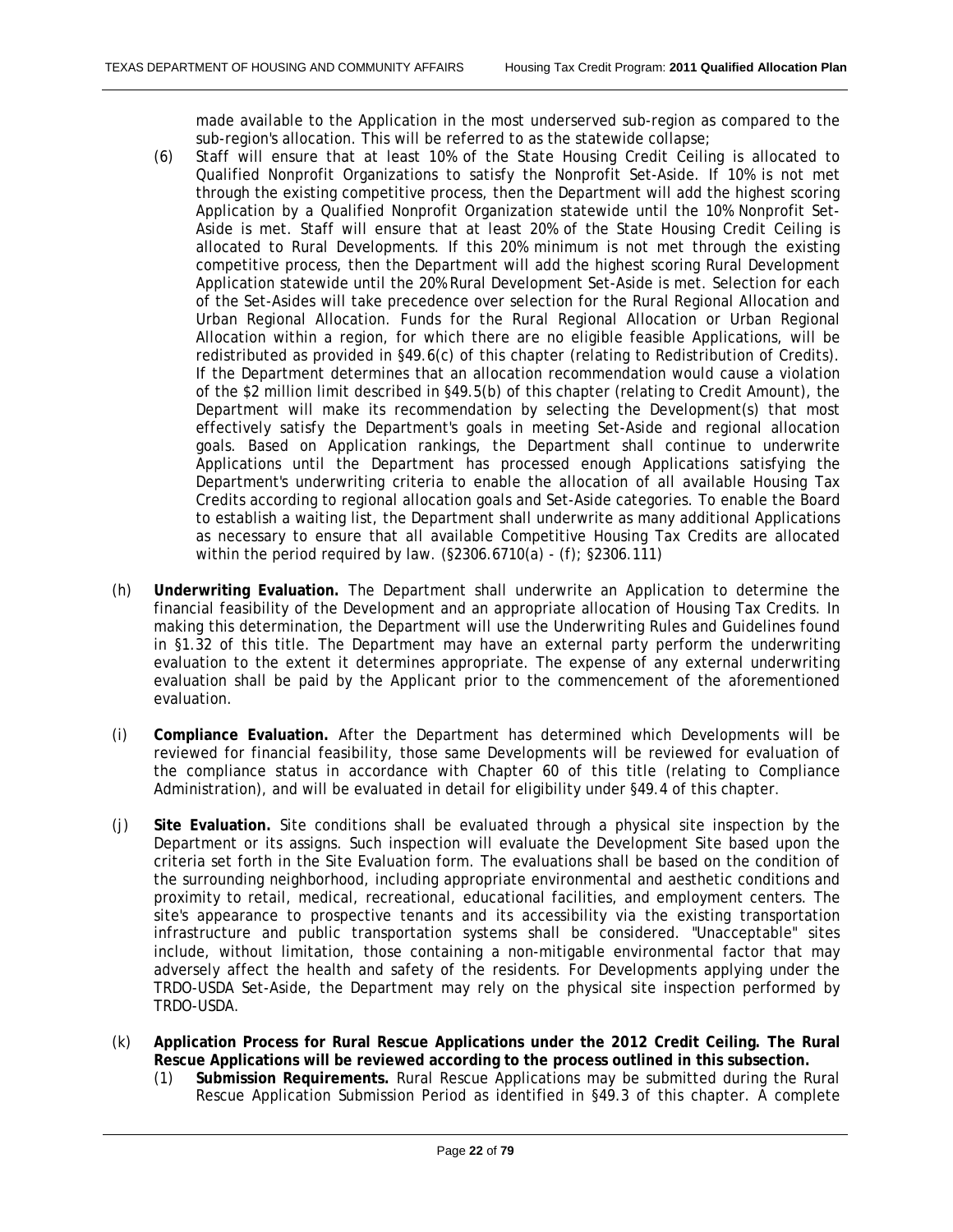Application must be submitted at least sixty (60) days prior to the date of the Board meeting at which the Applicant would like the Board to act on the proposed Development. Applications must include the full Application Fee as further described in §49.14 of this chapter. Applicants must submit documents in accordance with the application checklist provided in the Tax Credit (Procedures) Manual for all Volumes, including Volume IV.

- (A) Applications will be processed on a first-come, first-served basis. Applications unable to meet all Administrative Deficiency and underwriting requirements within thirty (30) days of the request by the Department, will remain under consideration, but will lose their submission status and the next Application in line will be moved ahead in order to expedite those Applications ready to proceed. Applications for Rural Rescue will be processed and evaluated as described in this paragraph. Applications will be reviewed to ensure that the Application is eligible as a rural "rescue" Development as described in paragraph (2) of this subsection.
- (B) Prior to the Development being recommended to the Board, TRDO-USDA shall provide the Department with a copy of the physical site inspection report performed by TRDO-USDA, if applicable.
- (2) **Eligibility and Threshold Review.** All Rural Rescue Applications will be reviewed pursuant to §49.8 and §49.9 of this chapter. Additional eligibility requirements include the criteria listed in subparagraphs (A) - (C) of this paragraph. Applications found to be ineligible will be notified.
	- (A) Applications must be funded through TRDO-USDA;
	- (B) Applications must be able to provide evidence that the loan:
		- (i) has been foreclosed and is in the TRDO-USDA inventory; or
			- (ii) is being foreclosed; or
			- (iii) is being accelerated; or
			- (iv) is in imminent danger of foreclosure or acceleration; or
			- (v) is for an Application in which two adjacent parcels are involved, of which at least one parcel qualifies under clauses (i) - (iv) of this subparagraph and for which the Application is submitted under one ownership structure, one financing plan and for which there are no market rate units; and
	- (C) Applicants must be identified as in compliance with TRDO-USDA regulations.
- (3) **Selection Criteria Review.** All Rural Rescue Applications will be evaluated against the Selection Criteria pursuant to §49.9 of this chapter and a score will be assigned to the Application. The minimum score for Selection Criteria as identified in §49.9(a) of this chapter is not required to be achieved to be eligible.
- (4) **Credit Ceiling and Applicability of this chapter.** All Rural Rescue Applicants will receive their credit allocation out of the 2012 Credit Ceiling and therefore, will be subject to the rules and guidelines identified in the 2012 Qualified Allocation Plan (QAP). However, because the 2012 QAP will not be in effect during the time period that the Rural Rescue Applications can be submitted, Applications submitted and eligible under the Rural Rescue Set-Aside will be considered to have satisfied the requirements of the 2012 QAP by having satisfied the requirements of the 2011 QAP, to the extent permitted by statute.
- (5) **Procedures for Recommendation to the Board.** Consistent with subsection (c) of this section, staff will make its recommendation to the Committee. The Committee will make Commitment recommendations to the Board. Staff will provide the Board with a written, documented recommendation which will address at a minimum the financial and programmatic viability of each Application and a breakdown of which Selection Criteria were met by the Applicant. The Board will make its decision based on §49.10(a) of this chapter (relating to Board Decisions). Any award made to a Rural Rescue Development will be credited against the TRDO-USDA Set-Aside for the 2011 Application Round, as required under subsection (g)(3) of this section.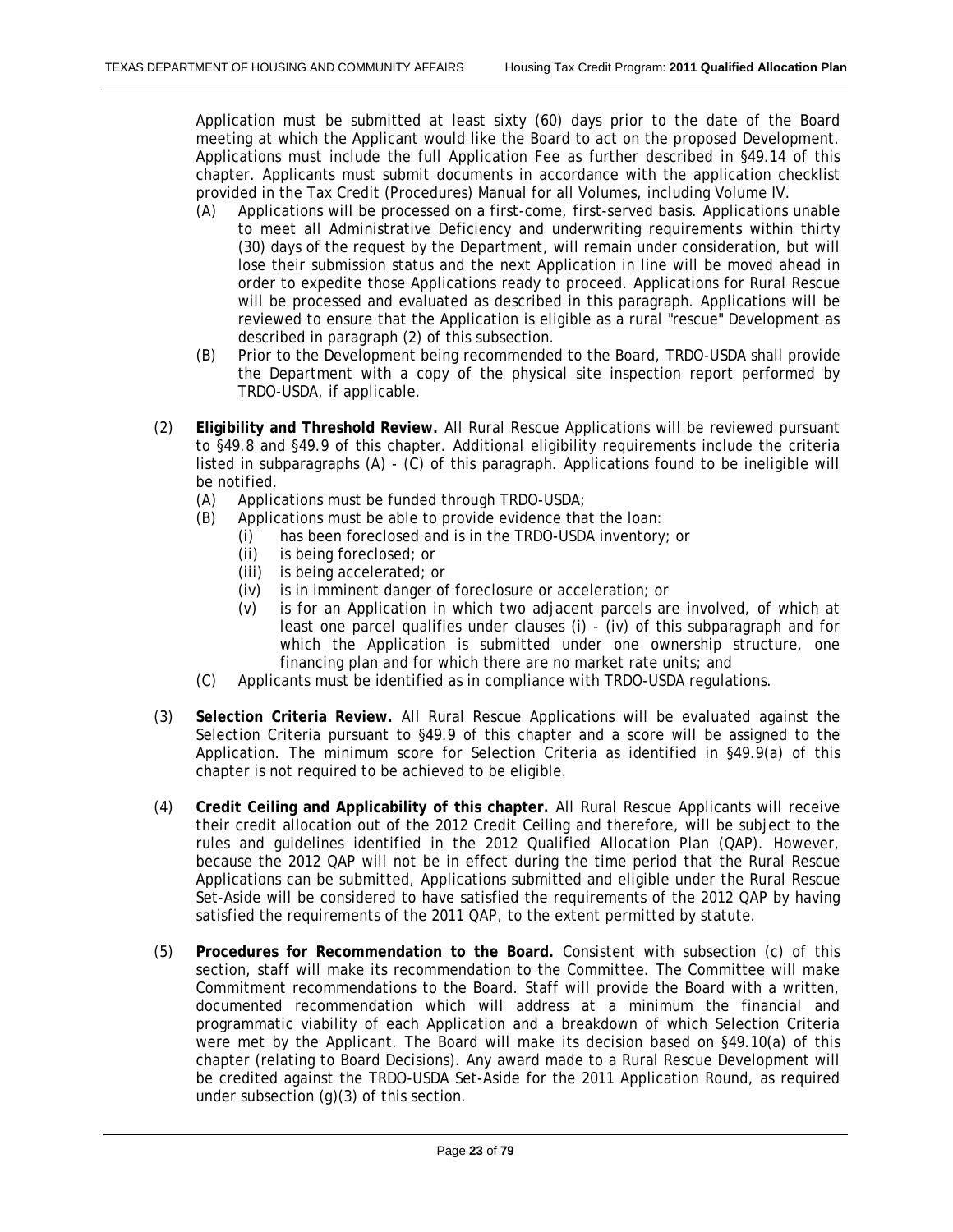<span id="page-23-0"></span>(6) **Limitation on Allocation.** No more than \$350,000 in credits will be forward committed from the 2011 State Housing Credit Ceiling. To the extent Applications are received that exceed the maximum limitation; staff will prepare the award for Board consideration noting for the Board that the award would require a waiver of this limitation.

#### **§49.8. Threshold Criteria.**

The Threshold Criteria listed in this section are mandatory requirements that must be submitted at the time of Application submission unless specifically indicated otherwise. If any of the Threshold Criteria indicated below are not resolved, clarified or corrected to the satisfaction of the Department, through the Administrative Deficiency process the Application will be terminated.

- (1) **Submission of the Application.** Includes the entire Uniform Application and any other supplemental forms which may be required by the Department and in the format prescribed by the Department. (§2306.1111)
- (2) **Governing Body Resolutions.** The following resolutions, if applicable to the proposed Development, must be submitted by the Resolutions Delivery Date as indicated in §49.3 of this chapter (relating to Program Calendar) and may not be more than one year old from the date the Volume 1 is submitted to the Department.
	- (A) **Twice the State Average.** If the Development is located in a municipality or in a valid Extra Territorial Jurisdiction (ETJ) of a municipality, or if located completely outside a municipality, a county, that has more than twice the state average of units per capita supported by Housing Tax Credits or private activity bonds at the time the Application Round begins (or for Tax-Exempt Bond Developments at the time the Certificate of Reservation is issued by the Texas Bond Review Board) the Applicant must obtain prior approval of the Development from the Governing Body of the appropriate municipality or county containing the Development. Such approval must reference this rule and authorize an allocation of Housing Tax Credits for the Development; (§2306.6703(a)(4))
	- (B) **One Mile Three Year Rule.** If the Applicant proposes to construct a Development proposing New Construction or Adaptive Reuse (excluding New Construction of non-residential buildings) that is located one linear mile (measured by a straight line on a map) or less from a Development that: (§2306.6703(a)(3))
		- (i) Serves the same type of household as the new Development, regardless of whether the Development serves families, elderly individuals, or another type of household; and
		- (ii) has received an allocation of Housing Tax Credits or private activity bonds for any New Construction at any time during the three-year period preceding the date the Application Round begins (or for Tax-Exempt Bond Developments the three-year period preceding the date the Volume I is submitted); and
		- (iii) has not been withdrawn or terminated from the Housing Tax Credit Program;
		- (iv) an Application is not ineligible under this paragraph if:
			- (I) the Development is using federal HOPE VI funds received through the United States Department of Housing and Urban Development; locally approved funds received from a public improvement district or a tax increment financing district; funds provided to the state under the Cranston-Gonzalez National Affordable Housing Act (42 U.S.C. §§12701 et seq.); or funds provided to the state and participating jurisdictions under the Housing and Community Development Act of 1974 (42 U.S.C. §§5301 et seq.); or
			- (II) the Development is located in a county with a population of less than one million; or
			- (III) the Development is located outside of a metropolitan statistical area; or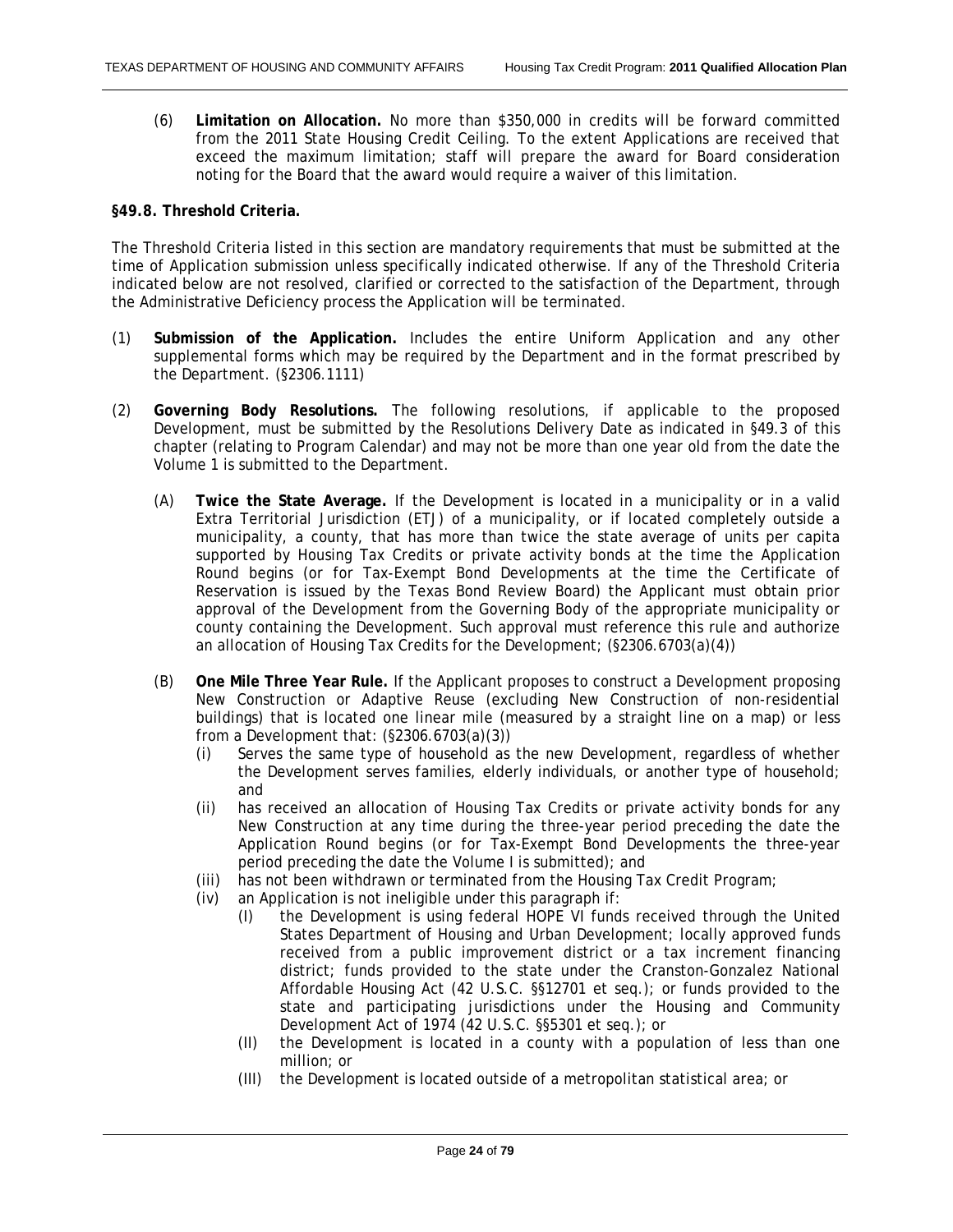- (IV) the Governing Body, of the Unit of General Local Government where the Development is to be located has by vote specifically allowed the construction of a new Development located within one linear mile or less from a Development described under subparagraphs (A) - (C) of this paragraph.
- (v) In determining when an existing Development received an allocation as it relates to the application of the three-year period, the Development will be considered from the date the Board took action on approving the allocation of tax credits. In dealing with ties between two or more Developments as it relates to this rule, refer to §49.9(b) of this chapter (relating to Selection Criteria).
- (C) **Developments in Certain Census Tracts.** Staff will not recommend and the Board will not allocate Housing Tax Credits for a Competitive Housing Tax Credit or Tax-Exempt Bond Development located in a census tract that has more than 30% Housing Tax Credit Units per total households in the census tract as established by the U.S. Census Bureau for the most recent Decennial Census unless:
	- (i) The Development is in a Place whose population is less than 100,000;
	- (ii) The Applicant proposes only Reconstruction or Rehabilitation (excluding New Construction of non-residential buildings); or
	- (iii) Submits to the Department an approval of the Development referencing this rule in the form of a resolution from the Governing Body of the appropriate municipality or county containing the Development. These ineligible census tracts are outlined in the 2011 Housing Tax Credit Site Demographic Characteristics Report.
- (3) **Rehabilitation Costs.** Developments involving Rehabilitation must establish that the Rehabilitation will substantially improve the condition of the housing and will involve at least \$15,000 per Unit in direct hard costs (including site work, contingency, contractor profit, overhead, and general requirements) unless financed with TRDO-USDA in which case the minimum is \$9,000.
- (4) **Experience Certification.** No later than the Experience Certification Delivery Date as indicated in §49.3 of this chapter, an Applicant must submit the documents required in this section to obtain the required certification. Upon receipt of the evidence required under this section, a certification from the Department will be provided to the Applicant for inclusion in its Application(s). Experience must meet the criteria of both subparagraphs (A) and (B) of this paragraph with evidence of such provided as stated in subparagraphs (C) and (D) of this paragraph.
	- (A) One of the Principals of the Development Owner, General Partner, Developer or the General Contractor must provide evidence reasonably acceptable to the Department that they have acquired actual experience through previous participation in and subsequent completion of comparable residential units (single family, multifamily) as demonstrated by the submission of a housing tax credit Application, receipt of award, submission of post award activities (Commitment, Carryover, 10% test, etc.), construction oversight, lease-up, stabilization, and receipt of IRS Forms 8609. Executive Directors of non-profits and public housing authorities may qualify for this experience requirement; and
	- (B) The Principal requesting the certificate must have experience with the same type of construction as the Application is proposing (single family, multifamily, new construction, rehabilitation, etc.) and have acquired their experience in connection with a development with at least 80% as many units as the Units in the Development for which Application is being made, in no event less than 36 units. The Department will, in issuing an Experience Certificate, state any limitations. Persons who establish that they have participated in the development of 200 units or more will not be further restricted by size. Experience of multiple parties may not be aggregated. Rehabilitation experience must have been substantial and involved at least \$15,000 of direct cost per Unit.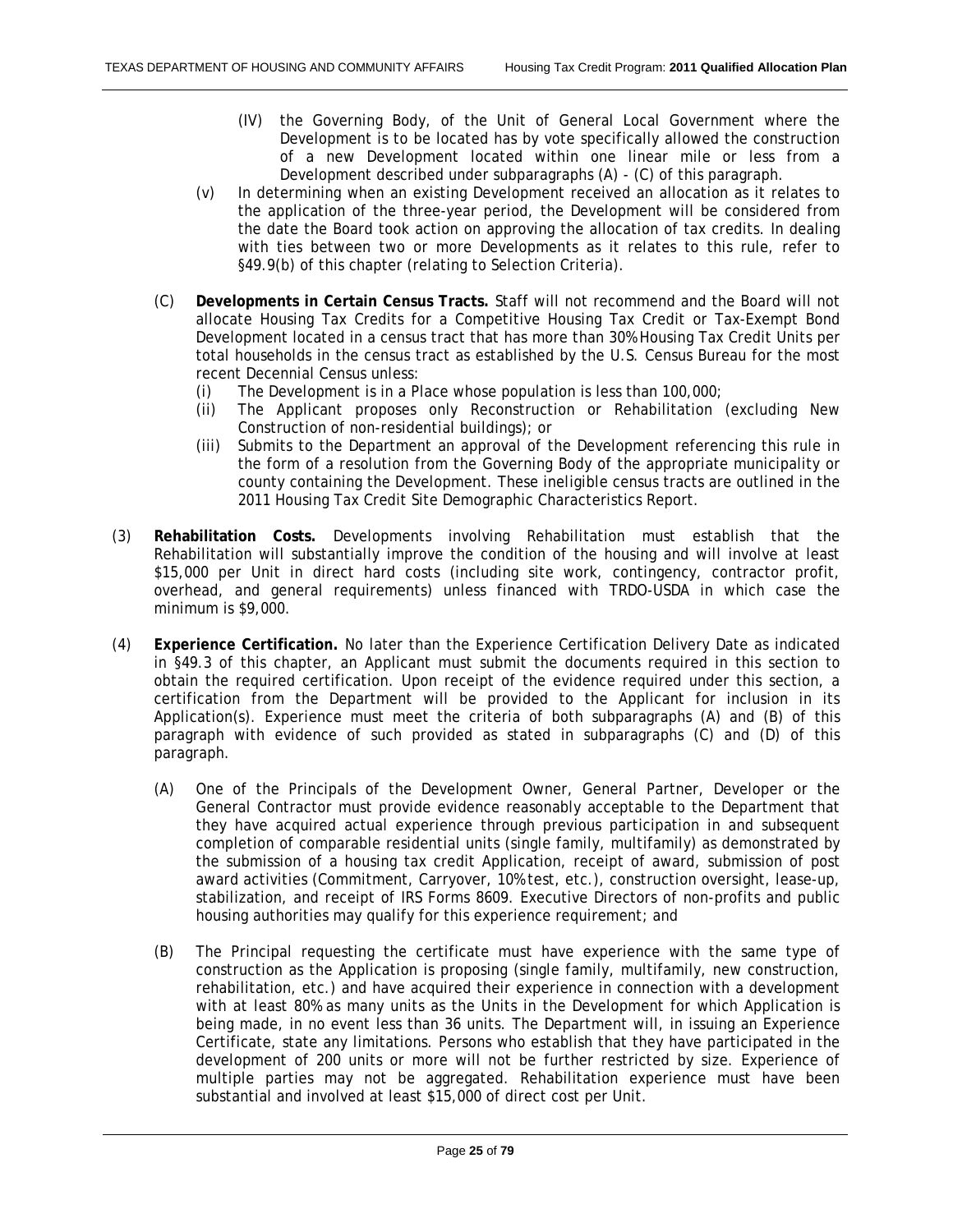- (C) Evidence for experience must clearly indicate that:
	- (i) the Principal was a Principal of the Development Owner, General Partner or Developer (of the Development submitted as experience) during the complete specified timeframe and process as identified in subparagraph (A) of this paragraph; and
	- (ii) the Development has been completed (as evidenced by the number of Units completed); and
	- (iii) the names on the forms and agreements tie back to the Development Owner's General Partner, partner (or if Applicant is to be a limited liability company, the managing member), Developer or their Principals as listed in the Application; and
- (D) One or more of the following documents must be submitted as evidence of completion of the development:
	- (i) American Institute of Architects (AIA) Document A111 Standard Form of Agreement between Owner & Contractor;
	- (ii) AIA Document G704 Certificate of Substantial Completion;
	- (iii) AIA Document G702 Application and Certificate for Payment;
	- (iv) Certificate of Occupancy;
	- (v) IRS Form 8609, (only one for per development is required);
	- (vi) HUD Form 9822;
	- (vii) Development agreements;
	- (viii) Partnership agreements; or
	- (ix) other documentation satisfactory to the Department verifying that the Development Owner's General Partner, partner (or if Applicant is to be a limited liability company, the managing member), Developer or their Principals have the required experience.
- (5) **Certifications.** The "Certification Form" provided in the Application confirming the following items:
	- (A) A certification of the basic common amenities selected for the Development. All Developments must meet at least the minimum threshold of points based on the total number of Units in the Development. These points are not associated with the Selection Criteria points in §49.9(a) of this chapter. The amenities selected must be made available for the benefit of all tenants. If fees in addition to rent are charged for amenities reserved for an individual tenant's use, then the amenity may not be included among those provided to satisfy this requirement. Developments proposing Rehabilitation (excluding Reconstruction) or proposing Single Room Occupancy will receive 1.5 points for each point item (do not round). Applications for non-contiguous scattered site housing, excluding noncontiguous single family sites, will have the threshold test applied based on the number of Units per individual site, and must submit a separate certification for each individual site under control by the Applicant. Any future changes in these amenities, or substitution of these amenities, must be approved by the Department in accordance with §49.13(b) of this chapter (relating to Amendments) and may result in a decrease in awarded credits if the substitution or change includes a decrease in cost, or in the cancellation of a Commitment, Determination Notice or Carryover Allocation if all of the Common Amenities claimed are no longer met.
		- (i) Applications must meet a minimum threshold of points as follows:
			- (I) Total Units are less than 16, 1 point is required to meet Threshold;
			- (II) Total Units are 17 to 24, 3 points are required to meet Threshold;<br>(III) Total Units are 25 to 40, 4 points are required to meet Threshold;
			- Total Units are 25 to 40, 4 points are required to meet Threshold;
			- (IV) Total Units are 41 to 76, 7 points are required to meet Threshold;
			- (V) Total Units are 77 to 99, 10 points are required to meet Threshold;
			- (VI) Total Units are 100 to 149, 13 points are required to meet Threshold;
			- (VII) Total Units are 150 to 199, 16 points are required to meet Threshold; or
			- (VIII) Total Units are 200 or more, 19 points are required to meet Threshold;
		- (ii) The amenities include those items listed in subclauses (I) (XXVI) of this clause. Both general population and Qualified Elderly Developments can earn points for providing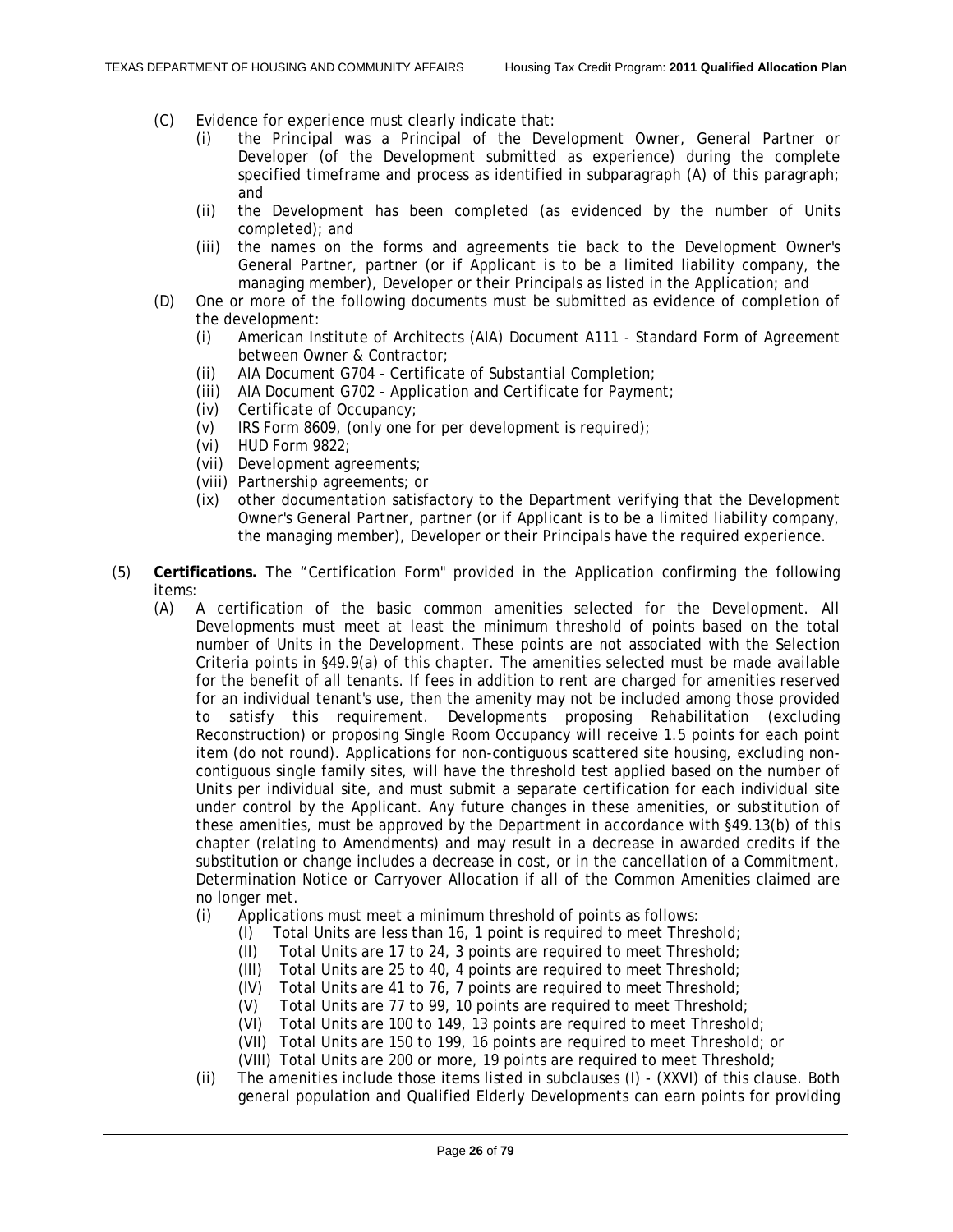each identified amenity unless the item is specifically restricted to one type of Development. All amenities must meet accessibility standards as further described in subparagraphs (D) and (F) of this paragraph. An Application can only count an amenity once, therefore combined functions (a library which is part of a community room) only count under one category. Spaces for activities must be sized appropriately to serve the anticipated population. The Applicant is instructed to review Chapter 60 of this title (relating to Compliance Administration) for detailed definitions and standards as it relates to the amenities listed in this subparagraph;

- (I) Full perimeter fencing (2 points);
- (II) Controlled gate access (2 points);
- (III) Gazebo w/sitting area (1 point);
- $(IV)$  Accessible walking/jogging path separate from a sidewalk  $(1 \text{ point})$ ;
- (V) Community laundry room with at least one washer and dryer for each 25 Units (1 point);
- (VI) Barbecue grill and picnic table-at least one of each for every 50 Units (1 point);
- (VII) Covered pavilion that includes barbecue grills and tables (2 points);
- (VIII) Swimming pool (3 points);
- (IX) Furnished fitness center (2 points);
- (X) Equipped and functioning business center or equipped computer learning center (2 points);
- (XI) Furnished Community room (1 point);
- (XII) Library with an accessible sitting area (separate from the community room) (1 point);
- (XIII) Enclosed community sun porch or covered community porch/patio (2 points);
- (XIV) Service coordinator office in addition to leasing offices (1 point);
- (XV) Senior Activity Room (Arts and Crafts, etc.) (2 points);<br>(XVI) Health Screening Room (1 point);
- (XVI) Health Screening Room (1 point);<br>(XVII) Secured Entry (elevator buildings
- Secured Entry (elevator buildings only) (1 point);
- (XVIII) Horseshoe pit, putting green or shuffleboard court (1 point);
- (XIX) Community Dining Room w/full or warming kitchen (3 points);
- (XX) One Children's Playscape Equipped for 5 to 12 year olds, or one Tot Lot (1 point);
- (XXI) Two Children's Playscapes Equipped for 5 to 12 year olds, two Tot Lots, or one of each (2 points);
- (XXII) Sport Court (Tennis, Basketball or Volleyball) (2 points);
- (XXIII) Furnished and staffed Children's Activity Center (3 points);
- (XXIV) Community Theater Room equipped with a 52 inch or larger screen with surround sound equipment; DVD player; and theater seating (3 points);
- (XXV) Dog Park (2 points); or
- (XXVI) Green Building amenities that include the following:
	- (-a-) Development Energy Savings (1 point for each item):
		- (-1-) at least 50% of the water needed annually for site irrigation is from a rain water harvesting/collection system and/or locally approved gray water collection system; or
		- (-2-) native trees and plants installed that are appropriate to the site's soils and microclimate and located to allow for shading in the summer and heat gain in the winter;
		- (-b-) Tenant Energy Savings (2 points for each item):
			- (-1-) On-site photovoltaic panels or wind-driven turbines for generating at least 5kW of electricity that are incorporated into the engineered structural design of the roof(s) and neither of which protrude from any roof structure by more than 8 feet and are designed and wired to supplement the Development's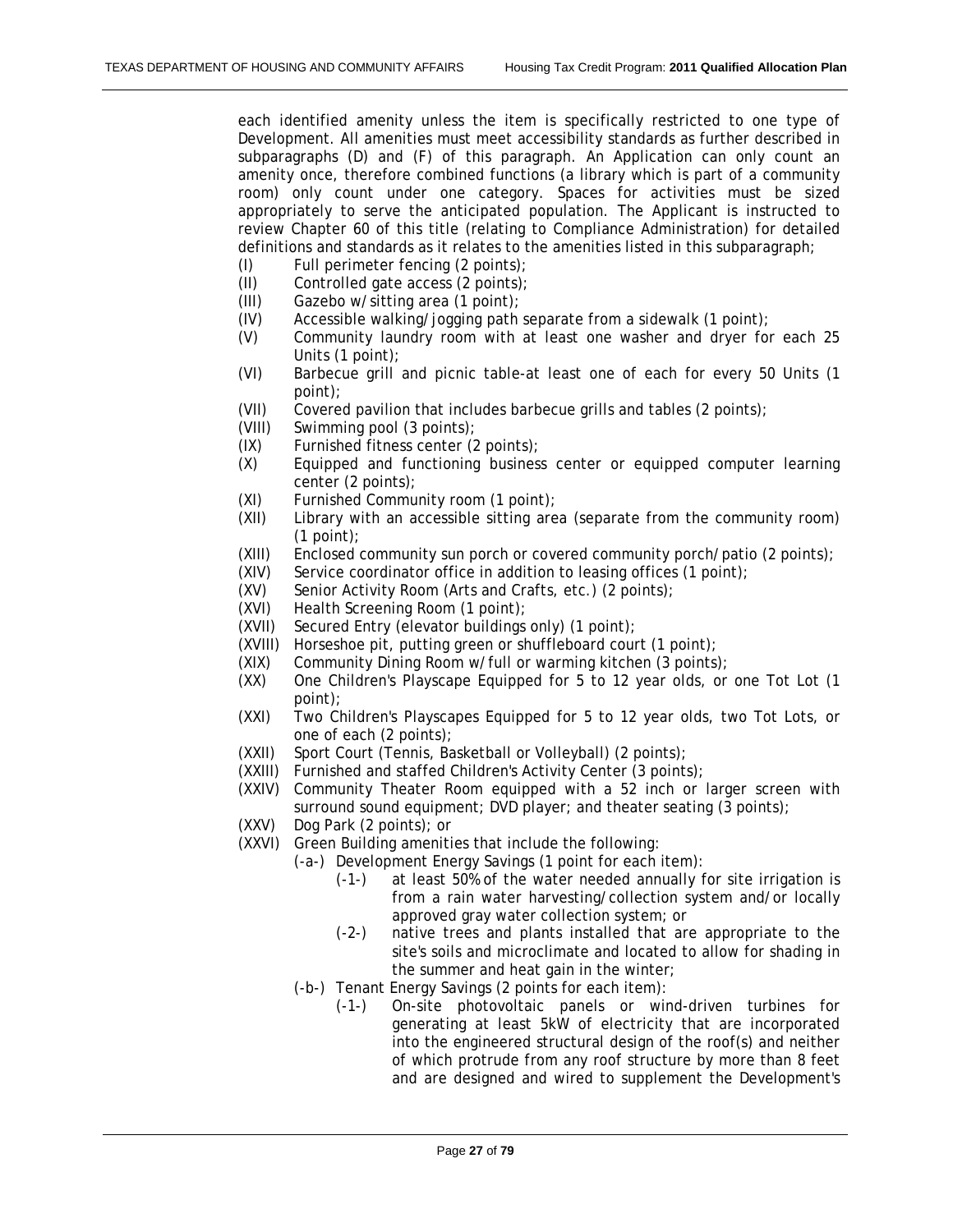electric power. Photographs and data sheets of the proposed equipment must be submitted with the Application;

- (-2-) If the glazing area on the north- and south-facing walls of the building is at least 50% greater than the sum of the glazing area on the east- and west-facing walls; and the east-west axis of the building is within 15 degrees of due east-west;
- (-3-) If the east-west axis of the building oriented within 15 degrees of due east-west utilizes a narrow floor plate (less than 40 feet) and single loaded corridors and open floor plan to optimize daylight penetration and passive ventilation;
- (-4-) 100% of HVAC condenser units are located so they are fully shaded 75% of the time during summer months (May through August);
- (-5-) Solar screens or solar film on all East, West, and South Windows with building oriented to east-west axis within 15 degrees of due east-west; applies only to rehabilitation where windows are not replaced with Energy Star rated windows;
- (-6-) Install low-flow or high efficiency toilets that exceed State requirements;
- (-7-) Install bathroom lavatory faucets, showerheads and kitchen faucets that exceed the State standard. All fixtures throughout the Development must meet the standard at the time of Application. Rehabilitation Developments may install compliant faucet aerators instead of replacing entire faucets;
- (-8-) Provide solar water heaters designed to provide at least 25% of the average energy used to heat domestic water throughout the entire Development;
- (-9-) Sub-metered utility meters for any utility in a Rehabilitation Development which was not already sub-metered at the time of Application;
- (-10-) If the Development uses Energy-Star qualified windows and glass doors exclusively; insulation, and air barriers greater than or equal to Energy Star air barrier and insulation criteria; and Energy Star rated HVAC, and domestic hot water heaters, and insulation that exceeds Energy Star standards;
- (-11-) If the Development promotes energy efficiency by demonstrating a certified HERS score of 85 or lower;
- (-12-) Thermally and draft efficient doors (SHGC of 0.40 or lower (for doors with glass) and U-value specified by climate zone according to the 2006 IECC) (2 points); or
- (-13-) Recycling service provided throughout the compliance period;
- (-c-) Other Green Features/Indoor Health (1 point for each item):
	- (-1-) Renewable materials, provide at least one of the following: bamboo flooring, wool carpet, linoleum flooring, straw board cabinetry, poplar OSB, or cotton batt insulation;
		- (-2-) Healthy flooring, provide at least one of the following for 50% of flooring: finished concrete or ceramic tile resilient flooring material that is Floor Score Certified, applied with a Floor Score Certified adhesive and comes with a minimum seven (7) year wear through warranty; or
		- (-3-) Healthy finish materials, use paints, stains, adhesives, and sealants consistent with the Green Seal 11 standard or other applicable Green Seal standard;
- (-d-) LEED (Leadership in Energy and Environmental Design) Certification. If at the time of Cost Certification a LEED Certification (Certified, Silver,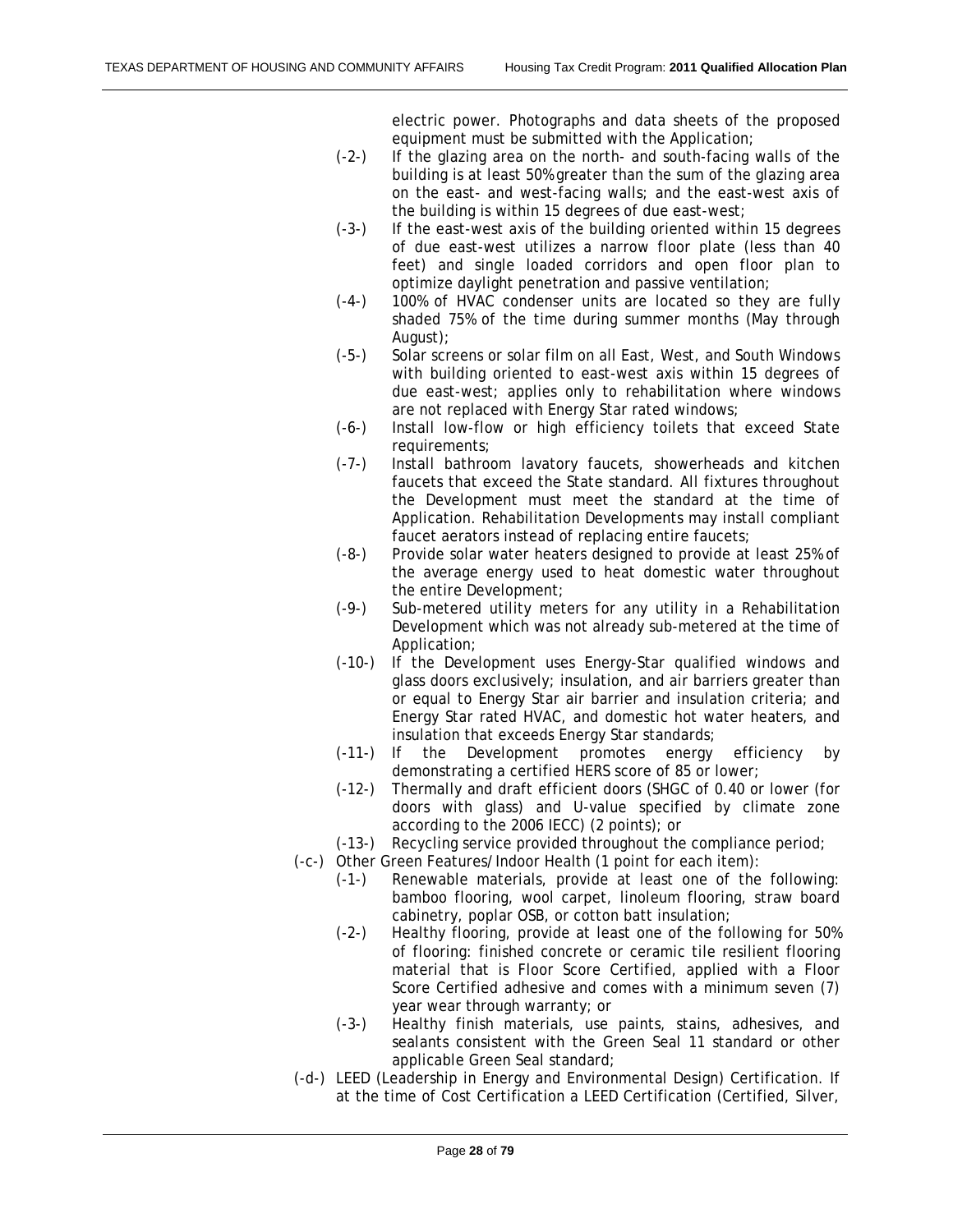Gold or Platinum levels) for the Development is obtained then the maximum points allowed under this paragraph will be awarded and none of the green building amenities selected under this paragraph will need to be substantiated. Conversely, if at the time of Cost Certification a LEED Certification has not been obtained then the Applicant will be required to prove up 6 points under this subparagraph;

- (B) A certification that the Development will meet the minimum threshold for size of Units as provided in clauses (i) - (v) of this subparagraph. These minimum requirements are not associated with the points in  $\S49.9(a)(4)$  of this chapter. Developments proposing Rehabilitation (excluding Reconstruction) or Single Room Occupancy will not be subject to the requirements of this subparagraph.
	- (i) 550 square feet for an Efficiency Unit;
	- (ii) 650 square feet for a one Bedroom Unit that is not in a Qualified Elderly Development; 550 square feet for a one Bedroom Unit in a Qualified Elderly Development;
	- (iii) 900 square feet for a two Bedroom Unit that is not in a Qualified Elderly Development; 700 square feet for a two Bedroom Unit in a Qualified Elderly Development;
	- (iv) 1,000 square feet for a three Bedroom Unit; and
	- (v) 1,200 square feet for a four Bedroom Unit;
- (C) A certification that the Development will adhere to the Texas Property Code relating to security devices and other applicable requirements for residential tenancies, and will adhere to local building codes or if no local building codes are in place then to the most recent version of the International Building Code.
- (D) A certification that the Applicant is in compliance with state and federal laws, including but not limited to, fair housing laws, including Chapter 301, Property Code, Title VIII of the Civil Rights Act of 1968 (42 U.S.C. §§3601 et seq.), the Fair Housing Amendments Act of 1988 (42 U.S.C. §§3601 et seq.); the Civil Rights Act of 1964 (42 U.S.C. §§2000a et seq.); the Americans with Disabilities Act of 1990 (42 U.S.C. §§12101 et seq.); the Rehabilitation Act of 1973 (29 U.S.C. §§701 et seq.); Fair Housing Accessibility; the Texas Fair Housing Act; and that the Development is designed consistent with the Fair Housing Act Design Manual produced by HUD, the Code Requirements for Housing Accessibility 2000 (or as amended from time to time) produced by the International Code Council and the Texas Accessibility Standards. (§2306.257; §2306.6705(7))
- (E) A certification that the Applicant will attempt to ensure that at least 30% of the construction and management businesses with which the Applicant contracts in connection with the Development are Minority Owned Businesses, and that the Applicant will submit a report at least once in each 90-day period following the date of the Commitment until the Cost Certification is submitted, in a format prescribed by the Department and provided at the time a Commitment is received, on the percentage of businesses with which the Applicant has contracted that qualify as Minority Owned Businesses. (§2306.6734)
- (F) Pursuant to §2306.6722 of the Texas Government Code, any Development supported with a Housing Tax Credit allocation shall comply with the accessibility standards that are required under §504, Rehabilitation Act of 1973 (29 U.S.C. §794), and specified under 24 C.F.R. Part 8, Subpart C. The Applicant must provide a certification from the Development engineer, an accredited architect or Department-approved third party accessibility specialist, that the Development will comply with the accessibility standards that are required under §504, Rehabilitation Act of 1973 (29 U.S.C. §794), and specified under 24 C.F.R. Part 8, Subpart C, and this subparagraph. (§2306.6722 and §2306.6730)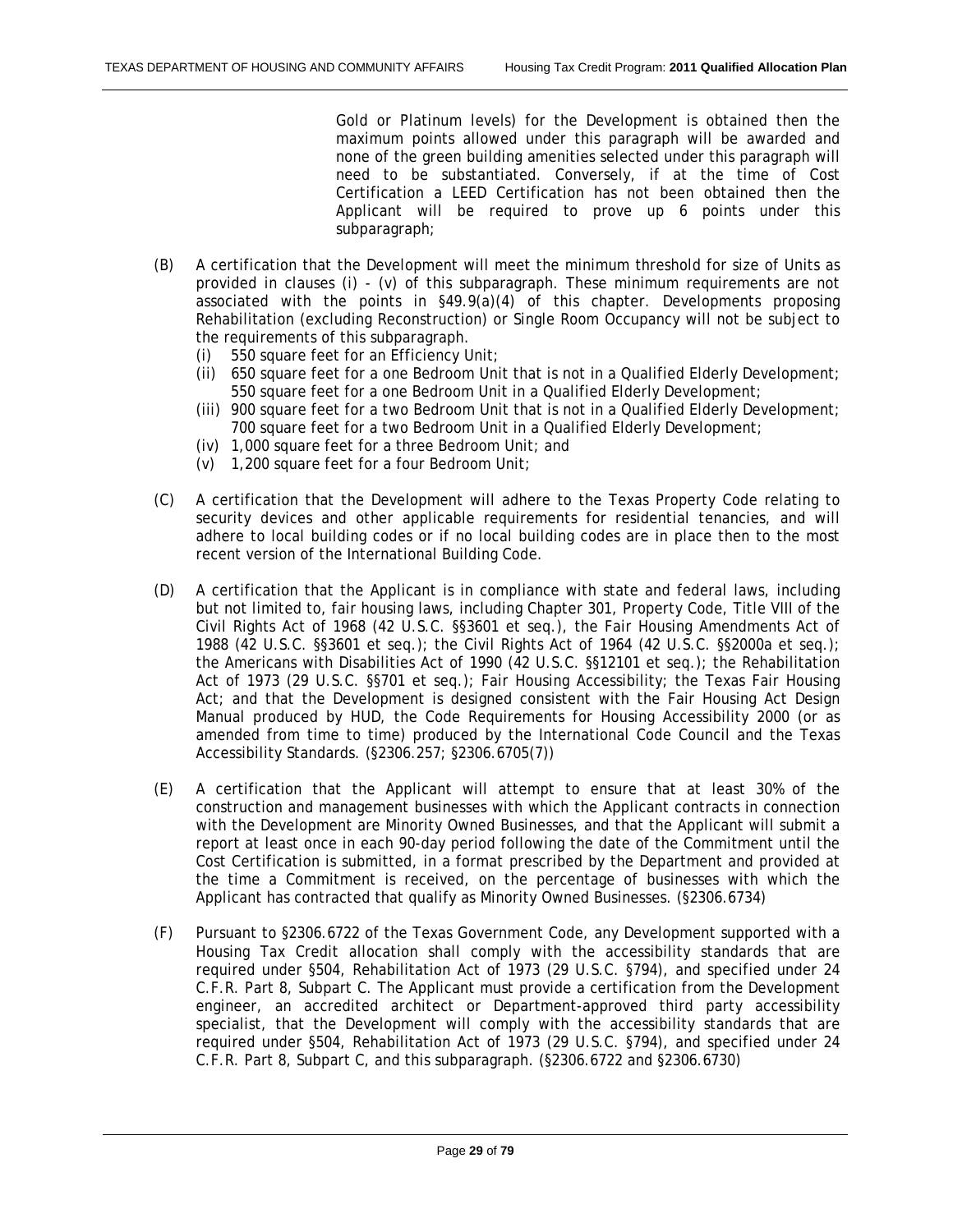- (G) For Developments involving New Construction (excluding New Construction of nonresidential buildings) where some Units are two-stories or single family design and are normally exempt from Fair Housing accessibility requirements, a minimum of 20% of each Unit type (i.e. one bedroom, two bedroom, three bedroom) must provide an accessible entry level and all common-use facilities in compliance with the Fair Housing Guidelines, and include a minimum of one bedroom and one bathroom or powder room at the entry level. A similar certification will also be required after the Development is completed from an inspector, architect, or accessibility specialist.
- (H) A certification that the Development will be equipped with energy saving devices that meet the standard statewide energy code adopted by the state energy conservation office, unless historic preservation codes permit otherwise for a Development involving historic preservation. The measures must be certified by the Development architect as being included in the design of each tax credit Unit at the time the 10% Test Documentation is submitted and in actual construction upon Cost Certification. (§2306.6725(b)(1))
- (I) A certification that the Development will be built by a General Contractor hired by the Development Owner or the Applicant; if the Applicant serves as General Contractor, must demonstrate a history of constructing similar types of housing without the use of federal tax credits.
- (J) A certification that the Development Owner agrees to establish a reserve account consistent with §2306.186 of the Texas Government Code and as further described in §1.37 of this title (relating to Reserve for Replacement Rules and Guidelines).
- (K) A certification that the Applicant, Developer, or any employee or agent of the Applicant has not formed a Neighborhood Organization for purposes of §49.9(a)(2) of this chapter, has not given money or a gift to cause the Neighborhood Organization to take its position of support or opposition, nor has provided any assistance to a Neighborhood Organization outside of the assistance allowed under  $\S$ 49.9(a)(2)(A)(viii) to meet the requirements under §49.9(a)(2) of this chapter as it relates to the Applicant's Application or any other Application under consideration in 2011.
- (L) Operate in accordance with the requirements pertaining to rental assistance in Chapter 60 of this title.
- (M) A certification that the Development Owner will contract with a Management Company throughout the Compliance Period that will perform criminal background checks on all adult tenants, head and co-head of households.
- (N) A certification that the Development Owner will affirmatively market to veterans through direct marketing or contracts with veteran's organizations. The Development Owner will be required to identify how they will affirmatively market to veterans and report to the Department in the annual housing report on the results of the marketing efforts to veterans. Exceptions to this requirement must be approved by the Department.
- (O) A certification that the Applicant, Development Owner, Developer or Guarantor involved with the Application has not been voluntarily or involuntarily removed from a rent or income restricted multifamily Development by a lender, equity provider, or other investors or owners as a Principal during the previous ten (10) years, however designated, or any combination thereof or if any litigation to effectuate such removal has been instituted and is continuing at the time of Application. If an Applicant or Developer signs the certification, and the Department learns at a later date that a removal did take place as described, then the Application will be terminated and any Allocation made will be rescinded.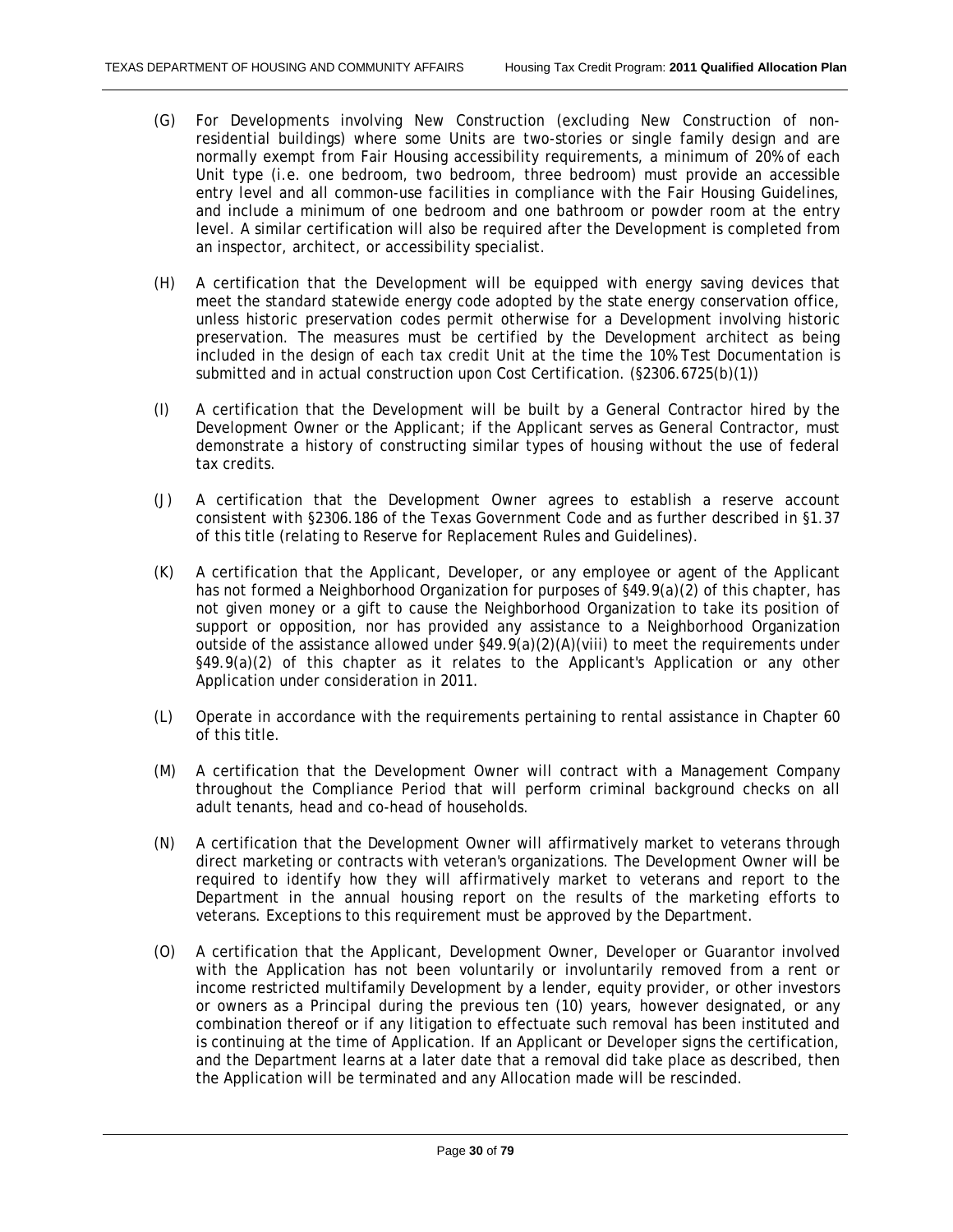- (6) **Architectural Drawings.** While full size design or construction documents are not required, the drawings must have an accurate and legible scale and show the dimensions. All Developments involving New Construction, or conversion of existing buildings not configured in the Unit pattern proposed in the Application, must provide all of the items identified in subparagraphs (A) - (C) of this paragraph. For Developments involving Rehabilitation for which the Unit configurations are not being altered, only the items identified in subparagraphs (A) and (C) of this paragraph are required:
	- (A) A site plan which:
		- (i) Is consistent with the number of Units and Unit mix specified in the "Rent Schedule" provided in the Application;
		- (ii) Is consistent with the number of buildings and building type/unit mix specified in the "Building/Unit Configuration" provided in the Application;
		- (iii) Identifies all residential and common buildings; and
		- (iv) Clearly delineates the flood plain boundary lines and shows all easements;
	- (B) Floor plans and elevations for each type of residential building and each common area building clearly depicting the height of each floor and a percentage estimate of the exterior composition. Adaptive Reuse Developments, are only required to provide building plans delineating each Unit by number, type and area consistent with those in the "Rent Schedule" and pictures of each elevation of the existing building depicting the height of each floor and percentage estimate of the exterior composition; and
	- (C) Unit floor plans for each type of Unit. The Net Rentable Areas these Unit floor plans represent should be consistent with those shown in the "Rent Schedule" and "Building/Unit Configuration" provided in the Application. Adaptive Reuse Developments, are only required to provide Unit floor plans for each distinct typical Unit type (i.e. one-bedroom, two-bedroom) and for all Unit types that vary in Net Rentable Area by 10% from the typical Unit.
- (7) **Development Costs, Corresponding Credit Request and Syndication Information.**
	- (A) All Developments must submit the "Development Cost Schedule" provided in the Application. This exhibit must have been prepared and executed not more than six (6) months prior to the close of the Application Acceptance Period.
	- (B) If offsite costs are included in the budget as a line item, or embedded in the site acquisition contract, or referenced in the utility provider letters, then the supplemental form "Off Site Cost Breakdown" must be provided.
	- (C) If projected site work costs (excluding ineligible demolition costs) include unusual or extraordinary items or exceed \$9,000 per Unit, then the Applicant must provide a detailed cost breakdown prepared by a Third Party engineer or architect, and a letter from a certified public accountant allocating which portions of those site costs should be included in Eligible Basis and which ones may be ineligible.
- (8) **Readiness to Proceed.**
	- (A) **Site Control.** Evidence of Site Control in the name of the Development Owner. If the evidence is not in the name of the Development Owner, then the documentation should reflect an expressed ability to transfer the rights to the Development Owner. All of the sellers of the proposed Property for the thirty-six (36) months prior to the first day of the Application Acceptance Period and their relationship, if any, to members of the Development team must be identified at the time of Application (not required at Preapplication). One of the following items described in clauses (i) - (iii) of this subparagraph must be provided:
		- (i) A recorded warranty deed with corresponding executed settlement statement, unless required to submit items under clause (iv) of this subparagraph; or
		- (ii) A contract for lease (the minimum term of the lease must be at least forty-five (45) years) which is valid for the entire period the Development is under consideration for tax credits; or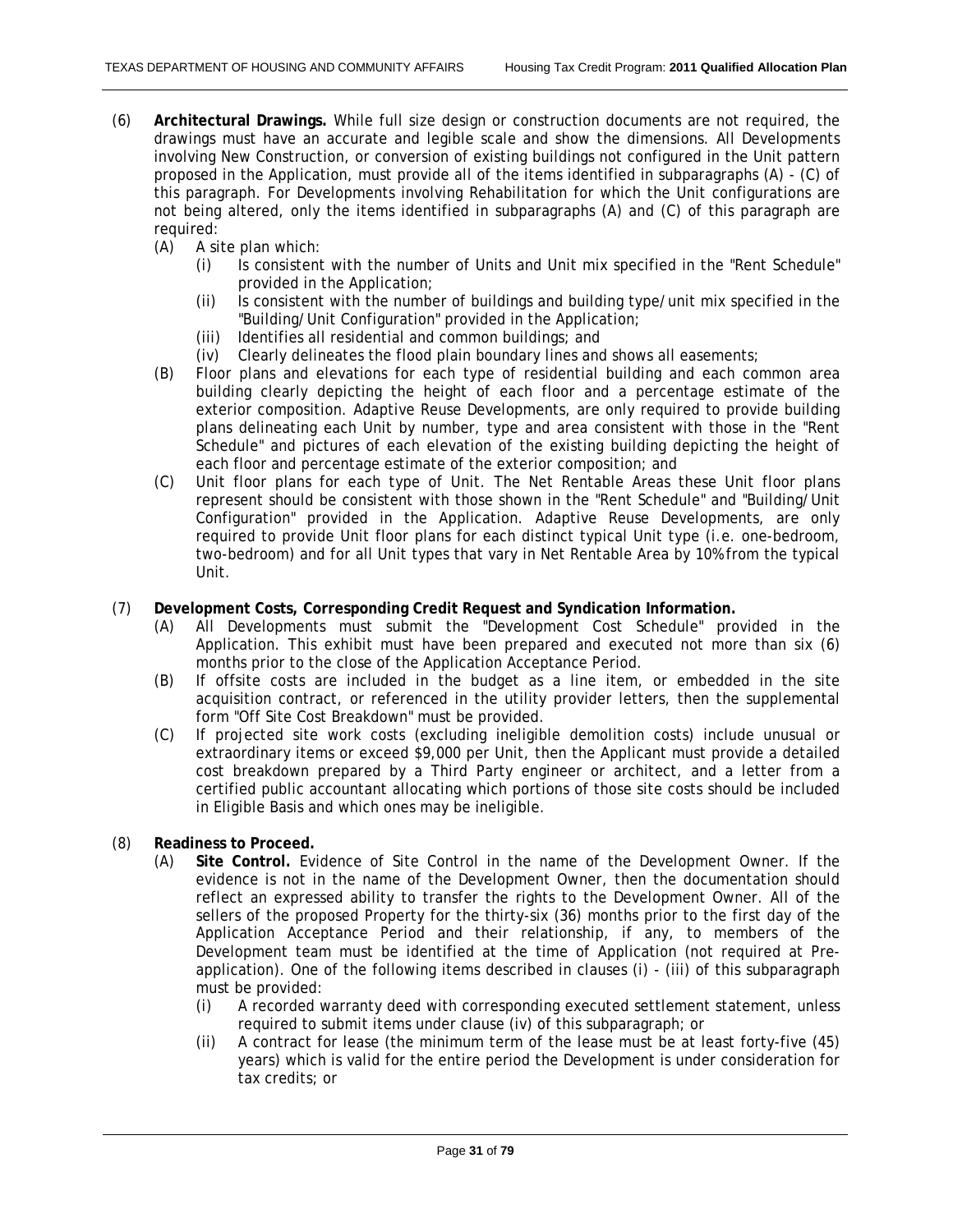- (iii) A contract for sale, an exclusive option to purchase or a lease which is valid for the entire period the Development is under consideration for tax credits by the same Development Owner, Applicant or Affiliate as indicated at pre-application. For Tax Exempt Bond Development Applications, site control must be valid through December 1, 2010 with option to extend through March 1, 2011 (Applications submitted for lottery) or ninety (90) days from the date of the Certificate of Reservation with the option to extend through the scheduled TDHCA Board meeting at which the award of Housing Tax Credits will be considered (Applications not submitted for lottery). The potential expiration of Site Control does not warrant the Application being presented to the TDHCA Board prior to the scheduled meeting. Proof of consideration, as specified in the contract, must be submitted.
- (iv) If the acquisition can be characterized as an identity of interest transaction, as described in §1.32 of this title (relating to Underwriting Rules and Guidelines) subclauses (I) - (III) of this clause must be provided:
	- (I) Documentation of the original acquisition cost in the form of a settlement statement or, if a settlement statement is not available, the seller's most recent audited financial statement specifically indicating the asset value for the Development Site; and
	- (II) If the original acquisition cost evidenced by subclause (I) of this clause is less than the acquisition cost claimed in the Application;
		- (-a-) An appraisal meeting the requirements of paragraph (14)(D) of this section; and
		- (-b-) Any other verifiable costs of owning, holding, or improving the Property that, when added to the value from subclause (I) of this clause, justifies the Applicant's proposed acquisition amount.
			- (-1-) For land-only transactions, documentation of owning, holding or improving costs since the original acquisition date may include property taxes, interest expense, capitalized costs of any physical improvements made to the property that benefit the proposed Development, the cost of rezoning, replatting and any off-site costs to provide utilities or improve access to the property that benefit the proposed Development. Additionally, an annual return of 10% may be applied to the original acquisition cost and documented holding and improvement costs; this return can be applied from the date the applicable cost is incurred until the date of the Department's Board meeting at which the subject Development's award will be considered.
			- (-2-) For transactions which include existing buildings that will be rehabilitated or otherwise maintained as part of the Development, documentation of owning, holding, or improving costs since the original acquisition date may include capitalized costs of improvements to the property, and the cost of exit taxes not to exceed an amount necessary to allow the sellers to be made whole in the original and subsequent investment in the property and avoid foreclosure. Additionally, an annual return of 10% may be applied to the original acquisition cost and documented holding and improvement costs; this return can be applied from the date the applicable cost was incurred until the date of the Department's Board meeting at which the subject Development's award will be considered. For any period of time during which the existing buildings are occupied or otherwise producing revenue, holding costs may not include operating expenses, including, but not limited to, property taxes and interest expense.
	- (III) In no instance will the acquisition cost utilized by the underwriter exceed the lesser of the original acquisition cost evidenced by subclause (I) of this clause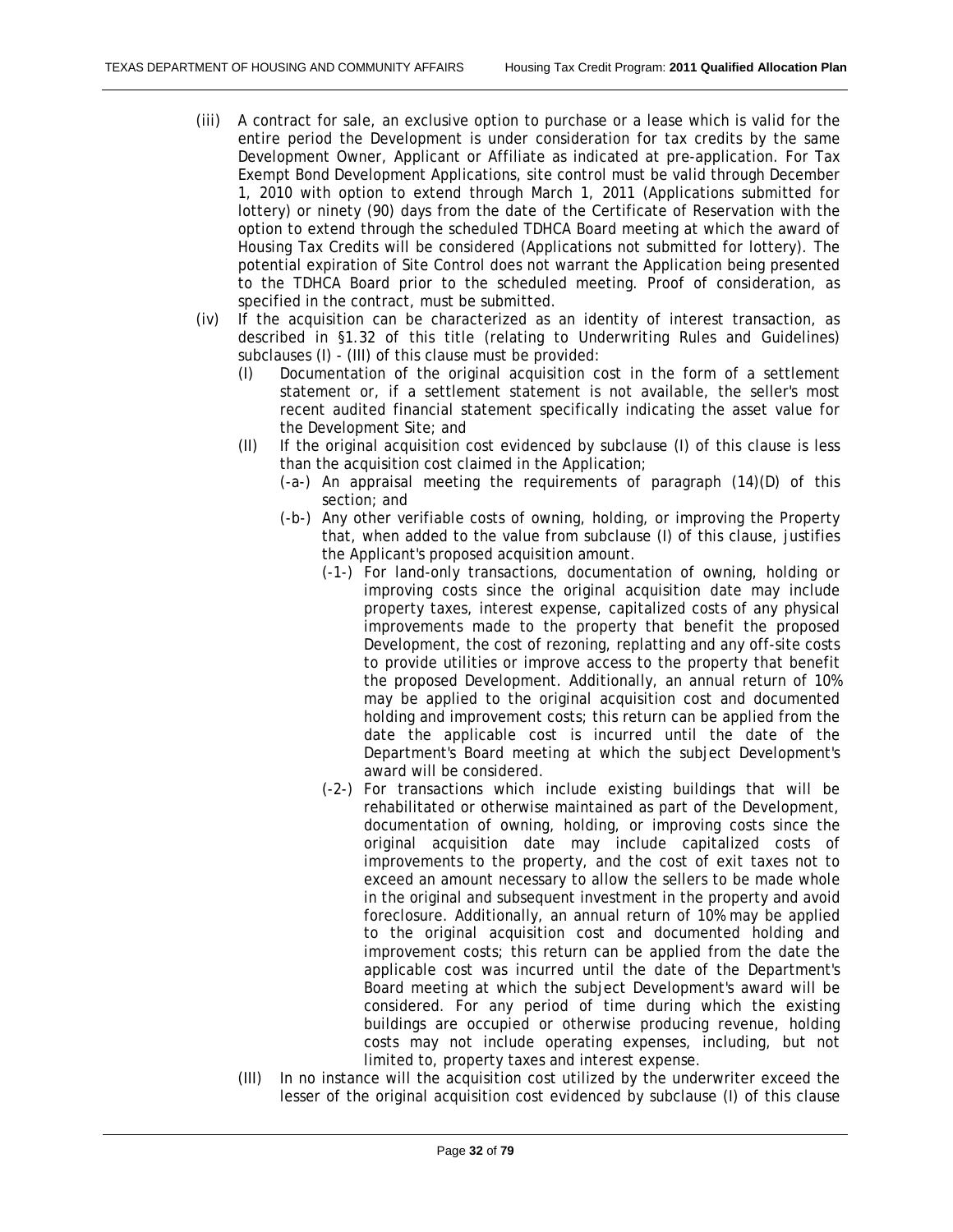plus costs identified in subclause (II)(-b-) of this clause, or the "as-is" value conclusion evidenced by subclause (II)(-a-) of this clause. The resulting acquisition cost will be referred to as the "identity of interest adjusted acquisition cost."

- (B) **Zoning.** Evidence from the appropriate local municipal authority that satisfies one of clauses (i) - (iii) of this subparagraph. Documentation may be from more than one department of the municipal authority and must have been prepared and executed not more than six (6) months prior to the close of the Application Acceptance Period. (§2306.6705(5))
	- (i) For New Construction, Adaptive Reuse or Reconstruction Developments, a letter from the chief executive officer of the Unit of General Local Government or another local official with appropriate jurisdiction stating that:
		- (I) The Development is located within the boundaries of a Unit of General Local Government which does not have a zoning ordinance; and either subclause (II) or (III) of this clause;
		- (II) The letter must state that the Development is consistent with a local consolidated plan, comprehensive plan, or other local planning document that addresses affordable housing; or
		- (III) The letter must state that there is a need for affordable housing, if no such planning document exists;
	- (ii) For New Construction or Reconstruction Developments, a letter from the chief executive officer of the Unit of General Local Government or another local official with appropriate jurisdiction stating that:
		- (I) The Development is permitted under the provisions of the zoning ordinance that applies to the location of the Development; or
		- (II) The Applicant is in the process of seeking the appropriate zoning and has signed and provided to the Unit of General Local Government a release agreeing to hold the Unit of General Local Government and all other parties harmless in the event that the appropriate zoning is denied. (§2306.6705(5)(B)) Documentation of final approval of appropriate zoning must be submitted to the Department with the Commitment or Determination Notice. No extensions may be requested to the deadline for submitting evidence of final approval of appropriate zoning.
	- (iii) For Rehabilitation Developments, documentation of current zoning is required. If the property is currently a non-conforming use as presently zoned, a letter from the chief executive officer of the Unit of General Local Government or another local official with appropriate jurisdiction which addresses the items in subclauses (I) - (IV) of this clause:
		- (I) A detailed narrative of the nature of non-conformance;
		- (II) The applicable destruction threshold;
		- (III) Owner's rights to reconstruct in the event of damage; and
		- (IV) Penalties for noncompliance.
- (C) **Financing Requirements.**
	- (i) Evidence of interim and permanent financing sufficient to fund the proposed Total Housing Development Cost less any other funds requested from the Department and any other sources documented in the Application. Any local, state or federal financing identified in this section which restricts household incomes at any AMGI lower than restrictions required pursuant to this chapter must be identified in the "Rent Schedule" and the local, state or federal income restrictions must include corresponding rent levels that do not exceed 30% of the income limitation in accordance with §42(g) of the Code. The income and corresponding rent restrictions will be imposed by the Housing Tax Credit LURA and monitored throughout the extended use period. Such evidence must be consistent with the sources and uses of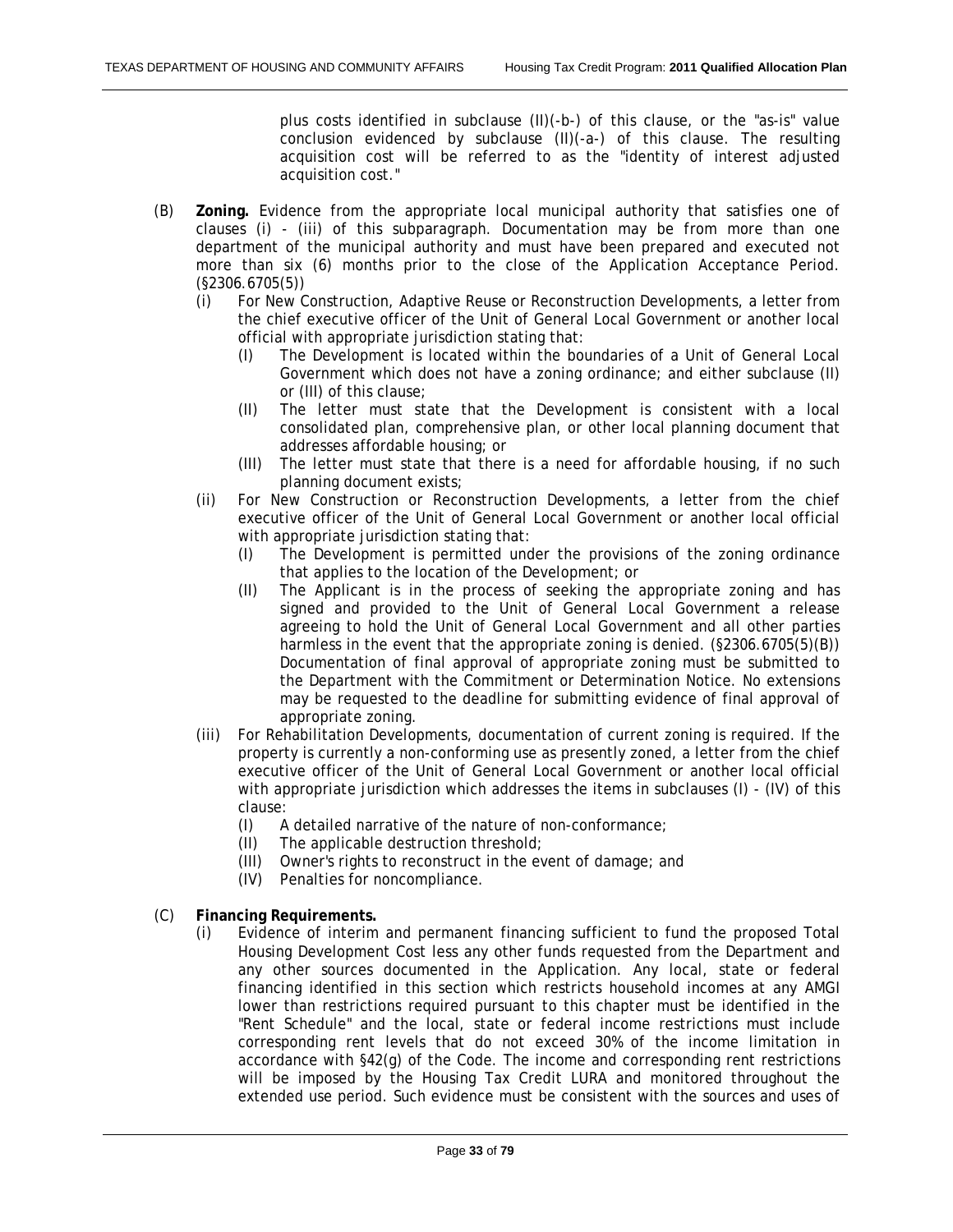funds represented in the Application and shall be provided in one or more of the following forms described in subclauses (I) - (IV) of this clause:

- (I) Financing is in place as evidenced by:
	- (-a-) A valid and binding loan agreement; and
	- (-b-) Deed(s) of trust in the name of the Development Owner as grantor; or
	- (-c-) For TRDO-USDA §515 Developments involving, an executed TRDO-USDA letter indicating TRDO-USDA has received a notification of the tax credit Application; or
- (II) Commitment or term sheet for the interim and permanent loans issued by a lending institution or mortgage company that is actively and regularly engaged in the business of lending money which is addressed to the Development Owner and includes the following as identified in items (-a-) - (-d-) of this subclause:
	- (-a-) Has been executed by the lender; and
	- (-b-) A minimum loan term of fifteen (15) years with at least a thirty (30) year amortization; and
	- (-c-) An expiration date; and
	- (-d-) All the terms and conditions applicable to the financing including the mechanism for determining the interest rate, if applicable, and the anticipated interest rate, any required Guarantors, and anticipated developer fees paid during construction and anticipated deferred developer fees. Such a commitment may be conditional upon the completion of specified due diligence by the lender and upon the award of tax credits; or
- (III) Any federal, state or local gap financing, whether of soft or hard debt, must be identified at the time of Application as evidenced by:
	- (-a-) A term sheet or commitment from the lending agency which clearly describes the amount and terms of the funding must be submitted. If applying for points under §49.9(a)(5) of this chapter then documentation must be submitted as required by the deadlines stated therein; and
	- (-b-) Evidence of application for funding from another Department program is not required except as indicated on the Uniform Application, as long as the Department funding is on a concurrent funding period with the Application submitted and the Applicant clearly indicates that such an Application has been filed as required by the application checklist in the Tax Credit (Procedures) Manual; and
- (IV) If the Development will be financed through more than 5% of Development Owner contributions, provide a letter from a Third Party CPA verifying the capacity of the Development Owner to provide the proposed financing with funds that are not otherwise committed together with a letter from the Development Owner's bank or banks confirming that sufficient funds are available to the Development Owner. Documentation must have been prepared and executed not more than six (6) months prior to the close of the Application Acceptance Period;
- (ii) A written narrative describing the financing plan for the Development, including any non-traditional financing arrangements; the use of funds with respect to the Development; the funding sources for the Development including construction, permanent and bridge loans, rents, operating subsidies, and replacement reserves; and the commitment status of the funding sources for the Development. This information must be consistent with the information provided throughout the Application; and (§2306.6705(1))
- (iii) Provide a term sheet or letter of commitment from a syndicator that, at a minimum, provides an estimate of the amount of equity dollars expected to be raised for the Development in conjunction with the amount of Housing Tax Credits requested for allocation to the Development Owner, including pay-in schedules, anticipated developer fees paid during construction and anticipated deferred developer fees,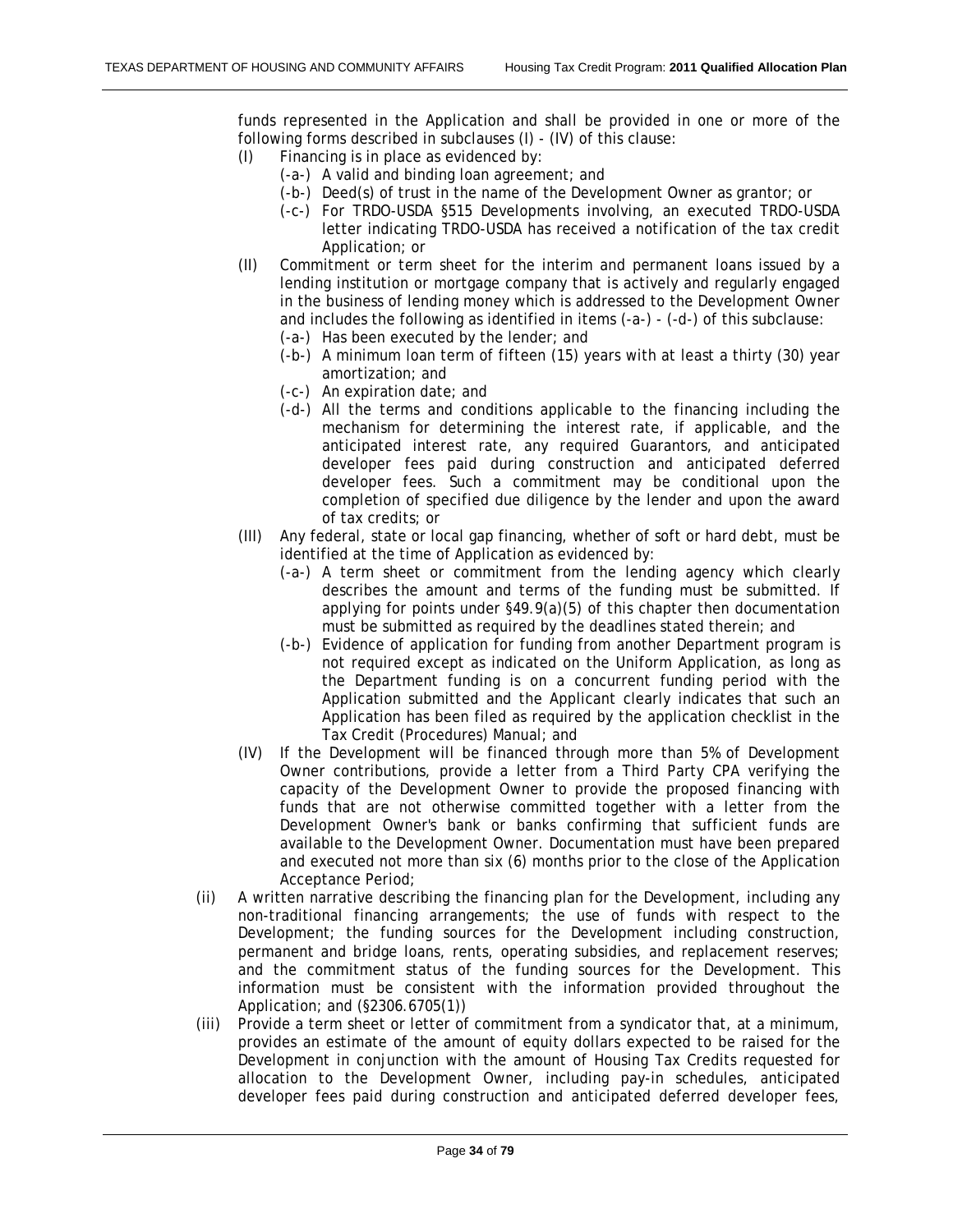syndicator consulting fees and other syndication costs. No syndication costs should be included in the Eligible Basis. (§2306.6705(2) and (3))

- (D) **Tax Assessment and Title.** Provide the documents in clauses (i) and (ii) of this subparagraph:
	- (i) A current valuation report from the county tax appraisal district and documentation of the current total property tax rate for the Development Site (unless the site is located on land that is not subject to federal, state or local property taxes); and
	- (ii) A copy of:
		- (I) The current title policy (or title status report if on Tribal Land) including a legal description which shows that the ownership (or leasehold) of the Development Site is vested in the name of the Development Owner; or
		- (II) a current title commitment including a legal description, with the proposed insured matching the name of the Development Owner and the title of the Development Site vested in the name of the seller or lessor as indicated on the sales contract, option or lease;
		- (III) If the title policy, title status report, or commitment is more than six (6) months old as of the day the Application Acceptance Period closes, then a letter from the title company/Bureau of Indian Affairs indicating that nothing further has transpired on the policy, title status report or commitment must be provided.

### (9) **Notifications.**

- (A) **Evidence in the form of a certification that the Applicant met the requirements and deadlines identified in clauses (i) - (iii) of this subparagraph.** Notification must not be older than three (3) months from the first day of the Application Acceptance Period. (§2306.6705(9)) If evidence of these notifications was submitted with the pre-application for the same Application and satisfied the Department's review of Pre-application Threshold, then no additional notification is required at Application. However, renotification is required by tax credit Applicants who have submitted a change in the Application, whether from pre-application to Application or as a result of an Administrative Deficiency that reflects a total Unit increase of greater than 10%, a total increase of greater than 10% for any given level of AMGI, or a change to the population being served (elderly or general). For Applications submitted for Tax-Exempt Bond Developments or Applications not applying for Tax Credits, but applying only under other Multifamily Programs (HOME, Housing Trust Fund, etc.), notifications and proof thereof must not be older than three (3) months prior to the date the Volume III of the Application is submitted.
	- (i) The Applicant must request a list of Neighborhood Organizations on record with the county and state whose boundaries include the proposed Development Site from local elected officials as follows:
		- (I) No later than the Full Application Neighborhood Organization Request Date as identified in §49.3 of this chapter, the Applicant must e-mail, fax or mail with registered receipt a completed "Neighborhood Organization Request" letter as provided in the Application to the local elected official for the city and county where the Development is proposed to be located. If the Development is located in an area that has district based local elected officials, or both atlarge and district based local elected officials, the request must be made to the city council member or county commissioner representing that district; if the Development is located an area that has only at-large local elected officials, the request must be made to the mayor or county judge for the jurisdiction. If the Development is not located within a city or is located in the Extra Territorial Jurisdiction (ETJ) of a city, the county local elected official must be contacted. In the event that local elected officials refer the Applicant to another source, the Applicant must request Neighborhood Organizations from that source in the same format;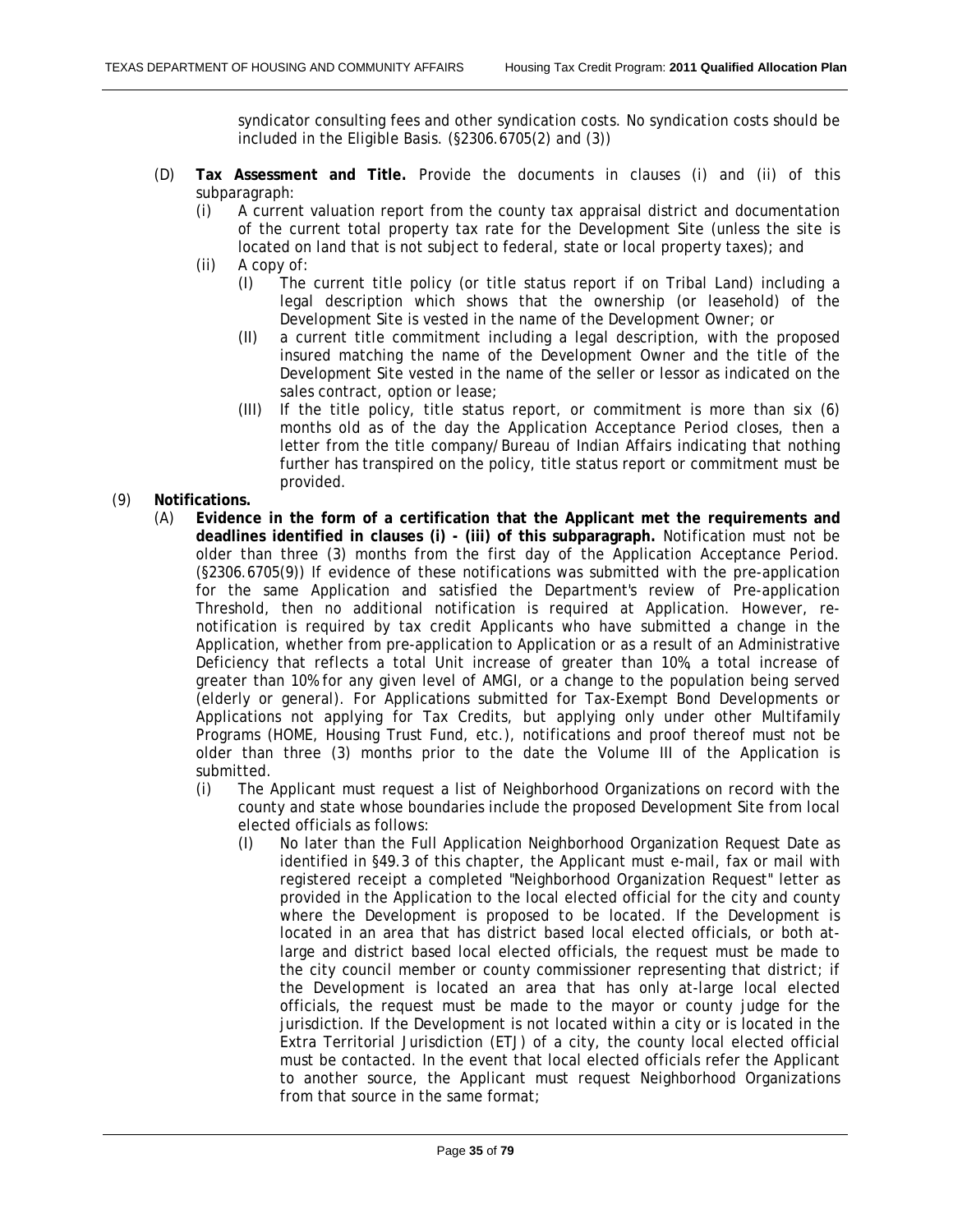- (II) If no reply letter is received from the local elected officials by the Full Application Response to Neighborhood Organization Request Date, then the Applicant must certify to that fact in the certification form provided in the Application;
- (III) The Applicant must list all Neighborhood Organizations on record with the county or state whose boundaries include the proposed Development Site as outlined by the local elected officials, or that the Applicant has knowledge of (regardless of whether the organization is on record with the county or state) as of the submission of the Application, in the certification form provided in the Application.
- (ii) No later than the date the Application is submitted, notification must be sent to all of the following individuals and entities by e-mail, fax or mail with registered receipt return or similar tracking mechanism e-mail, fax or mail with registered receipt in the format required in the "Application Notification Template" provided in the Application. Developments located in an Extra Territorial Jurisdiction (ETJ) of a city are not required to notify city officials, however, are required to notify county officials. Evidence of notification is required in the form of a certification provided in the Application, although it is encouraged that Applicants retain proof of delivery of the notifications, to the persons or entities prescribed in subclauses (I) - (IX) of this clause, in the event that the Department requires proof of notification. Evidence of proof of delivery is demonstrated by signed receipt for mail or courier delivery and confirmation of receipt by recipient for facsimile and electronic mail. Officials to be notified are those officials in office at the time the Application is submitted.
	- (I) Neighborhood Organizations on record with the state or county whose boundaries include the proposed Development Site as identified in clause (i)(III) of this subparagraph;
	- (II) Superintendent of the school district containing the Development;<br>(III) Presiding officer of the board of trustees of the school district c
	- Presiding officer of the board of trustees of the school district containing the Development;
	- (IV) Mayor of the Governing Body of any municipality containing the Development;
	- (V) All elected members of the Governing Body of any municipality containing the Development;
	- (VI) Presiding officer of the Governing Body of the county containing the Development;
	- (VII) All elected members of the Governing Body of the county containing the Development;
	- (VIII) State senator of the district containing the Development; and
	- (IX) State representative of the district containing the Development.
- (iii) Each such notice must include, at a minimum, all of the following:
	- (I) The Applicant's name, address, individual contact name and phone number;
	- (II) The Development name, address, city and county;
	- (III) A statement informing the entity or individual being notified that the Applicant is submitting a request for Housing Tax Credits with the Texas Department of Housing and Community Affairs (TDHCA);
	- (IV) Statement of whether the Development proposes New Construction, Reconstruction, Adaptive Reuse or Rehabilitation;
	- (V) The type of Development being proposed (single family homes, duplex, apartments, townhomes, high-rise etc.) and population being served (family or elderly);
	- (VI) The approximate total number of Units and approximate total number of lowincome Units;
	- (VII) The approximate percentage of Units serving each level of AMGI (e.g. 20% at 50% of AMGI, etc.) and the approximate percentage of Units that are market rate;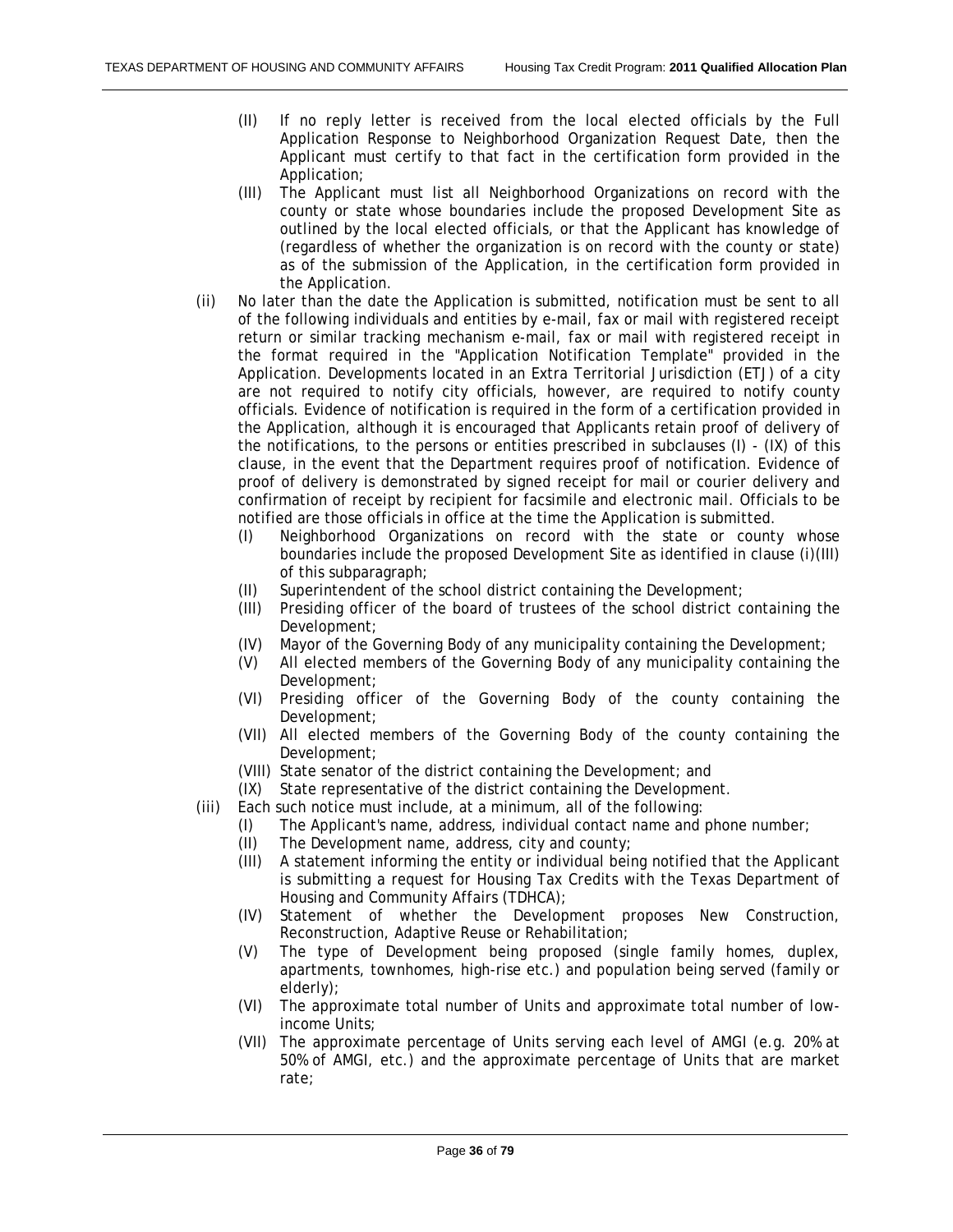- (VIII) The number of Units and proposed rents (less utility allowances) for the lowincome Units and the number of Units and the proposed rents for any market rate Units. Rents to be provided are those that are effective at the time of the Application, which are subject to change as annual changes in the area median income occur; and
- (IX) The expected completion date if credits are awarded.
- (B) **Signage on Property or Alternative.** A Public Notification Sign shall be installed on the Development Site prior to the date the Application is submitted, as evidenced in the Certification of Notification provided in the Application, unless prohibited by local ordinance or code or restrictive covenants. Scattered site Developments must install a sign on each non-contiguous Development Site. The sign must identify that a residential development is being proposed and must provide contact information for the Applicant in the form of a phone number or web address where they can obtain more information. The Applicant shall make reasonable efforts to maintain the sign on the site until the day that the Board takes final action on the Application for the Development. In areas where the Public Notification Sign is prohibited by local ordinance or code or restrictive covenant, an alternative to installing a Public Notification Sign and at the same required time, the Applicant shall, mail written notification to those addresses described in either clause (i) or (ii) of this subparagraph. This written notification must include the information otherwise required for the sign as provided in the Application. The final Application must include a map of the proposed Development Site and mark the distance required by clause (i) or (ii) of this subparagraph, up to 1,000 feet, showing street names and addresses; a list of all addresses the notice was mailed to; an exact copy of the notice that was mailed; and a certification that the notice was mailed through the U.S. Postal Service and stating the date of mailing. If Public Notification Sign is prohibited by local ordinance or code or restrictive covenant, evidence of the applicable ordinance or code or restrictive covenant must be submitted in the Application.
	- (i) All addresses required for notification by local zoning notification requirements. For example, if the local zoning notification requirement is notification to all those addresses within 200 feet, then that would be the distance used for this purpose; or
	- (ii) For Developments located in communities that do not have zoning, communities that do not require a zoning notification or those located outside of a municipality, all addresses located within 1,000 feet of any part of the proposed Development Site.
- (C) If any of the Units in the Development are occupied at the time of Application, then the Applicant must certify that it has notified each tenant at the Development of all the information otherwise required on the sign, including the Department's public hearing schedule for comment on submitted Applications.

### (10) **Development's Proposed Ownership Structure.**

- (A) A chart which clearly illustrates the complete organizational structure of the final proposed Development Owner and of any Developer or Guarantor, providing the names and ownership percentages of all Persons having an ownership interest in the Development Owner or the Developer or Guarantor, as applicable, whether directly or through one or more subsidiaries. Nonprofit entities, public housing authorities, publicly traded corporations, individual board members, and executive directors must be included in this exhibit and trusts must list all beneficiaries that have the legal ability to control or direct activities of the trust and are not just financial beneficiaries.
- (B) Each Applicant, Development Owner, Developer or Guarantor, or any entity shown on an organizational chart as described in subparagraph (A) of this paragraph that has ownership interest in the Development Owner, Developer or Guarantor, shall provide for entities that are not yet formed but are to be formed either in or outside of the state of Texas, a certificate of name reservation of the entity name from the Texas Office of the Secretary of State.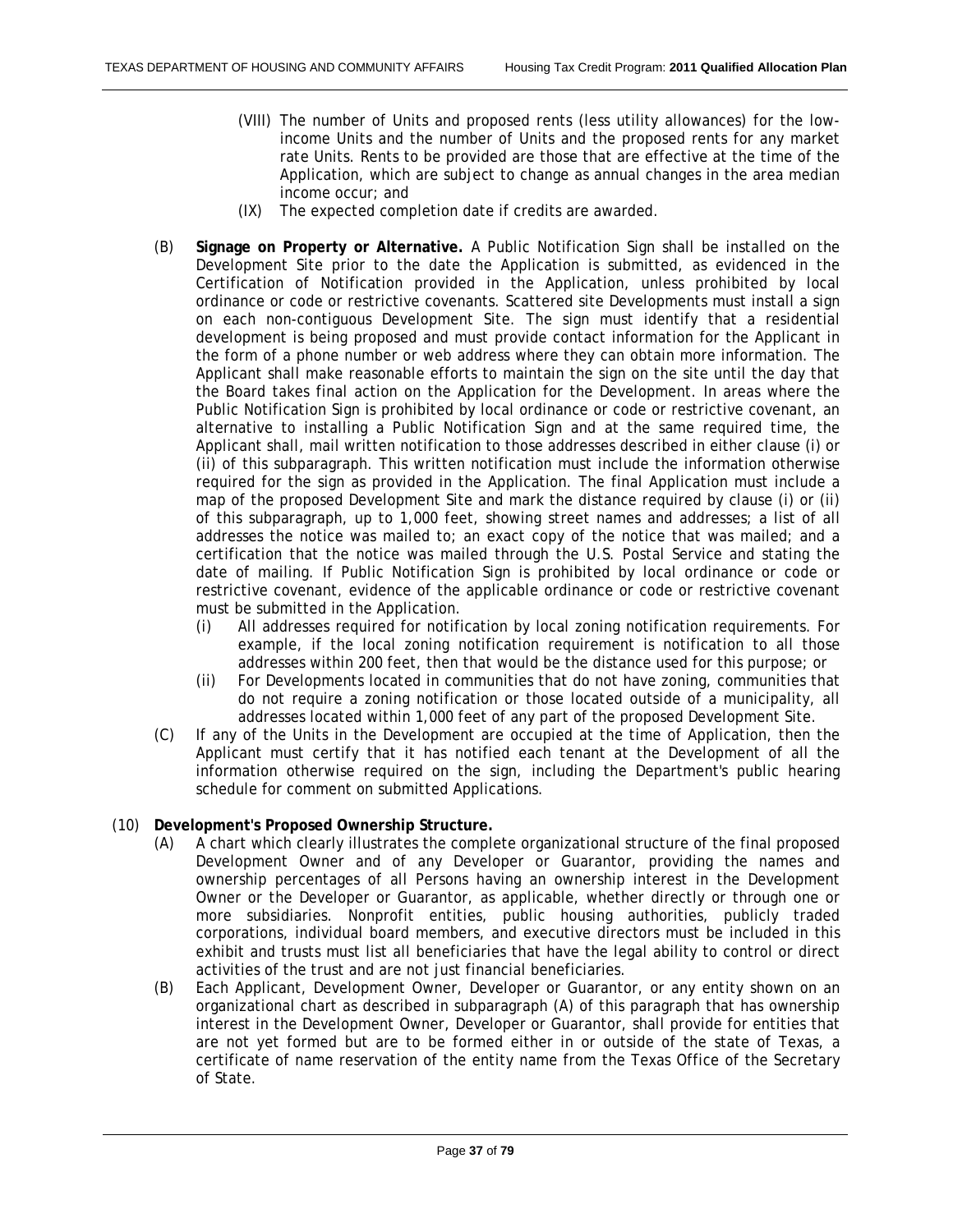- (C) Evidence that each entity shown on the organizational chart described in subparagraph (A) of this paragraph that has ownership interest in the Development Owner, Developer or Guarantor, has provided a copy of the completed and executed Previous Participation and Background Certification Form to the Department. Nonprofit entities, public housing authorities and publicly traded corporations are required to submit documentation for the entities involved; documentation for individual board members and executive directors is required for this exhibit. Any Person receiving more than 10% of the Developer fee will also be required to submit documents for this exhibit. The 2011 versions of these forms, as required in the Uniform Application, must be submitted. Units of General Local Government are also required to submit this document. The form must include a list of all developments that are, or were, previously under ownership or Control of the Person. All participation in any TDHCA funded or monitored activity, including non-housing activities, must be disclosed.
- (D) The experience certification, as further described under paragraph (4) of this section, is submitted that reflects a Person that appears in the organizational chart provided in subparagraph (A) of this paragraph.
- (11) **Development's Projected Income and Operating Expenses.**
	- (A) All Developments must provide a 30-year proforma estimate of operating expenses and supporting documentation used to generate projections (operating statements from comparable properties);
	- (B) If rental assistance, an operating subsidy, an annuity, or an interest rate reduction payment is proposed to exist or continue for the Development, any related contract or other agreement securing those funds or proof of application for such funds must be provided, which at a minimum identifies the source and annual amount of the funds, the number of Units receiving the funds, and the term and expiration date of the contract or other agreement; (§2306.6705(4))
	- (C) Applicant must provide documentation from the source of the "Utility Allowance" estimate used in completing the Rent Schedule provided in the Application. This exhibit must clearly indicate which utility costs are included in the estimate;
	- (D) Occupied Developments undergoing Rehabilitation must also submit the items described in clauses (i) - (iv) of this subparagraph;
		- (i) The items in subclauses (I) and (II) of this clause are required unless the current property owner is unwilling to provide the required documentation. In that case, submit a signed statement as to the Applicant's inability to provide all documentation as described:
			- (I) Submit at least one of the following:
				- (-a-) Historical monthly operating statements of the subject Development for twelve (12) consecutive months ending not more than three (3) months from the first day of the Application Acceptance Period;
				- (-b-) The two (2) most recent consecutive annual operating statement summaries;
				- (-c-) The most recent consecutive six (6) months of operating statements and the most recent available annual operating summary;
				- (-d-) All monthly or annual operating summaries available; and
			- (II) A rent roll not more than six (6) months old as of the first day the Application Acceptance Period, that discloses the terms and rate of the lease, rental rates offered at the date of the rent roll, Unit mix, and tenant names or vacancy;
		- (ii) A written explanation of the process used to notify and consult with the tenants in preparing the Application; (§2306.6705(6))
		- (iii) For Qualified Elderly Developments, identification of the number of existing tenants qualified under the target population elected under this title;
		- (iv) A relocation plan outlining relocation requirements and a budget with an identified funding source; and (§2306.6705(6))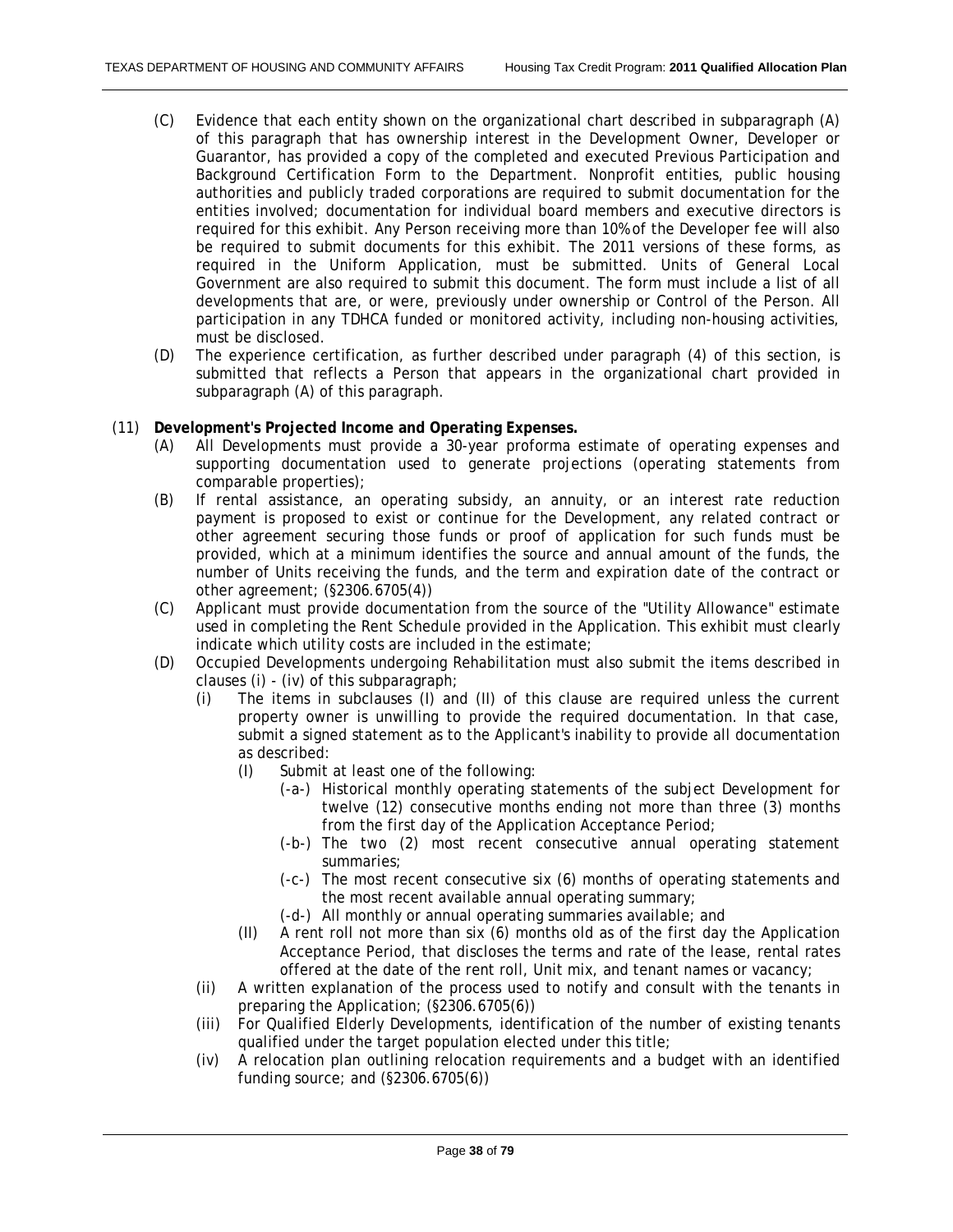- (v) If applicable, evidence that the relocation plan has been submitted to the appropriate legal or governmental agency. (§2306.6705(6))
- (12) **Applications involving Nonprofit General Partners and Qualified Nonprofit Developments.** All Applications under the State Housing Credit Ceiling involving a nonprofit General Partner, regardless of whether the Nonprofit Set-Aside was selected, in which the Development will receive some financial or tax benefit for the involvement of the nonprofit General Partner, must submit all of the documents described in this subparagraph and indicate the nonprofit status on the carryover documentation and IRS Forms 8609. (§2306.6706) Tax-Exempt Bond Applications only need to submit the information in subparagraphs (A) and (B) of this paragraph.
	- (A) An IRS determination letter which states that the nonprofit organization is a  $\S501(c)(3)$  or (4) entity;
	- (B) The "Nonprofit Participation Exhibit" as provided in the Application;
	- (C) A Third Party legal opinion stating:
		- (i) That the nonprofit organization is not affiliated with or Controlled by a for-profit organization and the basis for that opinion; and
		- (ii) That the nonprofit organization is eligible, as further described, for a Housing Credit Allocation from the Nonprofit Set-Aside and the basis for that opinion. Eligibility is contingent upon the non-profit organization Controlling the Development, or if the organization's Application is filed on behalf of a limited partnership, or limited liability company, the Qualified Nonprofit Organization must be the controlling managing member; and otherwise meet the requirements of §42(h)(5) of the Code; and
		- (iii) That one of the exempt purposes of the nonprofit organization is to provide lowincome housing; and
		- (iv) That the nonprofit organization prohibits a member of its board of directors, other than a chief staff member serving concurrently as a member of the board, from receiving material compensation for service on the board; and
		- (v) That the Qualified Nonprofit Development will have the nonprofit entity or its nonprofit Affiliate or subsidiary be the Developer or co-Developer as evidenced in the development agreement; and
	- (D) A copy of the nonprofit organization's most recent audited financial statement; and
	- (E) Evidence in the form of a certification that a majority of the members of the nonprofit organization's board of directors principally reside:
		- (i) In this state, if the Development is located in a Rural Area; or
		- (ii) Not more than ninety (90) miles from the Development, if the Development is not located in a Rural Area.
- (13) **Authorization to Release Credit Information.** The authorization to release credit information must be unbound and clearly labeled. An Authorization to Release Credit Information" must be completed and signed for any General Partner, Developer or Guarantor and any Person that has an ownership interest of 10% or more in the Development Owner, General Partner, Developer, or Guarantor. Nonprofit entities, public housing authorities and publicly traded corporations are only required to submit documentation for the entities involved; documentation for individual board members and executive directors is not required for this exhibit.
- (14) **Supplemental Threshold Reports.** The Third Party reports as required in this section must meet the requirements stated in subparagraphs (A) - (F) of this paragraph. The Environmental Site Assessment, Property Condition Assessment and Appraisal (if applicable) must be submitted on or before the Third Party Report Delivery Date as identified in §49.3 of this chapter. The Market Analysis Report must be submitted on or before the Market Analysis Delivery Date as identified in §49.3 of this chapter. If the entire report is not received by that time, the Application will be terminated and will be removed from consideration. A searchable electronic copy of the report in the format of a single file containing all information and exhibits clearly labeled with the report type, Development name, and Development location are required.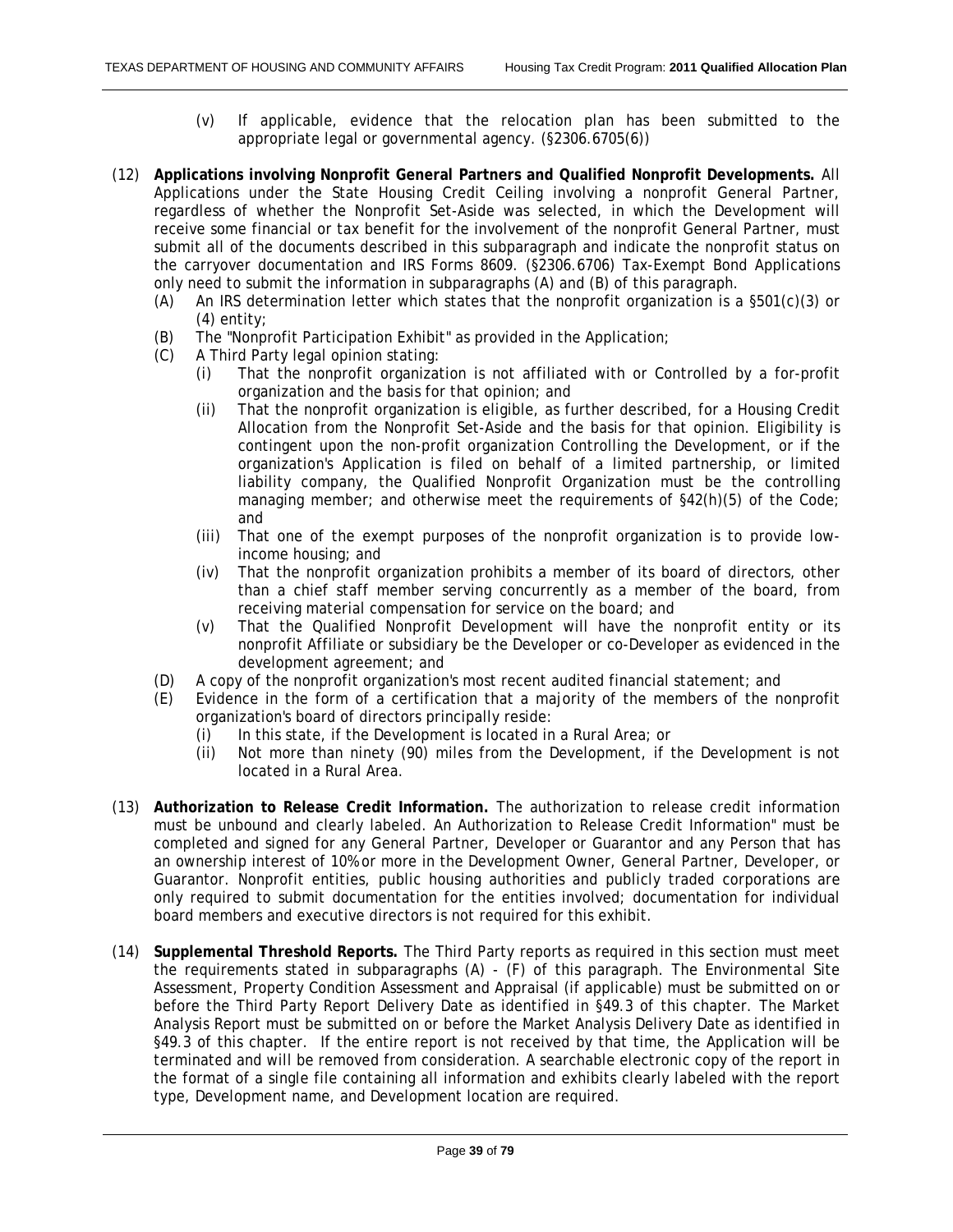- (A) **A Phase I Environmental Site Assessment (ESA) Report (required for all Developments)**:
	- (i) Prepared by a qualified Third Party;
	- (ii) Dated not more than twelve (12) months prior to the first day of the Application Acceptance Period. In the event that a Phase I Environmental Site Assessment on the Development is more than twelve (12) months old prior to the first day of the Application Acceptance Period, the Applicant must supply the Department with an updated letter or updated report dated not more than three (3) months prior to the first day of the Application Acceptance Period from the Person or organization which prepared the initial assessment confirming that the site has been re-inspected and reaffirming the conclusions of the initial report or identifying the changes since the initial report;
	- (iii) Prepared in accordance with §1.35 of this title (relating to Environmental Site Assessment Rules and Guidelines);
	- (iv) Developments whose funds have been obligated by TRDO-USDA will not be required to supply this information; however, the Applicants of such Developments are hereby notified that it is their responsibility to ensure that the Development is maintained in compliance with all state and federal environmental hazard requirements; and
	- (v) If the report includes a recommendation that an additional assessment be performed then a statement from the Applicant must be submitted with the Application indicating those additional assessments and recommendations will be performed prior to closing. If the assessments require further mitigating recommendations then evidence indicating the mitigating recommendations have been carried out must be submitted at cost certification.

## (B) **A comprehensive Market Analysis Report (required for all Developments)**:

- (i) Prepared by a Third Party Qualified Market Analyst approved by the Department in accordance with the approval process outlined in §1.33 of this title (relating to Market Analysis Rules and Guidelines);
- (ii) Dated not more than six (6) months prior to the first day of the Application Acceptance Period. In the event that a Market Analysis is more than six (6) months old prior to the first day of the Application Acceptance Period, the Applicant must supply the Department with an updated Market Analysis from the Person or organization which prepared the initial report; however the Department will not accept any Market Analysis which is more than twelve (12) months old as of the first day of the Application Acceptance Period;
- (iii) Prepared in accordance with the methodology prescribed in §1.33 of this title; and
- (iv) For Applications in the TRDO-USDA Set-Aside proposing acquisition and Rehabilitation with residential structures at or above 80% occupancy at the time of Application Submission, the appraisal, required for Rehabilitation Developments and Identity of Interest transactions prepared in accordance with §1.34 of this title (relating to Appraisal Rules and Guidelines), will satisfy the requirement for a Market Analysis; however the Department may request additional information as needed. (§2306.67055, §42(m)(1)(A)(iii))
- (C) **A Property Condition Assessment (PCA) Report (required for Rehabilitation, Reconstruction and Adaptive Reuse Developments)**:
	- (i) Prepared by a qualified Third Party;
	- (ii) Dated not more than six (6) months prior to the first day of the Application Acceptance Period;
	- (iii) Prepared in accordance with §1.36 of this title (relating to Property Condition Assessment Guidelines); and
	- (iv) For Developments which require a capital needs assessment from TRDO-USDA, the capital needs assessment may be substituted and may be more than six (6) months old, as long as TRDO-USDA has confirmed in writing that the existing capital needs assessment is still acceptable and it meets the requirements of §1.36 of this title.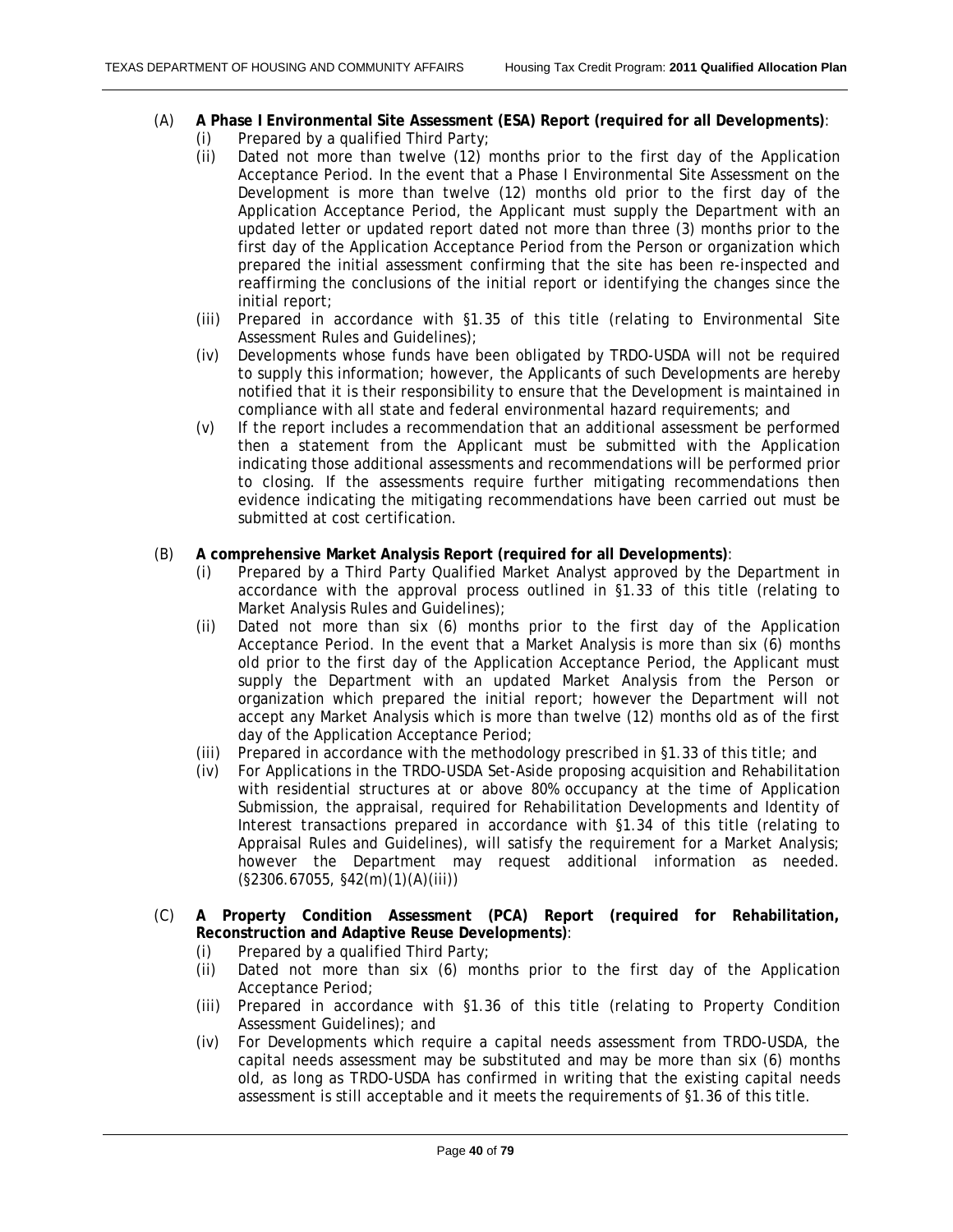- (D) **An appraisal report (required for Rehabilitation Developments and Identity of Interest transactions pursuant to §1.34 of this title)**:
	- (i) Prepared by a qualified Third Party;
	- (ii) Dated not more than six (6) months prior to the first day of the Application Acceptance Period. In the event that an appraisal is more than six (6) months old prior to the first day of the Application Acceptance Period, the Applicant must supply the Department with an updated appraisal from the Person or organization which prepared the initial report; however the Department will not accept any appraisal which is more than twelve (12) months old as of the first day of the Application Acceptance Period;
	- (iii) Prepared in accordance with the §1.34 of this title; and
	- (iv) For Developments that require an appraisal from TRDO-USDA, the appraisal may be more than six (6) months old, as long as TRDO-USDA has confirmed in writing that the existing appraisal is still acceptable.
- (E) Inserted at the front of each of these reports must be a transmittal letter from the individual preparing the report that states that the Department is granted full authority to rely on the findings and conclusions of the report. The transmittal letter must also state the report preparer has read and understood the Department rules specific to the report found at §§1.33 - 1.36 of this title.
- (F) All Applicants acknowledge by virtue of filing an Application that the Department is not bound by any opinion expressed in the report. The Department may determine from time to time that information not required in the Department's Rules and Guidelines will be relevant to the Department's evaluation of the need for the Development and the allocation of the requested Housing Credit Allocation Amount. The Department may request additional information from the report provider or revisions to the report to meet this need. In instances of non-response by the report provider, the Department may substitute in-house analysis.

### **§49.9. Selection Criteria.**

- (a) All Applications will be scored and ranked using the point system identified in this subsection. Unless otherwise stated, do not round calculations. Points other than those provided in paragraphs (2) and (6) of this subsection will not be awarded unless requested in the Self Scoring Form. All Applications, with the exception of TRDO-USDA Applications, must receive a final score totaling a minimum of 130, not including any points awarded or deducted pursuant to paragraphs (2) and (6) of this subsection to be eligible for an allocation of Housing Tax Credits. Maximum Total Points: 226.
	- (1) **Financial Feasibility.** (§2306.6710(b)(1)(A)) Applications may qualify to receive a maximum of 28 points for this item. Receipt of feasibility points under this paragraph does not ensure that an Application will be considered feasible during the feasibility evaluation by the Real Estate Analysis Division, and, conversely, a Development may be found feasible during the feasibility evaluation by the Real Estate Analysis Division even if it did not receive all possible points under this paragraph. Evidence will include the following in addition to the commitment letter required under subsection §49.8(8)(C) of this chapter (relating to Threshold Criteria). To qualify for 20 points the supporting financial data shall include:
		- (A) A fifteen (15) year pro forma prepared by the permanent or construction lender:
			- (i) Specifically identifying each of the first five (5) years and every fifth year thereafter;
			- (ii) Specifically identifying underlying assumptions including, but not limited to general growth factor applied to income and expense; and
			- (iii) Indicating that the Development maintains a minimum 1.15 debt coverage ratio throughout the initial fifteen (15) years proposed for all third party lenders that require scheduled repayment; and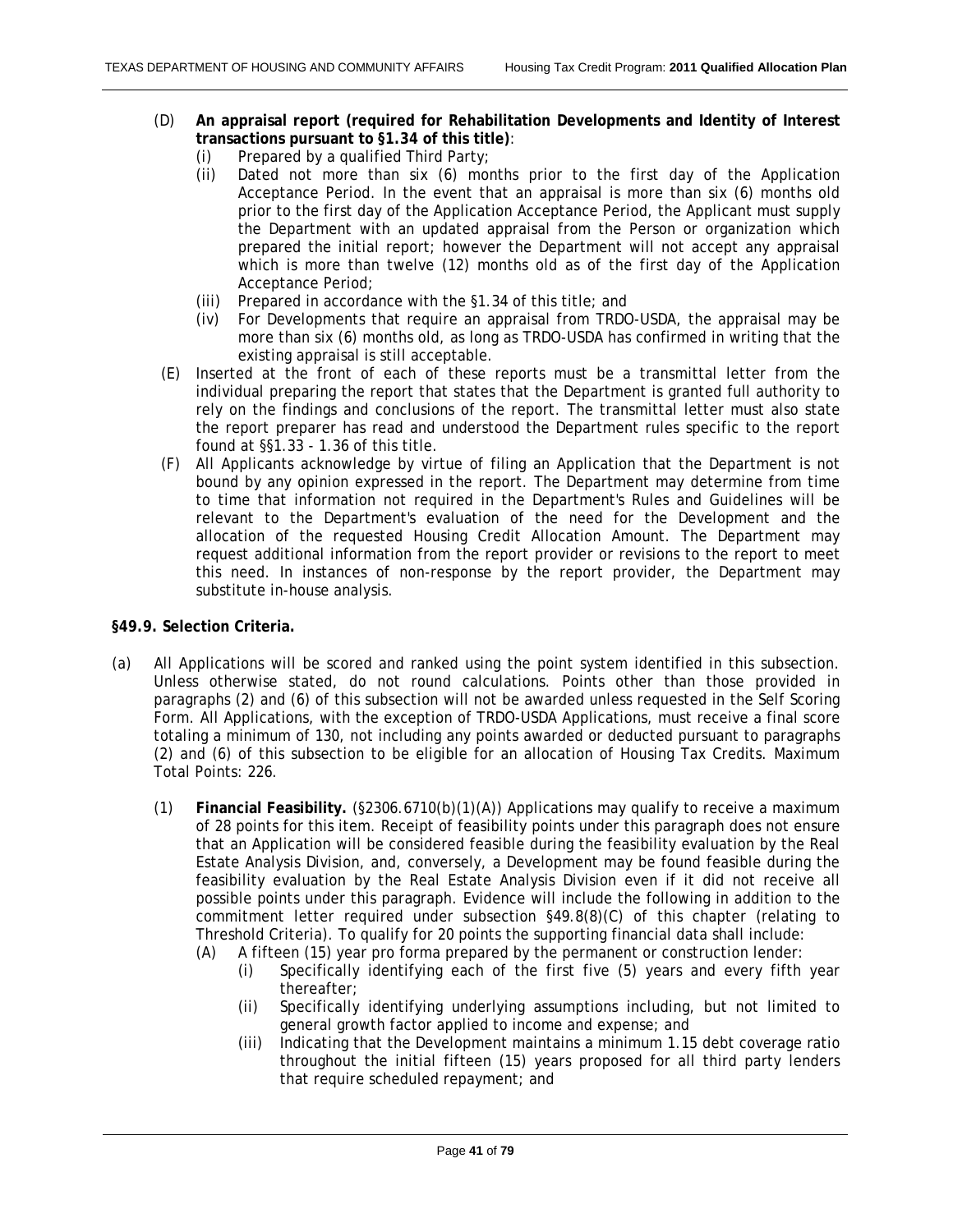- (B) A statement in the commitment letter, or other form deemed acceptable by the Department, indicating that the lender's assessment finds that the Development will be feasible for fifteen (15) years.
- (C) For Developments maintaining existing financing from TRDO-USDA, a current note balance must be provided or other form of documentation of the existing loan deemed acceptable by the Department to meet the requirements of this section.
- (D) To qualify for an additional 8 points, the commitment letter from the permanent or construction lender must indicate that they have reviewed the Applicant's financial position and credit worthiness and have determined that the Applicant meets the financial liquidity or net worth standards that such lender would require in connection with the proposed Development. Furthermore, the letter must describe those standards that such lender would require in connection with the proposed Development. If at any time the Application is under consideration by the Department and the lender changes, the Applicant must provide a subsequent letter from the new lender addressing net worth and liquidity under the new lender's standards in order to remain eligible for the additional 8 points.
- (2) **Quantifiable Community Participation.** (§2306.6710(b)(1)(B); §2306.6725(a)(2)) Points will be awarded based on written statements of support or opposition from Neighborhood Organizations on record with the state or county in which the Development is to be located and whose boundaries contain the proposed Development Site. It is possible for points to be awarded or deducted based on written statements from organizations that were not identified by the process utilized for notification purposes under §49.8(9) of this chapter if the organization provides the information and documentation required in subparagraphs (A) and (B) of this paragraph. It is also possible that Neighborhood Organizations that were initially identified as appropriate organizations for purposes of the notification requirements will subsequently be determined by the Department not to meet the requirements for scoring. If an organization is determined not to be qualified under this paragraph, the organization may qualify under paragraph (11)(B) of this subsection.
	- (A) Submission Requirements. Each Neighborhood Organization may submit the form as included in the QCP Neighborhood Information Packet that represents the organization's input. In order to receive a point score, the form must be received, by the Department, or postmarked, if mailed by the U.S. Postal Service, no later than the Quantifiable Community Participation Delivery Date as identified in §49.3 of this chapter (relating to Program Calendar). Forms received after the deadline will be summarized for the Board's information and consideration, but will not affect the score for the Application. The form must:
		- (i) State the name and location of the proposed single Development;
		- (ii) Certify that the letter is signed by two officials or board members of the Neighborhood Organization with the authority to sign on behalf of the Neighborhood Organization, and include:
			- (I) the street and/or mailing addresses for the signers of the letter;
			- (II) day and evening phone numbers for the signers of the letter;
			- (III) email addresses and/or facsimile numbers for the signers of the letter and one additional contact for the organization; and
			- (IV)a written description and map of the organization's geographical boundaries;
		- (iii) Certify that the organization has boundaries, and that the boundaries in effect on or before the Full Application Delivery Date identified in §49.3 of this chapter contain the proposed Development Site;
		- (iv) Certify that the organization meets the definition of "Neighborhood Organization"; defined as an organization of persons living near one another within the organization's defined boundaries that contain the proposed Development Site and that has a primary purpose of working to maintain or improve the general welfare of the neighborhood (§2306.004(23-a)). For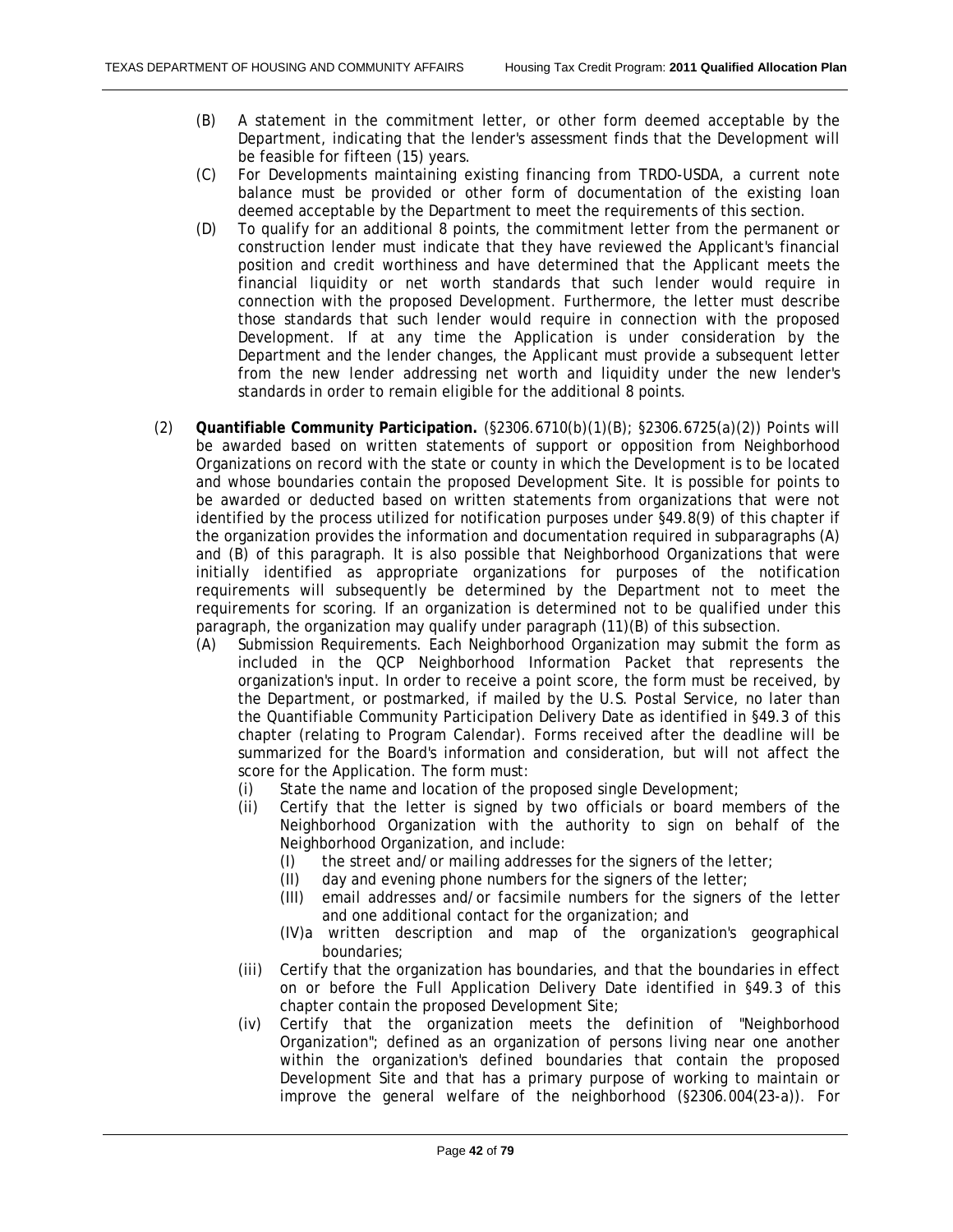purposes of this section, "persons living near one another" means two (2) or more separate residential households. "Neighborhood Organizations" include homeowners associations, property owners associations, and resident councils in which the council is commenting on the Rehabilitation or Reconstruction of the property occupied by the residents. "Neighborhood Organizations" do not include broader based "community" organizations;

- (v) Include documentation showing that the organization is on record as of the Full Application Delivery Date with the state or county in which the Development is proposed to be located. The receipt of the QCP form that meets the requirements of this subsection and further outlined in the QCP Neighborhood Information Packet will constitute being on record with the State. The Department is permitted to issue an Administrative Deficiency notice for this registration process and if satisfied, the organization will still be deemed to be timely placed on record with the state;
- (vi) A Neighborhood Organization must take reasonable measures to provide notice to persons eligible to join or participate in the affairs of the organization of that right. Examples of reasonable measure would be giving notice in a newsletter distributed where residents will likely see them; posting notice (in compliance with local signage requirements); or distribution flyers. The Department may exclude from consideration Neighborhood Organizations that do not comply with their own bylaws or other constitutive or governing documents;
- (vii) While not required, the organization is encouraged to hold a meeting to which all the members of the organization are invited to consider whether the organization should support, oppose, or be neutral on the proposed Development, and to have the membership vote on whether the organization should support, oppose, or be neutral on the proposed Development. The organization is also encouraged to invite the Developer or Applicant to this meeting; and
- (viii) The form from the Neighborhood Organization for the purposes of this subsection must be submitted to the Department by the Neighborhood Organization and not the Applicant. This documentation must be submitted independent of the Application. Furthermore, while the Applicant may assist the Neighborhood Organization in the Administrative Deficiency process or any other request from the Department as it relates to this item, the Administrative Deficiency Notice from the Department will be issued to the Neighborhood Organization with a copy to the Applicant; however, the Deficiency response must be submitted to the Department directly by the Neighborhood Organization.
- (B) Scoring. The input must clearly and concisely state each reason for the Neighborhood Organization's support for or opposition to the proposed Development.
	- (i) The score awarded for each letter for this exhibit will be based on the following:
		- (I) Support letters (must establish at least one reason for support) will receive 24 points; or
		- (II) Letters that do not establish a reason for support or opposition or that are unclear will be considered ineligible and scored as neutral (+12 points);
		- (III) Applications for which no letters from Neighborhood Organizations are scored will receive a neutral score of +12 points;
		- (IV) Opposition letters (must state at least one reason for opposition) will receive 0 points;
		- (V) If an Application receives multiple eligible letters, the average score of all eligible letters will be applied to the Application.
	- (ii) The final score will be determined by the Executive Director. The Department may investigate a matter and contact the Applicant and Neighborhood Organizations for more information. The Department may consider any relevant information specified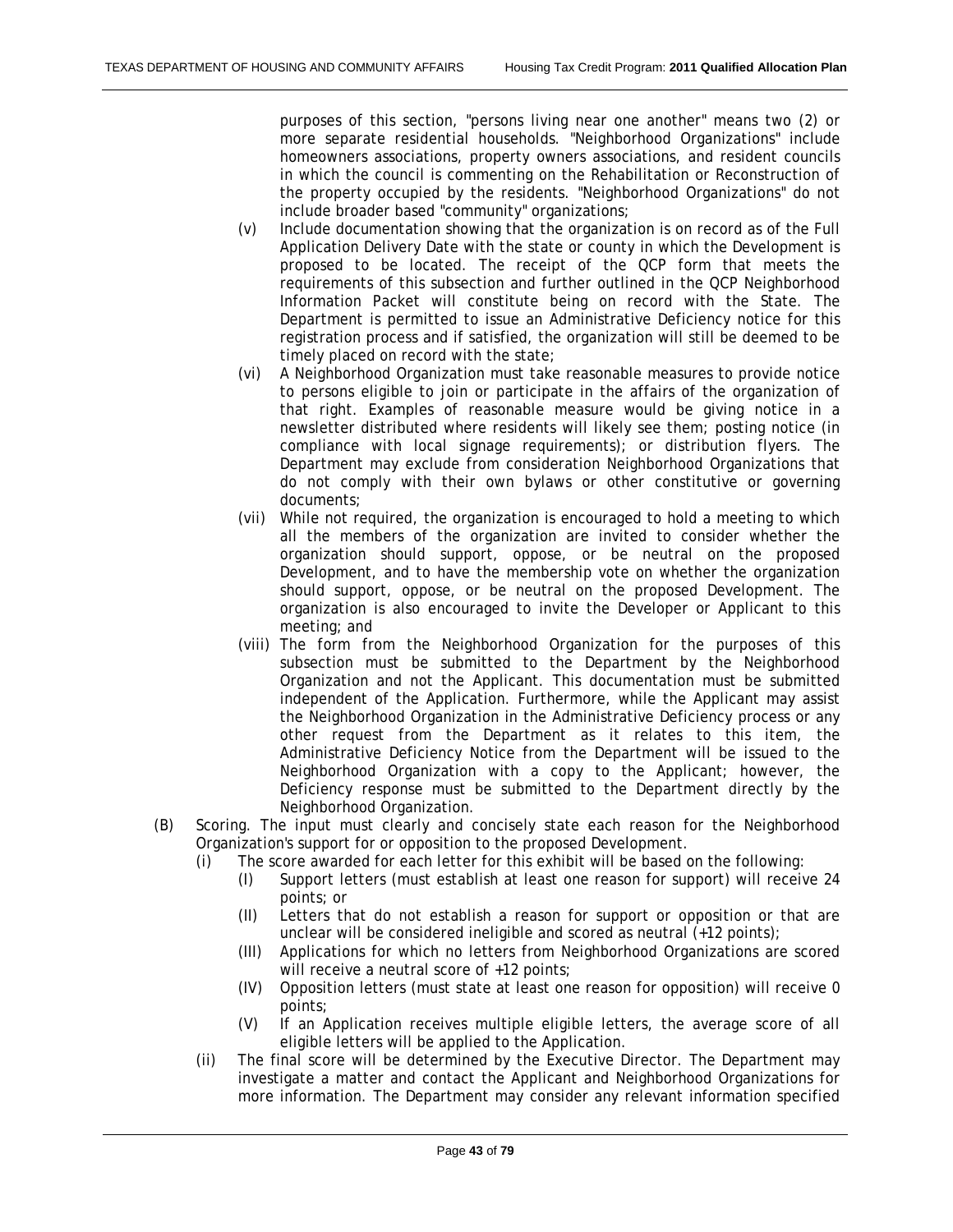in letters from other Neighborhood Organizations regarding a Development in determining a score.

- (iii) The Department highly values quality public input addressed to the merits of a Development. Input that identifies matters that are specific to the neighborhood, the proposed site, the proposed Development, or Developer are valued. If a proposed Development is permitted by the existing or pending zoning or absence of zoning, concerns addressed by the allowable land use that are related to any multifamily development may generally be considered to have been addressed at the local level through the land use planning process. Input concerning positive efforts or the lack of efforts by the Applicant to inform and communicate with the neighborhood about the proposed Development is highly valued. If the Neighborhood Organization refuses to communicate with the Applicant the efforts of the Applicant will not be considered negative. Input that evidences unlawful discrimination against classes of persons protected by Fair Housing law or the scoring of which the Department determines to be contrary to the Department's efforts to affirmatively further fair housing will not be considered.
- (3) **The Income Levels of Tenants of the Development.** (§§2306.111(g)(3)(B); 2306.111(g)(3)(E); 2306.6710(b)(1)(C); 2306.6710(e); and §42(m)(1)(B)(ii)(I)) Applications may qualify to receive up to 22 points for qualifying under only one of subparagraphs (A) - (C) of this paragraph. To qualify for these points, the household incomes must not be higher than permitted by the AMGI level (must round to the next highest whole Unit, no less than one Unit). The Development Owner, upon making selections for this exhibit, will set aside Units at the levels of AMGI and will maintain the percentage of such Units continuously over the compliance and extended use period as specified in the LURA. These income levels require corresponding rent levels that do not exceed 30% of the income limitation in accordance with §42(g), Internal Revenue Code.
	- (A) 22 points if at least 40% of the Low-Income Units in the Development are set-aside with incomes at or below a combination of 50% and 30% of AMGI in which at least 5% of the Low-Income Units are at or below 30% of AMGI; or
	- (B) 20 points if at least 60% of the Low-Income Units in the Development are set-aside with incomes at or below 50% of AMGI.
	- (C) 18 points if at least 10% of the Low-Income Units in the Development are set-aside with incomes at or below 30% of AMGI; or
- (4) **The Size and Quality of the Units** (§2306.6710(b)(1)(D); §42(m)(1)(C)(iii)). Applications may qualify to receive up to 20 points under both subparagraphs (A) and (B) of this paragraph.
	- (A) Size of the Units (6 points). The Development must meet the minimum requirements identified in this subparagraph to qualify for points. Six points for this item will be automatically granted for Applications involving Rehabilitation (excluding Reconstruction), Developments receiving funding from TRDO-USDA, or Developments proposing Single Room Occupancy without meeting these square footage minimums if requested in the Self Scoring Form. The square feet of all of the Units in the Development, for each type of Unit, must be at least the minimum noted in clauses (i) - (v) of this subparagraph. Changes to an Application during any phase of the review process that decreases the square footage below the minimums noted in clauses (i) -  $(v)$  of this subparagraph, will be re-evaluated and may result in a reduction of the Application score.
		- (i) 600 square feet for an Efficiency Unit;
		- (ii) 700 square feet for a one Bedroom Unit that is not in a Qualified Elderly Development; 600 square feet for a one Bedroom Unit in a Qualified Elderly Development;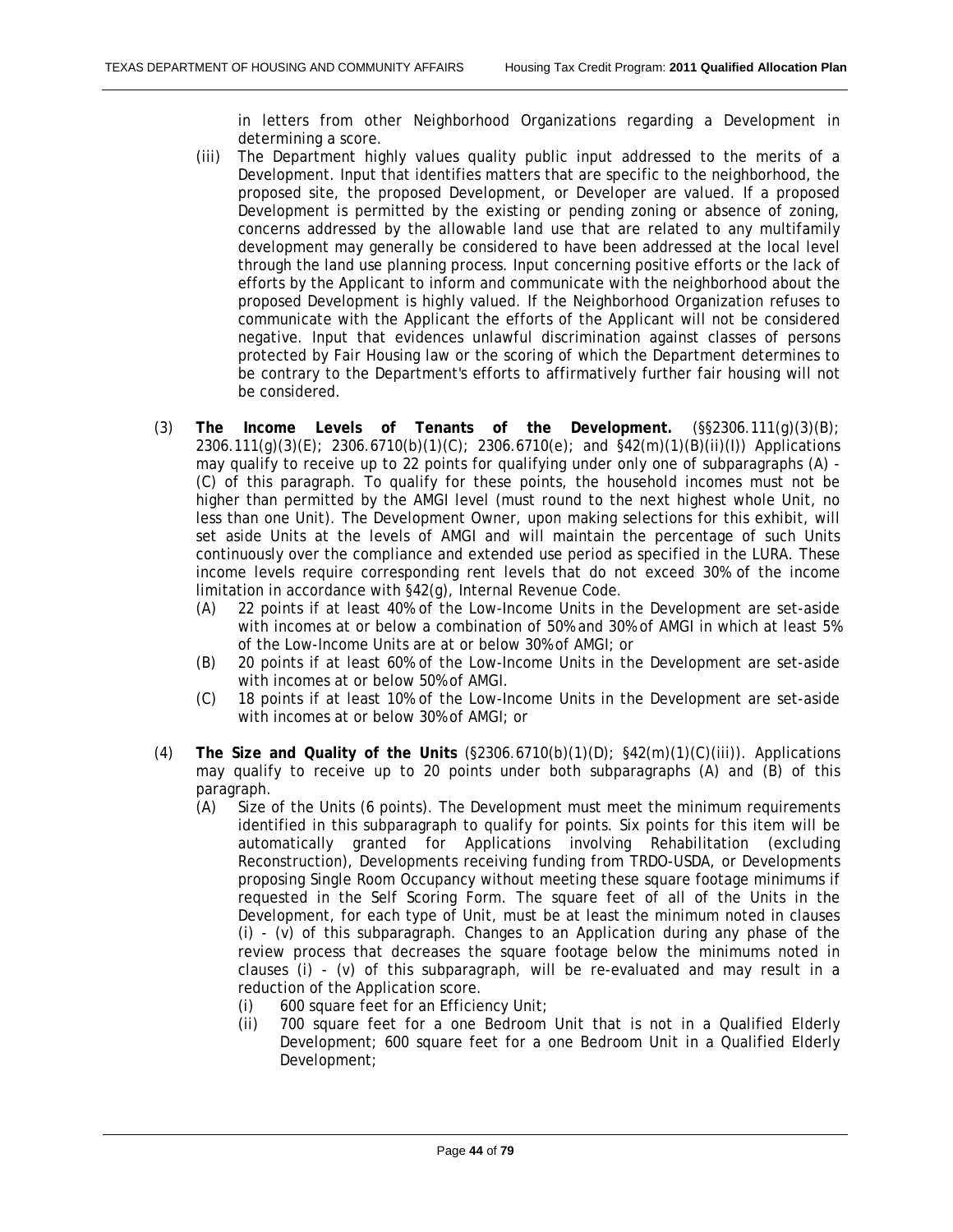- (iii) 950 square feet for a two Bedroom Unit that is not in a Qualified Elderly Development; 750 square feet for a two Bedroom Unit in a Qualified Elderly Development;
- (iv) 1,050 square feet for a three Bedroom Unit; and
- (v) 1,250 square feet for a four Bedroom Unit.
- (B) Quality of the Units (14 points). Applications in which Developments provide specific amenity and quality features in every Unit at no extra charge to the tenant will be awarded points based on the point structure provided in clauses (i) - (xvi) of this subparagraph. Applications involving scattered site Developments must have all of the Units located with a specific amenity to count for points. Applications involving Rehabilitation (excluding Reconstruction) or Single Room Occupancy may receive 1.5 points for each point item (do not round).
	- (i) Covered entries (1 point);
	- (ii) Nine foot ceilings in living room and all bedrooms (at minimum) (1 point);
	- (iii) Microwave ovens (1 point);
	- (iv) Self-cleaning or continuous cleaning ovens (1 point);
	- (v) Refrigerator with icemaker (1 point);
	- (vi) Storage room or closet, of approximately 9 square feet or greater, which does not include bedroom, entryway or linen closets - does not need to be in the Unit but must be on the property site (1 point);
	- (vii) Laundry equipment (washers and dryers) for each individual Unit including a front loading washer and dryer in required UFAS compliant Units (3 points);
	- (viii) Thirty (30) year architectural shingle roofing (1 point);
	- (ix) Covered patios or covered balconies (1 point);
	- (x) Covered parking (including garages) of at least one covered space per Unit (2 points);
	- (xi) 100% masonry on exterior (3 points) (Applicants may not select this item if clause (xii) of this subparagraph is selected);
	- (xii) Greater than 75% masonry on exterior (1 point) (Applicants may not select this item if clause (xi) of this subparagraph is selected);
	- (xiii) Structural Insulated Panel construction with wall insulation at a minimum of R-20 and roof at a minimum R-30 (3 points);
	- (xiv) R-15 Walls / R-30 Ceilings (rating of wall/ceiling system) (3 points);
	- (xv) 14 SEER HVAC (or greater) or evaporative coolers in dry climates for New Construction, Adaptive Reuse, and Reconstruction or radiant barrier in the attic for Rehabilitation (excluding Reconstruction) (3 points); or

(xvi) High Speed Internet service to all Units (2 points).

- (5) **The Commitment of Development Funding by Governmental Instrumentality.**  $(S2306.6710(b)(1)(E))$  Applications may qualify to receive up to 18 points under this paragraph.
	- (A) Submission Requirements. Evidence of the following must be submitted in accordance with the application checklist in the Tax Credit (Procedures) Manual.
		- (i) The loans, grant(s) or in-kind contribution(s) must be attributed to the total number of Units in the Development.
		- (ii) An Applicant may submit enough sources to substantiate the point request, and all sources must be included in the Sources and Uses form.
		- (iii) An Applicant may substitute any source in response to an Administrative Deficiency Notice or after the Application has been submitted to the Department.
		- (iv) A loan does not qualify as an eligible source unless it has a minimum term of the later of 1-year or the Placed in Service date, and the interest rate must be at the Applicable Federal Rate (AFR) or below (at the time of loan closing).
		- (v) In-kind contributions such as donation of land, tax exemptions, or waivers of fees such as building permits, water and sewer tap fees, or similar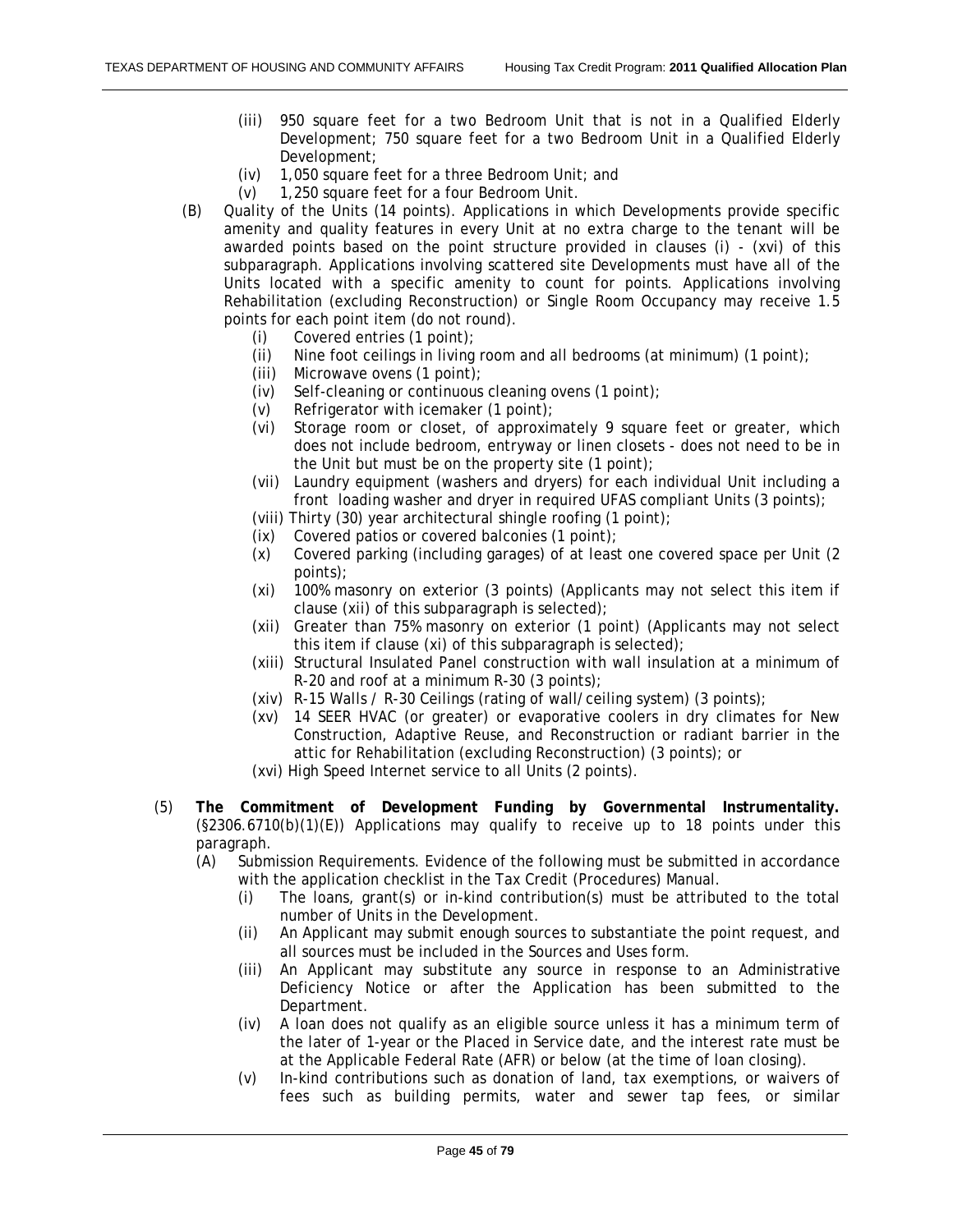contributions are only eligible for points if the in-kind contribution provides a tangible economic benefit that results in a quantifiable Total Housing Development Cost reduction to benefit the Development. The quantified value of the Total Housing Development Cost reduction may only include the value during the period the contribution or waiver is received and/or assessed. Donations of land must be under the control of the Applicant, pursuant to §49.8(8)(A) of this chapter to qualify. The value of in-kind contributions may only include the time period between award or August 2, 2011 and the Development's Placed in Service date, with the exception of contributions of land. The full value of land contributions, as established by the appraisal required pursuant to clause (viii) of this subparagraph will be counted. Contributions in the form of tax exemptions or abatements may only count for points if the contribution is in addition to any tax exemption or abatement required under statute.

- (vi) To the extent that a Notice of Funding Availability (NOFA) is released and funds are available, funds from TDHCA's HOME Investment Partnerships (HOME) Program will qualify if a resolution, dated on or before the date the Application Acceptance Period ends, is submitted with the Application from the Governing Body of the Unit of General Local Government authorizing the Applicant to act on behalf of the Governing Body of the Unit of General Local Government in applying for HOME Funds from TDHCA for the particular Application. TDHCA's HOME funds may be substituted for a source originally submitted with the Application, provided the HOME funds substituted are from a NOFA released after the Application Acceptance Period ends and a resolution is submitted with the substitution documentation from the Governing Body of the Unit of General Local Government authorizing the Applicant to act on behalf of the Unit of General Local Government in applying for HOME Funds from TDHCA for the particular Application.
- (vii) Development based rental subsidies may qualify under this section if evidence of the remaining value of the contract remaining as of December 31st of the application year is submitted from the Governmental Instrumentality. The value of the contract does not include past subsidies.
- (viii) Evidence to be submitted with the Application must include a copy of the commitment of funds; a copy of the application to the funding entity; or a letter from the funding entity indicating that the award of funds with respect to the funding cycle for which the Applicant intends to apply for will be made by August 1, 2011. This letter does not have to confirm that the funds will be awarded to the subject Application, but that awards with respect to the Applications under consideration for the funding cycle will be announced by the previously stated deadline. A statement from the Applicant with respect to the loan amount to be applied for and the specific terms requested or to be requested must be submitted. For in-kind contributions, evidence must be submitted in the Application from the Unit of General Local Government substantiating the value of the in-kind contributions. For in-kind contributions of land, evidence of the value of the contribution must be in the form of an appraisal.
- (ix) If not already provided, at the time the executed Commitment is required to be submitted, the Applicant or Development Owner must provide evidence of a commitment approved by the Governing Body of the Unit of General Local Government, or its designee or agent, for the Development Funding to the Department. If the funding commitment from the Governmental Instrumentality has not been received by the date the Department's Commitment is to be submitted, the Application will be evaluated to determine if the loss of these points would have resulted in the Department's not committing the tax credits. If the loss of points would have made the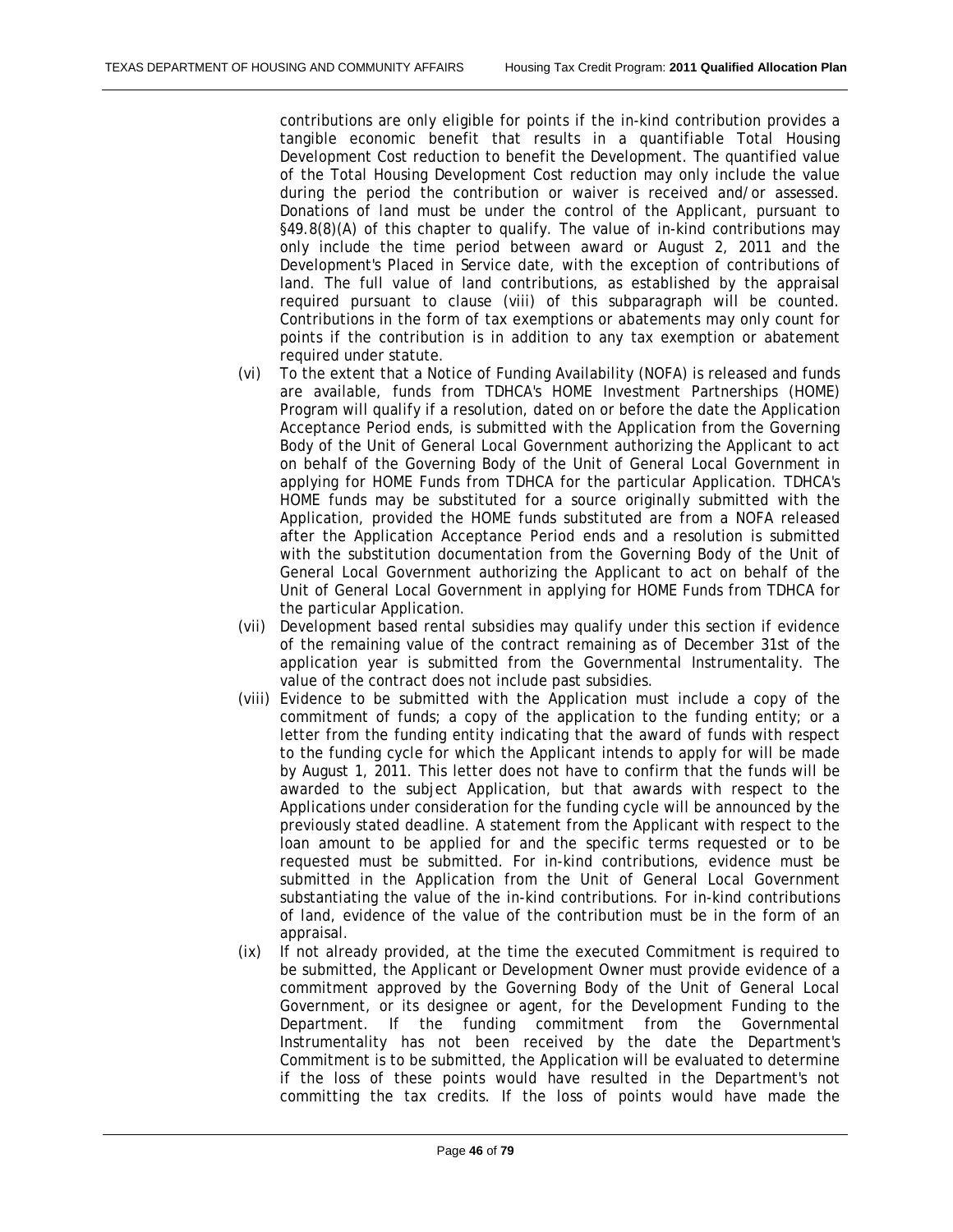Application noncompetitive, the Commitment will be rescinded and the credits reallocated. If the Application would still be competitive even with the loss of points and the loss would not have impacted the recommendation for an award, the Application will be reevaluated for financial feasibility. If the Application is infeasible without the Governmental Instrumentalities Development Funding, the Commitment will be rescinded and the credits reallocated.

- (x) Funding commitments from a Governmental Instrumentality will not be considered final unless the Governmental Instrumentality attests to the fact that any funds committed were not first provided to the Governmental Instrumentality by the Applicant, the Developer, Consultant, Related Party or any individual or entity acting on behalf of the proposed Application, unless the Applicant itself is a Governmental Instrumentality or subsidiary.
- (B) Scoring. Points will be determined on a sliding scale based on the amount of funds to be made available to the Development on a per unit basis, based on the total number of Units in the Development. Do not round for the following calculations. The "total contribution" is the total combined value of qualifying loan(s), grants or in-kind contributions from a Governmental Instrumentality pursuant to subparagraph (A) of this paragraph.
	- (i) A total contribution of at least \$900 (or \$450 for Rural Developments or Developments located in non-participating jurisdictions) per unit receives 6 points; or
	- (ii) A total contribution of at least \$2,250 (or \$1,125 for Rural Developments or Developments located in non-participating jurisdictions) per unit receives 12 points;
	- (iii) A total contribution equal to or greater than \$4,500 (or \$2,250 for Rural Developments or Developments located in non-participating jurisdictions) per unit receives 18 points.
- (6) **Community Support from State Representative or State Senator.** (§2306.6710(b)(1)(F) and §2306.6725(a)(2)) Applications may qualify to receive 14 points for this item. Letters must identify the specific Development, must clearly state support for or opposition to the specific Development and must be from the State Representative or State Senator that represents the district containing the proposed Development Site. This documentation will be accepted with the Application or through delivery to the Department from the Applicant or the State Representative or Senator on or before the Input from State Senator or Representative Delivery Date as identified in §49.3 of this chapter. A State Representative or State Senator may withdraw (in writing), but may not change or replace a letter that is submitted by the April 1st deadline on or before the Withdraw Deadline for State Senator or Representative Letters as identified in §49.3 of this chapter but may not submit a new letter. After the Withdraw Deadline such letters may not be withdrawn. The previous position of support or opposition that is withdrawn will be scored as neutral (0 points). State Representatives or Senators to be considered are those State Representatives or Senators in office at the time the Application is submitted. Letters of support from State Representatives or Senators that do not represent the district containing the proposed Development Site will not qualify for points under this exhibit. Support letters are +14 points; neutral letters, or letters that do not specifically refer to the Development, will receive 0 points; Opposition letters (must state reason for opposition) will receive -14 points. If one letter is received in support and one letter is received in opposition the score would be 0 points. A letter that does not directly express support but expresses it indirectly by inference, (i.e. "the local jurisdiction supports the Development and I support the local jurisdiction") will be treated as a neutral letter.
- (7) T**he Rent Levels of the Units.** (§2306.6710(b)(1)(G)) Applications may qualify to receive up to 12 points for this item provided the Application has qualified for points under paragraph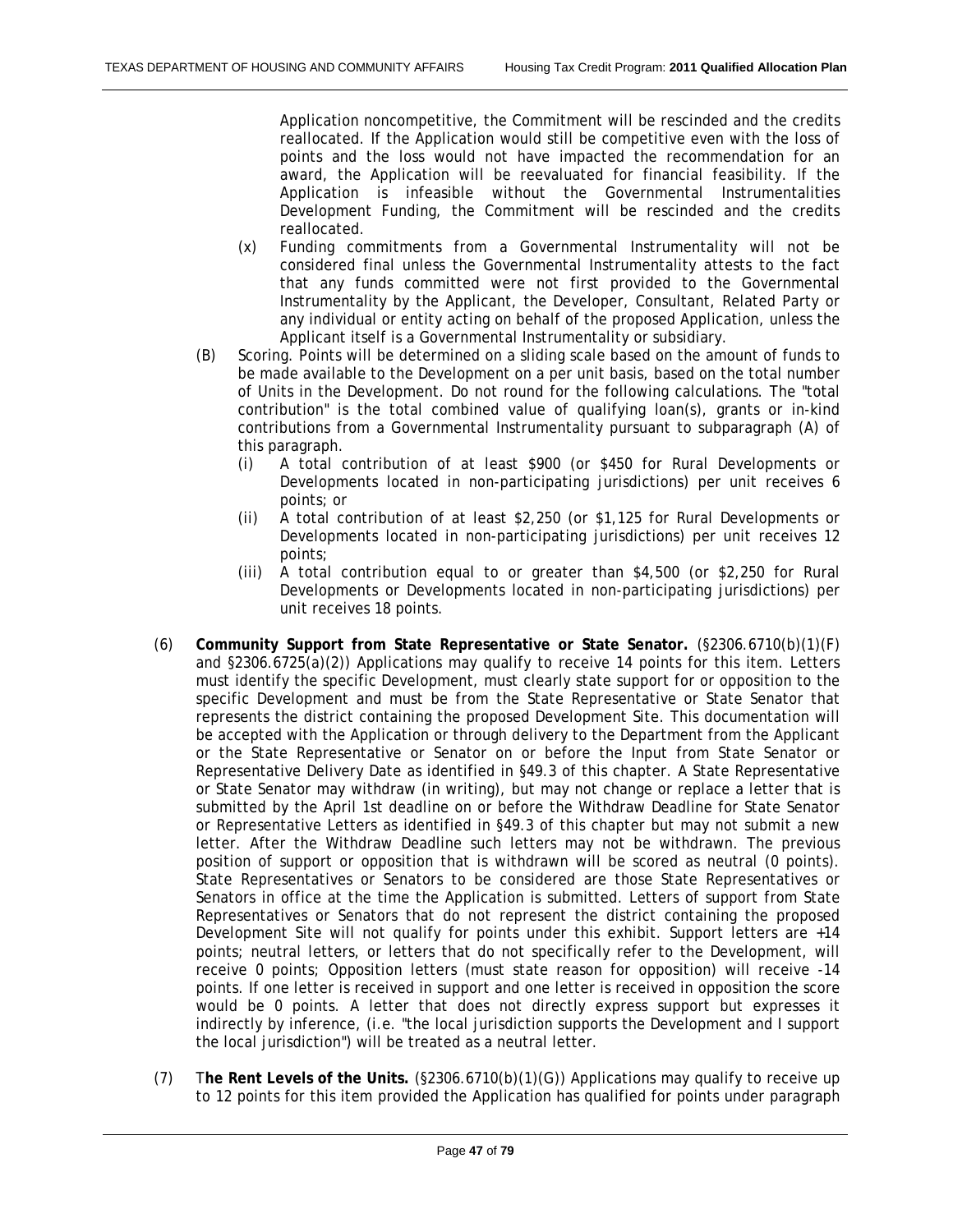(3) of this subsection, relating to Income Levels of Tenants of the Development. An Application may qualify for points under this subsection by providing additional Low-Income Units at 30% and 50% of AMGI (must round up to the next whole Unit, not less than one Unit), as follows:

- (A) An Application may receive 2 points for every 5% of Low-Income Units at rents and incomes at 50% of AMGI; or
- (B) An Application may receive 6 points for every 2.5% of Low-Income Units at rents and incomes at 30% of AMGI.
- (8) **The Cost of the Development by Square Foot.** (§2306.6710(b)(1)(H); §42(m)(1)(C)(iii)) Applications may qualify to receive 10 points for this item. For this exhibit, costs shall be defined as construction costs, including site work, direct hard costs, contingency, contractor profit, overhead and general requirements, as represented in the Development Cost Schedule. This calculation does not include indirect construction costs. The calculation will be costs per square foot of Net Rentable Area (NRA). For the purposes of this paragraph only, if a building is in a Qualified Elderly Development with an elevator or a high rise building with four or more stories serving any population, the NRA may include elevator served interior corridors. If the proposed Development is a Single Room Occupancy Development, the NRA may include elevator served interior corridors and may include up to 50 square feet of common area per Unit. As it relates to this paragraph, an interior corridor is a corridor that is enclosed, heated and/or cooled and otherwise finished space. The calculations will be based on the cost listed in the Development Cost Schedule and NRA shown in the Rent Schedule of the Application. Developments qualify for 10 points if their costs do not exceed \$95 per square foot for Qualified Elderly, single family design, transitional, and Single Room Occupancy Developments (transitional housing for the homeless and Single Room Occupancy units as provided in §42(i)(3)(B)(iii) and (iv) of the Code), unless located in a "First Tier County" in which case their costs do not exceed \$97 per square foot; and \$85 for all other Developments, unless designated as "First Tier" by the Texas Department of Insurance, in which case their costs do not exceed \$87 per square foot. The First Tier counties are identified in the Tax Credit (Procedures) Manual. There are also specifically designated First Tier communities in Harris County that are east of State Highway 146, and evidence in the Application must include a map with the Development Site designated clearly within the community. These communities are Pasadena, Morgan's Point, Shoreacres, Seabrook and La Porte.
- (9) **Tenant Services.** (§2306.6710(b)(1)(I) and §2306.6725(a)(1)) Applications may qualify to receive up to 8 points for this item. The Applicant must certify that the Development will provide a combination of supportive services appropriate for the proposed tenants. The provision of supportive services will be included in the LURA as selected from the list of services identified in this paragraph. No fees may be charged to the tenants for any of the services. Services must be provided on-site or transportation to off-site services must be provided. The same service may not be used for more than one scoring item. Applications will be awarded points for selecting services listed in subparagraphs (A) - (U) of this paragraph:
	- (A) Joint use library center, as evidenced by a written agreement with the local school district (2 points);
	- (B) Weekday afterschool program (shall include at least on a monthly basis a curriculum based character building presentation on relevant topics (i.e. teen dating violence, drug prevention, teambuilding, internet dangers, stranger danger, etc.)) (3 points);
	- (C) Daily transportation (2 point);
	- (D) Counseling services (only Supportive Housing Developments eligible) (1 point);
	- (E) Food pantry/common household items (only Supportive Housing Developments eligible) (1 point);
	- (F) GED preparation classes (shall include a certified instructor providing on-site coursework and exam) (2 points);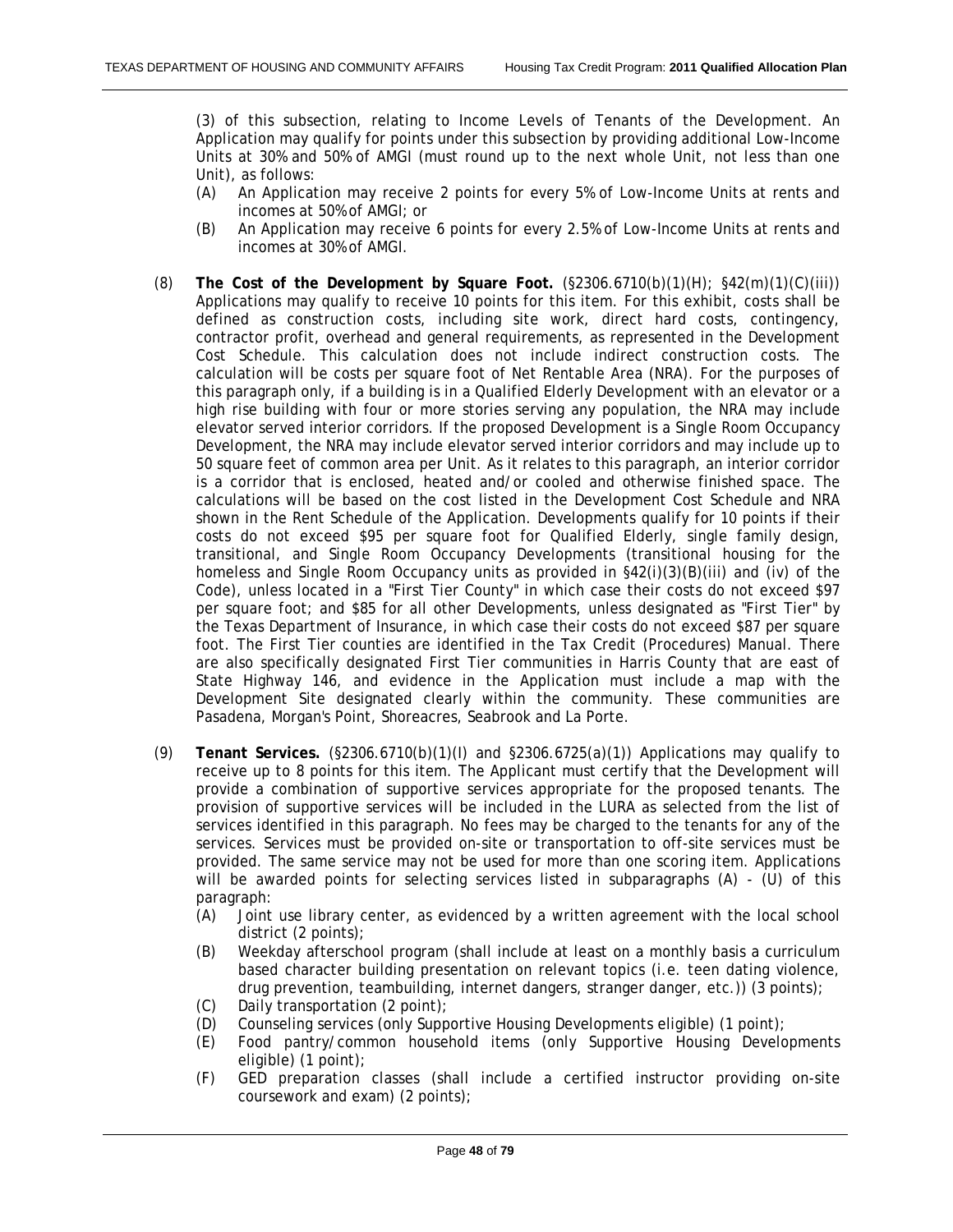- (G) English as a second language classes (shall include a certified instructor providing onsite coursework and exam) (2 points);
- (H) Quarterly financial planning courses (i.e. homebuyer education, credit counseling, investing advice, retirement plans, etc.). Courses must be offered through an on-site instructor; a CD-Rom course is not acceptable (1 point);
- (I) Annual health fair (1 point);
- (J) Quarterly health and nutritional courses (1 point);
- (K) Organized team sports programs or youth programs (1 point);
- (L) Scholastic tutoring (1 point);
- (M) Notary Public Services during regular business hours (§2306.6710(b)(3)) (1 point);
- (N) Weekly exercise classes (2 points);
- (O) Monthly arts and crafts (1 point);
- (P) Annual income tax preparation services (1 point);
- (Q) Monthly transportation to community/social events (i.e. lawful gaming sites, mall trips, community theatre, bowling, organized tours, etc.) (1 point); and
- (R) Monthly on-site social events (i.e. potluck dinners, game night, etc.) (1 point);
- (S) Specific and pre-approved caseworker services for seniors and Persons with Disabilities (1 point);
- (T) Home chore services (such as trash removal and quarterly preventative maintenance including light bulb replacement and hot water heater and other appliance check) for seniors and Persons with Disabilities (1 point);
- (U) 1 point for any other programs described under Title IV-A of the Social Security Act (42 U.S.C. §§601 et seq.) which enables children to be cared for in their homes or the homes of relatives; ends the dependence of needy families on government benefits by promoting job preparation, work and marriage; prevents and reduces the incidence of out-of wedlock pregnancies; and encourages the formation and maintenance of two-parent families; or any other services approved in writing by the Department.
- (10) **Declared Disaster Areas.** (§2306.6710(b)(1)) Applications may receive 7 points, if by the Full Application Delivery Date as identified in §49.3 of this chapter or at any time within the two-year period preceding the date of submission, the proposed Development Site is located in an area declared a disaster under Texas Government Code §418.014.
- (11) **Community Input other than Quantifiable Community Participation.** If an Application was awarded 18 or 12 points under paragraph (2) of this subsection, then that Application may receive up to 6 points for letters that qualify for points under subparagraph (A), (B) or (C) of this paragraph. An Application may not receive points under more than one of the subparagraphs (A) - (C) of this paragraph. All letters must be submitted within the Application. At no time will the Application receive a score lower than zero for this item.
	- (A) An Application may receive two points (maximum of 6 points) for each letter of support submitted from a community or civic organization that serves the community in which the Development Site is located. Letters of support must identify the specific Development and must state support of the specific Development at the proposed location. The community or civic organization must provide some documentation of its existence in the community in which the Development is located including, but not limited to, listing of services and/or members, brochures, annual reports, etc. Letters of support from organizations that cannot provide reasonable evidence that they are active in the area that includes the location of the Development will not be counted. For purposes of this subparagraph, community and civic organizations do not include neighborhood organizations, governmental entities (excluding Special Management Districts), taxing entities or educational activities. Organizations that were created by a governmental entity or derive their source of creation from a governmental entity do not qualify under this item. For purposes of this item, educational activities include school districts, trade and vocational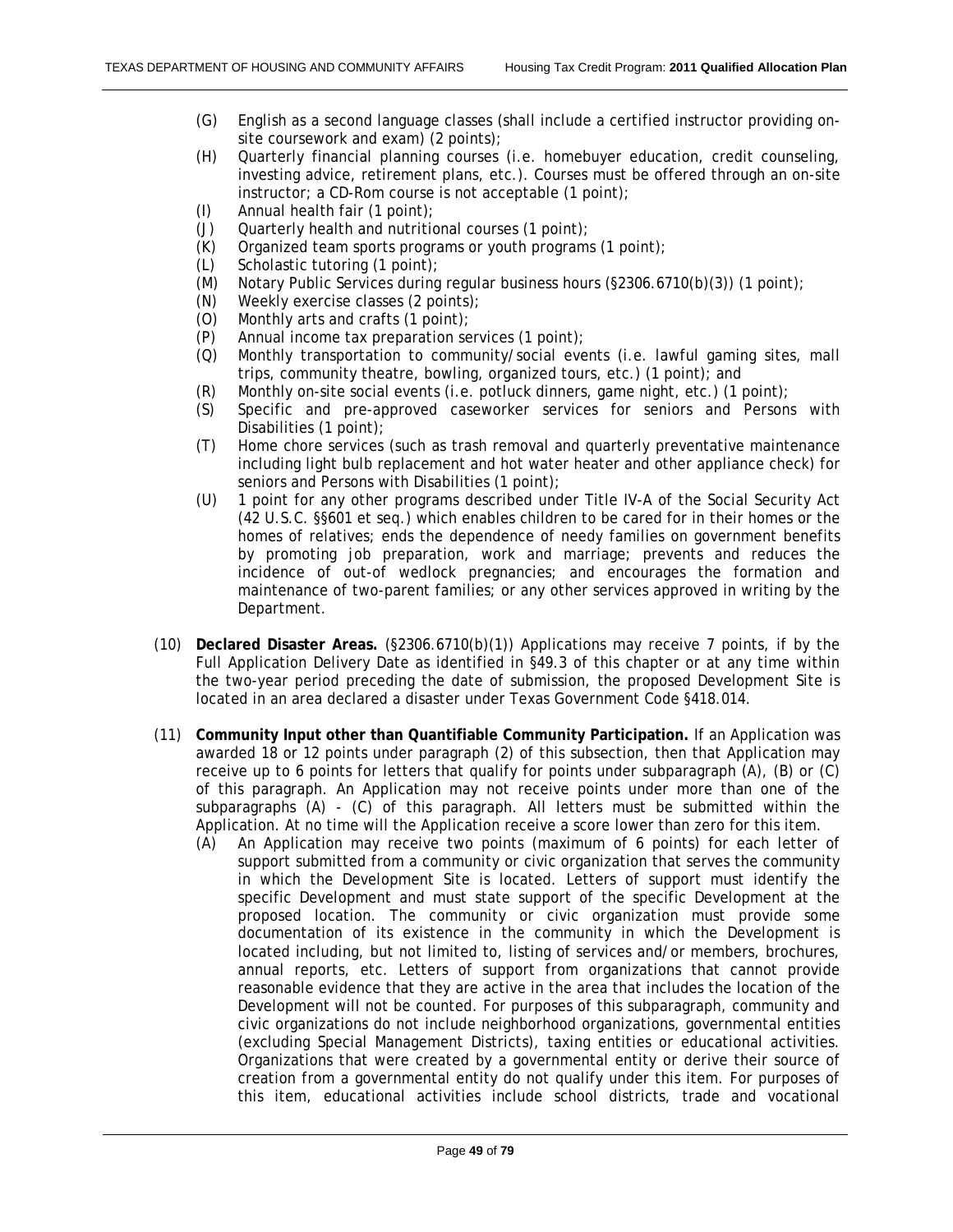schools, charter schools and depending on how characterized could include day care centers; a PTA or PTO would qualify. Should an Applicant elect this option and the Application receives letters in opposition, then 2 points will be subtracted from the score for each letter in opposition, provided that the letter is from an organization serving the community.

- (B) An Application may receive 6 points for a letter of support, from a property owners association created for a master planned community whose boundaries include the Development Site that does not meet the requirements of a Neighborhood Organization for points under paragraph (2) of this subsection.
- (C) An Application may receive 6 points for a letter of support from a Special Management District, whose boundaries, as of the Full Application Delivery Date as identified in §49.3 of this chapter, include the Development Site and for which there is not a Neighborhood Organization on record with the county or state.
- (12) **Housing Needs Characteristics.** (§42(m)(1)(C)(ii)) Applications may qualify to receive up to 6 points (if the Development Site is located in a Place with a certain Affordable Housing Need Score). Each Application may receive a score if correctly requested in the Self Score form based on objective measures of housing need in the Place where the Development is located. This Affordable Housing Need Score for each Place will be published in the 2011 Site Demographic Characteristics Report. For purposes of this item a Place is defined as the geographic area contained within the boundaries of:
	- (A) An incorporated place; or
	- (B) Census Designated Place (CDP) as established by the U.S. Census Bureau for the most recent Decennial Census. For Developments located outside the boundaries of an incorporated place or CDP, the Development shall take up the Place characteristics of the incorporated place or CDP whose boundary is nearest to the Development Site.
- (13) **Community Revitalization, (§42(m)(1)(C)(iii)) Historic Preservation or Rehabilitation.** Applications may qualify to receive 6 points under subparagraphs (A) - (C) of this paragraph or 3 points under subparagraph (D) of this paragraph.
	- (A) The Development includes the use of an Existing Residential Development and proposes any Rehabilitation or any Reconstruction that is part of a Community Revitalization Plan. Evidence of the Community Revitalization Plan must be in the form of a letter from the Appropriate Local Official stating there is a Community Revitalization Plan in effect and the Development is within the area covered by the plan or only if the Community Revitalization Plan has specific boundaries, a copy of the plan, adopted by the jurisdiction or its designee and a map showing that the Development is within the area covered by the Community Revitalization Plan; or
	- (B) The Development includes the use of an existing building that is designated as historic by a federal or state Entity and proposes Rehabilitation (including Reconstruction) or Adaptive Reuse. The Development itself must have the designation; points in this subparagraph are not available for Developments simply located within historic districts or areas that do not have a designation on the building. The Development must include the historic building. Evidence will include proof of the historic designation from the appropriate Governmental Entity.
	- (C) Rehabilitation (includes Reconstruction). Applications proposing to build solely Rehabilitation (excluding New Construction of non-residential buildings), solely Reconstruction (excluding New Construction of non-residential buildings), or solely Adaptive Reuse;
	- (D) The Development is New Construction and is proposed to be located in an area that is part of a Community Revitalization Plan (3 points).
	- (14) **Pre-application Participation Incentive Points.** (§2306.6704) Applicants that submitted a pre-application during the Pre-Application Acceptance Period and meet the requirements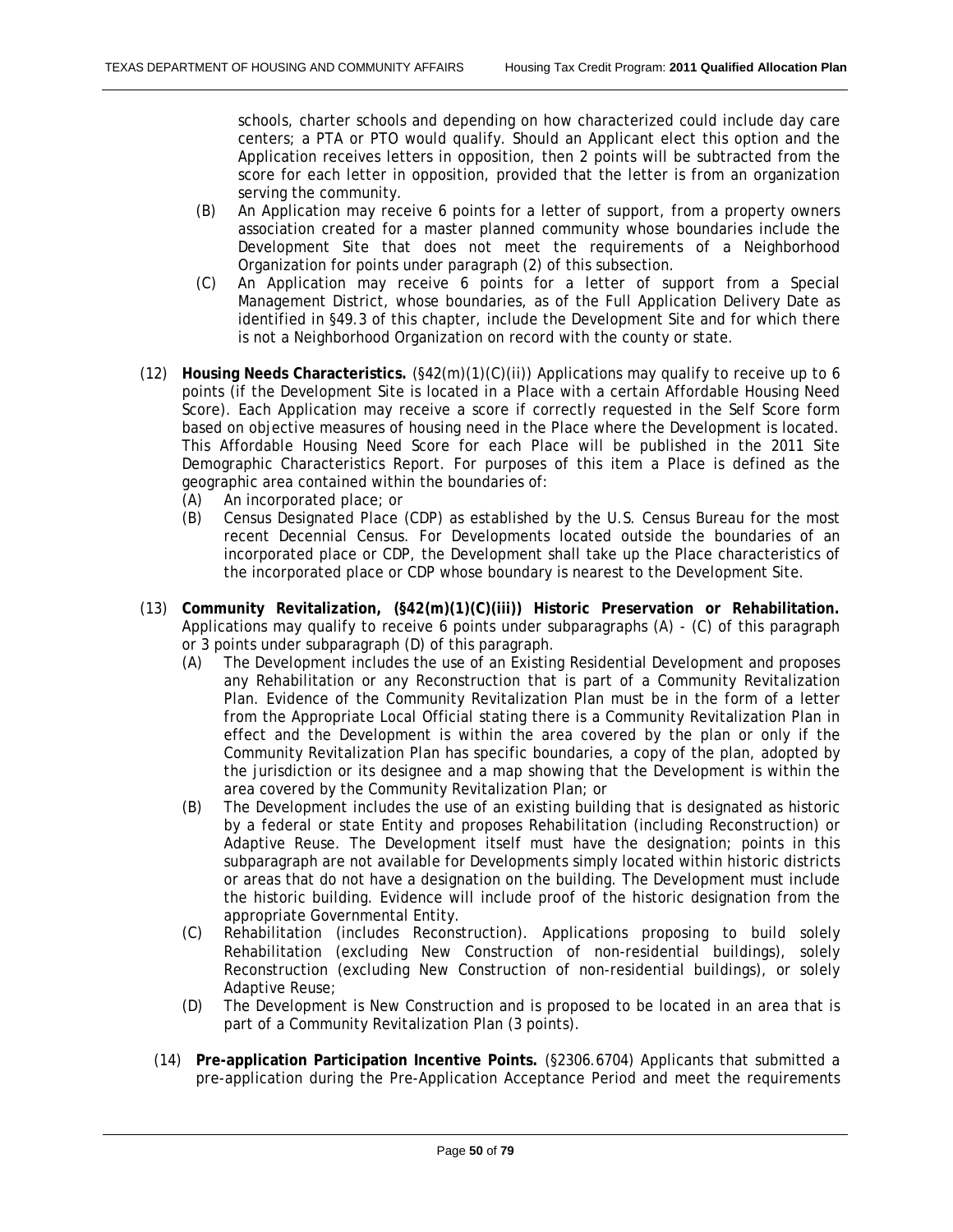of this paragraph will qualify to receive 6 points for this item. To be eligible for these points, the Application must:

- (A) Be for the identical Development Site, or reduced portion of the Development Site as the proposed Development Site under control in the pre-application;
- (B) Have met the Pre-application Threshold Criteria;
- (C) Include, as part of this exhibit, a certification signed by the Principal(s) that signed the site control at pre-application confirming they are the same Principal(s) at Application.
- (D) Be serving the same target population (general or elderly) as in the pre-application;
- (E) Be applying for the same Set-Asides as indicated in the pre-application (Set-Asides can be dropped between pre-application and Application, but no Set-Asides can be added); and
- (F) Be awarded by the Department an Application score that is not more than 5% greater or less than the number of points awarded by the Department at pre-application, with the exclusion of points for support and opposition under paragraphs (2), (6), and (11) of this subsection. The Application score used to determine whether the Application score is 5% greater or less than the number of points awarded at preapplication will also include all point losses under §49.7(a)(2)(A) of this chapter (relating to Administrative Deficiencies). An Applicant must choose, at the time of Application either clause (i) or (ii) of this subparagraph:
	- (i) To request the pre-application points and have the Department cap the Application score at no greater than the 5% increase regardless of the total points accumulated in the scoring evaluation. This allows an Applicant to avoid penalty for increasing the point structure outside the 5% range from preapplication to Application; or
	- (ii) To request that the pre-application points be forfeited and that the Department evaluate the Application as requested in the Self-Score Form.
- (15) **Green Building Amenities.** Application may qualify to receive up to 6 points for this item provided that points under this paragraph are not being requested for the same items utilized for points under §49.8(5)(A) of this chapter. Rehabilitation Developments (excluding Reconstruction) and Single Room Occupancy Developments will receive 1.5 points for each point requested under this paragraph.
	- **(A) Development Energy Savings (1 point for each item):** 
		- (i) at least 50% of the water needed annually for site irrigation is from a rain water harvesting/collection system and/or locally approved gray water collection system; or
		- (ii) native trees and plants installed that are appropriate to the site's soils and microclimate and located to allow for shading in the summer and heat gain in the winter; or
	- **(B) Tenant Energy Savings (2 points for each item):** 
		- (i) If the glazing area on the north- and south-facing walls of the building is at least 50% greater than the sum of the glazing area on the east- and west-facing walls; and the east-west axis of the building is within 15 degrees of due eastwest;
		- (ii) If the east-west axis of the building oriented within 15 degrees of due eastwest utilizes a narrow floor plate (less than 40 feet), and single loaded corridors and open floor plan to optimize daylight penetration and passive ventilation;
		- (iii) Solar screens or solar film on all East, West, and South Windows with building oriented to east-west axis within 15 degrees of due east-west, (applies only to rehabilitation where windows are not replaced with Energy Star rated windows);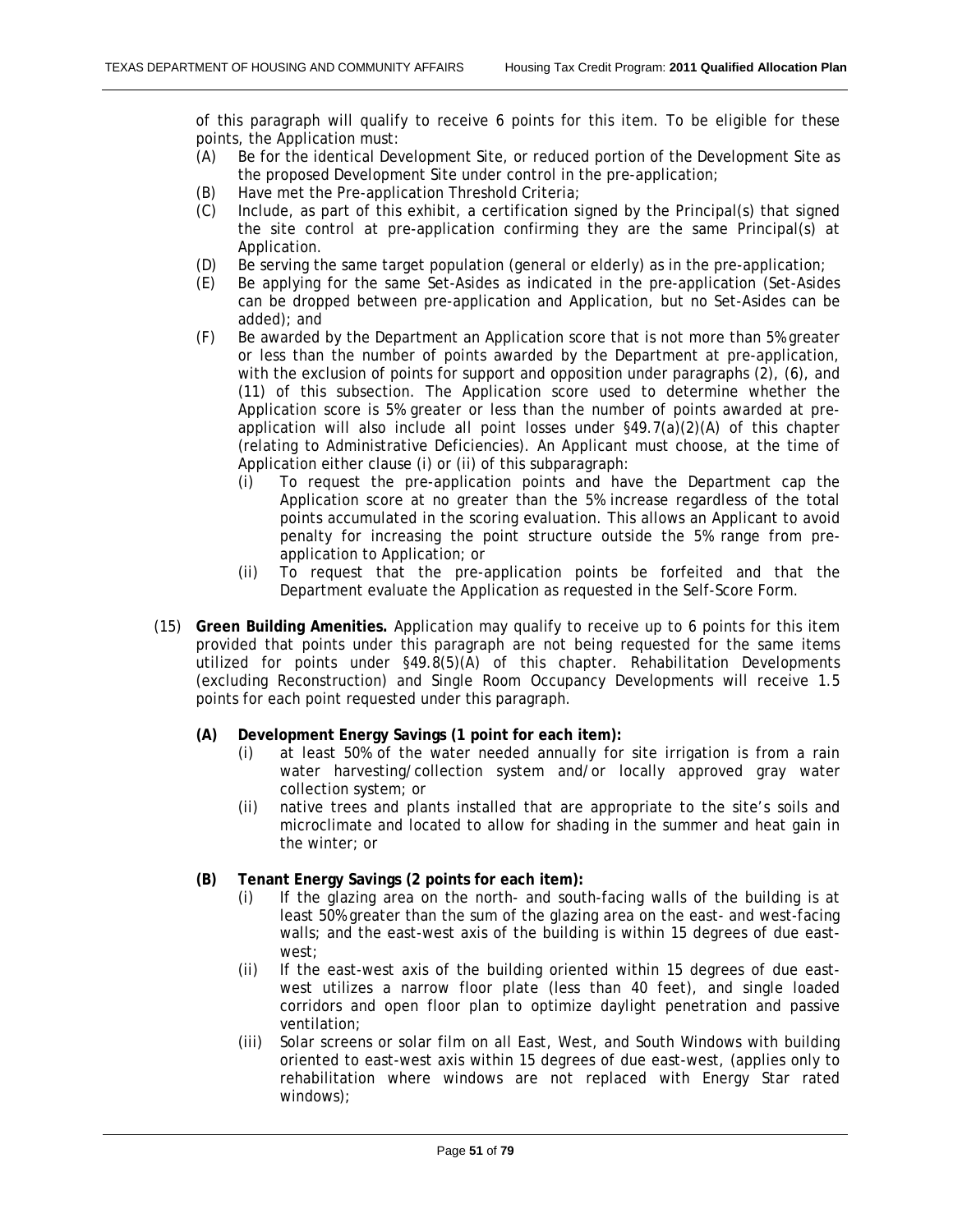- (iv) 100% of HVAC condenser units are located so they are fully shaded 75% of the time during summer months (May through August);
- (v) Install low-flow or high efficiency toilets that exceed State requirements;
- (vi) Install bathroom lavatory faucets, showerheads and kitchen faucets that exceed the State standard at the time of Application. All fixtures throughout development must meet the standard. Rehabilitation Developments may install compliant faucet aerators instead of replacing entire faucets; or
- (vii) Provide Solar water heaters designed to provide at least 25% of the average energy used to heat domestic water throughout the entire Development;
- (viii) Sub-metered utility meters for any utility in a Rehabilitation Development which was not already sub-metered at the time of Application;
- (ix) If the Development includes Energy-Star qualified windows and glass doors exclusively; and insulation, and air barriers greater than or equal to Energy Star air barrier and insulation criteria; and Energy Star rated HVAC and domestic hot water heaters, and insulation that exceeds Energy Star standards;
- (x) If the Development promotes energy efficiency by demonstrating a certified HERS score of 85 or lower;
- (xi) Thermally and draft efficient doors (SHGC of 0.40 or lower (for doors with glass) and U-value specified by climate zone according to the 2006 IECC) are used;
- (xii) On-site photovoltaic panels or wind-driven turbines for generating at least 5kW of electricity that are incorporated into the engineered structural design of the roof(s) and neither of which protrude from any roof structure by more than 8 feet and are designed and wired to supplement the Development's electric power. Photographs and data sheets of the proposed equipment must be submitted with the Application; or
- (xiii) Recycling service provided throughout the compliance period.
- **(C) Other Green Features/Indoor Health (1 point for each item):** 
	- (i) Renewable materials, provide at least one of the following: bamboo flooring, wool carpet, linoleum flooring, straw board cabinetry, poplar OSB, or cotton batt insulation;
	- (ii) Healthy flooring, provide at least one of the following for 50% of flooring. Finished concrete or ceramic tile resilient flooring material that is Floor Score Certified, applied with a Floor Score Certified adhesive and comes with a minimum 7-year wear through warranty; or
	- (iii) Healthy finish materials, use paints, stains, adhesives and sealants consistent with the Green Seal 11 standard or other applicable Green Seal standards.
- **(D) LEED (Leadership in Energy and Environmental Design) Certification. (6 points)** If at the time of Cost Certification a LEED Certification (Certified, Silver, Gold or Platinum levels) for the Development is obtained then the maximum points allowed under this paragraph will be awarded and none of the green building amenities selected under this paragraph will need to be substantiated. Conversely, if at the time of Cost Certification a LEED Certification has not been obtained then the Applicant will be required to prove up 6 points under this subparagraph.
- (16) **Development Location.** (§2306.6725(a)(4); §42(m)(1)(C)(i)) Applications may qualify to receive 4 points under this item. Evidence must not be more than six (6) months old from the first day of the Application Acceptance Period. An Application may only receive points under one of the subparagraphs (A) - (E) of this paragraph.
	- (A) The Development is located in a census tract which has a median family income (MFI), as published by the United States Bureau of the Census (U.S. Census) that is higher than the median family income for the county in which the census tract is located. This comparison shall be made using the most recent data available to the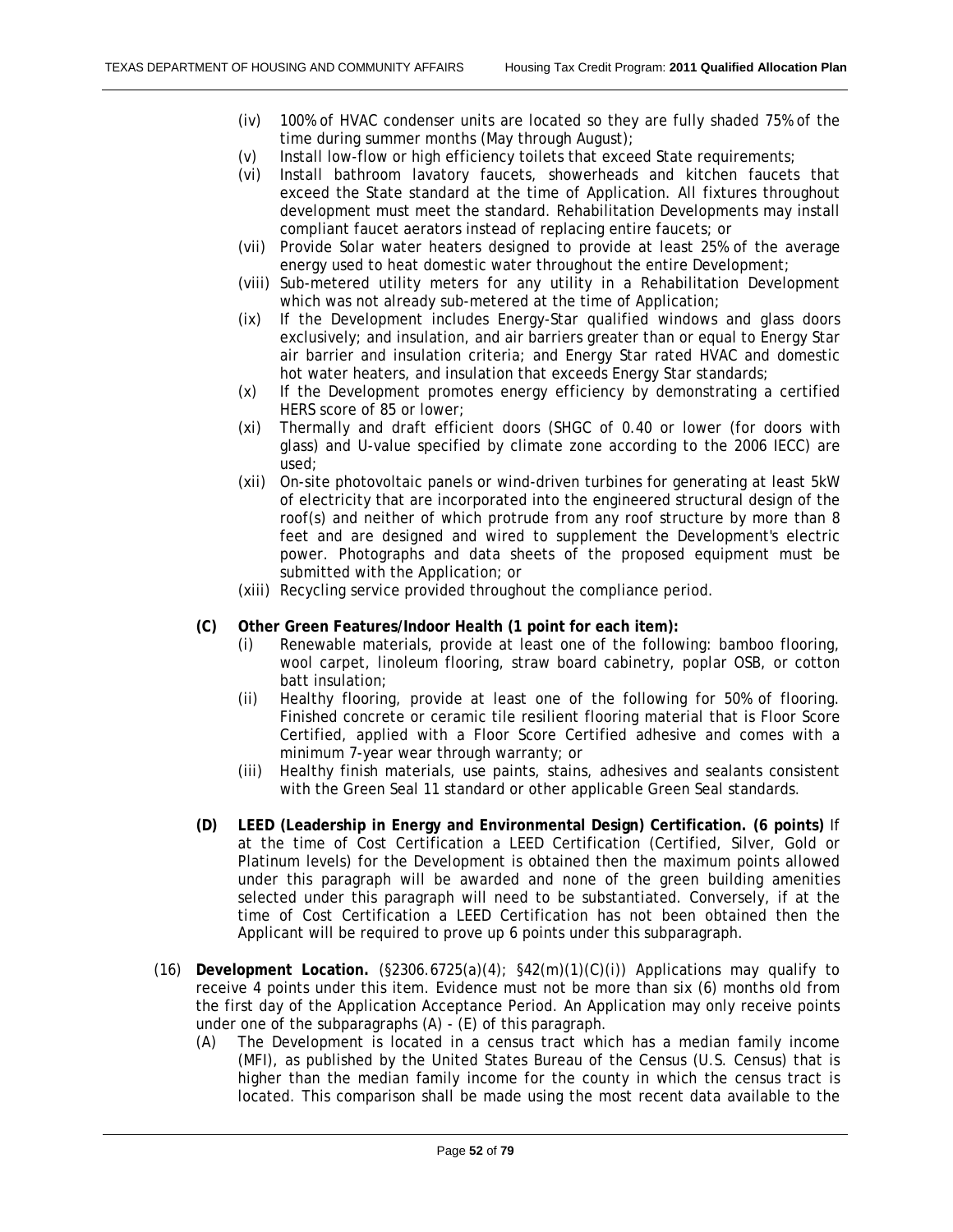Department as of the date the Application Round opens the year preceding the applicable program year. Developments eligible for these points must submit evidence documenting the median income for both the census tract and the county. These Census Tracts are outlined in the 2011 Housing Tax Credit Site Demographic Characteristics Report.

- (B) The proposed Development will serve families with children (at least 70% of the Units must have an eligible bedroom mix of two bedrooms or more) and is proposed to be located in an elementary school attendance zone that has an academic rating of "Exemplary" or "Recognized," or comparable rating if the rating system changes. An elementary attendance zone does not include magnet school or elementary schools with district-wide possibility of enrollment or no defined attendance zones. The date for consideration of the attendance zone is that in existence as of the opening date of the Application Round and the academic rating is the most current rating determined by the Texas Education Agency as of that same date. (§42(m)(1)(C)(vii))
- (C) The proposed Development will expand affordable housing opportunities for lowincome families with children outside of poverty areas. This must be demonstrated by showing that the Development will serve families with children (at least 70% of the Units must have an eligible bedroom mix of two bedrooms or more) and that the census tract in which the Development is proposed to be located has no greater than 10% poverty population according to the most recent census data.  $(\frac{542(m)}{1)(C)}$ These Census Tracts are outlined in the 2011 Housing Tax Credit Site Demographic Characteristics Report.
- (D) The proposed Development is located in an urban core, on a site where the proposed use is not prohibited by the Unit of General Local Government via ordinance or regulation. For purposes of this item, an urban core is defined as a compact and contiguous geographical area that is located in a Metropolitan Statistical Area within the city limits with a population of no less than 150,000 composed of adjacent block groups of which is zoned to accommodate a mix of medium or high density residential and commercial uses and at least 50% of such land is actually being used for such purposes based on high density residential structures and/or commercial structures already constructed. Evidence must be submitted in the form of zoning maps and a certification provided in the Application.
- (E) The proposed Development is located in a high opportunity area as identified in §49.5(d)(3)(D)(i) - (iii) of this chapter (relating to Site and Development Restrictions).
- (17) **Economic Development Initiatives.** An Application may qualify to receive 4 points under subparagraphs (A) - (C) of this paragraph. For the purpose of this paragraph, "area" shall mean the boundaries of any zone or community in subparagraph (A) of this paragraph or the area in which funds in subparagraph (B) of this paragraph must be used:
	- (A) A Designated State or Federal Empowerment/Enterprise Zone, Urban Enterprise Community, or Urban Enhanced Enterprise Community. To be eligible for these points, Applicants must submit a letter and a map of the zoned area from a city/county official stating that the proposed Development is located within such a designated zone or area. The letter should be no older than six (6) months from the first day of the Application Acceptance Period (§2306.127); or
	- (B) An area that has received an award within the three year period prior to the beginning of the Application Acceptance Period, from the Texas Capital Fund, Texas or Federal Enterprise Zone Fund, Texas Leverage Fund, Industrial Revenue Bond Program, Emerging Technologies, Skills Development, Rural Business Enterprise Grants, Certified Development Company Loans, or Micro Loan Program or other state or federally funded economic development initiatives approved by the Department (This excludes limited highway improvement and roadwork projects, but does include broader regional transportation initiatives targeted to expanding economic development); or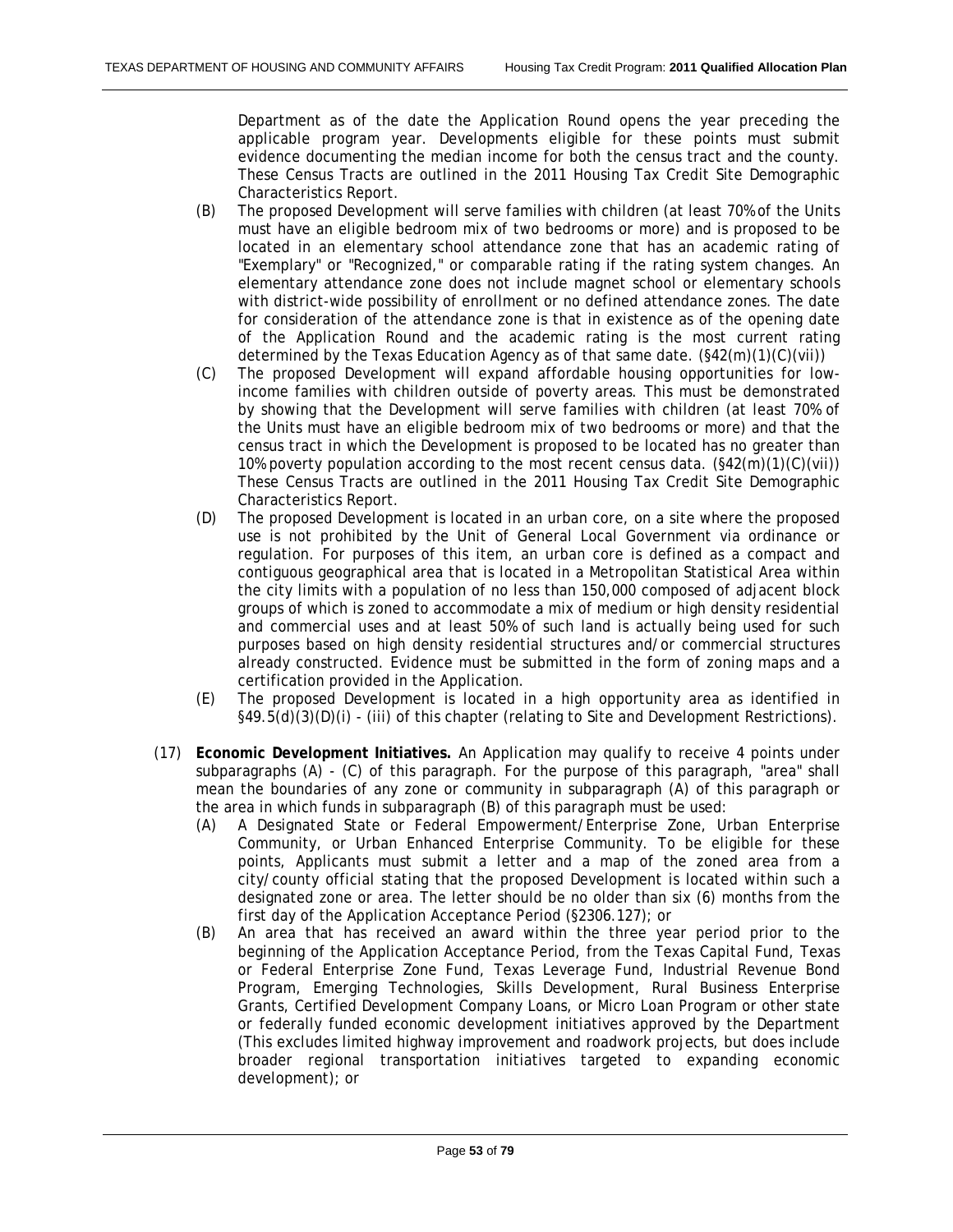- (C) A geographical area which is an Economically Distressed Area; a Colonia; or a Difficult Development Area (DDA) as specifically designated by the Secretary of HUD at the time of Application submission (these census tracts are designated in the 2011 Housing Tax Credits Site Demographics Characteristics Report (§2306.127); or
- (D) Points under subparagraphs (A), (B) and (C) of this paragraph will not be granted if more than 3 Developments received an award of Housing Tax Credits in the applicable area in the seven (7) years prior to the beginning of the Application Acceptance Period. The Applicant must provide receipt of funds to the area by evidence of a map of the designated area for such funding and documentation of the recipient of the award of funds or a letter from the entity granting such funds stating that funds were awarded in the designated area.
- (18) **Developments in Census Tracts with No Other Existing Same Type Developments Supported by Tax Credits.** (§2306.6725(b)(2)) Applications may receive 4 points if the proposed Development is located in a census tract in which there are no other existing Developments supported by Housing Tax Credits that serve the same type of household, regardless of whether the Development serves the general or elderly populations. Evidence of the census tract in which the Development is located must be submitted. These census tracts are outlined in the 2011 Housing Tax Credit Site Demographic Characteristics Report.
- (19) **Tenant Populations with Special Housing Needs.** (§42(m)(1)(C)(v)) Applications may qualify to receive 4 points for this item. The Department will award these points to Applications in which at least 5% of the Units are set aside for Persons with Special Needs. For purposes of this section, Persons with Special Needs is defined as persons with alcohol and/or drug addictions, Colonia residents, Persons with Disabilities, victims of domestic violence, persons with HIV/AIDS, homeless populations and migrant farm workers. Throughout the Compliance Period, unless otherwise permitted by the Department, the Development Owner agrees to affirmatively market Units to Persons with Special Needs. In addition, the Department will require a minimum twelve-month period during which Units must either be occupied by Persons with Special Needs or held vacant. The twelve-month period will begin on the date each building receives its Certificate of Occupancy. For buildings that do not receive a Certificate of Occupancy, the twelve-month period will begin on the placed in service date as provided in the Cost Certification manual. After the twelve-month period, the Development Owner will no longer be required to hold Units vacant for households with special needs, but will be required to continue to affirmatively market Units to household with special needs.
- (20) **Length of Affordability Period.** (§§2306.6725(a)(5); 2306.111(g)(3)(C); 2306.185(a)(1) and (c); 2306.6710(e)(2); and  $42(m)(1)(B)(ii)(II)$ ) Applications may qualify to receive up to 4 points. In accordance with the Code, each Development is required to maintain its affordability for a 15-year compliance period and, subject to certain exceptions, an additional 15-year extended use period. Development Owners that are willing to extend the affordability period for a Development beyond the thirty (30) years required in the Code may receive points as follows:
	- (A) Add five (5) years of affordability after the extended use period for a total affordability period of thirty-five (35) years (2 points); or
	- (B) Add ten (10) years of affordability after the extended use period for a total affordability period of forty (40) years (4 points).
- (21) **Site Characteristics.** Development Sites, including scattered sites, may qualify to receive up to 4 points for this item. Developments Sites must be located within a one mile radius (two-mile radius for Developments competing for a Rural Regional Allocation) of at least three (3) services appropriate to the target population. A site located within one-quarter mile of public transportation that is accessible to all residents including Persons With Disabilities and/or located within a community that has another form of transportation,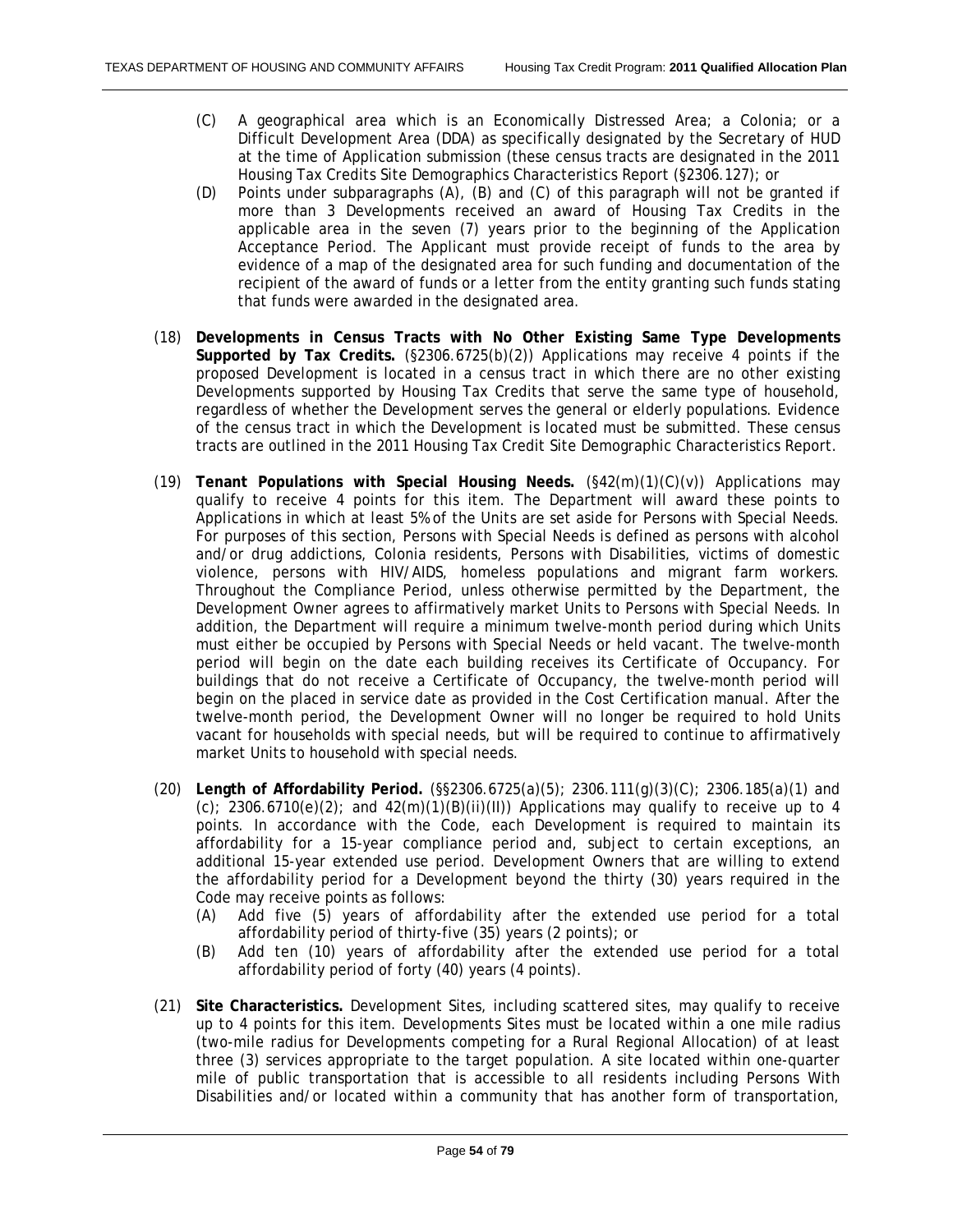including, but not limited to, special transit service or specialized elderly transportation for Qualified Elderly Developments, will receive full points regardless of the proximity to amenities, as long as the Applicant provides appropriate evidence of the transportation services used to satisfy this requirement. If a Development is providing its own specialized van or funding a comparable service, then this will be a requirement of the LURA. Only one service of each type listed in subparagraphs (A) - (L) of this paragraph will count towards the points. A map must be included identifying the Development Site and the location of the services by name. If the services are not identified by name, points will not be awarded. All services must exist or, if under construction, must be under active construction, post pad by the date the Application is submitted.

- (A) Full service grocery store or supermarket.
- (B) Pharmacy.
- (C) Convenience Store/Mini-market.
- (D) Department or Retail Merchandise Store.
- (E) Bank/Credit Union.
- (F) Restaurant (including fast food).
- (G) Indoor public recreation facilities, such as civic centers, community centers, and libraries.
- (H) Outdoor public recreation facilities such as parks, golf courses, and swimming pools.
- (I) Hospital/medical clinic.
- (J) Medical offices (physician, dentistry, optometry).
- (K) Public Schools (only eligible for Developments that are not Qualified Elderly Developments).
- (L) Senior Center.
- (22) **Development Size.** The Development consists of not more than 36 Units (3 points).
- (23) **Sponsor Characteristics.** Applications may qualify to receive a maximum of 2 points for this item. Qualifying under subparagraph (A) shall be worth 1 point and qualifying under subparagraph (B) shall be worth 2 points. (§42(m)(1)(C)(iv))
	- (A) The Applicant has submitted a plan to use Historically Underutilized Businesses (HUB) in the development process consistent with the Historically Underutilized Business Guidelines for contracting with the State of Texas. The Applicant will be required to submit a report of the success of the plan as part of the cost certification documentation, in order to receive IRS Forms 8609; or
	- (B) There is a HUB as certified by the Texas Comptroller of Public Accounts, has at least 51% ownership interest in the General Partner and materially participates in the Development and operation of the Development throughout the Compliance Period. To qualify for these points, the Applicant must submit a certification from the Texas Comptroller of Public Accounts that the Person is a HUB at the close of the Application Acceptance Period.
- (24) **Qualified Census Tracts with Revitalization.** (§42(m)(1)(B)(ii)(III)) Applications may qualify to receive 1 point for this item if the Development is located within a Qualified Census Tract and contributes to a concerted Community Revitalization Plan. Evidence of the Community Revitalization Plan must be in the form of a letter from the Appropriate Local Official stating there is a Community Revitalization Plan in effect and the Development is within the area covered by the plan or only if the Community Revitalization Plan has specific boundaries, a copy of the plan, adopted by the jurisdiction or its designee and a map showing that the Development is within the area covered by the Community Revitalization Plan.
- (25) **Developments Intended for Eventual Tenant Ownership--Right of First Refusal.** Applications may qualify to receive 1 point for this item. (§2306.6725(b)(1); §42(m)(1)(C)(viii)) Evidence that Development Owner agrees to provide a right of first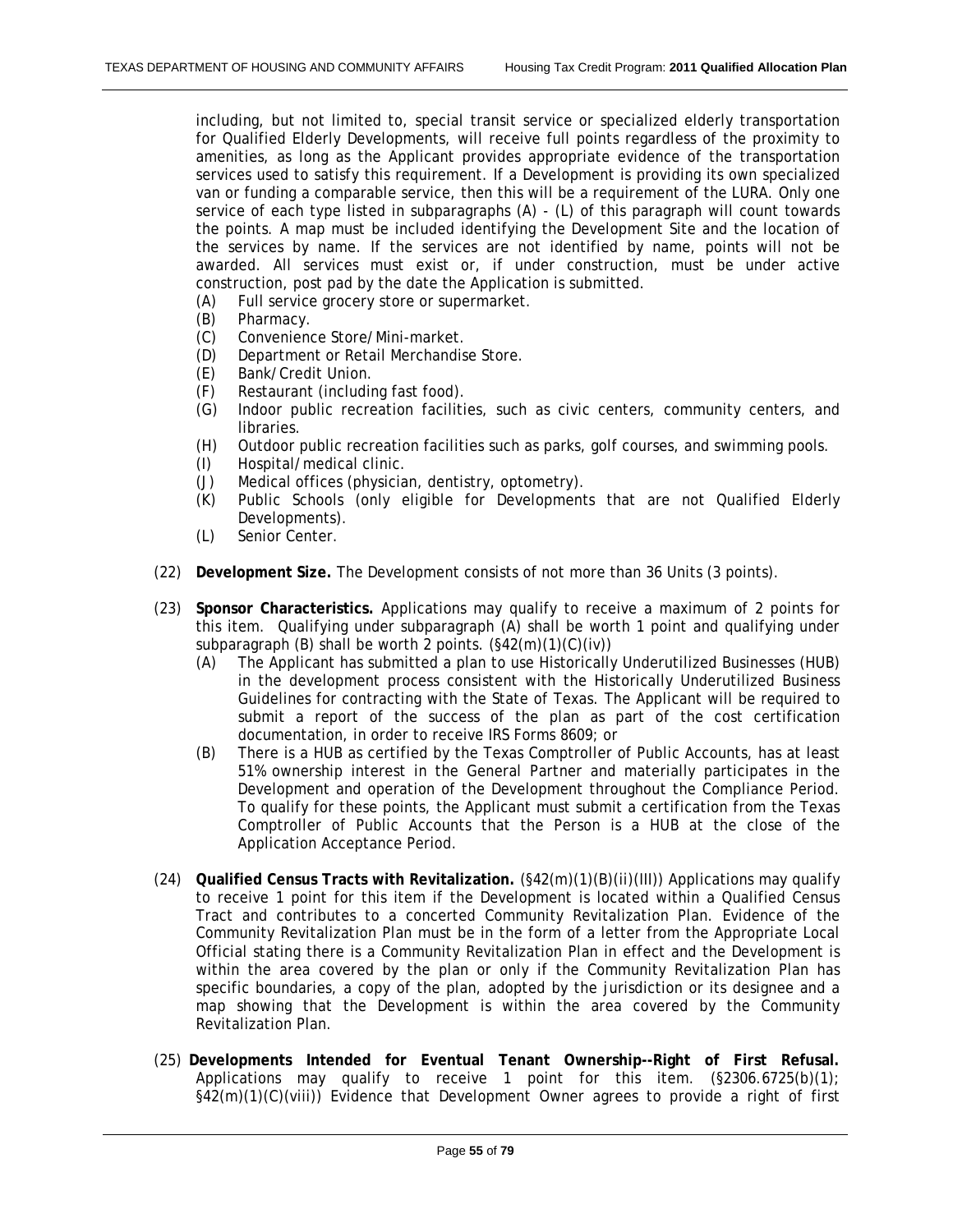refusal to purchase the Development upon or following the end of the Compliance Period for the minimum purchase price provided in, and in accordance with the requirements of, §42(i)(7) of the Code (the "Minimum Purchase Price"), to a Qualified Nonprofit Organization, the Department, or either an individual tenant with respect to a single family building, or a tenant cooperative, a resident management corporation in the Development or other association of tenants in the Development with respect to multifamily developments (together, in all such cases, including the tenants of a single family building, a "Tenant Organization"). Development Owner may qualify for these points by providing the right of first refusal in the following terms.

- (A) Upon the earlier to **occur** of:
	- (i) The Development Owner's determination to sell the Development; or
	- (ii) The Development Owner's request to the Department, pursuant to §42(h)(6)(E)(II) of the Code, to find a buyer who will purchase the Development pursuant to a "qualified contract" within the meaning of §42(h)(6)(F) of the Code, the Development Owner shall provide a notice of intent to sell the Development ("Notice of Intent") to the Department and to such other parties as the Department may direct at that time. If the Development Owner determines that it will sell the Development at the end of the Compliance Period, the Notice of Intent shall be given no later than two (2) years prior to expiration of the Compliance Period. If the Development Owner determines that it will sell the Development at some point later than the end of the Compliance Period, the Notice of Intent shall be given no later than two (2) years prior to date upon which the Development Owner intends to sell the Development.
- (B) During the two (2) years following the giving of Notice of Intent, the Sponsor may enter into an agreement to sell the Development only in accordance with a right of first refusal for sale at the Minimum Purchase Price with parties in the following order of priority:
	- (i) During the first six-month period after the Notice of Intent, only with a Qualified Nonprofit Organization that is also a community housing development organization, as defined for purposes of the federal HOME Investment Partnerships Program at 24 CFR §92.1 (a "CHDO") and is approved by the Department;
	- (ii) During the second six-month period after the Notice of Intent, only with a Qualified Nonprofit Organization or a Tenant Organization; and
	- (iii) During the second year after the Notice of Intent, only with the Department or with a Qualified Nonprofit Organization approved by the Department or a Tenant Organization approved by the Department;
	- (iv) If, during such two-year period, the Development Owner shall receive an offer to purchase the Development at the Minimum Purchase Price from one of the organizations designated in clauses (i) - (iii) of this subparagraph (within the period(s) appropriate to such organization), the Development Owner shall sell the Development at the Minimum Purchase Price to such organization. If, during such period, the Development Owner shall receive more than one offer to purchase the Development at the Minimum Purchase Price from one or more of the organizations designated in clauses (i) - (iii) of this subparagraph (within the period(s) appropriate to such organizations), the Development Owner shall sell the Development at the Minimum Purchase Price to whichever of such organizations it shall choose.
- (C) After whichever occurs the later of:
	- (i) The end of the Compliance Period; or
	- (ii) Two (2) years from delivery of a Notice of Intent, the Development Owner may sell the Development without regard to any right of first refusal established by the LURA if no offer to purchase the Development at or above the Minimum Purchase Price has been made by a Qualified Nonprofit Organization, a Tenant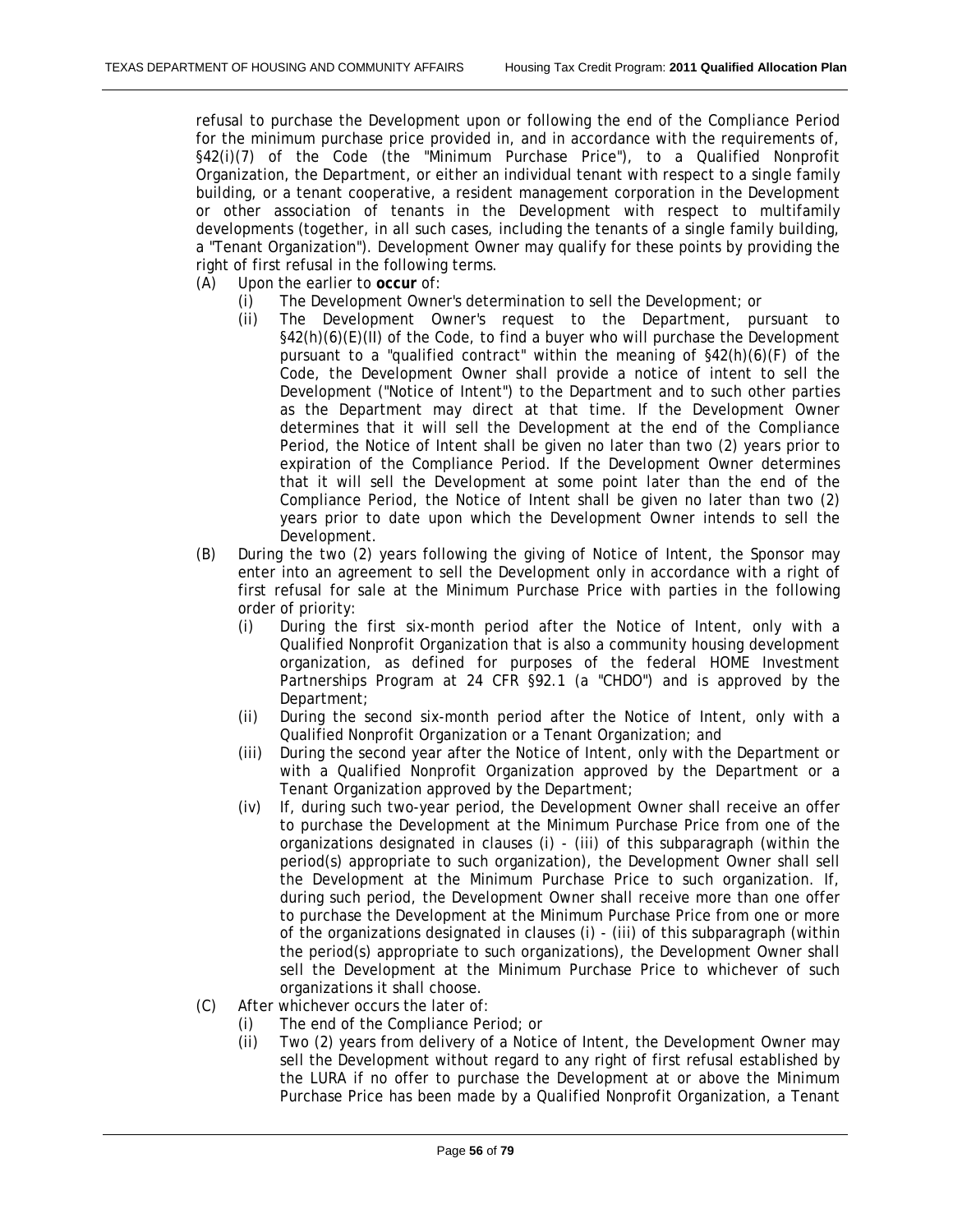Organization or the Department, or a period of one hundred twenty (120) days has expired from the date of acceptance of all such offers as shall have been received without the sale having occurred, provided that the failure(s) to close within any such 120-day period shall not have been caused by the Development Owner or matters related to the title for the Development.

- (D) At any time prior to the giving of the Notice of Intent, the Development Owner may enter into an agreement with one or more specific Qualified Nonprofit Organizations and/or Tenant Organizations to provide a right of first refusal to purchase the Development for the Minimum Purchase Price, but any such agreement shall only permit purchase of the Development by such organization in accordance with and subject to the priorities set forth in subparagraph (B) of this paragraph.
- (E) The Department shall, at the request of the Development Owner, identify in the LURA a Qualified Nonprofit Organization or Tenant Organization which shall hold a limited priority in exercising a right of first refusal to purchase the Development at the Minimum Purchase Price, in accordance with and subject to the priorities set forth in subparagraph (B) of this paragraph.
- (F) The Department shall have the right to enforce the Development Owner's obligation to sell the Development as herein contemplated by obtaining a power-of-attorney from the Development Owner to execute such a sale or by obtaining an order for specific performance of such obligation or by such other means or remedy as shall be, in the Department's discretion, appropriate.
- (26) **Leveraging of Private, State, and Federal Resources.** Applications may qualify to receive 1 point for this item. (§2306.6725(a)(3)) Funding sources used for points under paragraph (5) of this subsection may be used for this point item; however, funding amounts may not be duplicative.
	- (A) Evidence must be submitted in the Application that the proposed Development has received or will receive loan(s), grant(s) or in-kind contributions from a private, state or federal resource, which include Capital Grant Funds and HOPE VI funds, that is equal to or greater than 2% (do not round) of the Total Housing Development Costs reflected in the Application.
	- (B) For in-kind contributions, evidence must be submitted in the Application from a private, state or federal resource which substantiates the value of the in-kind contributions. Development based rental subsidies from private, state or federal resource may qualify under this section if evidence of the remaining value of the contract is submitted from the source. The value of the contract does not include past subsidies.
	- (C) Qualifying funds awarded through local entities may qualify for points if the original source of the funds is from a private, state or federal source. If qualifying funds awarded through local entities are used for this item, a statement from the local entity must be provided that identifies the original source of funds.
	- (D) Applicants may only submit enough sources to substantiate the point request, and all sources must be included in the Sources and Uses form. For example, two sources may be submitted if each is for an amount equal to 1% of the Total Housing Development Cost. However, two sources may not be submitted if each source is for an amount equal to 2% of the Total Housing Development Cost.
	- (E) The funding must be in addition to the primary funding (construction and permanent loans) that is proposed to be utilized and cannot be issued from the same primary funding source or an affiliated source. The provider of the funds must attest to the fact that they are not the Applicant, the Developer, Consultant, Related Party or any individual or entity acting on behalf of the proposed Application and attest that none of the funds committed were first provided to the entity by the Applicant, the Developer, Consultant, Related Party or any individual or entity acting on behalf of the proposed Application, unless the Applicant itself is a Unit of General Local Government.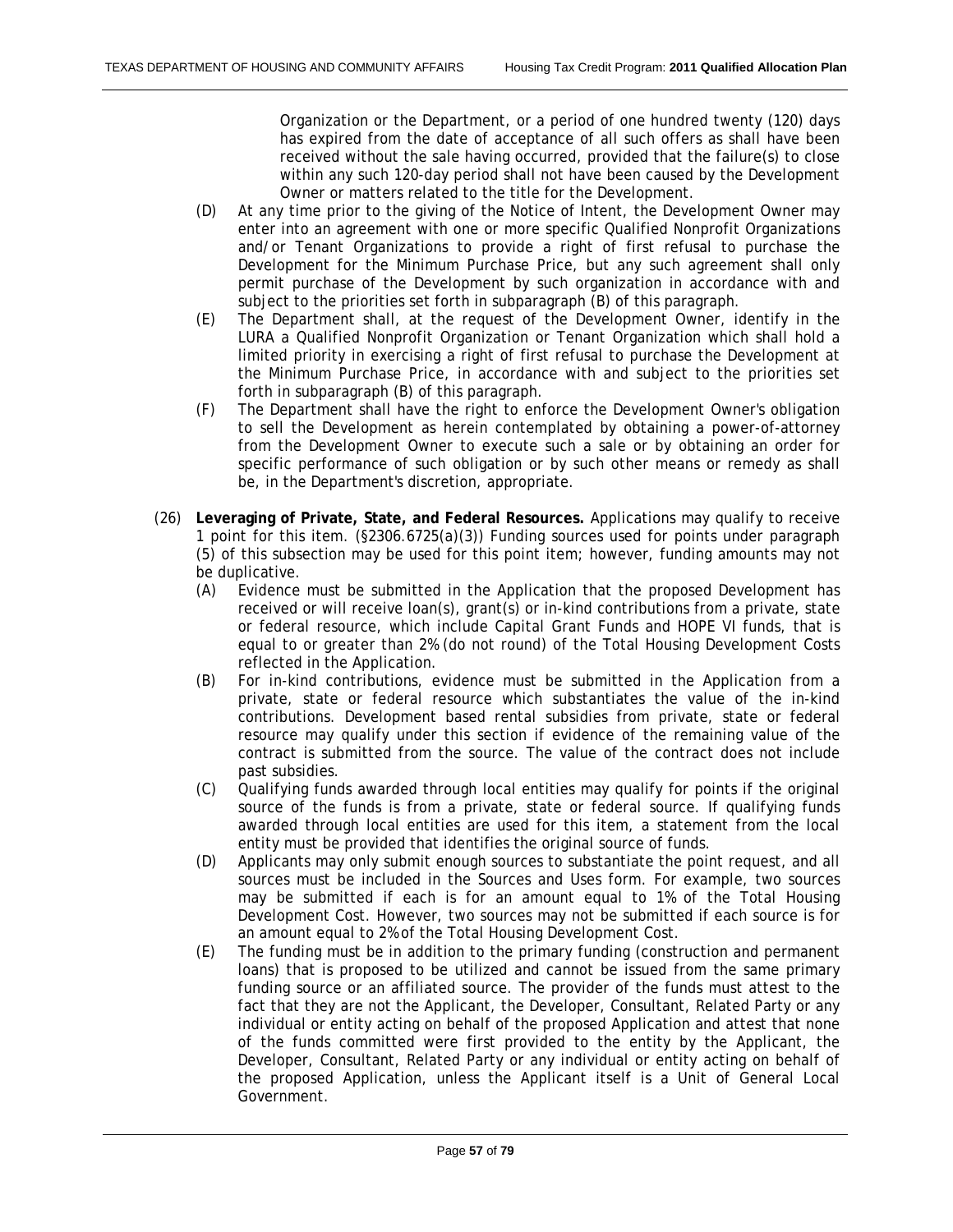- (F) The Development must have already applied for funding from the funding entity. Evidence to be submitted with the Application must include a copy of the commitment of funds or a copy of the application to the funding entity and a letter from the funding entity indicating that the application was received. At the time the executed Commitment is required to be submitted, the Applicant or Development Owner must provide evidence of a commitment approved by the Governing Body of the entity for the sufficient financing to the Department. If the funding commitment from the private, state or federal source, identified in the Application, or qualifying substitute source, has not been received by the date the Department's Commitment is to be submitted, the Application will be evaluated to determine if the loss of these points would have resulted in the Department's not committing the tax credits. If the loss of points would have made the Application noncompetitive, the Commitment will be rescinded and the credits reallocated. If the Application would still be competitive even with the loss of points and the loss would not have impacted the recommendation for an award, the Application will be reevaluated for financial feasibility. If the Application is infeasible without the commitment from the private, state or federal source, the Commitment will be rescinded and the credits reallocated. Funds from the Department's HOME and Housing Trust Fund sources will only qualify under this category if there is a Notice of Funding Availability (NOFA) out for available funds and the Applicant is eligible under that NOFA.
- (G) To qualify for this point, the Rent Schedule must show that at least 3% (not using normal rounding) of all Low-Income Units are designated to serve individuals or families with incomes at or below 30% of AMGI.
- (27) **Third Party Funding Outside of Qualified Census Tracts.** Applications may qualify to receive 1 point for this item.  $(\S2306.6710(e)(1))$  Evidence that the proposed Development has documented and committed Third-Party funding sources and the Development is located outside of a Qualified Census Tract serving 10% of households at 30% AMGI or less. The provider of the funds must attest to the fact that they are not the Applicant, the Developer, Consultant, Related Party or any individual or entity acting on behalf of the proposed Application and attest that none of the funds committed were first provided to the entity by the Applicant, the Developer, Consultant, Related Party or any individual or entity acting on behalf of the proposed Application. The commitment of funds (an application alone will not suffice) must already have been received from the Third-Party funding source and must be equal to or greater than 2% (do not round) of the Total Development Costs reflected in the Application. Funds from the Department's HOME and Housing Trust Fund sources will not qualify under this category. Funding sources and amounts used for points under paragraph (5) of this subsection may not be used for this point item.
- (28) **Scoring Criteria Imposing Penalties.** (§2306.6710(b)(2))
	- (A) Penalties will be imposed on an Application if the Applicant has requested an extension of the Carryover or 10% Test deadline, and did not meet the original submission deadline, relating to Developments receiving a Housing Tax Credit Commitment made in the Application Round preceding the current round. For each extension request made, unless the person approving the extension (the Board or the Executive Director, as applicable) makes an affirmative finding setting forth that the facts which gave rise to the need for the extension were beyond the reasonable control of the Applicant and could not have been reasonably anticipated, the Applicant will receive a 5 point deduction. No penalty points or fees will be deducted for extensions that were requested on Developments that involved Rehabilitation when the Department is the primary lender, or for Developments that involve TRDO-USDA as a lender if TRDO-USDA or the Department is the cause for the Applicant not meeting the deadline.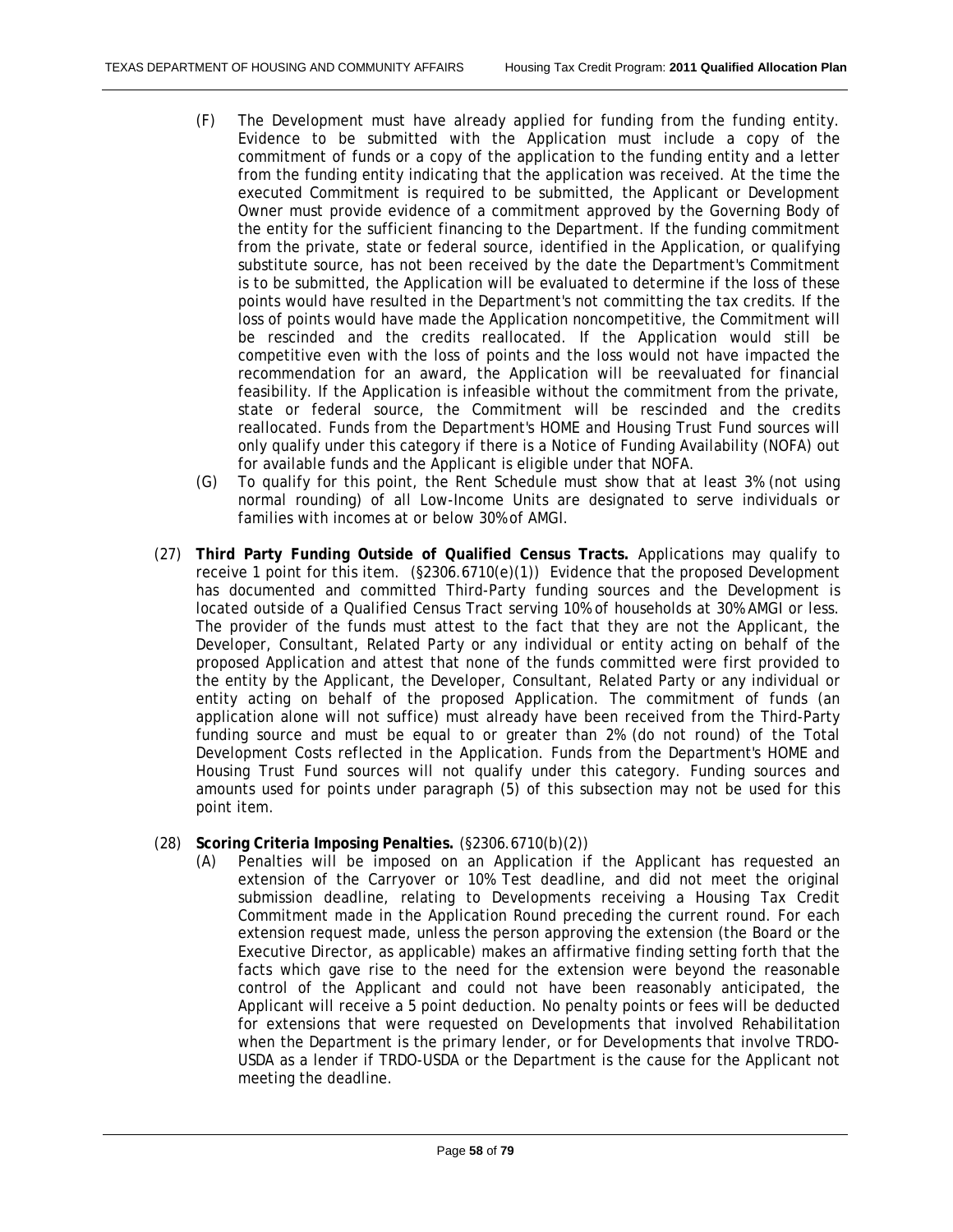- (B) Penalties will be imposed on an Application if Developer or Principal of the Applicant violates the Adherence to Obligations pursuant to §49.12(a) of this chapter (relating to Post Award Activities).
- (b) **Tie Breaker Factors.**
	- (1) In the event that two or more Applications receive the same number of points in any given Set-Aside category, Rural Regional Allocation or Urban Regional Allocation, or Uniform State Service Region, and are both practicable and economically feasible, the Department will utilize the factors in this paragraph, in the order they are presented, to determine which Development will receive a preference in consideration for a tax credit commitment.
		- (A) Applications involving any Rehabilitation or Reconstruction of existing Units will win this first tier tie breaker over Applications involving solely New Construction or Adaptive Reuse.
		- (B) The Application located in the municipality or, if located outside a municipality, the county that has the lowest state average of units per capita supported by Housing Tax Credits or private activity bonds at the time the Application Round begins as reflected in the Reference Manual will win this second tier tie breaker.
		- (C) The amount of requested tax credits per square foot of Net Rentable Area (the lower credits per square foot has preference).
		- (D) Developments that are intended for eventual tenant ownership. Such Developments must utilize a detached single family site plan and building design and have a business plan describing how the Development is intended to convert to tenant ownership at the end of the 15-year compliance period.
	- (2) This paragraph identifies how ties will be handled when dealing with the restrictions on location identified in §49.8(2)(B) of this chapter (relating to One Mile Three Year Rule), and in dealing with any issues relating to capture rate calculation. When two Tax-Exempt Bond Developments would violate one of these restrictions, and only one Development can be selected, the Department will utilize the Certificate of Reservation docket number issued by the Texas Bond Review Board (TBRB) in making its determination. When two Competitive Housing Tax Credits Applications in the Application Round would violate one of these restrictions, and only one Development can be selected, the Department will utilize the tie breakers identified in paragraph (1) of this subsection. When a Tax-Exempt Bond Development and a Competitive Housing Tax Credit Application in the Application Round would both violate a restriction, the following determination will be used:
		- (A) Tax-Exempt Bond Developments that receive their Certificate of Reservation from the TBRB on or before April 29, 2011 will take precedence over the Housing Tax Credit Applications in the 2011 Application Round;
		- (B) Housing Tax Credit Applications approved by the Board for tax credits in July 2011 will take precedence over the Tax-Exempt Bond Developments that received their Certificate of Reservation from the TBRB on or between May 2, 2011 and July 29, 2011; and
		- (C) After July 29, 2011, a Tax-Exempt Bond Development with a Certificate of Reservation from the TBRB will take precedence over any Housing Tax Credit Application from the 2011 Application Round on the waiting list. However, if no Certificate of Reservation has been issued by the date the Board approves an allocation to a Development from the waiting list of Applications in the 2011 Application Round or a forward commitment, then the waiting list Application or forward commitment will be eligible for its allocation.
- (c) **Staff Recommendations.** (§2306.1112 and §2306.6731) In accordance with the QAP and other applicable Department rules, the Department staff shall make its recommendations to the Executive Award and Review Advisory Committee. Recommendations of staff to the Board will be the recommendations of that Committee except as otherwise disclosed.
- (d) **Tax Credits Financed Under American Recovery and Reinvestment Act of 2009.** (§2306.6736)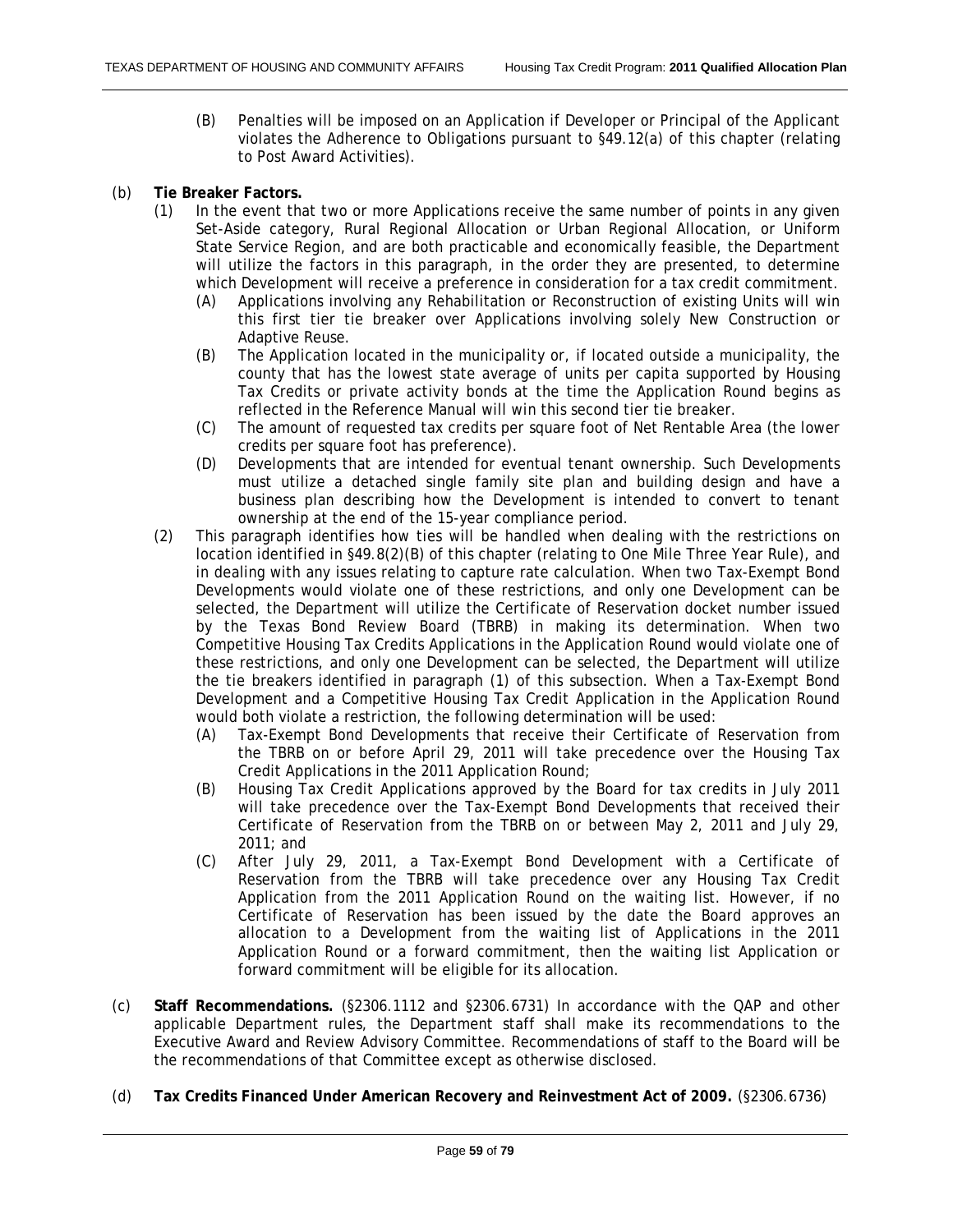- (1) To the extent the Department receives federal funds under the American Recovery and Reinvestment Act of 2009 (Pub. L. No. 111-5) or any subsequent law (including any extension or renewal thereof) that requires the Department to award the federal funds in the same manner and subject to the same limitation as the awards of the housing tax credits, the following provisions apply.
- (2) Any reference in this chapter to the administration of the housing tax credit program shall apply equally to the administration of such federal funds except:
	- (A) the Department may, as approved by the Board, establish a separate application procedure for such funds, outside of the uniform application cycle referred to in §2306.111, Texas Government Code, and the deadlines established in §2306.6724, Texas Government Code, and any reference herein to the application period shall refer to the period beginning on the date the Department begins accepting applications for such funds and continuing until all such available funds are awarded;
	- (B) unless reauthorized, this section is repealed on August 31, 2011.

# **§49.10. Board Decisions.**

- (a) The Board's decisions shall be based upon the Department's and the Board's evaluation of the proposed Developments' consistency with the criteria and requirements set forth in this QAP and other applicable Department rules.
	- (1) On awarding tax credits, the Board shall document the reasons for each Application's selection, including any discretionary factors used in making its determination, and the reasons for any decision that conflicts with the recommendations made by Department staff. The Board may not make, without good cause, a commitment decision that conflicts with the recommendations of Department staff. Good cause includes the Board's decision to apply discretionary factors. (§§2306.6725(c); 2306.6731; and 42(m)(1)(A)(iv))
	- (2) In making a determination to allocate tax credits, the Board shall be authorized to not rely solely on the number of points scored by an Application. It shall in addition, be entitled to take into account, as it deems appropriate, the discretionary factors listed in this paragraph. The Board may also apply these discretionary factors to its consideration of Tax-Exempt Bond Developments. If the Board disapproves or fails to act upon an Application, the Department shall issue to the Applicant a written notice stating the reason(s) for the Board's disapproval or failure to act. The discretionary factors include:  $(§2306.111(q)(3))$ 
		- (A) The Developer market study;
		- (B) The location;
		- (C) The compliance history of the Developer;
		- (D) The financial feasibility;
		- (E) The appropriateness of the Development's size and configuration in relation to the housing needs of the community in which the Development is located;
		- (F) The Development's proximity to other low-income housing Developments;
		- (G) The availability of adequate public facilities and services;
		- (H) The anticipated impact on local school districts;
		- (I) Zoning and other land use considerations;
		- (J) Any matter considered by the Board to be relevant to the approval decision and in furtherance of the Department's purposes; and
		- (K) Other good cause as found by the Board.
	- (3) Before the Board approves any Application, the Department shall assess the compliance history of the Applicant with respect to all applicable requirements; and the compliance issues associated with the proposed Development, including compliance information provided by the Texas State Affordable Housing Corporation. Department staff shall provide to the Board a written report regarding the results of the assessments. The Board has established a rule for the materiality of noncompliance in Chapter 60 of this title to address noncompliance associated with the Development, Applicant or Affiliate.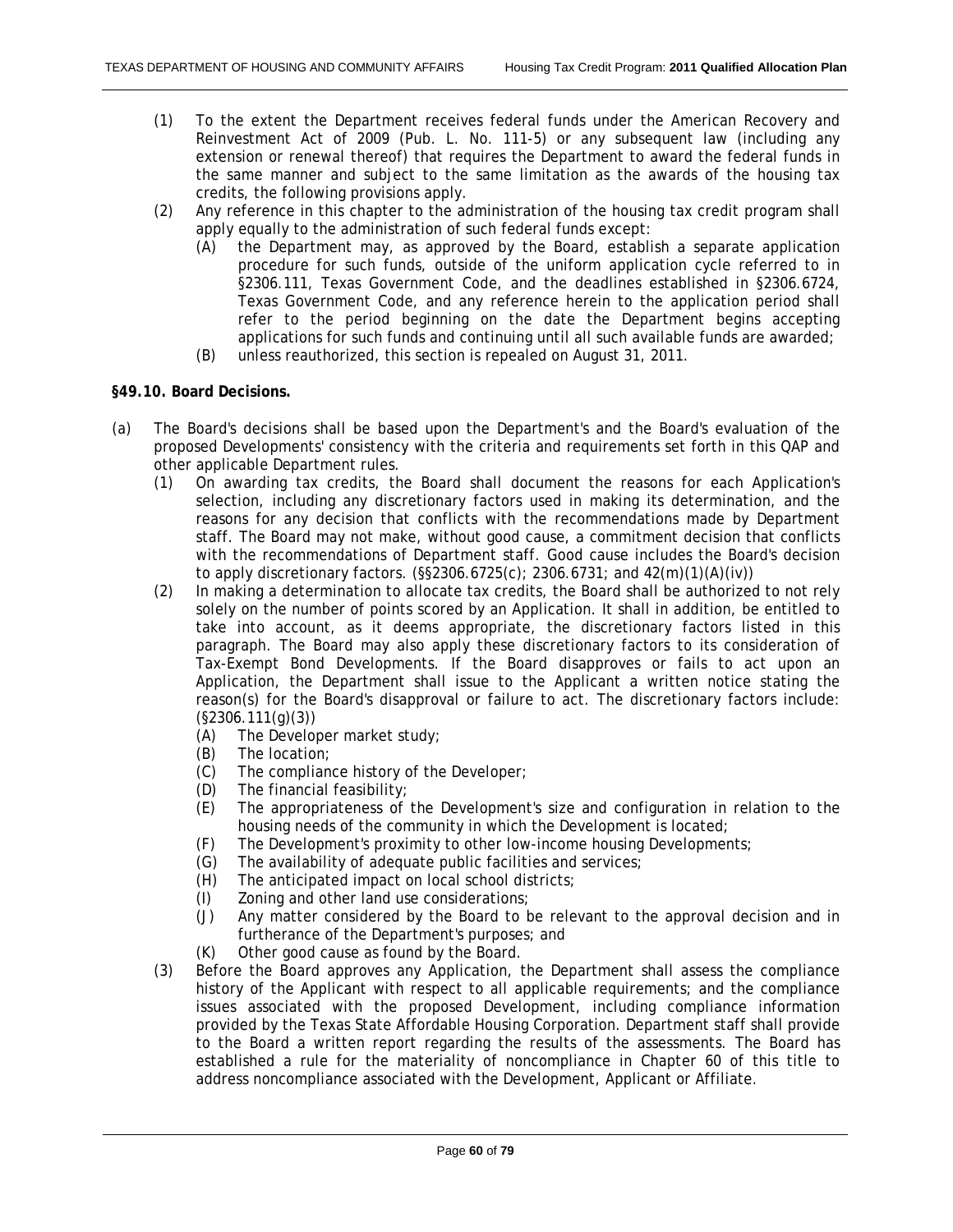- (b) **Waiting List.** (§2306.6711(c) and (d)) If the entire State Housing Credit Ceiling for the applicable calendar year has been committed or allocated in accordance with this chapter, the Board shall generate, concurrently with the issuance of the Commitment, a waiting list of additional Applications ranked by score in descending order of priority based on Set-Aside categories and regional allocation goals. The Board may also apply discretionary factors in determining the waiting list provided that it takes into account the need to assure adherence to regional allocation requirements. If at any time prior to the end of the Application Round, one or more Commitments expire or a sufficient amount of the State Housing Credit Ceiling becomes available, the Board shall issue a Commitment to Applications on the waiting list subject to the amount of returned credits, the regional allocation goals and the Set-Aside categories, including the 10% Nonprofit Set-Aside allocation, 15% At-Risk Set-Aside allocation and 5% TRDO-USDA Set-Aside required under §42(h)(5) of the Code. At the end of each calendar year, all Applications which have not received a Commitment shall be deemed terminated. The Applicant may re-apply to the Department during the next Application Acceptance Period.
- (c) **Forward Commitments.** The Board may determine to issue Commitments of tax credit authority with respect to Applications from the State Housing Credit Ceiling for the calendar year following the year of issuance (each a "forward commitment") to Applications submitted in accordance with the rules and timelines required under this chapter and the application checklist provided in the Tax Credit (Procedures) Manual. The Board will utilize its discretion in determining the amount of credits to be allocated as forward commitments and the reasons for those commitments considering score and discretionary factors.
	- (1) Unless otherwise provided in the Commitment with respect to a Development selected to receive a forward commitment, actions which are required to be performed under this chapter by a particular date within a calendar year shall be performed by such date in the calendar year of the State Housing Credit Ceiling from which the credits are allocated.
	- (2) Any forward commitment made pursuant to this section shall be made subject to the availability of State Housing Credit Ceiling in the calendar year with respect to which the forward commitment is made. If a forward commitment shall be made with respect to a Development placed in service in the year of such commitment, the forward commitment shall be a "binding commitment" to allocate the applicable credit dollar amount within the meaning of  $\S$ 42(h)(1)(C) of the Code.
	- (3) If tax credit authority shall become available to the Department in a calendar year in which forward commitments have been awarded, the Department may allocate such tax credit authority to any eligible Development which received a forward commitment, in which event the forward commitment shall be canceled with respect to such Development.
- (d) **Appeals Process.** (§2306.6715) An Applicant may appeal decisions made by the Department as follows:
	- (1) The decisions that may be appealed are identified in subparagraphs (A) (D) of this paragraph.
		- (A) A determination regarding the Application's satisfaction of:
			- (i) Eligibility Requirements;
			- (ii) Disqualification or debarment criteria;
			- (iii) Pre-application or Application Threshold Criteria;
			- (iv) Underwriting Criteria;
		- (B) The scoring of the Application under the Application Selection Criteria;
		- (C) A recommendation as to the amount of Housing Tax Credits to be allocated to the Application; and
		- (D) Any Department decision that results in termination of an Application.
	- (2) An Applicant may not appeal a decision made regarding an Application filed by another Applicant;
	- (3) An Applicant must file its appeal in writing with the Department not later than the seventh calendar day after the date the Department publishes the results of any stage of the Application evaluation process identified in §49.7 of this chapter (relating to Application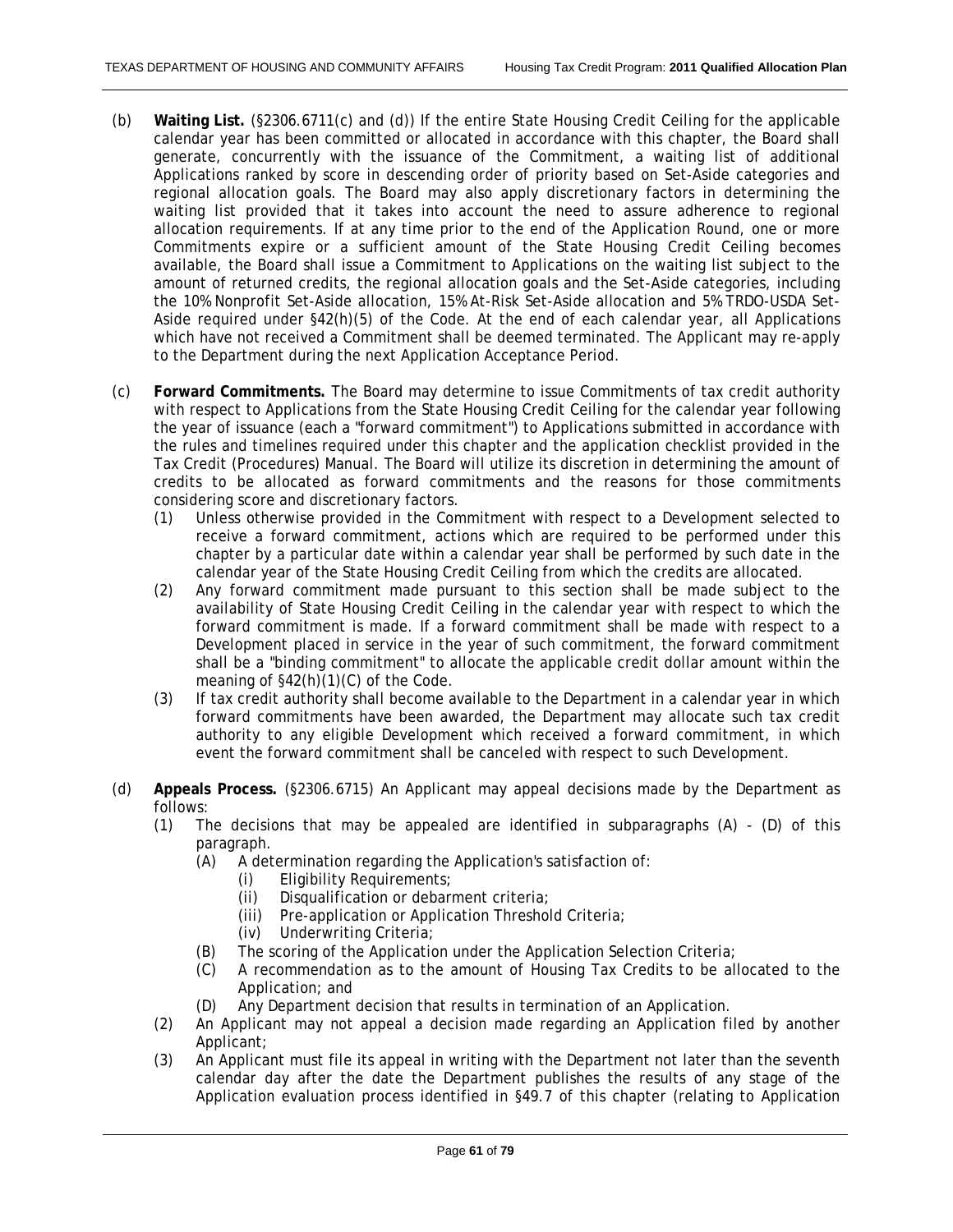Process). The appeal must be in writing, signed by the person designated to act on behalf of the Applicant or an attorney that represents the Applicant. The Appeal must be addressed to the Department to the attention of the Director of Multifamily Finance. In the appeal, the Applicant must specifically identify the Applicant's grounds for appeal, based on the original Application and additional documentation filed with the original Application as supplemented in accordance with the limitations and requirements of this chapter (the QAP). If the appeal relates to the amount of Housing Tax Credits recommended to be allocated, the Department will provide the Applicant with the underwriting report upon request;

- (4) The Executive Director of the Department shall respond in writing to the appeal not later than fourteen (14) calendar days after the date of actual receipt of the appeal by the Department in its offices. If the Applicant is not satisfied with the Executive Director's response to the appeal, the Applicant may appeal directly in writing to the Board, provided that an appeal filed with the Board under this subsection must be received by the Board before:
	- (A) The seventh calendar day preceding the date of the Board meeting at which the relevant commitment decision is expected to be made; or
	- (B) The third calendar day preceding the date of the Board meeting described by subparagraph (A) of this paragraph, if the Executive Director does not respond to the appeal before the date described by subparagraph (A) of this paragraph;
- (5) Board review of an appeal under paragraph (4) of this subsection is based on the original Application. The Board may not review any information not contained in or filed with the original Application. The decision of the Board regarding the appeal is the final decision of the Department;
- (6) The Department will post to its website an appeal filed with the Department or Board and any other document relating to the processing of the appeal. (§2306.6717(a)(5))
- (e) **Provision of Information or Challenges Regarding Applications from Unrelated Entities to the Application.** The Department will address information or challenges received from unrelated entities to a specific 2011 active Application, utilizing a preponderance of the evidence standard, as stated in paragraphs (1) - (4) of this subsection, provided the information or challenge includes a contact name, telephone number, fax number and e-mail address of the person providing the information or challenge and must be received by the Department no later than the Application Challenges Deadline as identified in §49.3 of this chapter (relating to Program Calendar):
	- (1) Within fourteen (14) business days of the receipt of the information or challenge, the Department will post all information and challenges received (including any identifying information) to the Department's website;
	- (2) Within seven (7) business days of the receipt of the information or challenge, the Department will notify the Applicant related to the information or challenge. The Applicant will then have seven (7) business days to respond to all information and challenges provided to the Department; and
	- (3) Within fourteen (14) business days of the receipt of the response from the Applicant, the Department will evaluate all information submitted and other relevant documentation related to the investigation. This information may include information requested by the Department relating to this evaluation. The Department will post its determination summary to its website. Any determinations made by the Department cannot be appealed by any party unrelated to the Applicant.
	- (4) Nothing herein shall serve to limit the authority of the Board to apply discretion for good cause to the fullest extent lawfully permitted.

## **§49.11. Tax-Exempt Bond Developments.**

(a) **Filing of Applications.** Applications for a Tax-Exempt Bond Development may be submitted to the Department as described in paragraphs (1) and (2) of this subsection: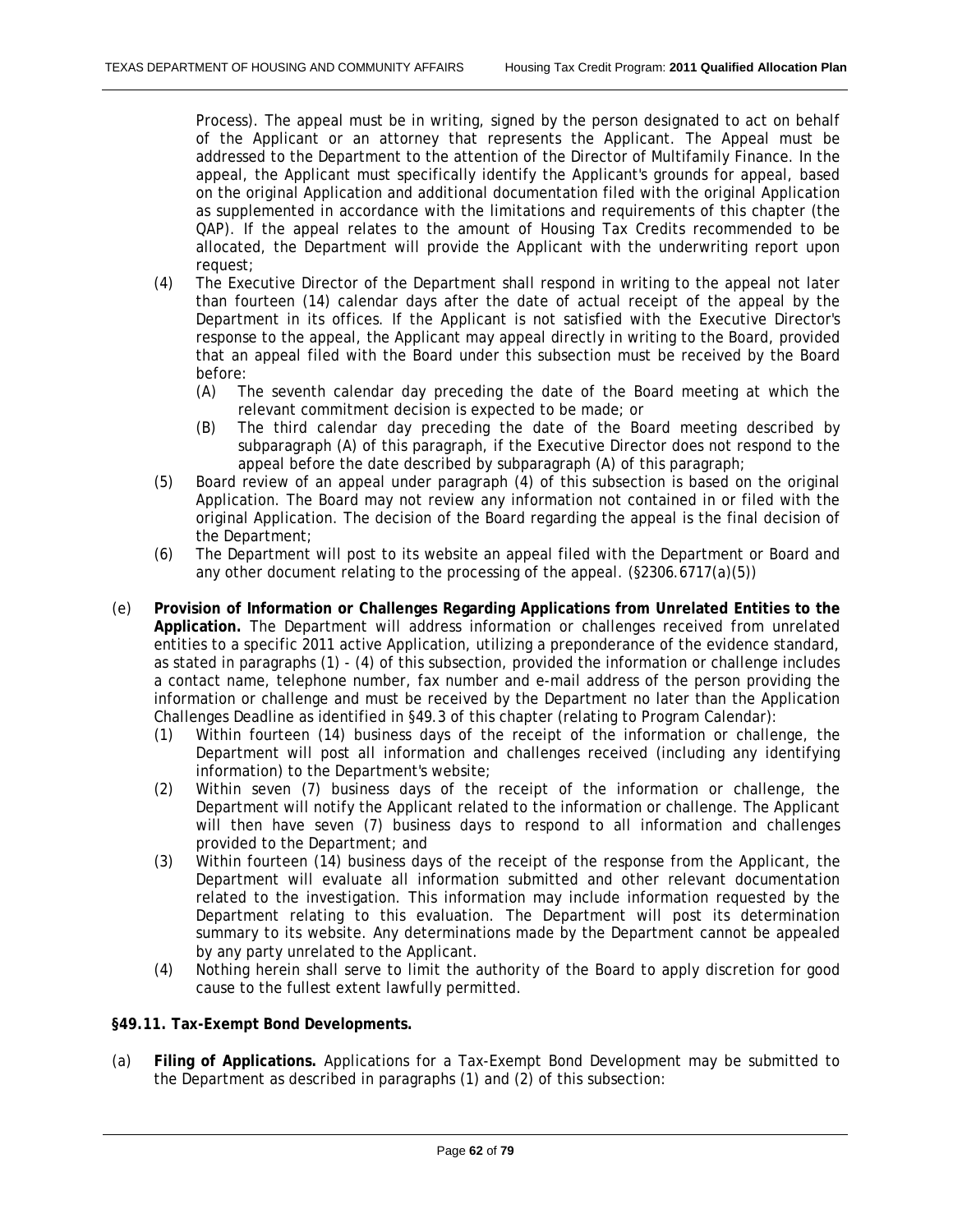- (1) Applicants which receive advance notice of a Program Year 2011 reservation as a result of the Texas Bond Review Board's (TBRB) lottery for the private activity volume cap must file a complete Application not later than 12:00 p.m. on December 30, 2010. Such filing must be accompanied by the Application fee described in §49.14 of this chapter (relating to Program Related Fees);
- (2) Applicants which receive advance notice of a Program Year 2011 Certificate of Reservation after being placed on the waiting list as a result of the TBRB lottery for private activity volume cap must submit Volume 1 and Volume 2 of the Application and the Application fee described in §49.14 of this chapter prior to the Applicant's Certificate of Reservation date as assigned by the TBRB. Those Applications designated as Priority 3 by the TBRB must submit Volumes I and II within fourteen (14) days of the Certificate of Reservation date if the Applicant intends to apply for tax credits regardless of the Issuer. Any outstanding documentation required under this section regardless of Priority must be submitted to the Department at least sixty (60) days prior to the Board meeting at which the decision to issue a Determination Notice would be made unless a waiver is requested by the Applicant. The Department staff will have limited discretion to recommend an Application with appropriate justification of the late submission;
- (3) Multiple site applications will be considered to be one Application as identified in Chapter 1372, Texas Government Code.
- (b) **Applicability of Rules.** Tax-Exempt Bond Development Applications are subject to all rules in this chapter, with the only exceptions being the following sections:  $\S$ 49.4(c)(12) of this chapter (relating to One Mile Same Year Rule); §49.5(b) of this chapter (relating to Credit Amount); §49.6 of this chapter (relating to Allocation Process); §49.7(b), (c) and (d) of this chapter (relating to Pre-application); §49.7(g) of this chapter (relating to Methodology for Awards); §49.7(k) of this chapter (relating to Rural Rescue Applications); §49.9(a) of this chapter (relating to Selection Criteria); §49.10(b) and (c) of this chapter (relating to Waiting List and Forward Commitments); and §49.12(e) - (g) of this chapter (relating to Carryover, 10% Test and Substantial Construction).
- (c) **Tenant Services.** Tax-Exempt Bond Development Applications must provide an executed agreement with a qualified service provider for the provision of supportive services that would otherwise not be available for the tenants. No fees may be charged to the tenants for any of the services. Services must be provided on-site or transportation to off-site services must be provided. The provision of these services will be included in the LURA. Acceptable services include those described in §49.9(a)(9) of this chapter.
- (d) **Financial Feasibility Evaluation for Tax-Exempt Bond Developments.** Section 42(m)(2)(D), Internal Revenue Code, requires the bond issuer (if other than the Department) to ensure that a Tax-Exempt Bond Development does not receive more tax credits than the amount needed for the financial feasibility and viability of a Development throughout the Compliance Period. Treasury Regulations prescribe the occasions upon which this determination must be made. In light of the requirement, issuers may either elect to underwrite the Development for this purpose in accordance with the QAP and the §1.32 of this title (relating to Underwriting Rules and Guidelines), or request that the Department perform the function. If the issuer underwrites the Development, the Department may request such underwriting report and may upon review make such changes in the amount of credits which the Development may be allowed as are appropriate under the Department's guidelines. The Determination Notice issued by the Department and any subsequent IRS Form(s) 8609 will reflect the amount of tax credits for which the Development is determined to be eligible in accordance with this subsection, and the amount of tax credits reflected in the IRS Form 8609 may be greater or less than the amount set forth in the Determination Notice, based upon the Department's and the bond issuer's determination as of each building's placement in service. Any increase of tax credits, from the amount specified in the Determination Notice, at the time of each building's placement in service will only be permitted if it is determined by the Department, as required by §42(m)(2)(D) of the Code. Increases to the amount of tax credits that exceed 110% of the amount of credits reflected in the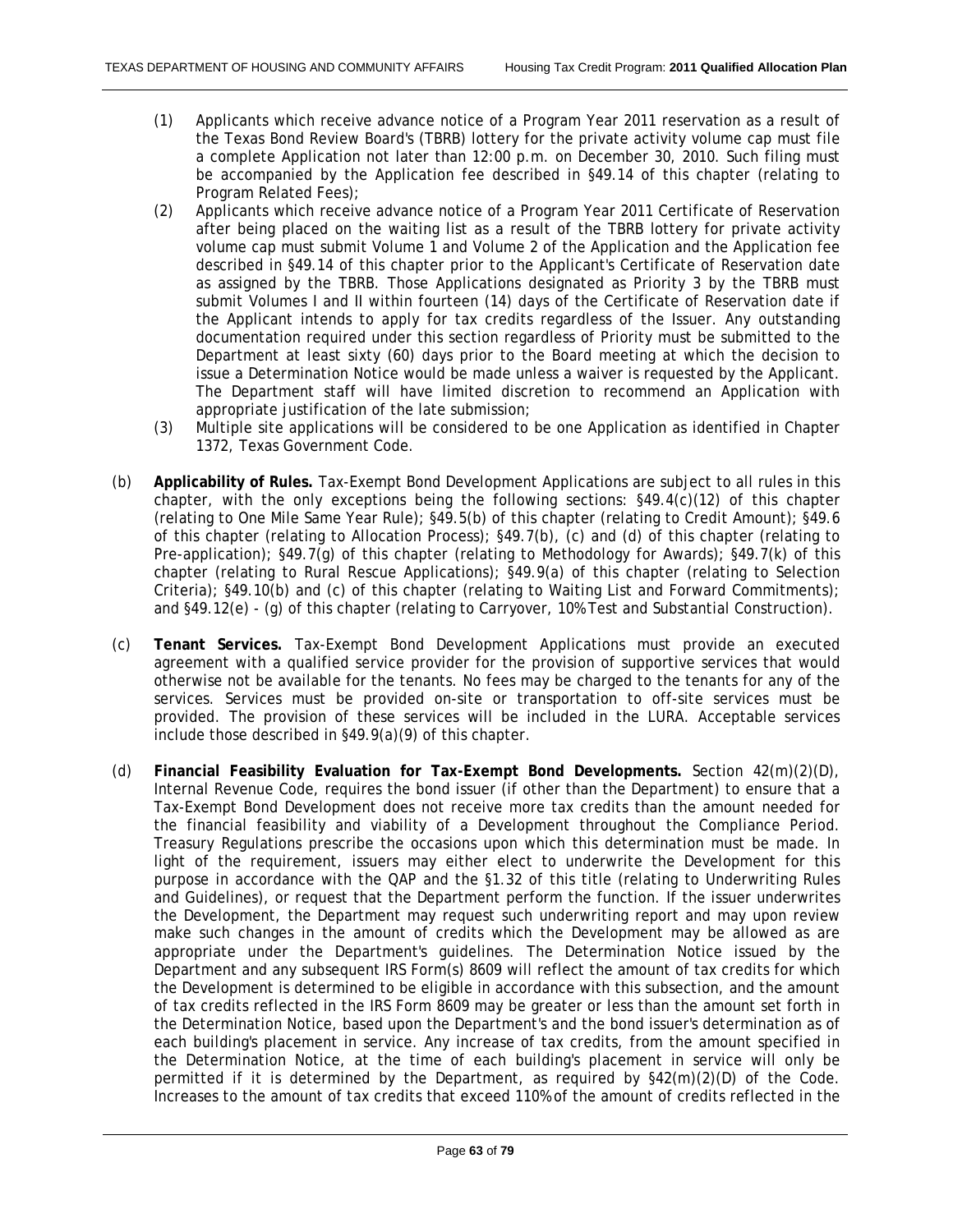Determination Notice are contingent upon approval by the Board. Increases to the amount of tax credits that do not exceed 110% of the amount of credits reflected in the Determination Notice may be approved administratively by the Executive Director and are subject to the Credit Increase Fee as described in §49.14 of this chapter.

- (e) **Certification of Tax Exempt Applications with New Docket Numbers.** Applications that are processed through the Department review and evaluation process and receive an affirmative Board Determination, but do not close the bonds prior to the Certificate of Reservation expiration date, and subsequently have that docket number withdrawn from the TBRB, may have their Determination Notice reinstated. The Applicant would need to receive a new docket number from the TBRB and one of the following must apply:
	- (1) The new docket number must be issued in the same program year as the original docket number and must not be more than four (4) months from the date the original application was withdrawn from the TBRB. The application must remain unchanged. This means that at a minimum, the following cannot have changed: site control, total number of units, unit mix (bedroom sizes and income restrictions), design/site plan documents, financial structure including bond and Housing Tax Credit amounts, development costs, rent schedule, operating expenses, sources and uses, ad valorem tax exemption status, target population, scoring criteria (TDHCA issues) or TBRB priority status including the effect on the inclusive capture rate. Note that the entities involved in the Applicant entity and Developer cannot change; however, the certification can be submitted even if the lender, syndicator or issuer changes, as long as the financing structure and terms remain unchanged. Notifications under §49.8(9) of this chapter (relating to Threshold Criteria) are not required to be reissued. A revised Determination Notice will be issued once notice of the assignment of a new docket number has been provided to the Department and the Department has confirmed that the capture rate and market demand remain acceptable. This certification must be submitted no later than thirty (30) days after the date the TBRB issues the new docket number. In the event that the Department's Board has not yet approved the Application, the Application will continue to be processed and ultimately provided to the Board for consideration. This certification must be submitted no later than thirty (30) days after the date the TBRB issues the new docket number; or
	- (2) If there are changes to the Application as referenced in paragraph (1) of this subsection or if there is public opposition, the Applicant will be required to submit a new Application in full, along with the applicable fees, to be reviewed and evaluated in its entirety for a new Determination Notice to be issued.

### **§49.12. Post Award Activities.**

- (a) **Adherence to Obligations.** (§2306.6720) Compliance with representations, undertakings and commitments made by an Applicant in the Application process for a Development, whether with respect to Threshold Criteria, Selection Criteria or otherwise, shall be deemed to be a condition to any Commitment, Determination Notice, or Carryover Allocation for such Development, the violation of which shall be cause for cancellation of such Commitment, Determination Notice, or Carryover Allocation by the Department, and if concerning the ongoing features or operation of the Development, shall be enforceable even if not reflected in the LURA. All such representations are enforceable by the Department and the tenants of the Development, including enforcement by administrative penalties for failure to perform, as stated in the representations and in accordance with the LURA. If a Development Owner does not produce the Development as represented in the Application; does not receive approval for an amendment to the Application by the Department prior to implementation of such amendment; or does not provide the necessary evidence for any points received by the required deadline:
	- (1) The Development Owner must provide a plan to the Department, for approval and subsequent implementation, that incorporates additional amenities to compensate for the non-conforming components; and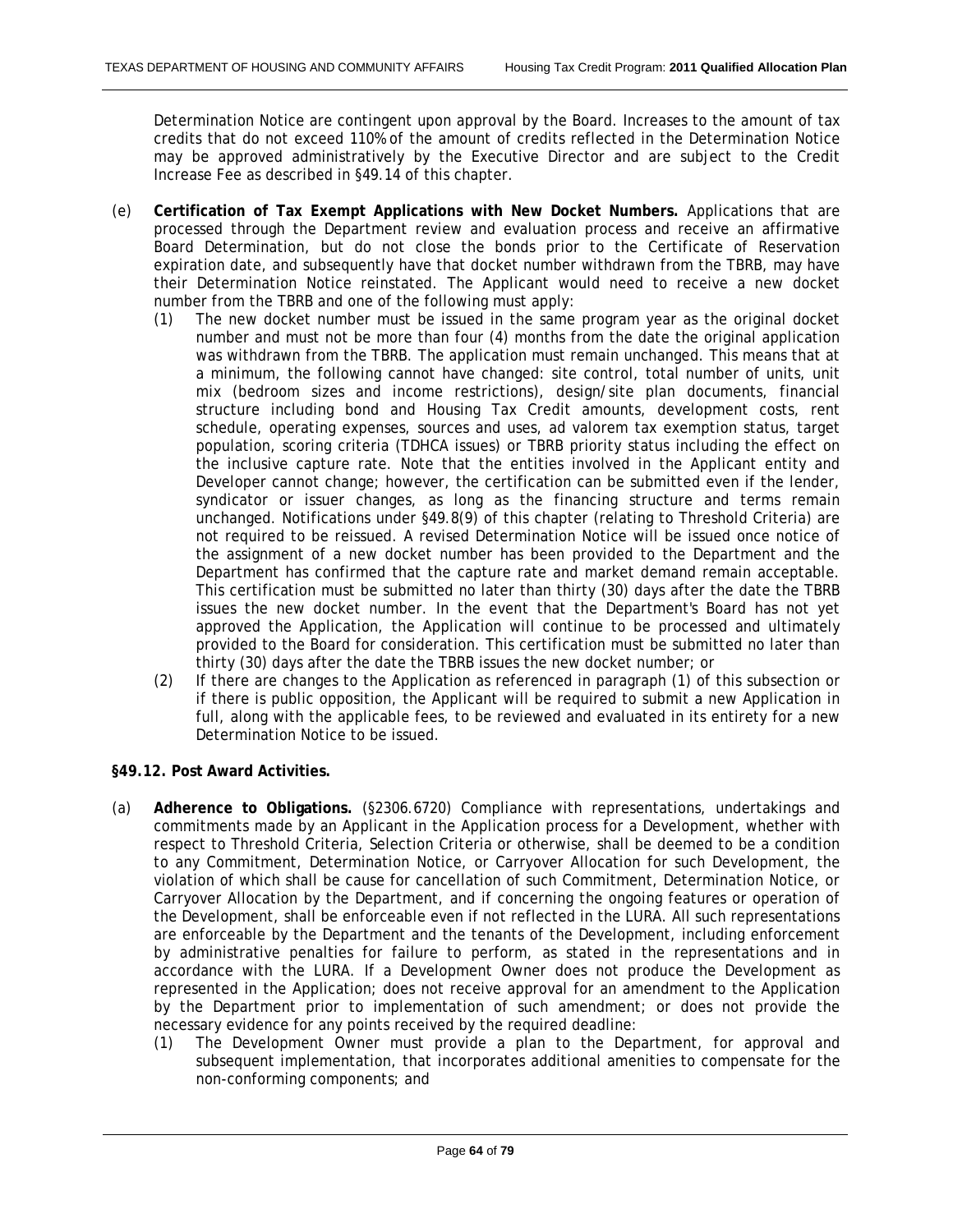- (2) The Board will opt either to terminate the Application and rescind the Commitment, Determination Notice or Carryover Allocation Agreement as applicable or the Department must:
	- (A) Reduce the score for Applications for Competitive Housing Tax Credits that are submitted by an Applicant or Affiliate related to the Development Owner of the nonconforming Development by up to ten points for the two Application Rounds concurrent to, or following, the date that the non-conforming aspect, or lack of financing, was recognized by the Department of the need for the amendment; the placed in service date; or the date the amendment is accepted by the Board;
	- (B) Prohibit eligibility to apply for Housing Tax Credits for a Tax-Exempt Bond Development that are submitted by an Applicant or Affiliate related to the Development Owner of the non-conforming Development for up to twenty-four (24) months from the date that the non-conforming aspect, or lack of financing, was recognized by the Department of the need for the amendment; the placed in service date; or the date the amendment is accepted by the Board, less any time delay caused by the Department;
	- (C) In addition to, or in lieu of, the penalty in subparagraph (A) or (B) of this paragraph, the Board may assess a penalty fee of up to \$1,000 per day for each violation.
- (3) For amendments approved administratively by the Executive Director, the penalties in paragraph (2) of this subsection will not be imposed.

#### (b) **Commitments and Determination Notices.**

- (1) **Commitments.** If the Application is for a commitment from the State Housing Credit Ceiling, the Department shall issue a Commitment to the Development Owner which shall:
	- (A) Confirm that the Board has approved the Application; and
	- (B) State the Department's commitment to make a Housing Credit Allocation to the Development Owner in a specified amount, subject to the feasibility determination described in this chapter, and compliance by the Development Owner with the remaining requirements of this chapter and any other terms and conditions set forth therein by the Department. This Commitment shall expire on the date specified therein unless the Development Owner indicates acceptance of the Commitment by executing the Commitment, pays the required fee specified in §49.14(f) of this chapter (relating to Program Related Fees), and satisfies any other conditions set forth therein by the Department. The Commitment expiration date may not be extended;
- (2) **Determination Notices.** If the Application regards a Tax-Exempt Bond Development, issue a Determination Notice to the Development Owner which shall:
	- (A) Confirm the Board's determination that the Development satisfies the requirements of this chapter (the QAP) and other applicable Department rules in accordance with the §42(m)(1)(D) of the Code. Applications that receive a Certificate of Reservation from the TBRB on or before November 15, 2010 will be required to satisfy the requirements of the 2010 QAP; Applications that receive a Certificate a Reservation from the TBRB on or after January 1, 2011 will be required to satisfy the requirements of the 2011 QAP; and
	- (B) State the Department's commitment to issue IRS Form(s) 8609 to the Development Owner in a specified amount, subject to the requirements set forth in §49.11 of this chapter (relating to Tax-Exempt Bond Developments) and compliance by the Development Owner with all applicable requirements of this chapter and any other terms and conditions set forth therein by the Department. The Determination Notice shall expire on the date specified therein unless the Development Owner indicates acceptance by executing the Determination Notice, pays the required fee specified in §49.14(f) of this chapter and satisfies any conditions set forth therein by the Department. The Determination Notice expiration date may not be extended.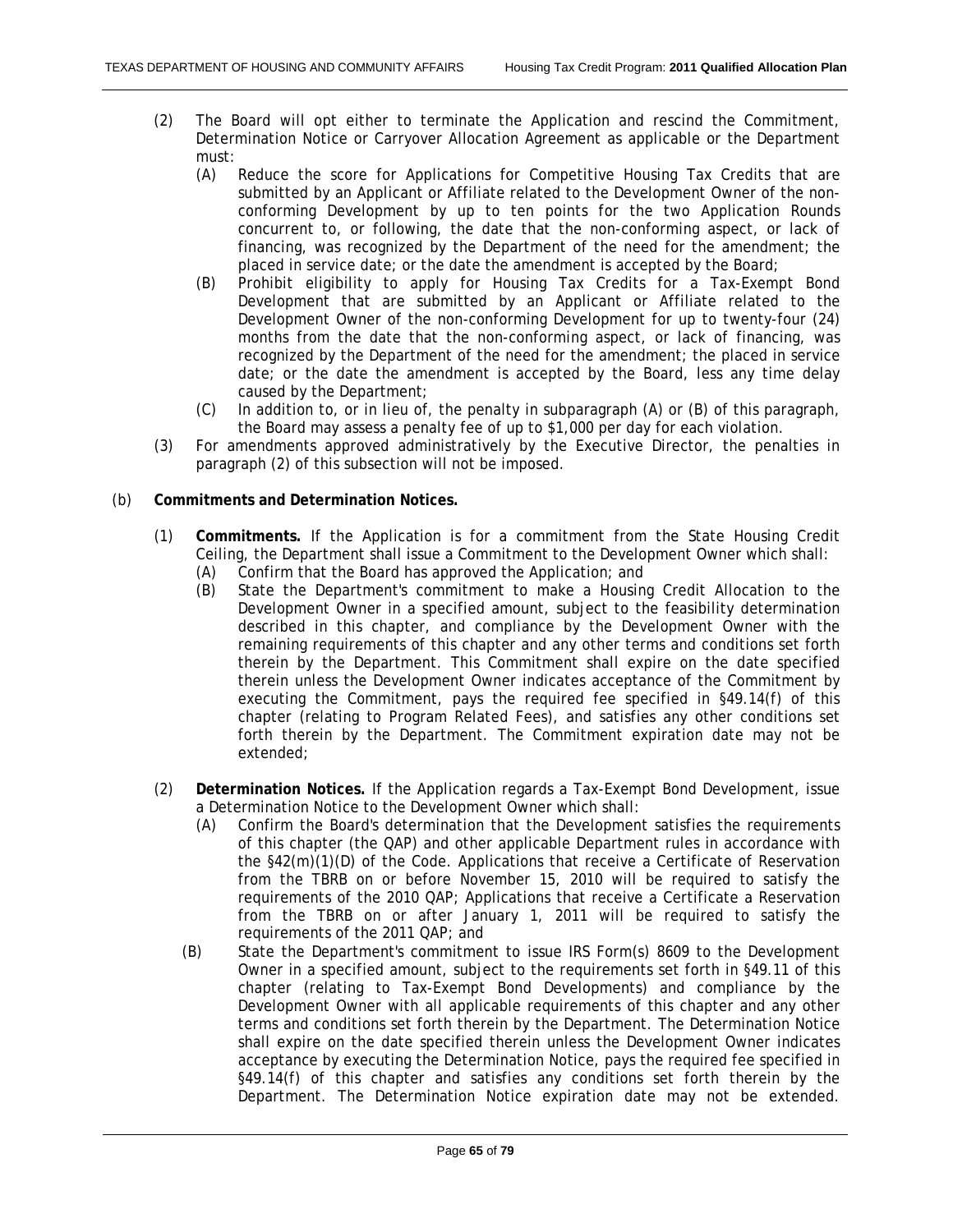Furthermore, no later than sixty (60) days following closing on the bonds, the Development Owner must submit a Management Plan and an Affirmative Marketing Plan (as further described in the carryover procedures as identified in the Tax Credit (Procedures) Manual and evidence must be provided at this time of attendance of the Development Owner or management company at Department-approved Fair Housing training relating to leasing and management issues for at least five (5) hours and the Development architect and engineer at Department-approved Fair Housing training relating to design issues for at least five (5) hours. Certifications must not be older than two (2) years;

- (3) The Department shall notify, in writing, the mayor or other equivalent chief executive officer of the municipality in which the Property is located informing him/her of the Board's issuance of a Commitment or Determination Notice, as applicable;
- (4) A Commitment or Determination Notice shall not be issued with respect to any Development for an unnecessary amount or where the cost for the total development, acquisition, construction or Rehabilitation exceeds the limitations established from time to time by the Department and the Board, unless the Department staff make a recommendation to the Board based on the need to fulfill the goals of the Housing Tax Credit Program as expressed in this QAP and other applicable Department rules, and the Board accepts the recommendation. The Department's recommendation to the Board shall be clearly documented;
- (5) The executed Commitment or Determination Notice must be returned to the Department no later than thirty (30) days after the effective date of the Notice provided that for Commitments under the State Housing Credit Ceiling that date is not later than December 31.
- (6) The Department may cancel a Commitment, Determination Notice or Carryover Allocation prior to the issuance of IRS Form 8609 with respect to a Development if:
	- (A) The Applicant or the Development Owner, or the Development, as applicable, fails after written notice and a reasonable opportunity to cure to meet any of the conditions of such Commitment, Determination Notice or Carryover Allocation or any of the undertakings and commitments made by the Development Owner in the Applications process for the Development;
	- (B) Any material statement or representation made by the Development Owner or made with respect to the Development Owner or the Development is untrue or misleading;
	- (C) An event occurs with respect to the Applicant or the Development Owner which would have made the Development's Application ineligible for funding pursuant to §49.4 of this chapter (relating to Ineligibility) if such event had occurred prior to issuance of the Commitment, Determination Notice or Carryover Allocation; or
	- (D) The Applicant or the Development Owner or the Development, as applicable, fails after written notice and a reasonable opportunity to cure to comply with this chapter or other applicable Department rules or the procedures or requirements of the Department.
- (c) **Agreement and Election Statement.** The Development Owner may execute an Agreement and Election Statement, in the form prescribed by the Department, for the purpose of fixing the Applicable Percentage with respect to a building or buildings for the month in which the Carryover Allocation was accepted (or the month the bonds were closed for Tax-Exempt Bond Developments), as provided in the  $\S42(b)(2)$  of the Code. Current Treasury Regulations,  $\S1.42$ - $8(a)(1)(v)$ , suggest that in order to permit a Development Owner to make an effective election to fix the Applicable Percentage for a Development (receiving credits from the State Housing Credit Ceiling), the Carryover Allocation Document must be executed by the Department and the Development Owner within the same month. The Department staff will cooperate with a Development Owner, as possible or reasonable; to assure that the Carryover Allocation Document can be so executed.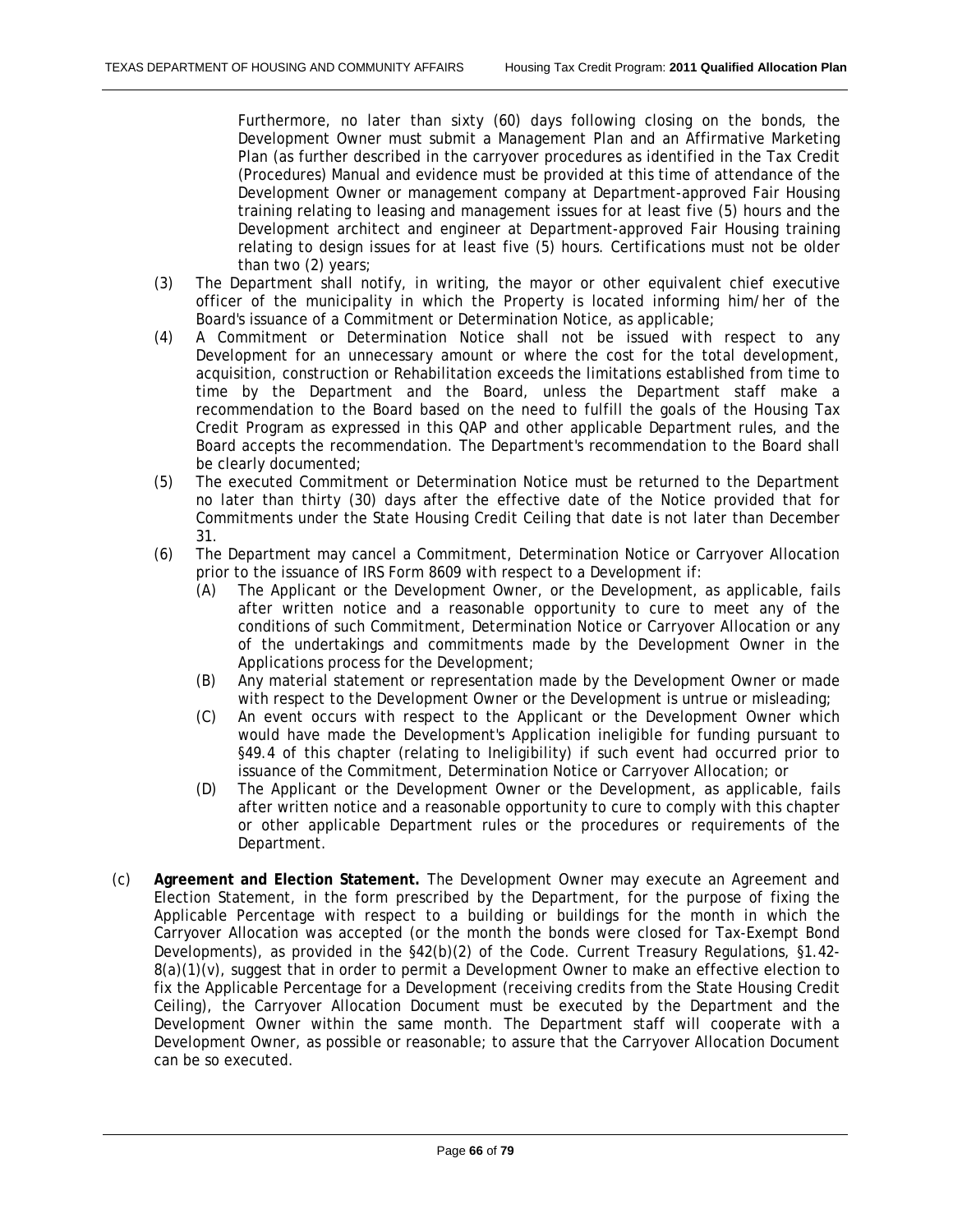- (d) **Documentation Submission Requirements at Commitment of Funds.** No later than the date the Commitment or Determination Notice is executed by the Applicant and returned to the Department with the appropriate Commitment or Determination Fee as further described in §49.14(f) of this chapter, the following documents must also be provided to the Department. Failure to provide these documents may cause the Commitment or Determination Notice to be rescinded. For each Applicant all of the following must be provided:
	- (1) For entities formed outside the state of Texas, evidence that the entity has the authority to do business in Texas in the form of a Certificate of Filing from the Texas Office of the Secretary of State;
	- (2) A Certificate of Account Status from the Texas Comptroller of Public Accounts or, if such a Certificate is not available because the entity is newly formed, a statement to such effect; and a Certificate of Amendment from the Texas Office of the Secretary of State if the name reserved at Application has changed;
	- (3) Evidence that the signer(s) of the Application have the authority to sign on behalf of the Applicant in the form of a corporate resolution which indicates the sub-entity in Control and that those Persons signing the Application constitute all Persons required to sign or submit such documents;
	- (4) Evidence of final zoning that was proposed or needed to be changed pursuant to the Development plan;
	- (5) Evidence that the Applicant has and will maintain Site Control through 10% Test; and
	- (6) Any conditions identified in the Real Estate Analysis report or any other conditions of the award required to be met at Commitment or Determination Notice.
- (e) **Carryover.** All Developments which received a Commitment, and will not be placed in service and receive IRS Form 8609 in the year the Commitment was issued, must submit the Carryover documentation to the Department no later than the Carryover Documentation Delivery Date as identified in §49.3 of this chapter (relating to Program Calendar) of the year in which the Commitment is issued pursuant to §42(h)(1)(C) of the Code.
	- (1) Commitments for credits will be terminated if the Carryover documentation, or an approved extension, has not been received by this deadline. In the event that a Development Owner intends to submit the Carryover documentation in any month preceding November of the year in which the Commitment is issued, in order to fix the Applicable Percentage for the Development in that month, it must be submitted no later than the first Friday in the preceding month.
	- (2) If the financing structure, syndication rate, amount of debt or syndication proceeds are revised at the time of Carryover from what was proposed in the original Application, applicable documentation of such changes must be provided and the Development may be reevaluated by the Department.
	- (3) The Carryover Allocation must be properly completed and delivered to the Department as prescribed by the carryover procedures identified in the Tax Credit (Procedures) Manual.
	- (4) All Carryover Allocations will be contingent upon the Development Owner providing evidence that the Development Site is still under control of the Development Owner. For purposes of this paragraph, site control must be identical to the same Development Site that was submitted at the time of Application submission.
	- (5) The Department will not execute a Carryover Allocation Agreement with any Development Owner having any member in Material Noncompliance on October 3, 2011.
- (f) **10% Test.** No later than six (6) months from the date the Carryover Allocation Document is executed by the Department and the Development Owner, more than 10% of the Development Owner's reasonably expected basis must have been incurred pursuant to  $$42(h)(1)(E)(i)$  and (ii) of the Internal Revenue Code (as amended by The Housing and Economic Recovery Act of 2008) and Treasury Regulations, §1.42-6. The evidence to support the satisfaction of this requirement must be submitted to the Department no later than the 10% Test Documentation Delivery Date as identified in §49.3 of this chapter. The Development Owner must submit, in the form prescribed by the Department, documentation evidencing paragraphs (1) - (6) of this subsection. The 10%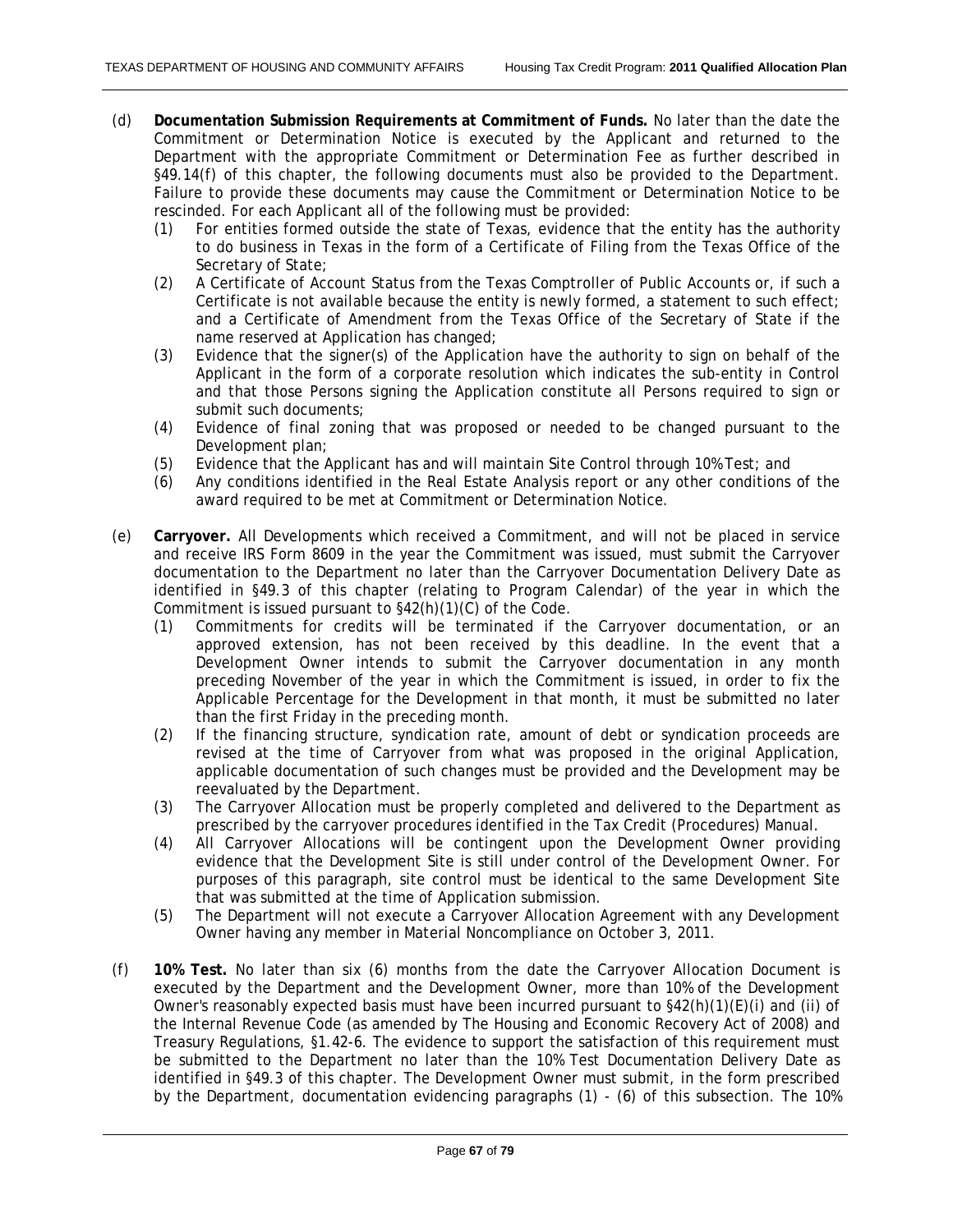Test Documentation will be contingent upon the following, in addition to all other conditions placed upon the Application in the Commitment:

- (1) Evidence that the Development Owner has purchased, transferred, leased or otherwise has ownership of, the Development Site;
- (2) A current original plat or survey of the land, prepared by a duly licensed Texas Registered Professional Land Surveyor. Such survey shall conform to standards prescribed in the carryover procedures of Practice for Land Surveying in Texas as promulgated and amended from time to time by the Texas Surveyors Association as more fully described in the Tax Credit (Procedures) Manual;
- (3) For all Developments involving New Construction or Adaptive Reuse, evidence of the availability of all necessary utilities/services to the Development Site must be provided. Necessary utilities include natural gas (if applicable), electric, trash, water, and sewer. Such evidence must be a letter or a monthly utility bill from the appropriate municipal/local service provider. If utilities are not already accessible, then the letter should not be older than three (3) months from the first day of the Application Acceptance Period and must clearly state: an estimated time frame for provision of the utilities, an estimate of the infrastructure cost necessary to obtain service, and an estimate of any portion of that cost that will be borne by the Development Owner. Letters must be from an authorized individual representing the organization which actually provides the services. Such documentation should clearly indicate the Development Site;
- (4) A Management Plan and an Affirmative Marketing Plan as further described in the carryover procedures identified in Tax Credit (Procedures) Manual;
- (5) Evidence confirming attendance of the Development Owner or management company at Department-approved Fair Housing training relating to leasing and management issues for at least five (5) hours and the Development architect and engineer at Departmentapproved Fair Housing training relating to design issues for at least five (5) hours on or before the time the 10% Test Documentation is submitted. Certifications must not be older than two (2) years from the date of submission of the 10% Test Documentation; and
- (6) A Certification from the Architect that the Development will be equipped with Energy Saving Devices that meet the standard statewide energy code adopted by the state energy conservation office, unless historic preservation codes permit otherwise for a Development involving historic preservation.
- (g) **Commencement of Substantial Construction.** No later than July 1 of the year following the execution of the Carryover Allocation Document the Development Owner must submit evidence of having commenced and continued substantial construction activities as defined in Chapter 60 of this title (relating to Compliance Administration).
- (h) **Land Use Restriction Agreement (LURA) .** The Development Owner must request a LURA from the Department no later than the date specified in Chapter 60 of this title. The Development Owner must complete, date, sign and acknowledge before a notary public the LURA and send the original to the Department for execution. The initial compliance and monitoring fee must be included, accompanied by a statement, signed by the Owner, indicating the start of the Development's Credit Period and the earliest placed in service date for the Development buildings. After receipt of the signed LURA from the Department, the Development Owner shall then record the LURA, along with any and all exhibits attached thereto, in the real property records of the county where the Development is located and return the original document, duly certified as to recordation by the appropriate county official, to the Department no later than the date that the Cost Certification Documentation is submitted to the Department. If any liens (other than mechanics' or materialmen's liens) shall have been recorded against the Development and/or the Property prior to the recording of the LURA, the Development Owner shall obtain the subordination of the rights of any such lienholder, or other effective consent, to the survival of certain obligations contained in the LURA, which are required by §42(h)(6)(E)(ii) of the Code to remain in effect following the foreclosure of any such lien. Receipt of such certified recorded original LURA by the Department is required prior to issuance of IRS Form 8609. A representative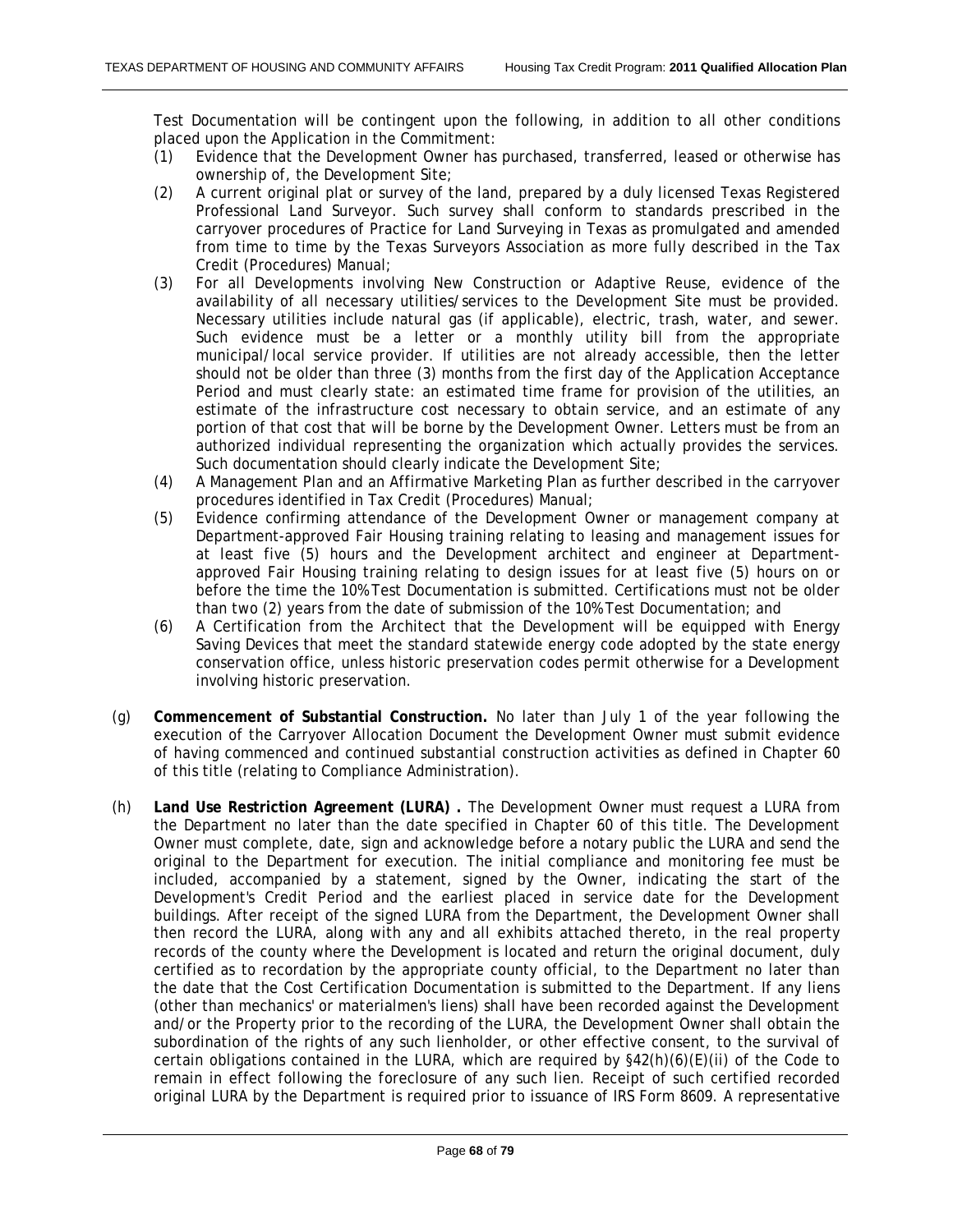of the Department, or assigns, shall physically inspect the Development for compliance with the Application and the representations, warranties, covenants, agreements and undertakings contained therein. Such inspection will be conducted before the IRS Form 8609 is issued for a building, but it shall be conducted in no event later than the end of the second calendar year following the year the last building in the Development is placed in service. The Development Owner for Tax-Exempt Bond Developments shall obtain a subordination agreement wherein the lien of the mortgage is subordinated to the LURA. The LURA shall contain any provision which requires the Development Owner to restrict rents and incomes at any AMGI level, as approved by the Board. The restricted gross rents for any AMGI level outlined in the LURA will be calculated in accordance with §42(g)(2)(A), Internal Revenue Code.

- (i) **Cost Certification.** The cost certification procedures as identified in the Tax Credit (Procedures) Manual sets forth the documentation required for the Department to perform a feasibility analysis in accordance with §42(m)(2)(C)(i)(II), Internal Revenue Code, and determine the final Credit to be allocated to the Development.
	- (1) Required cost certification documentation must be received by the Department no later than January 15 following the year the Credit Period begins. Any Developments issued a Commitment or Determination Notice that fails to submit its cost certification documentation by this deadline will be reported to the IRS and the Owner will be required to submit a request for extension consistent with §49.13(c) of this chapter (relating to Extension Requests);
	- (2) The Department will perform an initial evaluation of the cost certification documentation and notify the Development Owner in a deficiency letter of all additional required documentation. Any communication issued to the Development Owner pertaining to the cost certification documentation may also be copied to the syndicator;
	- (3) For the Department to release IRS Forms 8609, Developments must have:
		- (A) Placed in Service by December 31 of the year the Commitment Notice was issued if a Carryover Allocation was not requested and received; December 31 of the second year following the year the Carryover Allocation Agreement was executed; or approved Placed in Service deadline;
		- (B) Submitted all Cost Certification documentation as more fully described in the cost certification procedures identified in the Tax Credit (Procedures) Manual, including:
			- (i) Carryover Allocation Agreement/Determination Notice and Election Statement;
			- (ii) Owner's Statement of Certification;
			- (iii) Owner Summary;
			- (iv) Evidence of Nonprofit and CHDO Participation;
			- (v) Evidence of Historically Underutilized Business (HUB) Participation;
			- (vi) Development Summary;
			- (vii) As-Built Survey;
			- (viii) Closing Statement;
			- (ix) Title Policy;
			- (x) Evidence of Placement in Service;
			- (xi) Independent Auditor's Reports;
			- (xii) Total Development Cost Schedule;
			- (xiii) AIA Form G702 and G703, Application and Certificate for Payment;
			- (xiv) Rent Schedule;
			- (xv) Utility Allowance;
			- (xvi) Annual Estimated Operating Expenses and 15-Year Proforma;
			- (xvii) Current Annual Operating Statement and Rent Roll;
			- (xviii) Final Sources of Funds;
			- (xix) Executed Limited Partnership Agreement;
			- (xx) Loan Agreement or Firm Commitment;
			- (xxi) Architect's Certification of Fair Housing Requirements; and
			- (xxii) TDHCA Compliance Workshop Certificate;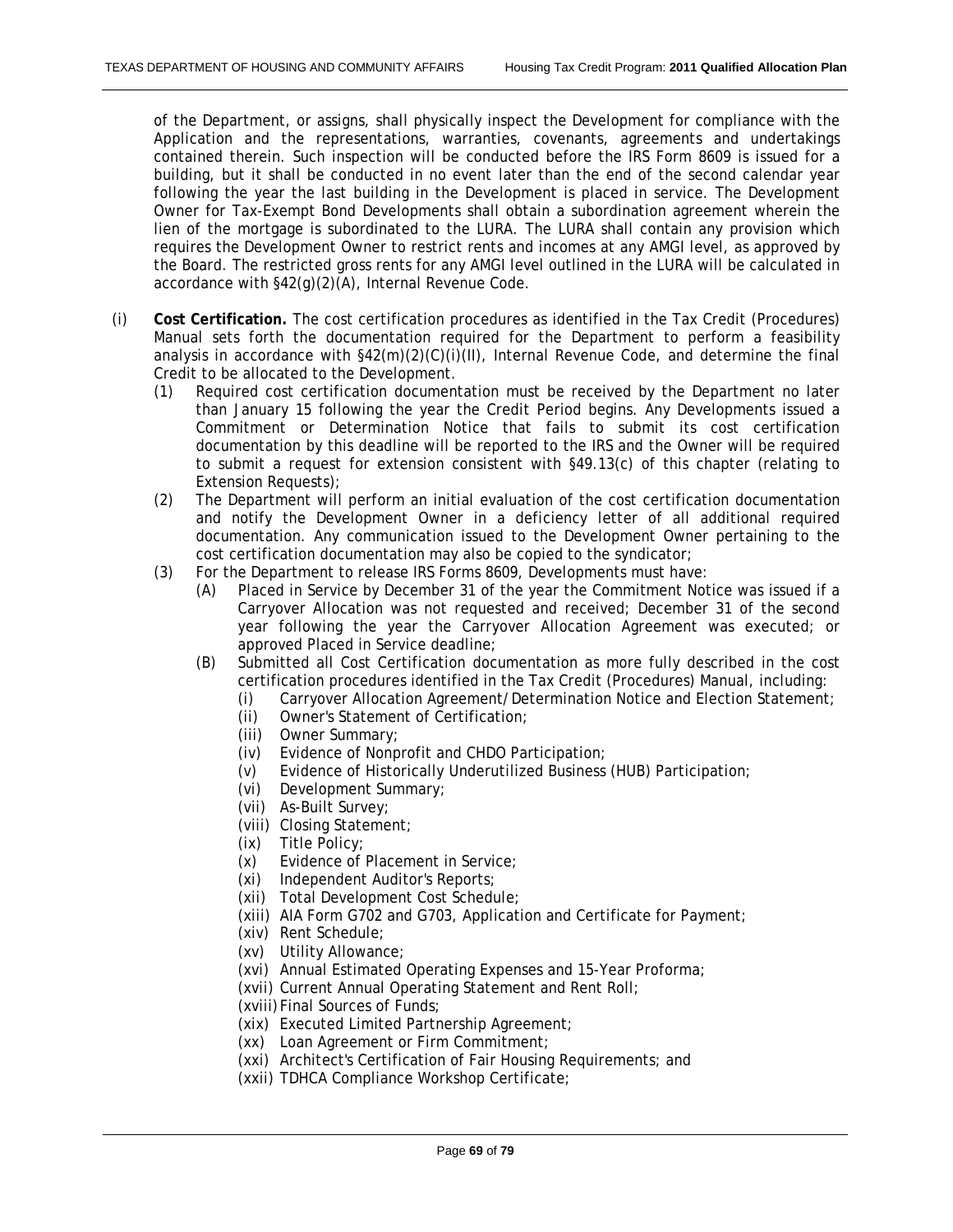- (C) Complied with the requirements set forth in the Cost Certification Procedures Manual;
- (D) Received written notice from the Department that all deficiencies noted during the final inspection have been resolved in accordance with Chapter 60 of this title;
- (E) Informed the Department of and received written approval for all Development amendments in accordance with §49.13(b) of this chapter (relating to Amendment of Application Subsequent to Allocation by Board);
- (F) Informed the Department of and received written approval for all ownership transfers in accordance with §49.13(d) of this chapter (relating to Housing Tax Credit and Ownership Transfers);
- (G) Submitted to the Department the LURA in accordance with subsection (h) of this section;
- (H) Paid all applicable Department fees; and
- (I) Corrected all issues of noncompliance, including but not limited to noncompliance status with the LURA (or any other document containing an Extended Low-income Housing Commitment) or the program rules in effect for the subject property, as described in Chapter 60 of this title.

#### **§49.13. Board Reevaluation (§2306.6731(b)).**

- (a) Regardless of development stage, the Board shall reevaluate a Development that undergoes a substantial change between the time of initial Board approval of the Development and the time of issuance of a Commitment or Determination Notice for the Development. For the purposes of this subsection, substantial change shall be based on those items identified in subsection (b)(4) of this section. The Board may revoke any Commitment or Determination Notice issued for a Development that has been unfavorably reevaluated by the Board.
- (b) **Amendment of Application Subsequent to Allocation by Board.** (§2306.6712 and §2306.6717(a)(4))
	- (1) If a proposed modification would materially alter a Development approved for an allocation of Housing Tax Credits, or if the Applicant has altered any Selection Criteria item for which it received points, the Department shall require the Applicant to file a formal, written request for an amendment to the Application. Such request shall include a proposed form of amendment, if requested by the Department, and the applicable fee as identified in §49.14(l) of this chapter (relating to Extension and Amendment Fees). The amendment request will not be considered received unless accompanied with the corresponding fee.
	- (2) The Executive Director of the Department shall require appropriate Department staff to evaluate the amendment and provide a written analysis and recommendation to the Board. The appropriate party monitoring compliance during construction in accordance with subsection (h) of this section shall also provide to the Board an analysis and written recommendation regarding the amendment. For amendments not requiring Board approval, the amendment will be deemed approved if the Executive Director does not approve or deny within thirty (30) days from the date on which the Department has acknowledged it has received all additional information that it has, in writing, requested of the Applicant to enable the Department to evaluate the amendment request. Amendment requests which require Board approval must be received by the Department at least forty-five (45) days prior to the Board meeting in which the amendment will be considered.
	- (3) The Board must vote whether to approve an amendment that is material. The Executive Director may administratively approve all non-material amendments. The Board may vote to reject an amendment request and if appropriate, rescind a Commitment or terminate the allocation of Housing Tax Credits and reallocate the credits to other Applicants on the waiting list. Amendment requests may be denied if the Board determines that the modification proposed in the amendment:
		- (A) Would materially alter the Development in a negative manner; or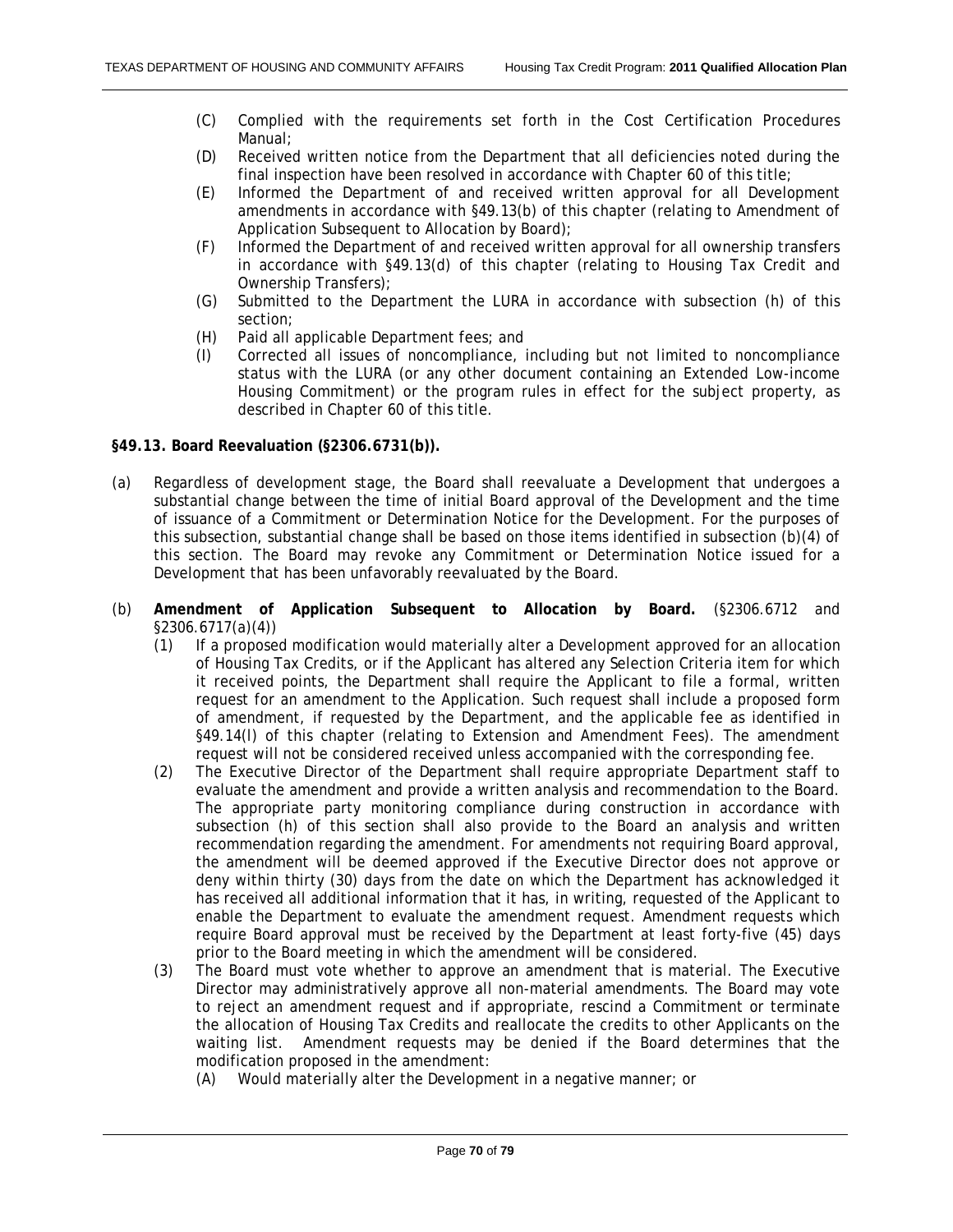- (B) Would have adversely affected the selection of the Application in the Application Round.
- (4) Material alteration of a Development includes, but is not limited to:
	- (A) A significant modification of the site plan;
	- (B) A modification of the number of units or bedroom mix of units;
	- (C) A substantive modification of the scope of tenant services;
	- (D) A reduction of 3% or more in the square footage of the units or common areas;
	- (E) A significant modification of the architectural design of the Development;
	- (F) A modification of the residential density of the Development of at least 5%;
	- (G) An increase or decrease in the site acreage of greater than 10% from the original site under control and proposed in the Application; and
	- (H) Any other modification considered significant by the Board.
- (5) In evaluating the amendment under this subsection, Department staff shall consider whether the need for the proposed modification was:
	- (A) Reasonably foreseeable by the Applicant at the time the Application was submitted; or
	- (B) Preventable by the Applicant. Amendment requests will be denied if the circumstances were reasonably foreseeable and preventable unless good cause is found for the approval of the amendment.
- (6) This section shall be administered in a manner that is consistent with §42 of the Code.
- (7) Before the 15th day preceding the date of Board action on the amendment, notice of an amendment and the recommendation of the Executive Director and monitor regarding the amendment will be posted to the Department's website and the Applicant will be notified of the posting.
- (8) In the event that an Applicant or Developer seeks to be released from the commitment to serve the income level of tenants targeted in the Real Estate Analysis Report at the time of the Commitment Notice issuance, as approved by the Board, the following procedure will apply:
	- (A) For amendments that involve a reduction in the total number of Low-Income Units being served, or a reduction in the number of Low-Income Units at any level of AMGI, as approved by the Board, evidence must be presented to the Department that includes written confirmation from the lender and syndicator that the Development is infeasible without the adjustment in Units. The Board may or may not approve the amendment request; however, any affirmative recommendation to the Board is contingent upon concurrence from the Real Estate Analysis Division that the Unit adjustment (or an alternative Unit adjustment) is necessary for the continued feasibility of the Development; and
	- (B) If it is determined by the Department that the allocation of credits would not have been made in the year of allocation because the loss of low-income targeting points would have resulted in the Application not receiving an allocation, and the amendment is approved by the Board, the approved amendment will carry a penalty that prohibits the Applicant and all Persons or entities with any ownership interest in the Application (excluding any tax credit purchaser/syndicator), from participation in the Housing Tax Credit Program (for both the Competitive Housing Tax Credit Developments and Tax-Exempt Bond Developments) for twenty-four (24) months from the time that the amendment is approved.
- (c) **Extension Requests.** All extension requests relating to the Carryover, Documentation for 10% Test, Substantial Construction Commencement, Placed in Service or Cost Certification requirements shall be submitted to the Department in writing and be accompanied by a mandatory non-refundable extension fee as identified in §49.14(l) of this chapter. Such requests must be submitted to the Department no later than the date for which an extension is being requested. All requests for extensions totaling less than six (6) months may be approved by the Executive Director and are not required to have Board approval. For extensions that require Board approval, the extension request must be received by the Department at least fifteen (15)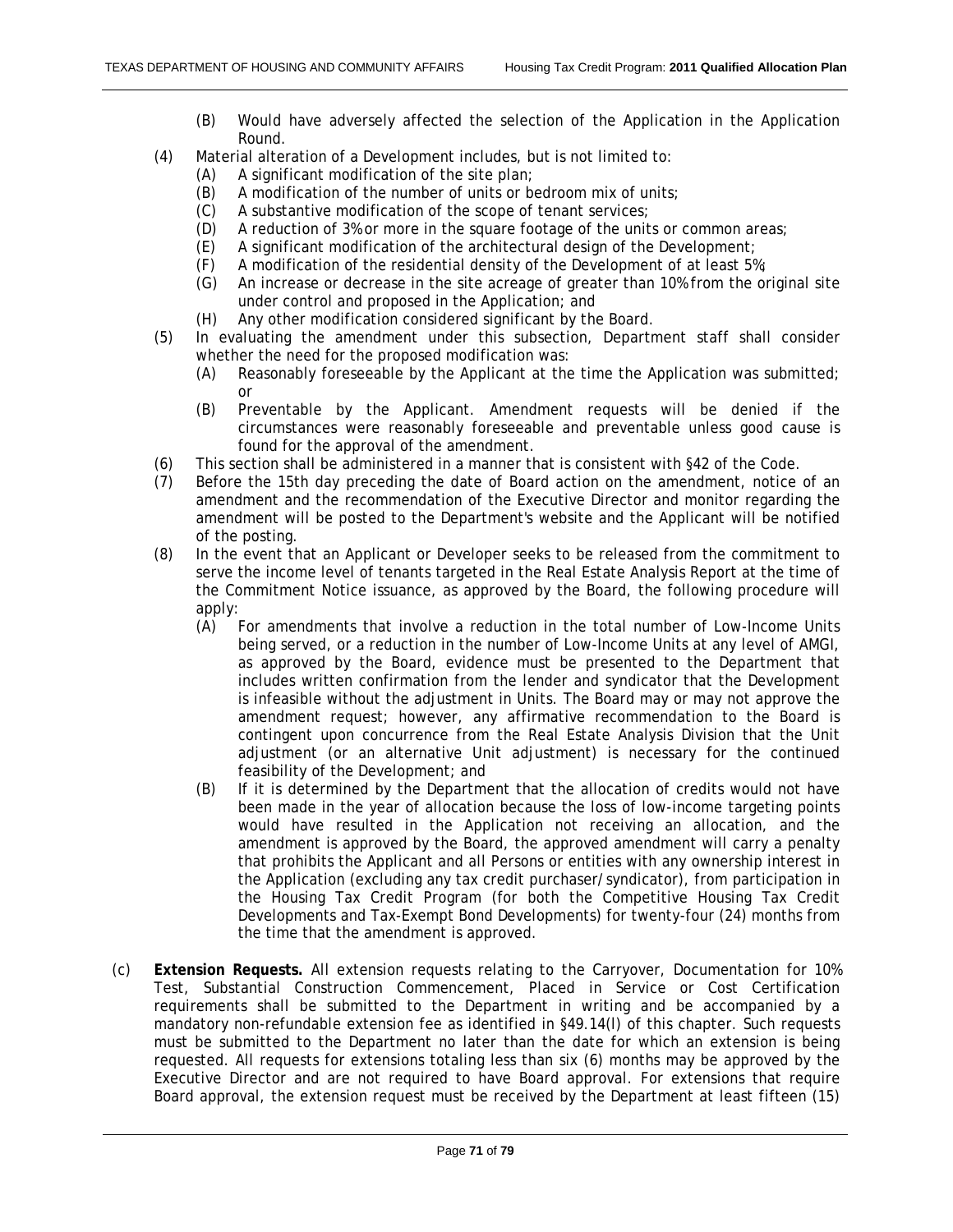business days prior to the Board meeting where the extension will be considered. The extension request shall specify a requested extension date and the reason why such an extension is required. Carryover extension requests shall not request an extended deadline later than December 1st of the year the Commitment was issued. The Department, in its sole discretion, may consider and grant such extension requests for all items. If an extension is required at Cost Certification, the fee as identified in §49.14 of this chapter (relating to Program Related Fees) must be received by the Department to qualify for issuance of Forms 8609.

- (d) **Housing Tax Credit and Ownership Transfers.** (§2306.6713) A Development Owner may not transfer an allocation of Housing Tax Credits or ownership of a Development supported with an allocation of Housing Tax Credits to any Person including an Affiliate of the Development Owner unless the Development Owner obtains the Executive Director's prior, written approval of the transfer. The Executive Director may not unreasonably withhold approval of the transfer.
	- (1) Transfers (other than an Affiliate included in the ownership structure) will not be approved prior to the issuance of IRS Forms 8609 unless the Development Owner can provide evidence that a hardship is creating the need for the transfer (potential bankruptcy, removal by a partner, etc.). A Development Owner seeking Executive Director approval of a transfer and the proposed transferee must provide to the Department a copy of any applicable agreement between the parties to the transfer, including any third-party agreement with the Department.
	- (2) A Development Owner seeking Executive Director approval of a transfer must provide the Department with documentation requested by the Department, including but not limited to, a list of the names of transferees and Related Parties; and detailed information describing the experience and financial capacity of transferees and related parties. All transfer requests must disclose the reason for the request. The Development Owner shall certify to the Executive Director that the tenants in the Development have been notified in writing of the transfer before the 30th day preceding the date of submission of the transfer request to the Department. Not later than the fifth working day after the date the Department receives all necessary information under this section, the Department shall conduct a qualifications review of a transferee to determine the transferee's past compliance with all aspects of the Housing Tax Credit Program, LURAs; and the sufficiency of the transferee's experience with Developments supported with Housing Credit Allocations. If the viable operation of the Development is deemed to be in jeopardy by the Department, the Department may authorize changes that were not contemplated in the Application.
	- (3) As it relates to the credit amount further described in §49.5(b) of this chapter (relating to Site and Development Restrictions), the credit amount will not be applied in the following circumstances:
		- (A) In cases of transfers in which the syndicator, investor or limited partner is taking over ownership of the Development and not merely replacing the general partner; or
		- (B) In cases where the General Partner is being replaced if the award of credits was made at least five (5) years prior to the transfer request date.
- (e) **Sale of Certain Tax Credit Properties.** Consistent with §2306.6726, Texas Government Code, not later than two (2) years before the expiration of the Compliance Period, a Development Owner who agreed to provide a right of first refusal under §2306.6725(b)(1), Texas Government Code, and who intends to sell the property shall notify the Department of its intent to sell.
	- (1) The Development Owner shall notify Qualified Nonprofit Organizations and tenant organizations of the opportunity to purchase the Development. The Development Owner may:
		- (A) During the first six-month period after notifying the Department, negotiate or enter into a purchase agreement only with a Qualified Nonprofit Organization that is also a community housing development organization as defined by the Federal Home Investment Partnership Program (HOME);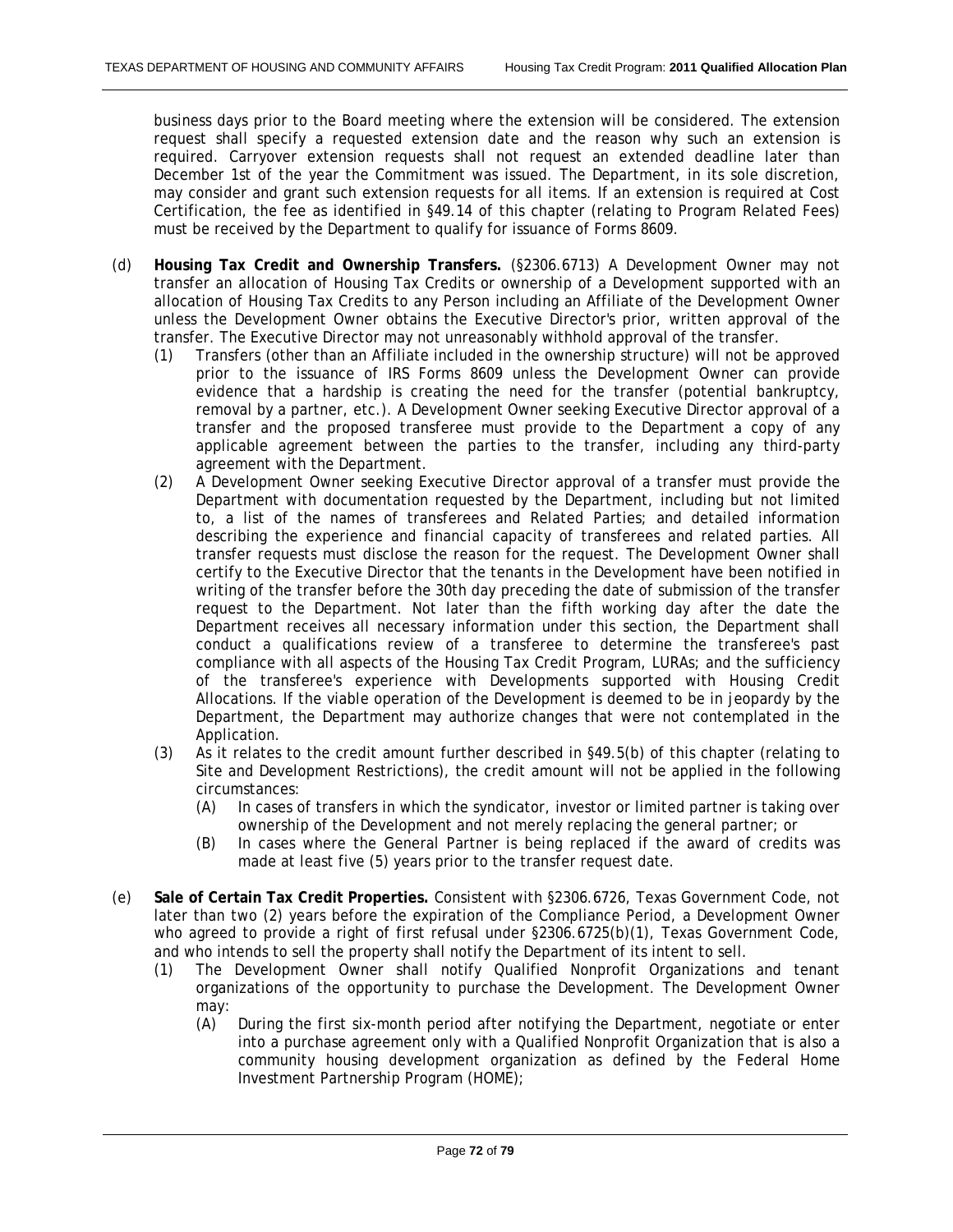- (B) During the second six-month period after notifying the Department, negotiate or enter into a purchase agreement with any Qualified Nonprofit Organization or tenant organization; and
- (C) During the year before the expiration of the compliance period, negotiate or enter into a purchase agreement with the Department or any Qualified Nonprofit Organization or tenant organization approved by the Department.
- (2) Notwithstanding items for which points were received consistent with §49.9(a) of this chapter (relating to Selection Criteria), a Development Owner may sell the Development to any purchaser after the expiration of the compliance period if a Qualified Nonprofit Organization or tenant organization does not offer to purchase the Development at the minimum price provided by §42(i)(7) of the Code, and the Department declines to purchase the Development.
- (f) **Withdrawals.** An Applicant may withdraw an Application prior to receiving a Commitment, Determination Notice, Carryover Allocation Document or Housing Credit Allocation, or may cancel a Commitment or Determination Notice by submitting to the Department a notice, as applicable, of withdrawal or cancellation, and making any required statements as to the return of any tax credits allocated to the Development at issue.
- (g) **Alternative Dispute Resolution (ADR) Policy.** In accordance with §2306.082, Texas Government Code, it is the Department's policy to encourage the use of appropriate alternative dispute resolution procedures ("ADR") under the Governmental Dispute Resolution Act, Chapter 2010, Texas Government Code, to assist in resolving disputes under the Department's jurisdiction. As described in Chapter 154, Civil Practices and Remedies Code, ADR procedures include mediation. Except as prohibited by law and the Department's Ex Parte Communications policy, the Department encourages informal communications between Department staff and Applicants, and other interested persons, to exchange information and informally resolve disputes. The Department also has administrative appeals processes to fairly and expeditiously resolve disputes. If at any time an Applicant or other person would like to engage the Department in an ADR procedure, the person may send a proposal to the Department's Dispute Resolution Coordinator. For additional information on the Department's ADR Policy, see the Department's General Administrative Rule on ADR at §1.17 of this title (relating to Alternative Dispute Resolution and Negotiated Rulemaking).
- (h) **Compliance Monitoring and Material Noncompliance.** Section 42(m)(1)(B)(iii) of the Code, requires the Department as the housing credit agency to include in its QAP a procedure that the Department will follow in monitoring Developments for compliance with the provisions of §42 of the Code and in notifying the IRS of any noncompliance of which the Department becomes aware. Detailed compliance rules and procedures for monitoring are set forth in Chapter 60 of this title (relating to Compliance Administration).

### **§49.14. Program Related Fees.**

- (a) **Timely Payment of Fees.** All fees must be paid as stated in this section, unless the Executive Director has granted a waiver for specific extenuating and extraordinary circumstances. To be eligible for a waiver, the Applicant must submit a request for a waiver no later than ten (10) business days prior to the deadlines as stated in this section. Any fees, as further described in this section, that are not timely paid will cause an Applicant to be ineligible to apply for tax credits and additional tax credits and ineligible to submit extension requests, ownership changes and Application amendments. Payments made by check, for which insufficient funds are available, may cause the Application, Commitment or Allocation to be terminated.
- (b) **Pre-application Fee.** Each Applicant that submits a Pre-application shall submit to the Department, along with such Pre-application, a non refundable Pre-application fee, in the amount of \$10 per Unit. Units for the calculation of the Pre-application Fee include all Units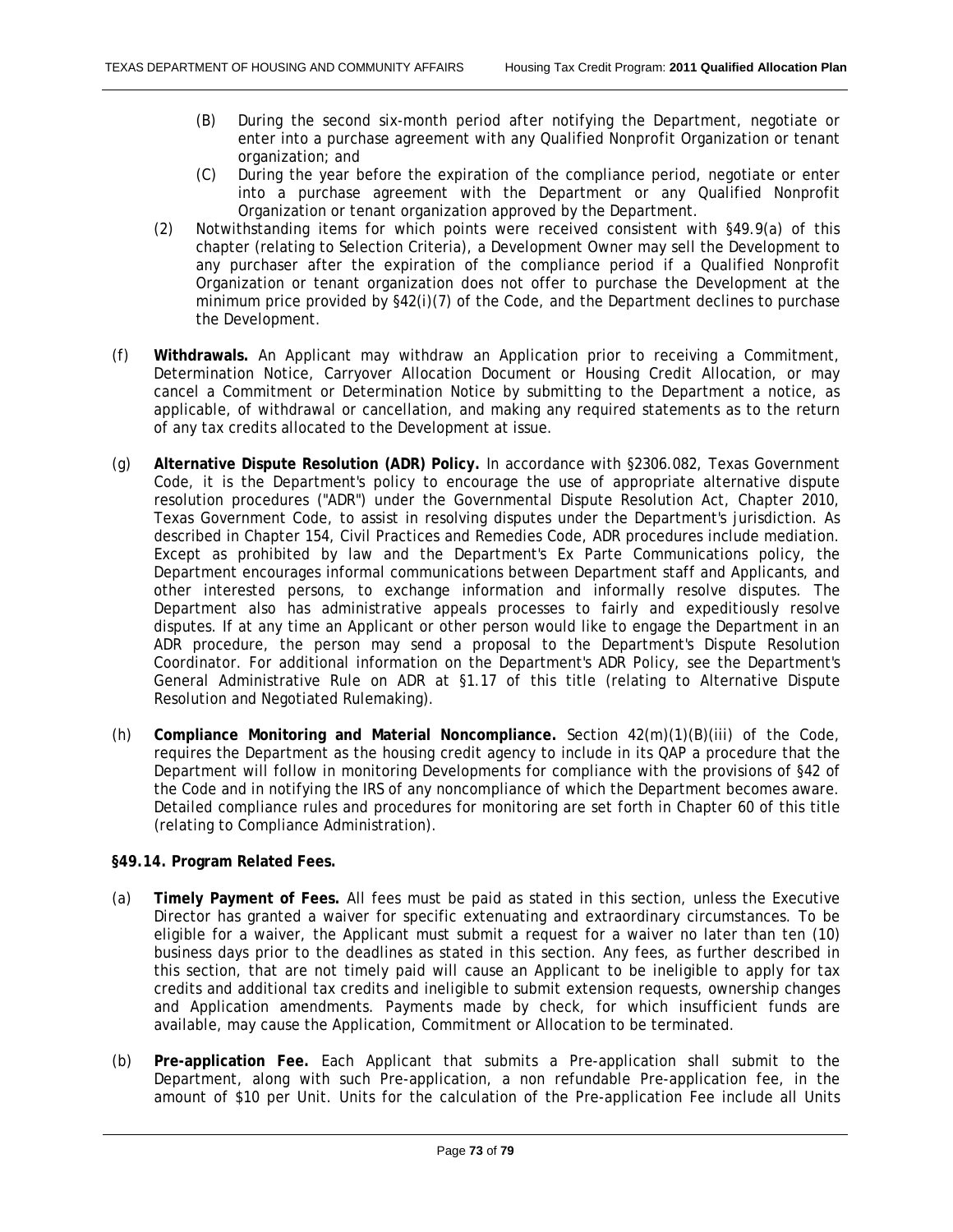within the Development, including tax credit, market rate and owner-occupied Units. Preapplications without the specified Pre-application Fee in the form of a check will not be accepted. Pre-applications in which a CHDO or Qualified Nonprofit Organization intends to serve as the Managing General Partner of the Development Owner, or Control the Managing General Partner of the Development Owner, will receive a discount of 10% off the calculated Preapplication fee. (§2306.6716(d)) For Tax Exempt Bond Developments with the Department as the issuer, the Applicant shall submit the following fees: \$1,000 (payable to TDHCA), \$2,000 (payable to Vinson & Elkins, Bond Counsel), and \$5,000 (payable to the Texas Bond Review Board).

- (c) **Application Fee.** Each Applicant that submits an Application shall submit to the Department, along with such Application, an Application fee. For Applicants having submitted a preapplication which met Pre-application Threshold and for which a pre-application fee was paid, the Application fee will be \$20 per Unit. For Applicants not having submitted a pre-application, the Application fee will be \$30 per Unit. Units for the calculation of the Application Fee include all Units within the Development, including tax credit, market rate and owner-occupied Units. Applications without the specified Application Fee in the form of a check will not be accepted. Applications in which a CHDO or Qualified Nonprofit Organization intends to serve as the Managing General Partner of the Development Owner, or Control the Managing General Partner of the Development Owner, will receive a discount of 10% off the calculated Application fee. (§2306.6716(d)) For Tax Exempt Bond Developments with the Department as the Issuer the Applicant shall submit a tax credit application fee of \$30 per unit and bond application fee of \$10,000. Those Applications utilizing a local issuer only need to submit the tax credit application fee. For Tax-Exempt Bond Development refunding Applications, with the Department as the issuer, the Application Fee will be \$10,000 unless the refunding is not required to have a TEFRA public hearing, in which case the fee will be \$5,000.
- (d) **Refunds of Pre-application or Application Fees.** (§2306.6716(c)) Upon written request from the Applicant, the Department shall refund the balance of any fees collected for a pre-application or Application that is withdrawn by the Applicant or that is not fully processed by the Department. The amount of refund on pre-applications not fully processed by the Department will be commensurate with the level of review completed. Intake and data entry will constitute 50% of the review, and Threshold review prior to a deficiency issued will constitute 30% of the review. Deficiencies submitted and reviewed constitute 20% of the review. The amount of refund on Applications not fully processed by the Department will be commensurate with the level of review completed. Intake and data entry will constitute 20% of the review, the site visit will constitute 20% of the review, Eligibility and Selection review will constitute 20%, and Threshold review will constitute 20% of the review, and underwriting review will constitute 20%. The Department must provide the refund to the Applicant not later than the 30th day after the date of request.
- (e) **Third Party Underwriting Fee.** Applicants will be notified in writing prior to the evaluation of a Development by an independent external underwriter in accordance with §49.7(h) of this chapter (relating to Application Process) if such a review is required. The fee must be received by the Department prior to the engagement of the underwriter. The fees paid by the Development Owner to the Department for the external underwriting will be credited against the Commitment Fee established in subsection (f) of this section, in the event that a Commitment or Determination Notice is issued by the Department to the Development Owner.
- (f) **Commitment or Determination Notice Fee.** Each Development Owner that receives a Commitment or Determination Notice shall submit to the Department, not later than the expiration date on the Commitment or Determination Notice, a Commitment or Determination Fee equal to 5% of the annual Housing Credit Allocation amount. The Commitment or Determination Fee shall be paid by check. If a Development Owner of an Application awarded Competitive Housing Tax Credits has paid a Commitment Fee and returns the credits by November 1, 2011, the Development Owner may receive a refund of 50% of the Commitment Fee.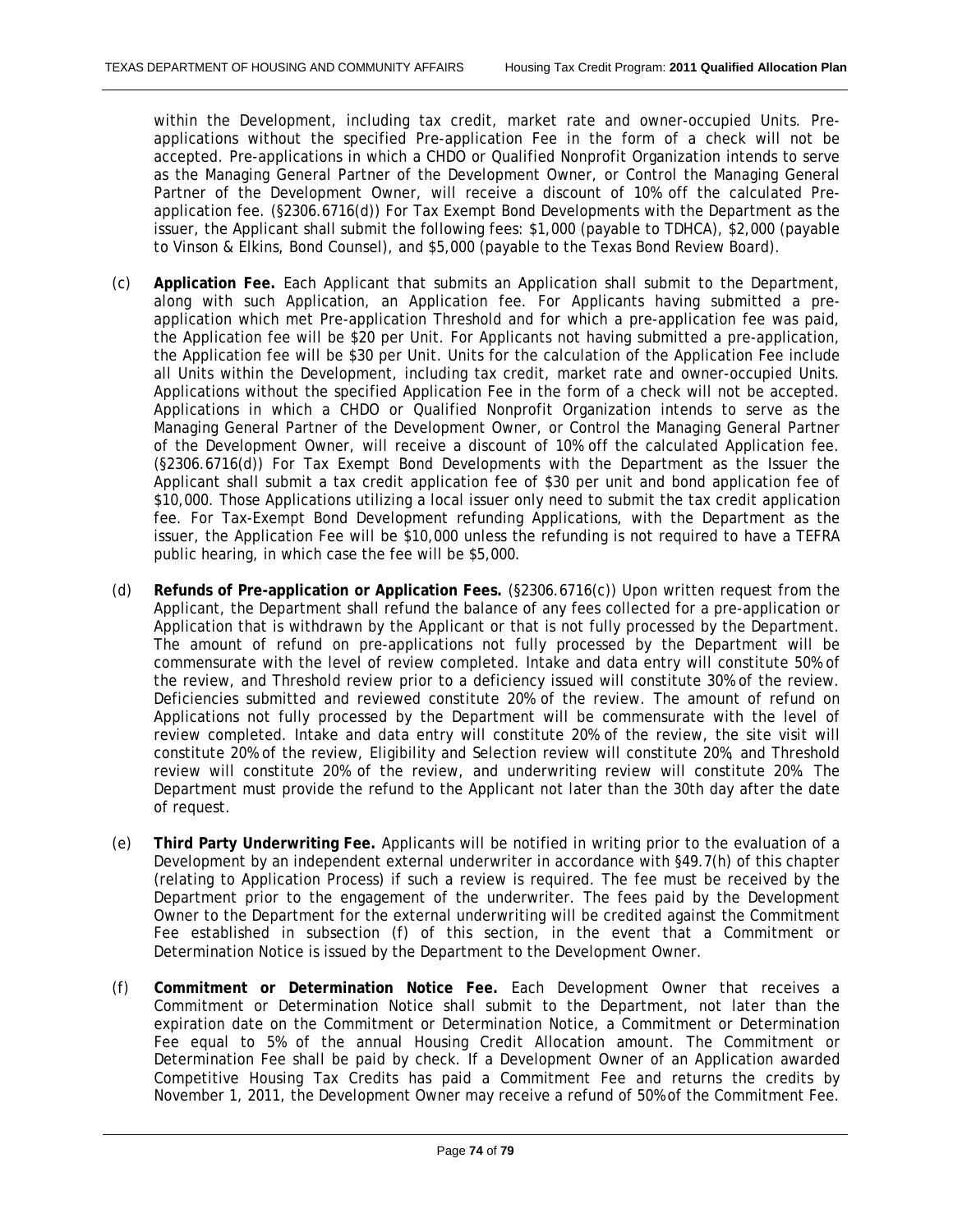If a Development Owner of an Application awarded Housing Tax Credits associated with Tax-Exempt Bonds has paid a Determination Fee and is not able close on the bond transaction within ninety (90) days of the issuance date of the Determination Notice, the Development Owner may receive a refund of 50% of the Determination Fee. The Determination Fee will not be refundable after ninety (90) days of the issuance date of the Determination Notice.

- (g) **Compliance Monitoring Fee.** Upon receipt of the cost certification, the Department will invoice the Development Owner for compliance monitoring fees. The amount due will equal \$40 per tax credit Unit. The fee will be collected, retroactively if applicable, beginning with the first year of the credit period. The invoice must be paid prior to the issuance of form 8609. Subsequent anniversary dates on which the compliance monitoring fee payments are due shall be determined by the month the first building is placed in service. For Tax-Exempt Bond Developments with the Department as the issuer, the annual tax credit compliance fee will be paid annually in advance (for the duration of the compliance or affordability period) and is equal to \$40/Unit beginning two (2) years from the first payment date of the bonds; the asset management fee, if applicable is paid in advance and is equal to \$25/Unit beginning two (2) years from the first payment date. Compliance fees may be adjusted from time to time by the Department.
- (h) **Building Inspection Fee.** The Building Inspection Fee must be paid at the time the Commitment Fee is paid. The Building Inspection Fee for all Developments is \$750. Inspection fees in excess of \$750 may be charged to the Development Owner not to exceed an additional \$250 per Development.
- (i) **Tax-Exempt Bond Credit Increase Request Fee.** As further described in §49.11 of this chapter (relating to Tax-Exempt Bond Developments), requests for increases to the credit amounts to be issued on IRS Forms 8609 for Tax-Exempt Bond Developments must be submitted with a request fee equal to 5% of the amount of the credit increase for one (1) year.
- (j) **Public Information Requests.** Public information requests are processed by the Department in accordance with the provisions of the Texas Government Code, Chapter 552. The Department uses the guidelines promulgated by the Office of the Attorney General to determine the cost of copying and other costs of production.
- (k) **Periodic Adjustment of Fees by the Department and Notification of Fees.** (§2306.6716(b)) All fees charged by the Department in the administration of the tax credit program will be revised by the Department from time to time as necessary to ensure that such fees compensate the Department for its administrative costs and expenses. The Department shall publish each year an updated schedule of Application fees that specifies the amount to be charged at each stage of the Application process. Unless otherwise determined by the Department, all revised fees shall apply to all Applications in process and all Developments in operation at the time of such revisions.

### (l) **Extension and Amendment Fees.**

- (1) All extension requests relating to the Carryover, Documentation for 10% Test, Substantial Construction Commencement, Placed in Service or Cost Certification requirements shall be submitted to the Department in writing and be accompanied by a mandatory nonrefundable extension fee in the form of a check in the amount of \$2,500. Such extension requests must be submitted to the Department in accordance with §49.13(c) of this chapter (relating to Board Reevaluation).
- (2) Amendment requests must be submitted in accordance with §49.13(b) of this chapter and be accompanied by a mandatory non-refundable amendment fee in the form of a check in the amount of \$2,500.
- (3) The Board may waive extension or amendment fees for good cause.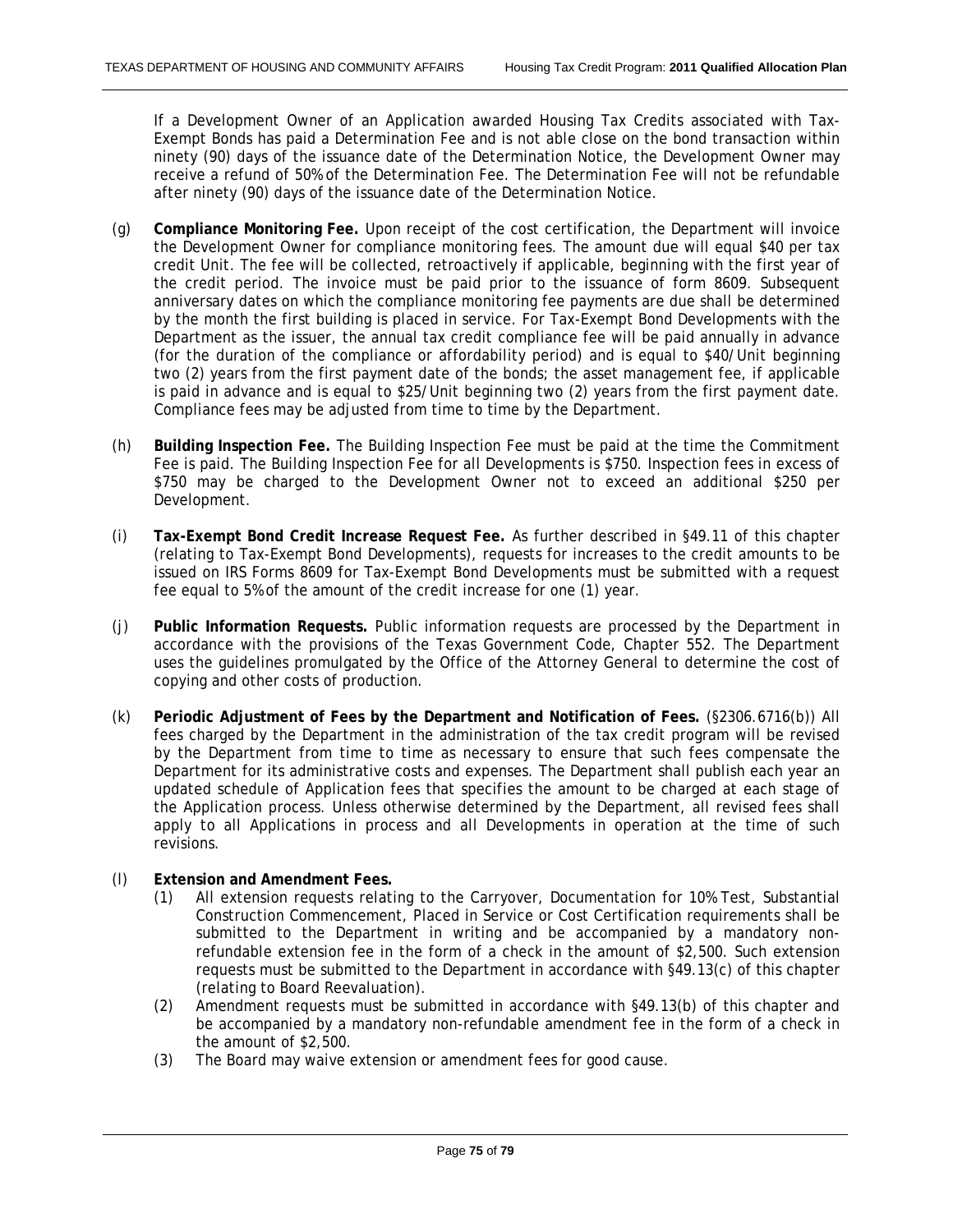(m) **Penalties.** Development Owners who have more tax credits allocated to them than they can substantiate through Cost Certification will return those excess tax credits prior to issuance of 8609's. For Competitive Housing Tax Credit Developments, a penalty fee equal to the one year credit amount of the lost credits (10% of the total unused tax credit amount) will be required to be paid by the Owner prior to the issuance of form 8609's if the tax credits are not returned, and 8609's issued, within one hundred eighty (180) days of the end of the first year of the credit period. This penalty fee may be waived without further Board action if the Department recaptures and re-issues the returned tax credits in accordance with §42, Internal Revenue Code. If an Applicant returns a full credit allocation after the Carryover Allocation deadline required for that allocation, the Department will impose a penalty on the score for any Competitive Housing Tax Credit Applications submitted by that Applicant or any Affiliate of that Applicant for any Application in an Application Round occurring concurrent to the return of credits or if no Application Round is pending the Round immediately following the return of credits unless otherwise exempted in accordance with the Board's policy pursuant to the implementation of The Housing and Economic Recovery Act of 2008, H.R. 3221, in September 2008. The penalty will be assessed in an amount that reduces the Applicant's final awarded score by an additional 20%.

# **§49.15. Manner and Place of Filing All Required Documentation.**

- (a) All Applications, letters, documents, or other papers filed with the Department must be received only between the hours of 8:00 a.m. and 5:00 p.m. on any day which is not a Saturday, Sunday or a holiday established by law for state employees.
- (b) All notices, information, correspondence and other communications under this chapter shall be deemed to be duly given if delivered or sent and effective in accordance with this subsection. Such correspondence must reference that the subject matter is pursuant to the Tax Credit Program and must be addressed to the Housing Tax Credit Program, Texas Department of Housing and Community Affairs, P.O. Box 13941, Austin, Texas 78711-3941 or for hand delivery or courier to 221 East 11th Street, Austin, Texas 78701 or more current address of the Department as released on the Department's website. Every such correspondence required or contemplated by this chapter to be given, delivered or sent by any party may be delivered in person or may be sent by courier, telecopy, express mail, telex, telegraph, electronic submission or postage prepaid certified or registered air mail (or its equivalent under the laws of the country where mailed), addressed to the party for whom it is intended, at the address specified in this subsection. Regardless of method of delivery, documents must be received by the Department no later than 5:00 p.m. for the given deadline date. Notice by courier, express mail, certified mail, or registered mail will be considered received on the date it is officially recorded as delivered by return receipt or equivalent. Notice by telex or telegraph will be deemed given at the time it is recorded by the carrier in the ordinary course of business as having been delivered, but in any event not later than one business day after dispatch. Notice not given in writing will be effective only if acknowledged in writing by a duly authorized officer of the Department.
- (c) If required by the Department, Development Owners must comply with all requirements to use the Department's website to provide necessary data to the Department.

# **§49.16. Waiver and Amendment of Rules.**

- (a) The Board, in its discretion, may waive any one or more of the rules provided herein if the Board finds that a waiver is appropriate to fulfill the purposes or policies of Chapter 2306, Texas Government Code, or for other good cause, as determined by the Board.
- (b) The Department may amend this chapter contained herein at any time in accordance with Chapter 2001, Texas Government Code.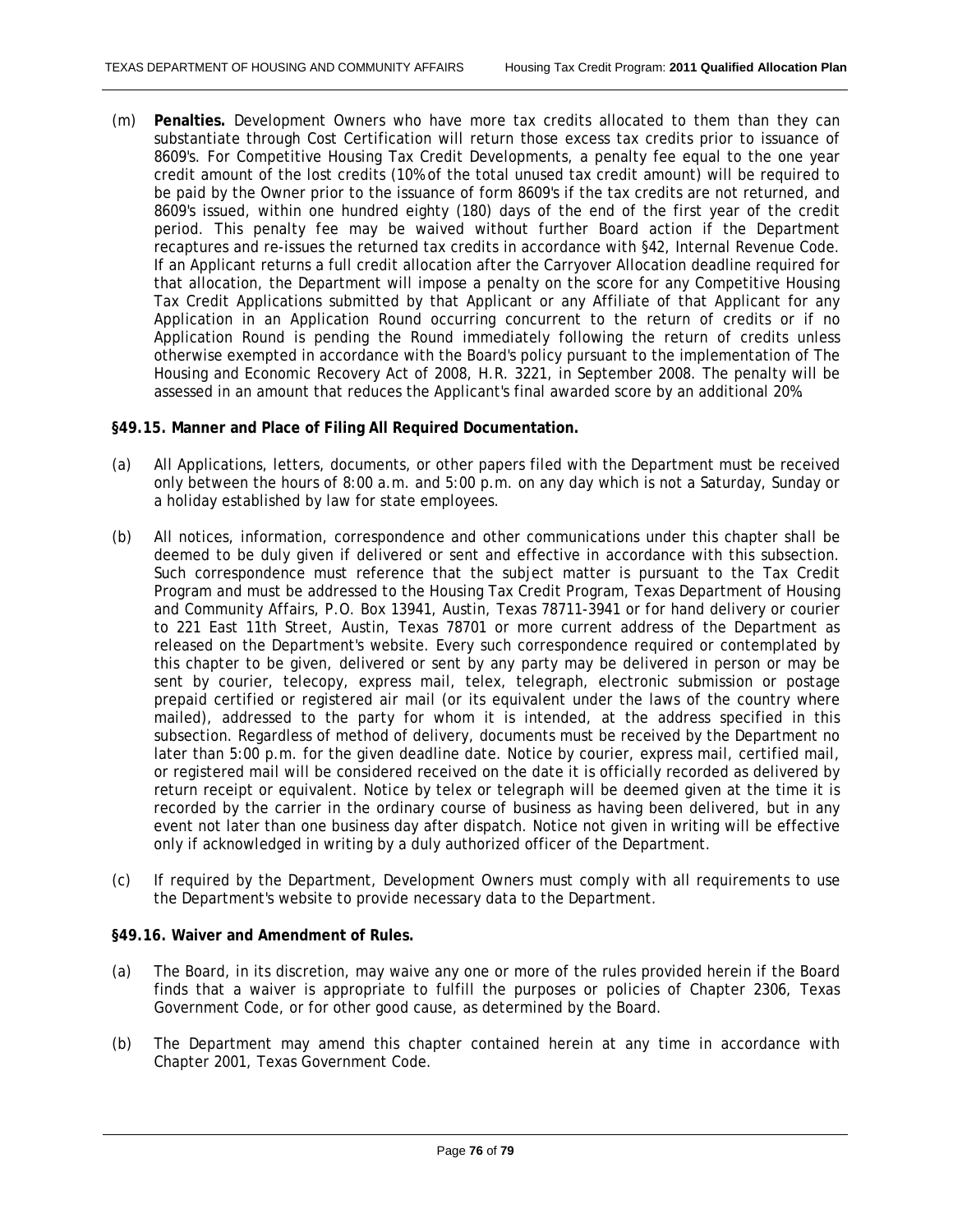#### **§49.17. Department Responsibilities.**

- (a) The Department shall make all required notifications pursuant to Chapter 2306 of the Texas Government Code.
- (b) In accordance with  $\S$ \$2306.6724, 2306.67022 and  $\S$ 42(m)(1) regarding the deadlines for allocating Housing Tax Credits the following shall apply:
	- (1) Not later than September 30 of each year, the Department shall prepare and submit to the Board for adoption the draft QAP required by federal law for use by the Department in setting criteria and priorities for the allocation of tax credits under the Housing Tax Credit program;
	- (2) The Board shall adopt and submit to the Governor the QAP not later than November 15 of each year;
	- (3) The Governor shall approve, reject, or modify and approve the QAP not later than December 1 of each year;
	- (4) The Board shall annually adopt a manual, corresponding to the QAP, to provide information on how to apply for Housing Tax Credits;
	- (5) Applications for Housing Tax Credits to be issued a Commitment during the Application Round in a calendar year must be submitted to the Department not later than March 1;
	- (6) The Board shall review the recommendations of Department staff regarding Applications and shall issue a list of approved Applications each year in accordance with the Qualified Allocation Plan not later than June 30; and
	- (7) The Board shall approve final commitments for allocations of Housing Tax Credits each year in accordance with the QAP not later than July 31, unless unforeseen circumstances prohibit action by that date. In any event, the Board shall approve final Commitments for allocations of Housing Tax Credits each year in accordance with the QAP not later than September 30. Department staff will subsequently issue Commitments based on the Board's approval. Final Commitments may be conditioned on various factors approved by the Board, including resolution of contested matters in litigation.
- (c) With respect to site demographics information, the general rule is for the Department to use current State Demographer information. If the State Demographer information is not available as of the date the Application Acceptance Period opens the Executive Director may approve the use of prior year site demographics.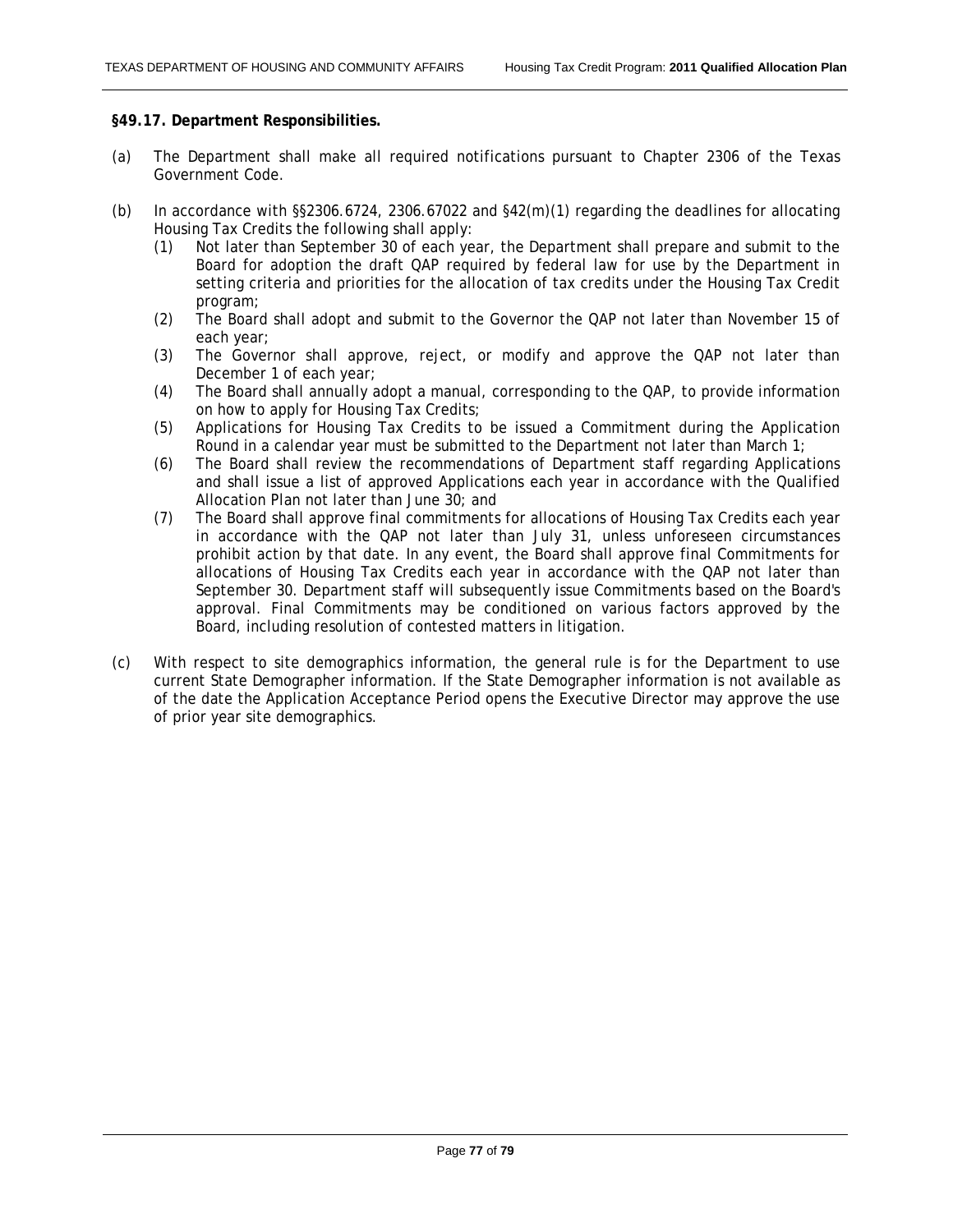# **Index**

| Amendment of Application Subsequent to Allocation by                          |
|-------------------------------------------------------------------------------|
|                                                                               |
| <b>Application Process</b><br>Subsequent Evaluation and Methodology for Award |
|                                                                               |
|                                                                               |
| Challenges Regarding Applications from Unrelated Entities                     |
| Compliance Monitoring and Material Noncompliance73                            |
|                                                                               |
|                                                                               |
|                                                                               |
| Developments Proposing to Qualify for a 30% increase in                       |
|                                                                               |
|                                                                               |
| Periodic Adjustment by Department and Notification of 75                      |
|                                                                               |
|                                                                               |
|                                                                               |
|                                                                               |

| Limitations on the Size of Developments12                                                                                         |  |
|-----------------------------------------------------------------------------------------------------------------------------------|--|
|                                                                                                                                   |  |
| Commencement of Substantial Construction  68<br>Commitments, Determination Notices 65<br>Documentation Submission Requirements at |  |
|                                                                                                                                   |  |
|                                                                                                                                   |  |
|                                                                                                                                   |  |
|                                                                                                                                   |  |
|                                                                                                                                   |  |
|                                                                                                                                   |  |
| Commitment of Development Funding by Governmental                                                                                 |  |
| Community Input other than Quantifiable Community                                                                                 |  |
|                                                                                                                                   |  |
| Community Support, State Representative or State                                                                                  |  |
|                                                                                                                                   |  |
| Development Cost by Square Foot 48                                                                                                |  |
|                                                                                                                                   |  |
| Economic Development Initiatives53                                                                                                |  |
|                                                                                                                                   |  |
|                                                                                                                                   |  |
|                                                                                                                                   |  |
|                                                                                                                                   |  |
| Leveraging of Private, State, Federal Resources57                                                                                 |  |
| Pre-application Participation Incentive Points  50                                                                                |  |
| Qualified Census Tracts with Revitalization 55<br>Quantifiable Community Participation 42                                         |  |
|                                                                                                                                   |  |
|                                                                                                                                   |  |
|                                                                                                                                   |  |
| Scoring Criteria Imposing Penalties 58                                                                                            |  |
|                                                                                                                                   |  |
|                                                                                                                                   |  |
| Tenants with Special Housing Needs 54<br>Third Party Funding Outside of Qualified Census Tracts  58                               |  |
|                                                                                                                                   |  |